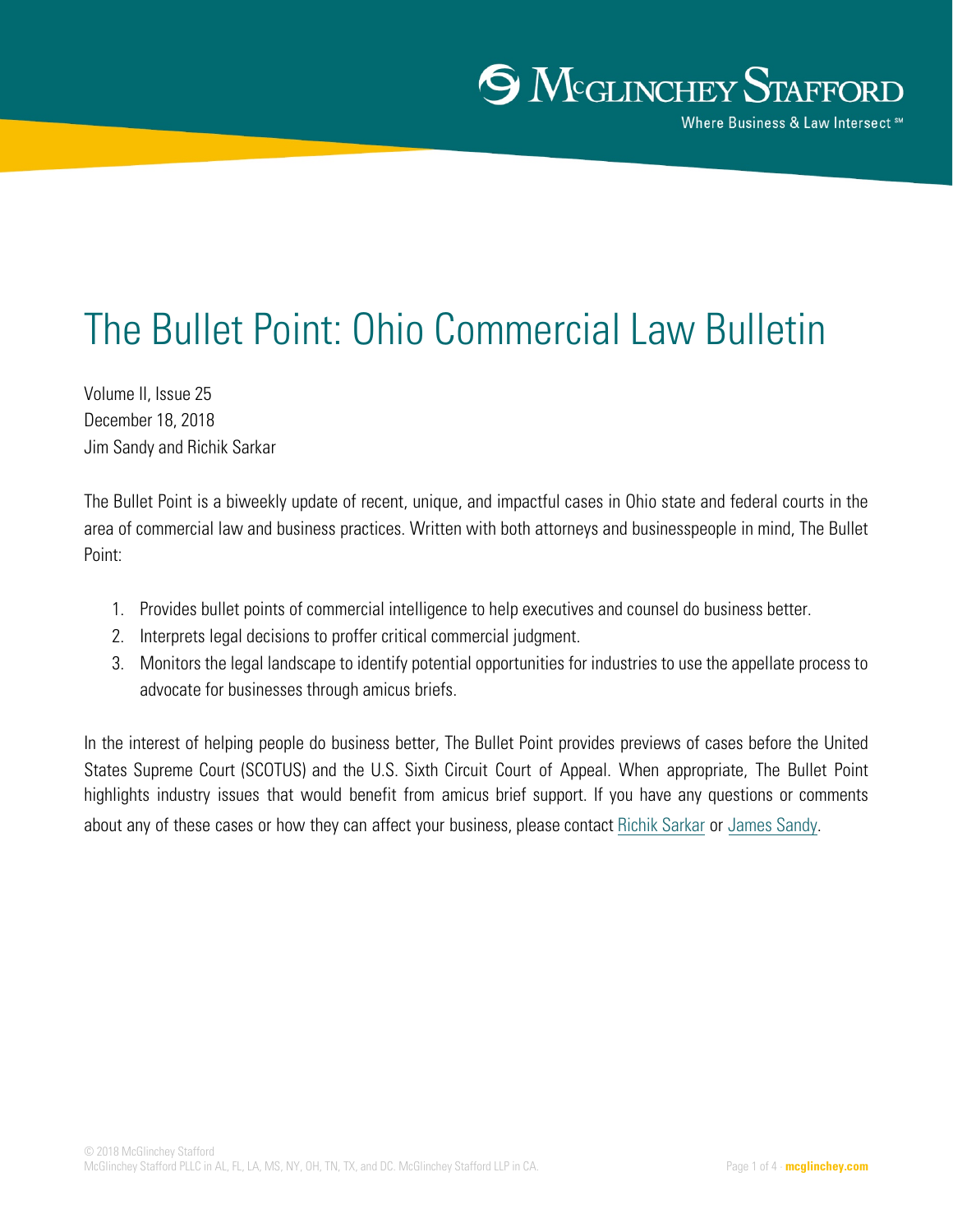# **Is My Unsigned Settlement Enforceable?**

# Tort Damages Cap

# *Wayt v. DHSC L.L.C***., Slip. Op. No. 2018-Ohio-4822.**

This jurisdictional appeal to the Ohio Supreme Court raised the question as to whether the statutory cap for damages for noneconomic loss found under Revised Code 2315.18(B)(2) applies to compensatory damages awarded for a defamation claim.

Plaintiff was a nurse who was terminated following an investigation for neglect of duties and falsification of a medical record by the hospital where she worked. Thereafter, her boss sent a complaint to the Ohio Board of Nursing accusing the plaintiff of engaging in patient neglect. At the same time, plaintiff's union filed charges against the hospital claiming that it had refused to bargain with the union and plaintiff had been terminated because of her involvement with the union. The union was ultimately successful in getting the complaint rescinded and in restoring plaintiff's job. However, when plaintiff returned to her position, a hospital employee stated, in front of several nurses, that plaintiff was not a good nurse, nor did she deserve to regain her position.

Plaintiff filed suit for defamation. Ultimately, a jury found that she had been defamed and awarded her \$800,000 in compensatory damages and \$750,000 in punitive damages. Defendant then filed a post-judgment motion asking the trial court to apply the cap on non-economic damages set forth in Revised Code 2315.18(B)(2). The court refused, stating that the cap did not apply to injuries to reputation.

The hospital appealed and ultimately the Ohio Supreme Court held that the cap on non-economic damages found at Revised Code 2315.18(B)(2) did in fact apply to defamation claims.

**The Bullet Point:** R.C. 2315.18(A)(7) provides: " 'Tort action' means a civil action for damages for injury or loss to person or property." R.C. 2315.18(B)(2) provides that the maximum noneconomic damages that can be awarded to a plaintiff in a tort action is \$250,000, barring certain exceptions that do not apply here. The term "property" does not include reputation. However, under Ohio law, it is well-settled that defamation is an injury to a person and thus this type of claim falls within the cap of non-economic damages found at R.C. 2315.18(B)(2).

# RESPA Recovery

*Lewis v. PNC Bank, N.A.,* **No. 3:17-cv-220, 2018 WL 6249989 (S.D. Ohio Nov. 29, 2018).**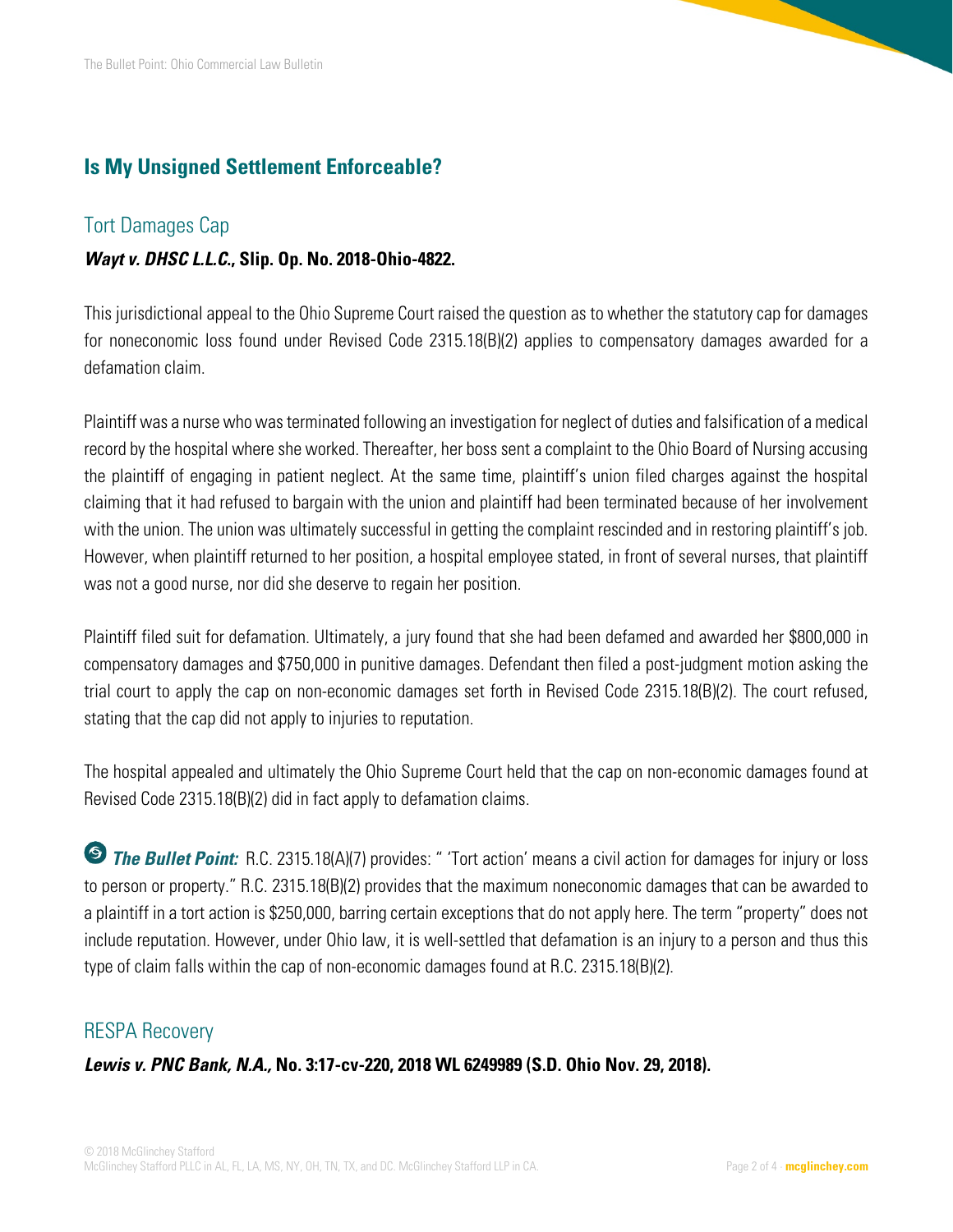This case involved claims against a loan servicer for alleged violations of the Real Estate Settlement Procedures Act (RESPA). The plaintiff alleged that he had sent several letters to the loan servicer seeking information on his mortgage loan but that the loan servicer failed to timely or properly respond. As a result, plaintiff brought suit in federal court alleging various RESPA violations.

Ultimately, the loan servicer moved for summary judgment arguing, among other things, that even if it violated RESPA, the plaintiff has no actual recoverable damages. The District Court agreed and ultimately awarded summary judgment to the loan servicer.

**The Bullet Point:** Recovery under RESPA requires more than establishing a violation; a plaintiff also must suffer actual, demonstrable damages that occurred "as a result of" that specific violation. As many courts have noted, "the costs incurred while preparing a qualified written request for information from a servicer cannot serve as a basis for damages because, at the time those expenses are incurred, there has been no RESPA violation." Indeed, to hold otherwise would negate the requirement that a litigant must have actual damages to pursue a RESPA claim, as damages would be considered "built-in" to the claim itself.

# Motion to Enforce Settlement

# *Rayco Manufacturing, Inc. v. Murphy, Rogers, Sloss, & Gambel***, 8th Dist. Cuyahoga No. 106714, 2018-Ohio-4782.**

This was an appeal of the trial court's decision to grant a motion to enforce a settlement agreement in a legal malpractice action. Plaintiff had filed a lawsuit against his former attorneys based on their handling of a breach of warranty case for plaintiff. The parties spent substantial time mediating the case. During these conversations plaintiff continued to demand payment in the amount of \$3,050,000 to resolve the case. Eventually, defendants acquiesced and agreed to pay \$3,050,000 to settle the case in the aggregate on behalf of all defendants. Thereafter, the parties advised the court that a settlement in principal had occurred and began trading versions of the written settlement. Unfortunately, plaintiff ultimately never signed the settlement and defendants moved to enforce the agreement.

Plaintiff opposed, arguing, among other things, that there was no settlement because its \$3,050,000 demand had "lapsed," and correspondence reiterating that number were not offers, but merely evidenced an intent by plaintiff to re-open settlement negotiations. An evidentiary hearing was held before an advisory jury. Ultimately the advisory jury found that the parties had entered into a settlement agreement. The trial court thereafter granted the motion to enforce and plaintiff appealed.

On appeal, the Eighth Appellate District affirmed the decision to grant the motion to enforce settlement, finding that the parties had entered into an agreement to resolve the case.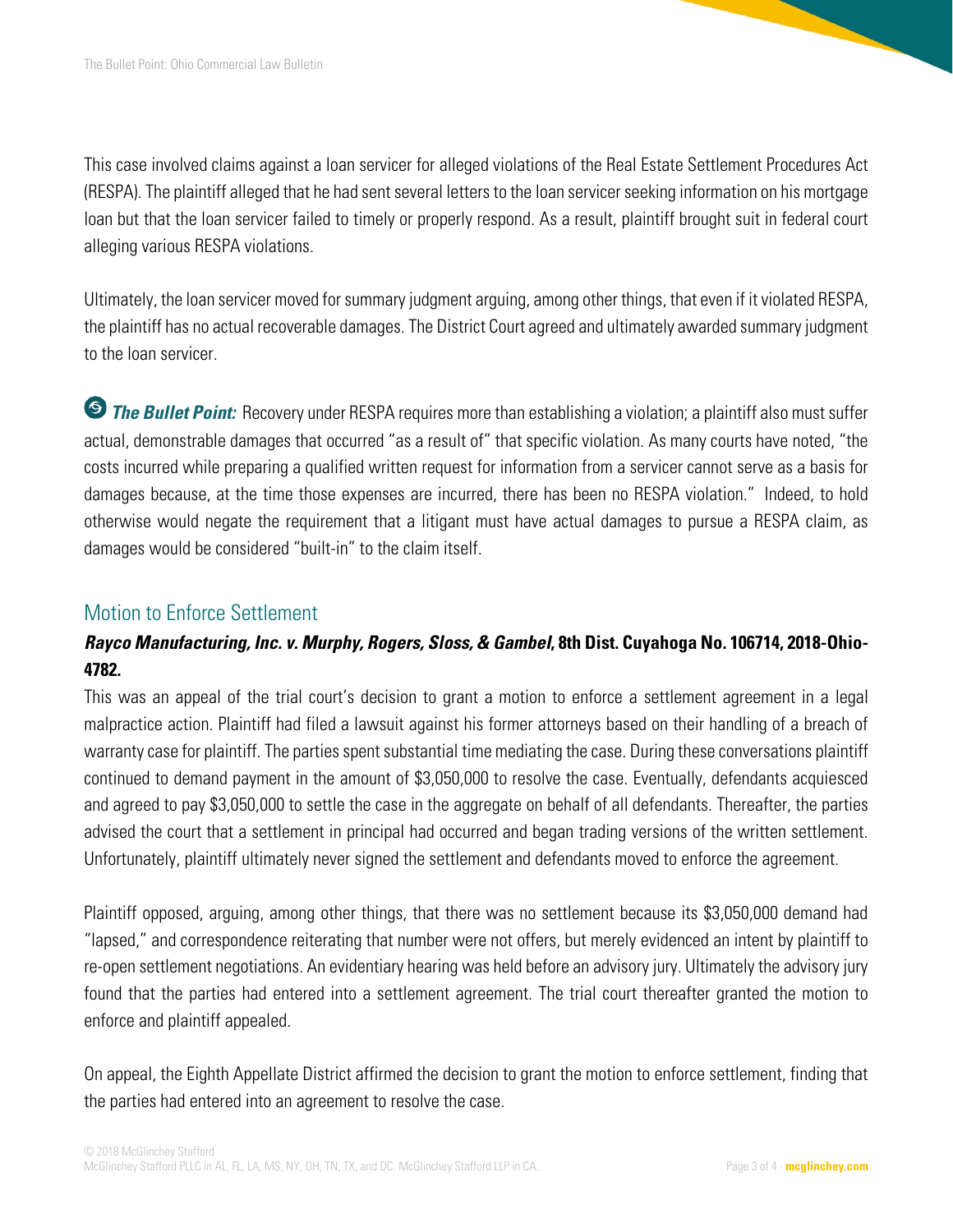**The Bullet Point:** A settlement agreement is a contract designed to terminate a claim by preventing or ending litigation. Like any other contract, it requires an offer, acceptance, consideration, and mutual assent between two or more parties with the legal capacity to act. This also requires a meeting of the minds on the "essential terms" of the agreement which must be reasonably certain and clear. However, once a settlement offer has been accepted, the settlement agreement is mutually binding; the settlement agreement cannot be set aside simply because one of the parties later changes its mind. Likewise, if a client authorizes its attorney to negotiate a settlement and the attorney negotiates a settlement within the scope of that authority, the client is bound by it.

# Laches and Estoppel

# *U.S. Bank N.A. v. Mitchell***, 2d Dist. Montgomery No. 27984, 2018-Ohio-4887.**

This was an appeal of a trial court's decision to grant a lender summary judgment in a foreclosure action. The defendant claimed the lender was estopped from foreclosing because it sat on its rights and should not be permitted to foreclose. The trial court disagreed and the defendant appealed.

On appeal, the Second Appellate District affirmed, finding that neither laches nor estoppel defenses were established by the defendant, thus they did not apply in the case to defeat summary judgment.

**The Bullet Point:** Laches and estoppel are affirmative defenses. To establish laches, a defendant must show: (1) conduct on the part of the defendant  $* * *$  giving rise to the situation of which complaint is made and for which the complainant seeks a remedy (2) delay in asserting the complainant's rights, the complainant having had knowledge or notice of defendant's conduct and having been afforded an opportunity to institute a suit; (3) lack of knowledge or notice on the part of the defendant that the complainant would assert the right on which he bases his suit; and (4) injury or prejudice to the defendant in the event relief is accorded to the complainant. Laches is an "acquiescence in the assertion of adverse rights and undue delay on complainant's part in asserting his own, to the prejudice of the adverse party." Further, the party asserting the defense must demonstrate that the prejudice is material to the claim, and it "may not be inferred from a mere lapse of time."

Similarly, in order to prevail on an estoppel defense, a defendant must show (1) that the plaintiff made a factual representation, (2) that the representation was misleading, (3) that defendant acted in good faith reliance on that misrepresentation, and (4) that his reliance had a detrimental result.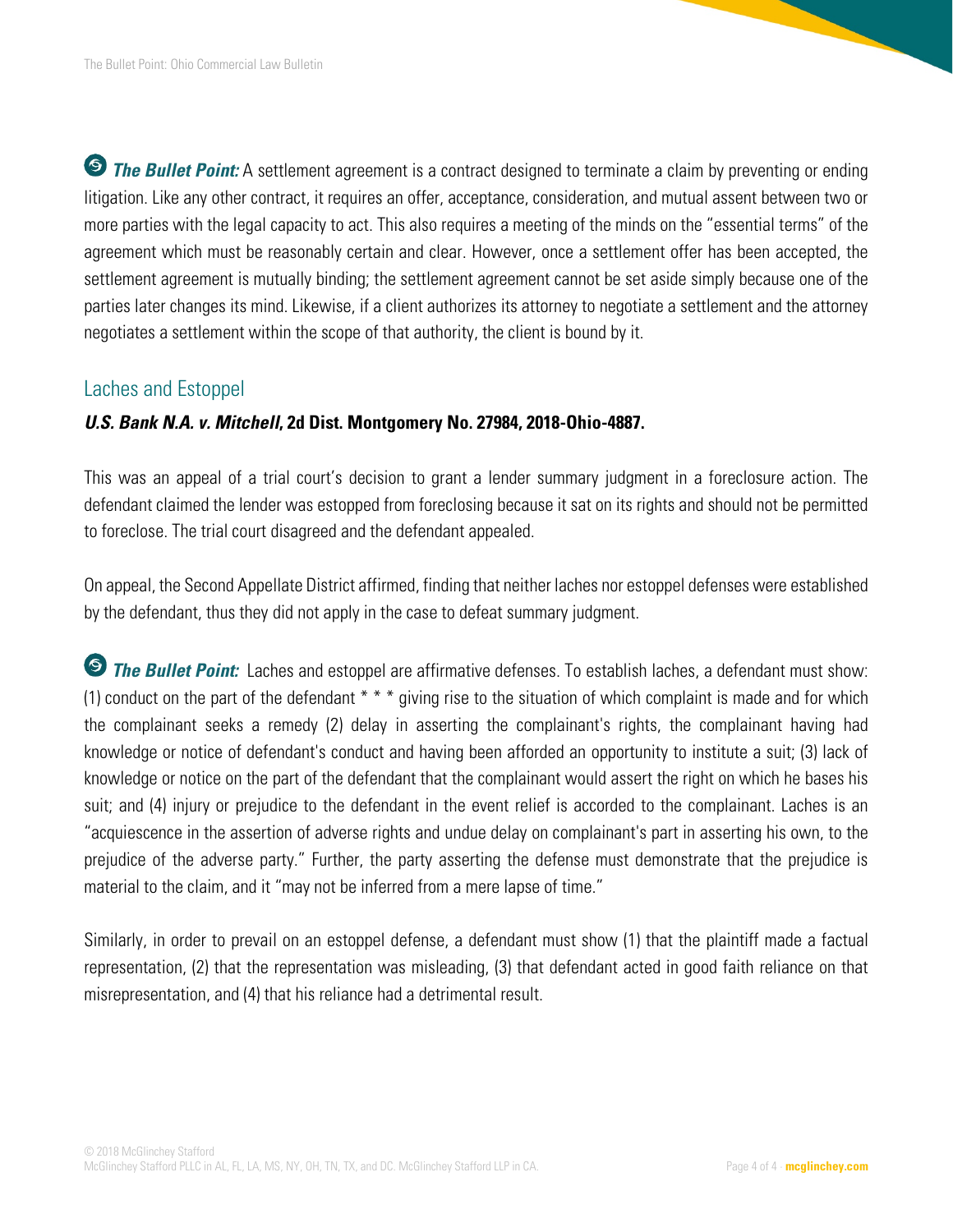## **NOTICE**

This slip opinion is subject to formal revision before it is published in an advance sheet of the Ohio Official Reports. Readers are requested to promptly notify the Reporter of Decisions, Supreme Court of Ohio, 65 South Front Street, Columbus, Ohio 43215, of any typographical or other formal errors in the opinion, in order that corrections may be made before the opinion is published.

### **SLIP OPINION NO. 2018-OHIO-4822**

# **WAYT, APPELLEE,** *v***. DHSC, L.L.C., D.B.A. AFFINITY MEDICAL CENTER, APPELLANT.**

# **[Until this opinion appears in the Ohio Official Reports advance sheets, it may be cited as** *Wayt v. DHSC, L.L.C.,* **Slip Opinion No. 2018-Ohio-4822.]**

*Torts—Damages—R.C. 2315.18—Defamation—Cap on noneconomic compensatory damages— R.C. 2315.18(B)(2) caps noneconomic damages that can be recovered as a result of defamation.* 

(No. 2017-1548—Submitted August 1, 2018—Decided December 7, 2018.) APPEAL from the Court of Appeals for Stark County, No. 2016CA215,

2017-Ohio-7734.

\_\_\_\_\_\_\_\_\_\_\_\_\_\_\_\_\_

# **FISCHER, J.**

**{¶ 1}** Appellee, Ann Wayt, filed a civil complaint against appellant, DHSC, L.L.C., d.b.a. Affinity Medical Center ("Affinity Medical"), alleging, among other claims, defamation. The case proceeded to trial. The only claim submitted to the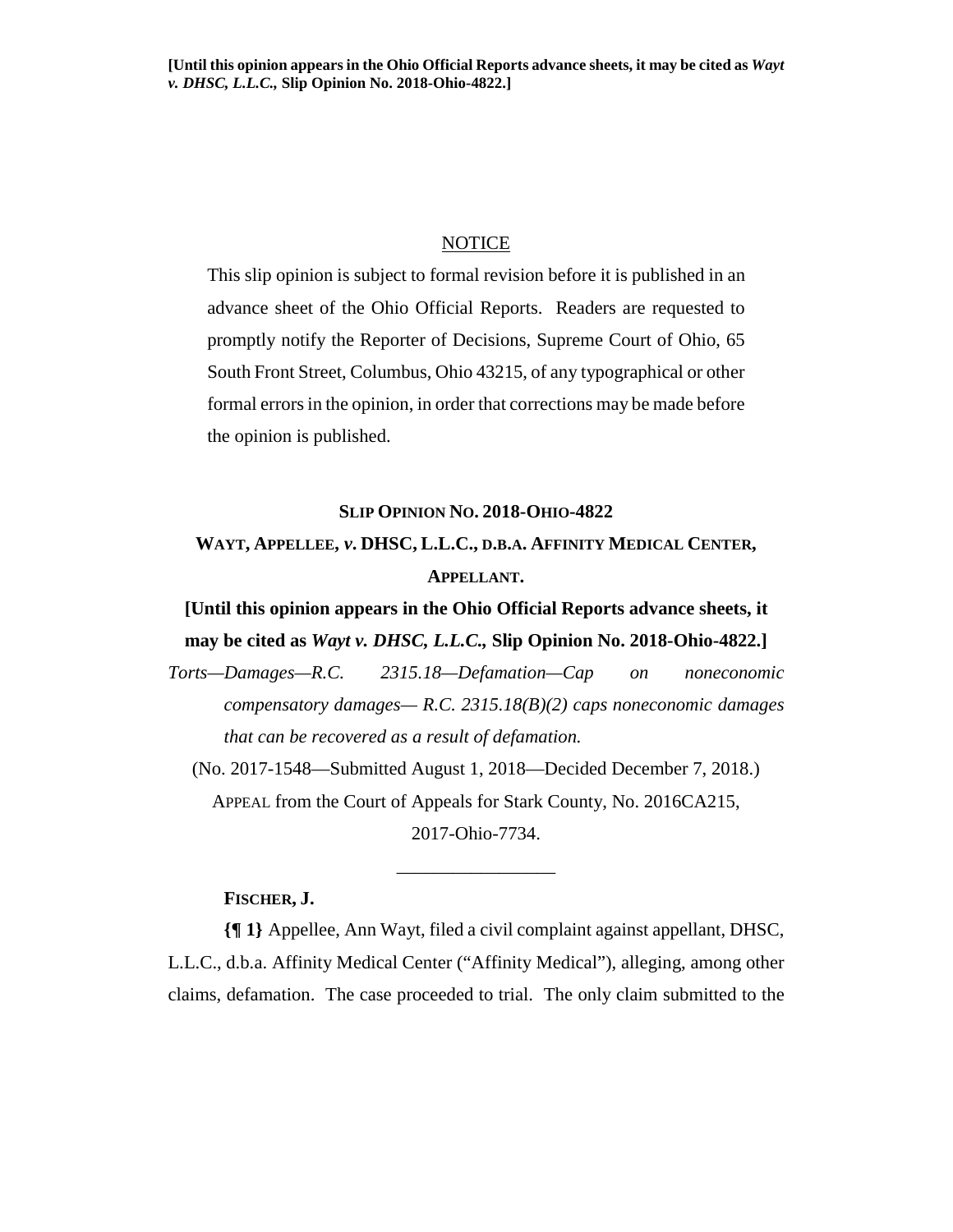jury was for defamation. The jury found that Wayt had been defamed and awarded her \$800,000 in compensatory damages and \$750,000 in punitive damages.

**{¶ 2}** The only issue before this court is whether the cap on damages for noneconomic loss set forth in R.C. 2315.18(B)(2) applies to compensatory damages awarded for defamation. We hold that the statute unambiguously caps the noneconomic damages that can be recovered as a result of defamation, and we remand the case to the trial court for further proceedings.

# **I. BACKGROUND**

**{¶ 3}** Wayt was a nurse who was employed at Affinity Medical. Affinity Medical terminated Wayt's employment after an investigation that followed an accusation that Wayt had neglected her duties and falsified a medical record.

**{¶ 4}** Following Wayt's dismissal, the head of nursing at Affinity Medical sent a complaint to the Ohio Board of Nursing that included an accusation that Wayt had engaged in patient neglect. Some additional documentation was sent to the board that detailed Wayt's alleged improper conduct.

**{¶ 5}** Following her termination, Wayt applied for multiple nursing positions. She had only two interviews and did not obtain a permanent nursing position.

**{¶ 6}** The National Nurses Organizing Committee, a union and professional organization for registered nurses, filed charges against Affinity Medical before the National Labor Relations Board ("NLRB"), claiming that the hospital had refused to bargain with the union and that Wayt had been terminated because of her involvement with the union. After an administrative law judge issued a report favorable to the union, the NLRB successfully petitioned the United States District Court for the Northern District of Ohio for injunctive relief that included an order that Wayt be reinstated to her prior position at Affinity Medical. *Calatrello ex rel. Natl. Labor Relations Bd. v. DHSC, L.L.C.*, N.D. Ohio No. 5:13 CV 1538, 2014 WL 296634 (Jan. 24, 2014). The court also ordered Affinity Medical to retract the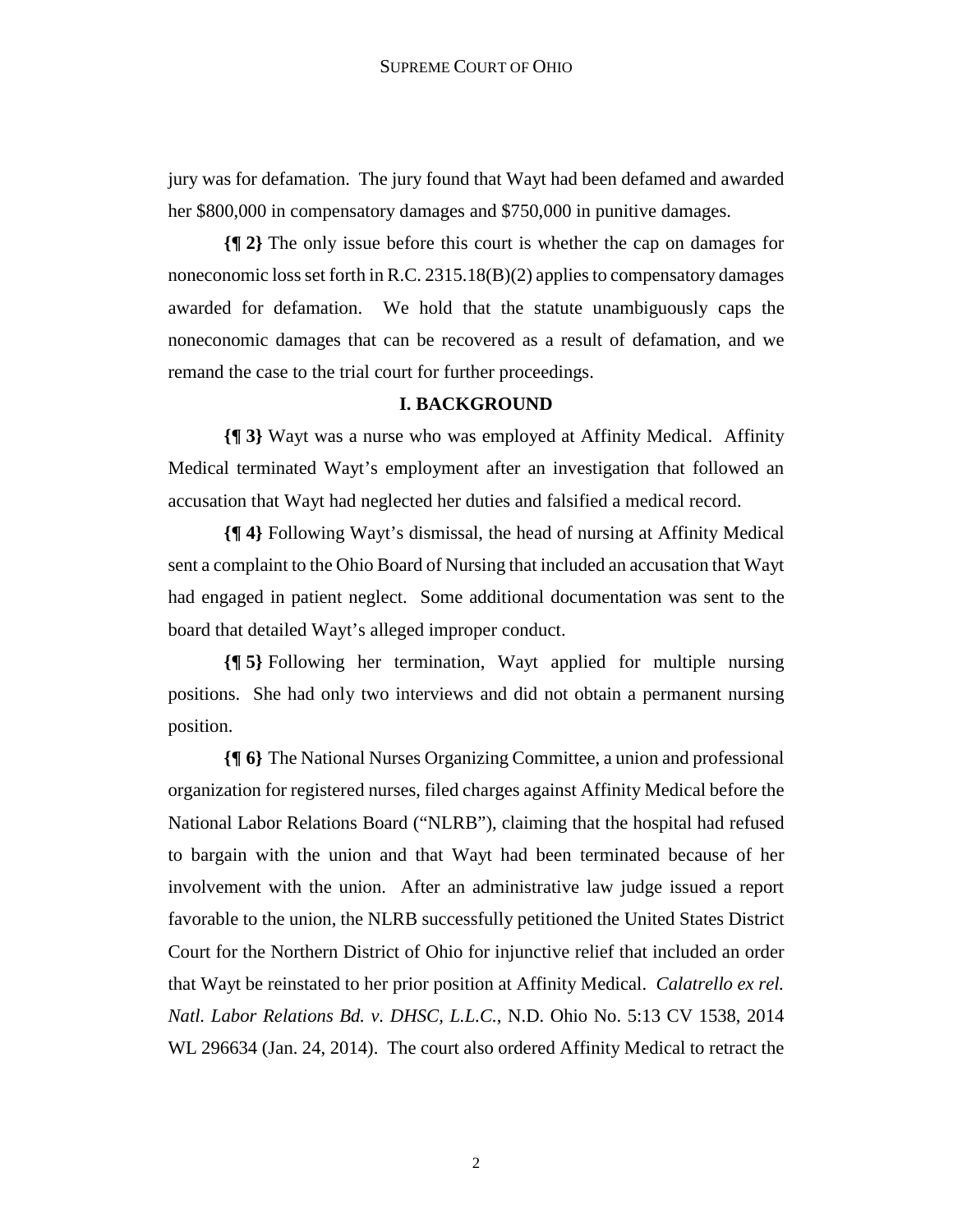report made to the Nursing Board. Wayt did return to her position, but an Affinity Medical employee allegedly stated, in front of several nurses, that the court order did not mean that Wayt deserved to regain her position or that she was a good nurse.

**{¶ 7}** Wayt filed a complaint in the Stark County Court of Common Pleas alleging that Affinity Medical and its employees had defamed her. At trial, the jury found that Wayt had been defamed and awarded her \$800,000 in compensatory damages and \$750,000 in punitive damages.

**{¶ 8}** Affinity Medical filed a posttrial motion requesting that the trial court apply the cap on noneconomic compensatory damages set forth in R.C.  $2315.18(B)(2)$  and the cap on punitive damages set forth in R.C.  $2315.21(D)$  to reduce the awards. The trial court ruled that the statutory caps on compensatory and punitive damages did not apply to injuries to reputation. The trial court also held that the punitive-damages cap is twice the amount of compensatory damages awarded, not twice the amount of compensatory damages as capped under R.C. 2315.18(B)(2).

**{¶ 9}** Affinity Medical filed an appeal and argued that the amount awarded in damages was in excess of the applicable caps on damages set forth in R.C. 2315.18(B)(2) and 2315.2(D). The appellate court adopted the reasoning of the trial court and overruled Affinity Medical's assignment of error relating to caps on damages. Affinity Medical then appealed to this court, presenting two propositions of law. We accepted jurisdiction over only one proposition, whether the cap in R.C. 2315.18 that applies to tort actions seeking noneconomic loss as a result of an alleged injury or loss to person or property also applies to defamation. *See* 152 Ohio St.3d 1420, 2018-Ohio-923, 93 N.E.3d 1002.

#### **II. ANALYSIS**

**{¶ 10}** Affinity Medical argues that under the plain and unambiguous language of R.C. 2315.18(B), compensatory damages awarded in a defamation action must be capped. Affinity Medical also argues that the caps on punitive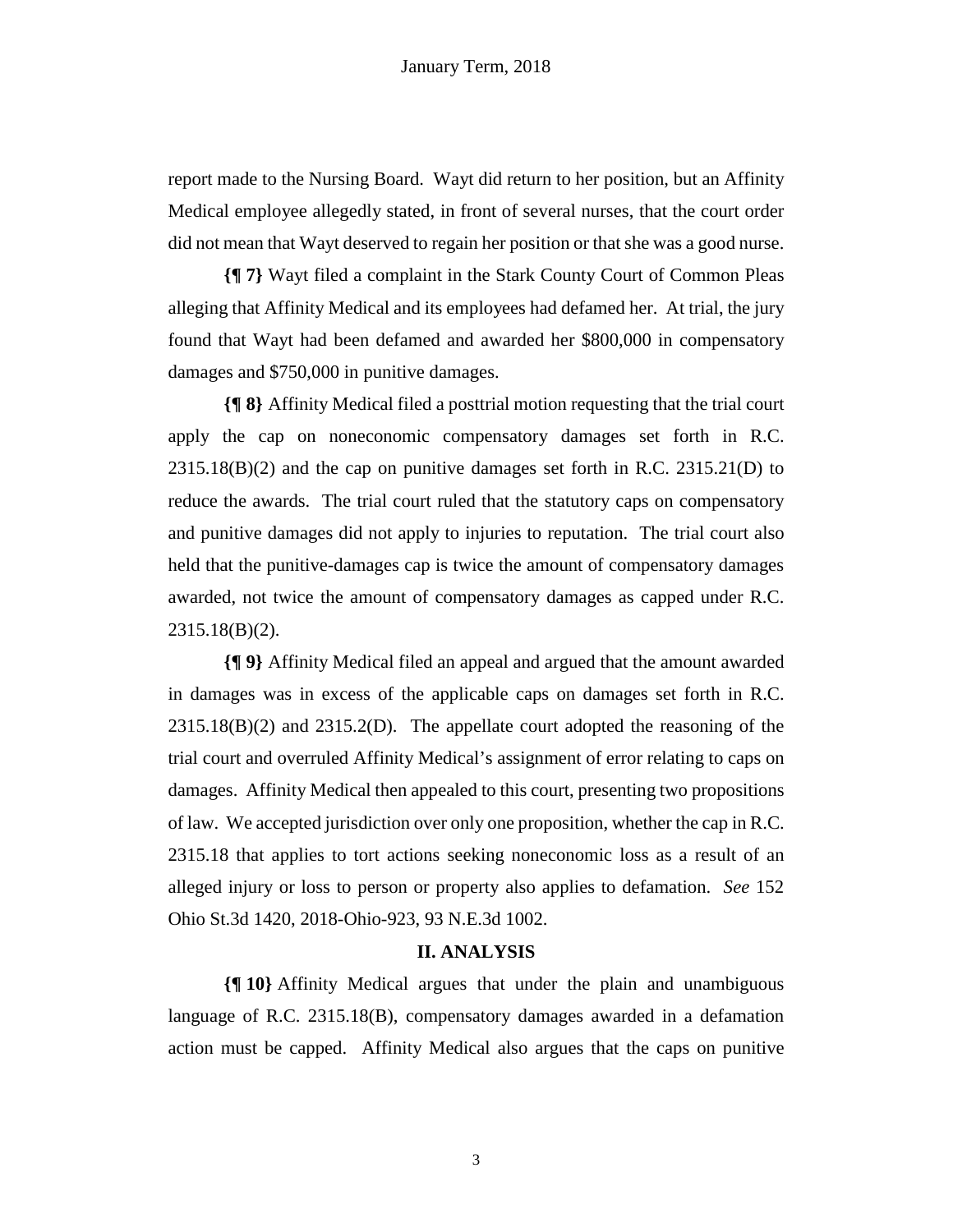damages set forth in R.C. 2315.21(D) apply and that the amount of punitive damages awarded to Wayt by the jury should be reduced accordingly.

**{¶ 11}** Like Affinity Medical, Wayt argues that the plain language of R.C. 2315.18 is controlling but asserts that the statutory language applies to injuries only to a person or property, not to a person's reputation. Wayt asserts that defamation is an injury to a person's reputation and is distinct from injuries to a person. She relies on Article I, Section 16 of the Ohio Constitution, which provides that courts shall be open to redress injuries to "land, goods, person, or reputation" to support her argument.

**{¶ 12}** Wayt further contends that R.C. 2315.18 does not cap the damages awarded for defamation because the statute applies only to negligent torts, not to intentional torts like defamation.

**{¶ 13}** Wayt also argues that the proposition of law presented in this case need not be answered because Affinity Medical failed to request a jury interrogatory that would have allowed it to show that the jury awarded noneconomic rather than economic damages. Wayt adds that the statute plainly applies only to noneconomic damages and that the trial court could find that the damages awarded were economic damages without an interrogatory that showed what kind of damages were awarded.

**{¶ 14}** Finally, Wayt argues that she was defamed on more than one occasion. Thus, argues Wayt, even if R.C. 2315.18(B)(2) does apply, the amount awarded should not be reduced and she should be awarded the statutory maximum for each instance of defamation.

### *A. Standard of Review*

**{¶ 15}** The standard of review for questions of statutory interpretation is de novo. *Ceccarelli v. Levin*, 127 Ohio St.3d 231, 2010-Ohio-5681, 938 N.E.2d 342, ¶ 8. When a statute is plain and unambiguous, we apply the statute as written, *Portage Cty. Bd. of Commrs. v. Akron*, 109 Ohio St.3d 106, 2006-Ohio-954, 846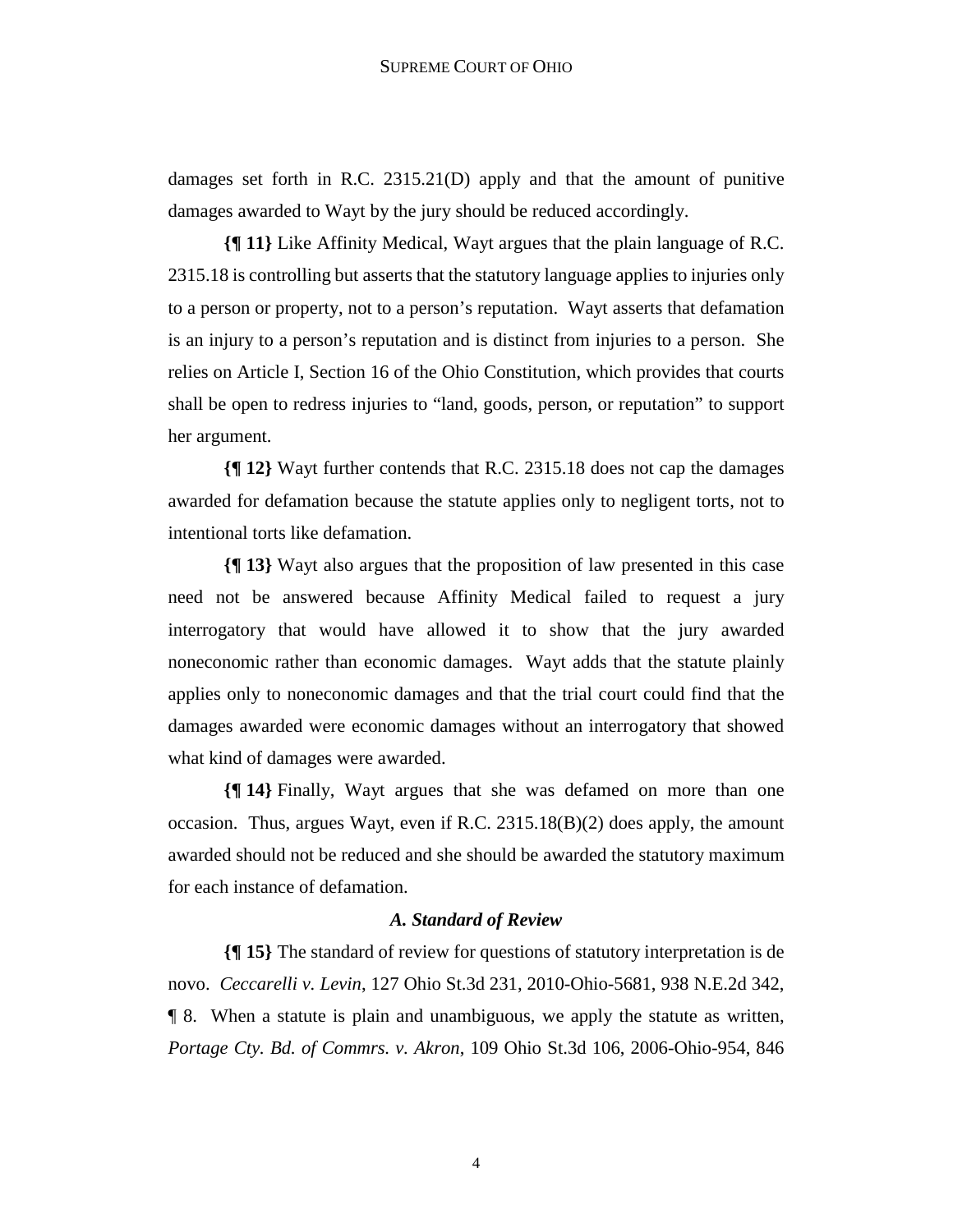N.E.2d 478, ¶ 52, and no further interpretation is necessary, *State ex rel. Savarese v. Buckeye Local School Dist. Bd. of Edn.*, 74 Ohio St.3d 543, 545, 660 N.E.2d 463 (1996).

# *B. Plain Meaning of the Statute*

**{¶ 16}** R.C. 2315.18(A)(7) provides: " 'Tort action' means a civil action for damages for injury or *loss to person or property*." R.C. 2315.18(B)(2) provides that the maximum noneconomic damages that can be awarded to a plaintiff in a tort action is, barring certain exceptions that do not apply here, \$ 250,000.

**{¶ 17}** Property "means real and personal property." R.C. 1.59(E). The term "property" as used in R.C. 2315.18(A)(7) does not include reputation, and neither party argues to the contrary.

**{¶ 18}** The key question in this case is, therefore, whether defamation, which is an injury to reputation, falls within the category of injury to a person. R.C. 1.59(C) defines person as "an individual, corporation, business trust, estate, trust, partnership, and association." This definition does not provide an answer to the question before us. We have held for 90 years, however, that defamation is an injury to a person. *See Smith v. Buck*, 119 Ohio St. 101, 162 N.E. 382 (1928), paragraph two of the syllabus. We cited this decision with approval as recently as 2008. *See Nadra v. Mbah*, 119 Ohio St.3d 305, 2008-Ohio-3918, 893 N.E.2d 829.

**{¶ 19}** In *Buck*, this court addressed whether "slander is a 'personal injury' by a 'wrongful act,' within the intent and meaning of the proviso to section 11819, General Code." *Id.* at 101. This court held that the term "personal injury," "as defined by lexicographers, jurists and text-writers, and by common acceptance," includes injuries to a person's reputation, *id*. at paragraph one of the syllabus, and we cited with approval several cases from other jurisdictions in which those courts decided that slander or libel is an injury to a person. *See Tisdale v. Eubanks*, 180 N.C. 153, 104 S.E. 339 (1920) ("the security of one's reputation and good name [is] among the personal rights of the citizen"); *Times Democrat Publishing Co. v.*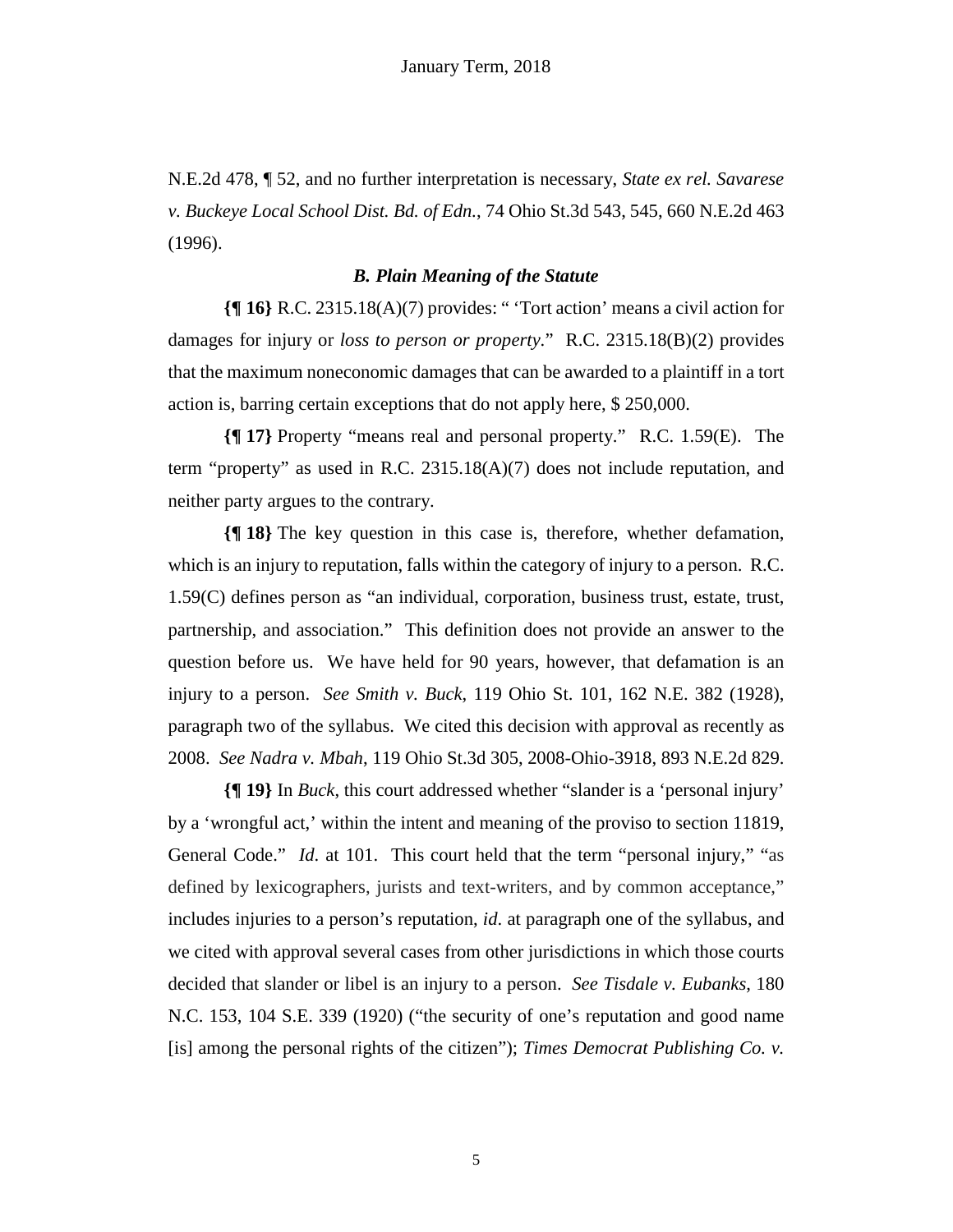*Mozee*, 136 F. 761, 763 (5th Cir.1905) ("At common law, libel and slander were classified as injuries to the person, or personal injuries"); *McDonald v. Brown*, 23 R.I. 546, 51 A. 213, 214 (1902) (statute providing that bankruptcy discharges debts but not judgments for willful or malicious injuries to a person or property did not discharge debts resulting from judgments in libel). These three cases remain good law.

**{¶ 20}** The court in *Buck* held that barring a phrase or definition within the statute that would lead to a contrary conclusion, injuries resulting from slander are plainly personal injuries. *Id.* at 104. Further, the court did not distinguish between personal injuries and injuries to a person. *Id.* at paragraph two of the syllabus.

**{¶ 21}** Wayt argues that the legislature's inclusion of the phrase "bodily injury" in R.C. 2315.18 demonstrates that the legislature intended to cap only damages resulting from physical injuries. The term "bodily injury" appears in R.C. 2315.18(A)(5) in the definition of "occurrence," and the term "occurrence" appears in R.C. 2315.18(B)(2). Neither of these statutory sections defines the actions to which the caps on damages apply. Thus, the legislature used no phrase or definition within R.C. 2315.18 that would lead to the conclusion that it intended the phrase "injury or loss to person" to mean "bodily injury" or anything other than its plain meaning. And, as noted above, this court has already decided that, under the plain meaning, defamation is an injury to a person.

**{¶ 22}** We hold that under the plain language of R.C. 2315.18(A)(7), defamation is a "civil action for damages for injury or loss to person." This holding, as explained above, is in accord with prior decisions of this court and several other courts that were interpreting similar language. We see no reason to overturn the well-established precedent that defamation is a "personal injury" according to the plain meaning of the term.

**{¶ 23}** We do not look to the canons of statutory construction when the plain language of a statute provides the meaning. *See Hartmann v. Duffey,* 95 Ohio St.3d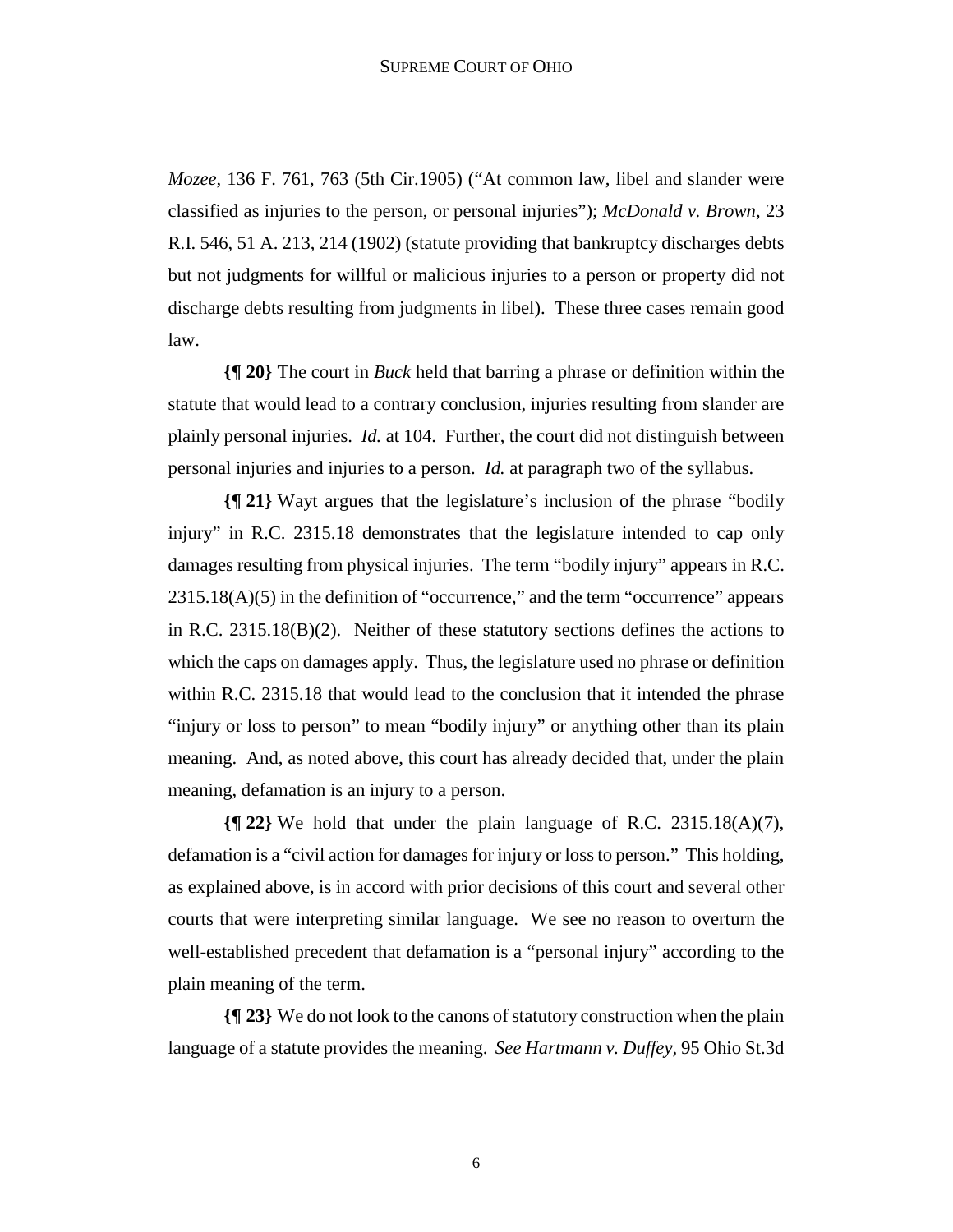456, 2002-Ohio-2486, 768 N.E.2d 1170, ¶ 8, citing *Lake Hosp. Sys. v. Ohio Ins. Guar. Assn.*, 69 Ohio St.3d 521, 524, 634 N.E.2d 611 (1994). Assuming arguendo only that the court must look to the canons of statutory construction to determine what the legislature intended by using the phrase "injury or loss to person or property," the result in this case would be the same. It is well established that the legislature is presumed to have full knowledge of prior judicial decisions. *State ex rel. Huron Cty. Bd. of Edn. v. Howard*, 167 Ohio St. 93, 96, 146 N.E.2d 604 (1957). Thus, despite the position taken by those in the dissent, the legislature is presumed to have full knowledge of this court's decision in *Buck*. Moreover, the legislature could easily have drafted the statute to prevent the holding from that case from affecting the outcome of this case; the legislature merely needed to add "defamation" to the list of actions enumerated in R.C.  $2315.18(A)(7)$  to which the caps do not apply.

# *C. Constitutional Argument*

**{¶ 24}** Wayt argues that the phrase "injury or loss to person or property" in R.C. 2315.18(A)(7) must be interpreted in light of the language that appears in the Ohio Constitution. Wayt highlights Article I, Section 16 of the Ohio Constitution and notes that the constitutional language distinguishes injuries to reputation from injuries to a person, lands, or goods. Article I, Section 16 of the Ohio Constitution provides, "All courts shall be open, and every person, for an injury done him in his land, goods, *person, or reputation*, shall have remedy by due course of law, and shall have justice administered without denial or delay." (Emphasis added.)

**{¶ 25}** Despite the state's Constitution differentiating between injuries to a person and injuries to reputation, any distinction found in the Constitution is not dispositive in this case. In this case, we must decide whether the legislature drew a distinction in R.C. 2315.18 similar to the one that appears in the Constitution.

**{¶ 26}** As noted above, the first step in answering that question is to interpret the plain language of the statute. We do not begin the analysis by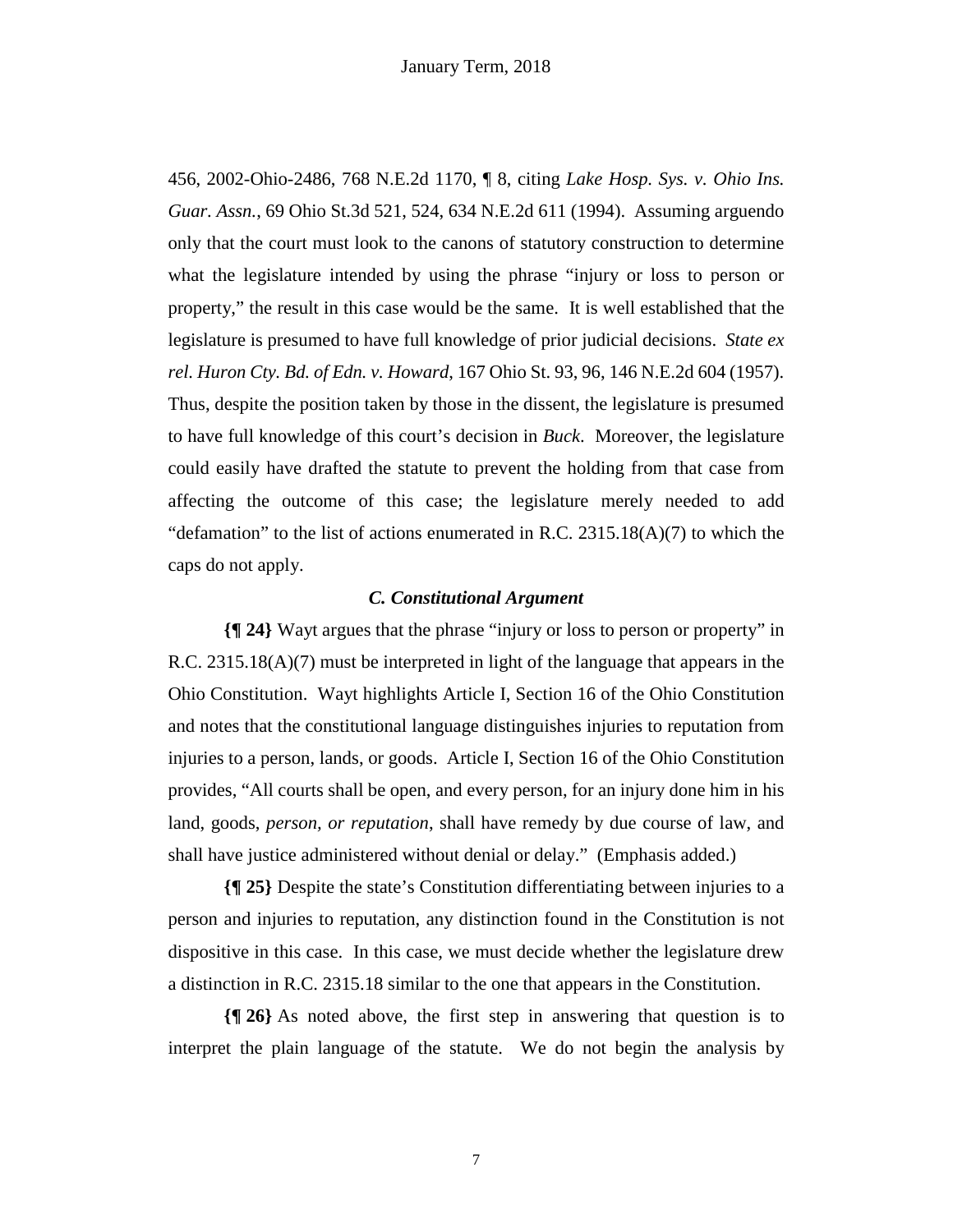examining external sources in order to define the terms used in the statute. While the language in the Constitution appears to draw a distinction between injuries to a person and injuries to reputation, the distinction is not consistent with the common meaning of the terms used in R.C. 2315.18. *See Buck*, 119 Ohio St. 101, 162 N.E. 382, at paragraph two of the syllabus. Moreover, R.C. 2315.18 uses phrases that are more general than those that appear in the Constitution. R.C. 2315.18 (2)(a) uses the phrase "loss to person or property" whereas Article I, Section 16 of the Ohio Constitution provides that courts are open to redress injuries done to a person's "land, goods, person, or reputation." The statutory term "property" is encompassing of the constitutional terms "lands [or] goods." Similarly, the statutory term "loss to person" encompasses the injuries described in the Constitution as injuries to a person as well as injuries to a person's reputation.

**{¶ 27}** For these reasons, we decline Wayt's invitation to hold that R.C. 2315.18 does not apply to an injury to reputation or to hold that defamation is not a "tort action" as it is defined in R.C.  $2315.18(A)(7)$ .

## *D. S.B. 80 and Legislative Intent*

**{¶ 28}** Wayt argues that the statement of findings and intent made in Am.Sub.S.B. No. 80, Section 3, 150 Ohio Laws, Part V, 7915, 8024 ("S.B. 80"), indicates that the legislature intended in R.C. 2315.18 to limit damages in negligence-based cases only. From this, Wayt concludes that there is no cap on damages for defamation claims because defamation is an intentional tort, not a negligence-based tort.

**{¶ 29}** Again, we do not look at legislative intent to determine the meaning of a statute when the statute is unambiguous. *Dunbar v. State,* 136 Ohio St.3d 181, 2013-Ohio-2163, 992 N.E.2d 1111, ¶ 16. However, even if we did review S.B. 80 to determine the legislative intent, the text and history of S.B. 80, when viewed in conjunction, do not support Wayt's argument.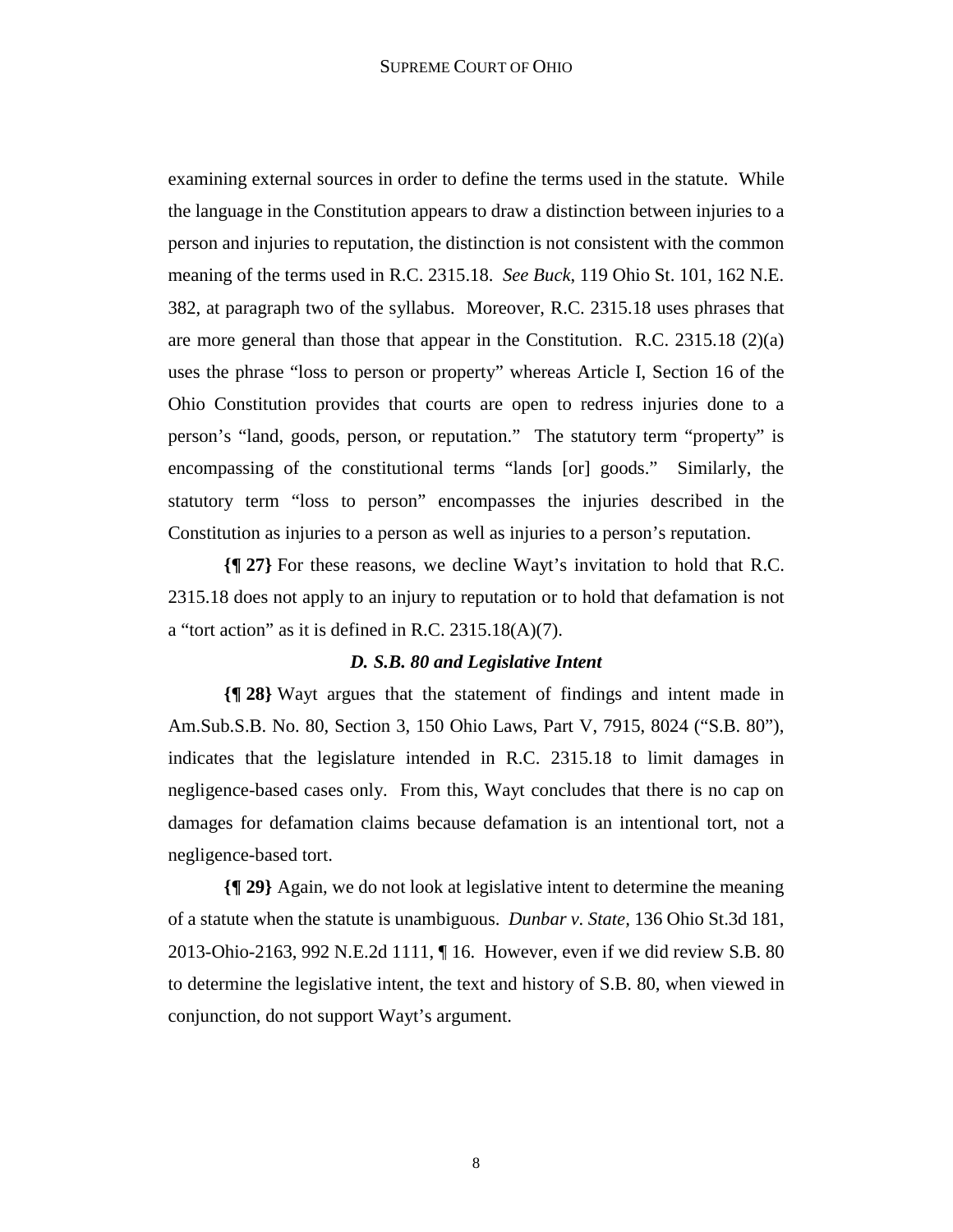**{¶ 30}** Section 3(A)(3) of S.B. 80 provides that the state has a rational and legitimate interest in ensuring that it has a system that balances the rights of those injured by *negligent behavior* and the need to eradicate frivolous lawsuits that cost jobs. This statement, when read in context with the codified sections of the bill, is one of several intentions behind the bill.

**{¶ 31}** For example, as enacted in S.B. 80, R.C. 4507.07(B) provides that any person who signs an application for a driver's license for a minor is jointly and severally liable for "*negligence or wanton or willful misconduct*" committed by that minor while the minor is driving. (Emphasis added.)

**{¶ 32}** And, as enacted in S.B. 80, R.C. 1775.14(B) provides that

a partner in a registered limited liability partnership is not liable \* \* \* for debts, obligations, or other liabilities of any kind of, or chargeable to, the partnership or another partner or partners arising from *negligence or from wrongful acts, errors, omissions, or misconduct*, whether or not intentional or characterized as tort, contract, or otherwise.

(Emphasis added.)

**{¶ 33}** If, as Wayt suggests, the legislature's sole intent when passing S.B. 80 was to "remedy negligent behavior," the above-cited sections, which deal with behavior other than negligent behavior, would not be part of S.B. 80. In light of this conclusion, the argument that the legislature's *sole intent* behind S.B. 80 was to address negligence claims does not pass muster.

**{¶ 34}** Moreover, interpreting R.C. 2315.18 in the way that Wayt suggests would require the court to add the word "negligence" to the definition of "tort actions" provided in R.C. 2315.18(A)(7). " '[I]t is the duty of this court to give effect to the words used [in a statute], not to delete words used or to insert words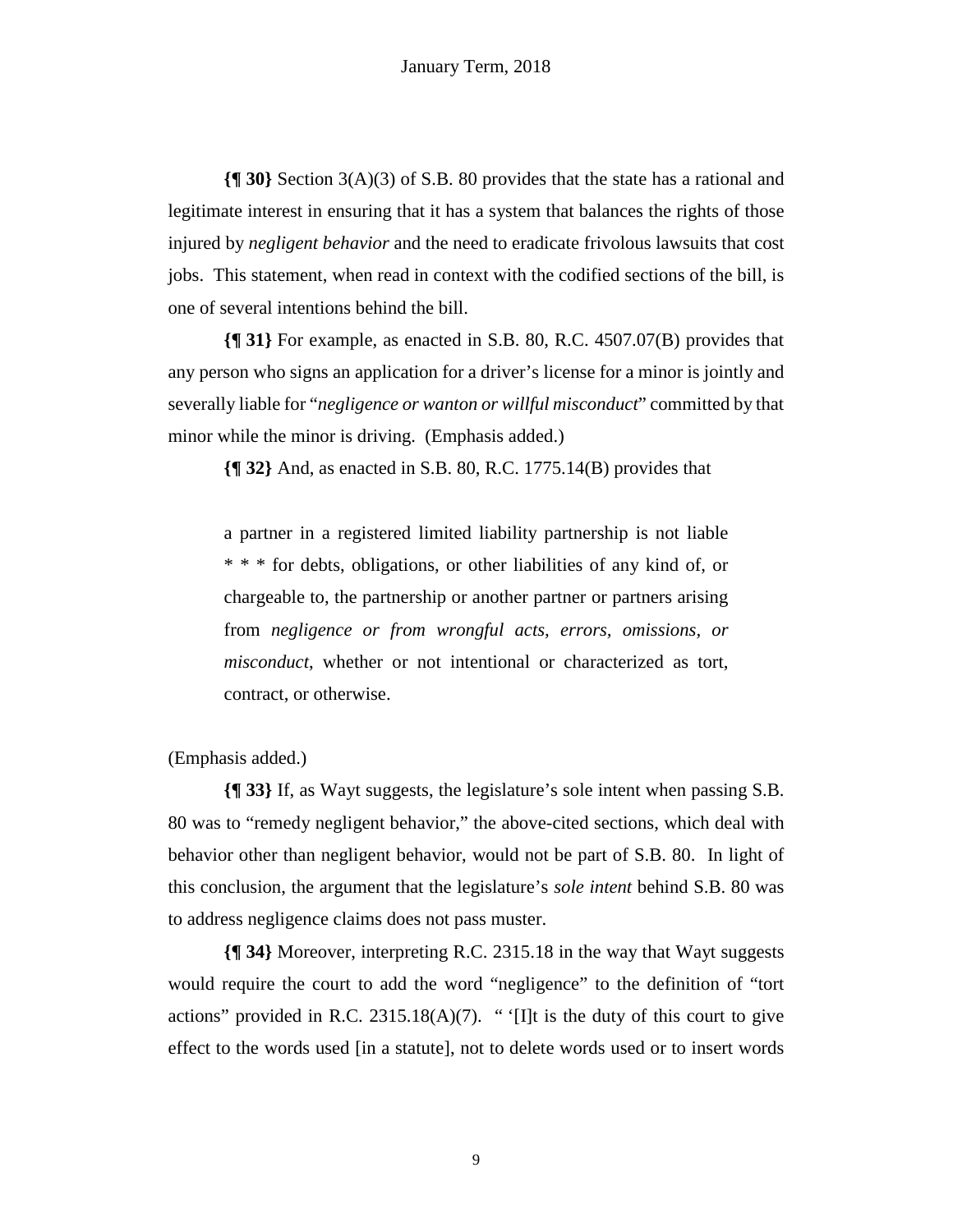not used.' " (Emphasis omitted; brackets added in *Bernardini*.) *Bernardini v. Conneaut Area City School Dist. Bd. of Edn.*, 58 Ohio St.2d 1, 4, 387 N.E.2d 1222 (1979), quoting *Columbus-Suburban Coach Lines v. Pub. Util. Comm.*, 20 Ohio St.2d 125, 127, 254 N.E.2d 8 (1969). For these reasons, we decline to interpret R.C. 2315.18 to cap damages awarded only in negligence cases.

#### *E. Remaining Issues*

**{¶ 35}** In her brief, Wayt argues that even if the caps on damages set forth in R.C. 2315.18 do apply to defamation claims, the award of compensatory damages in this case should not be reduced because there was more than one incident of defamation. Also, because the caps apply only to noneconomic damages, Wayt claims that this court could determine that the jury awarded Wayt economic damages, which have no statutory cap. In its brief, Affinity Medical requests that the court order that the punitive-damages cap set forth in R.C. 2315.21(D) be applied to the award in this case.

**{¶ 36}** No proposition of law arguing these issues was accepted by this court, and we decline to address these arguments because they are beyond the scope of this appeal.

#### **III. CONCLUSION**

**{¶ 37}** For the foregoing reasons, we reverse the judgment of the court of appeals as to compensatory damages, and we remand the case to the trial court for further proceedings consistent with this opinion.

Judgment reversed

and cause remanded.

KENNEDY, FRENCH, and DEWINE, JJ., concur. DEGENARO, J., concurs in judgment only. O'CONNOR, C.J., dissents, with an opinion joined by O'DONNELL, J.

\_\_\_\_\_\_\_\_\_\_\_\_\_\_\_\_\_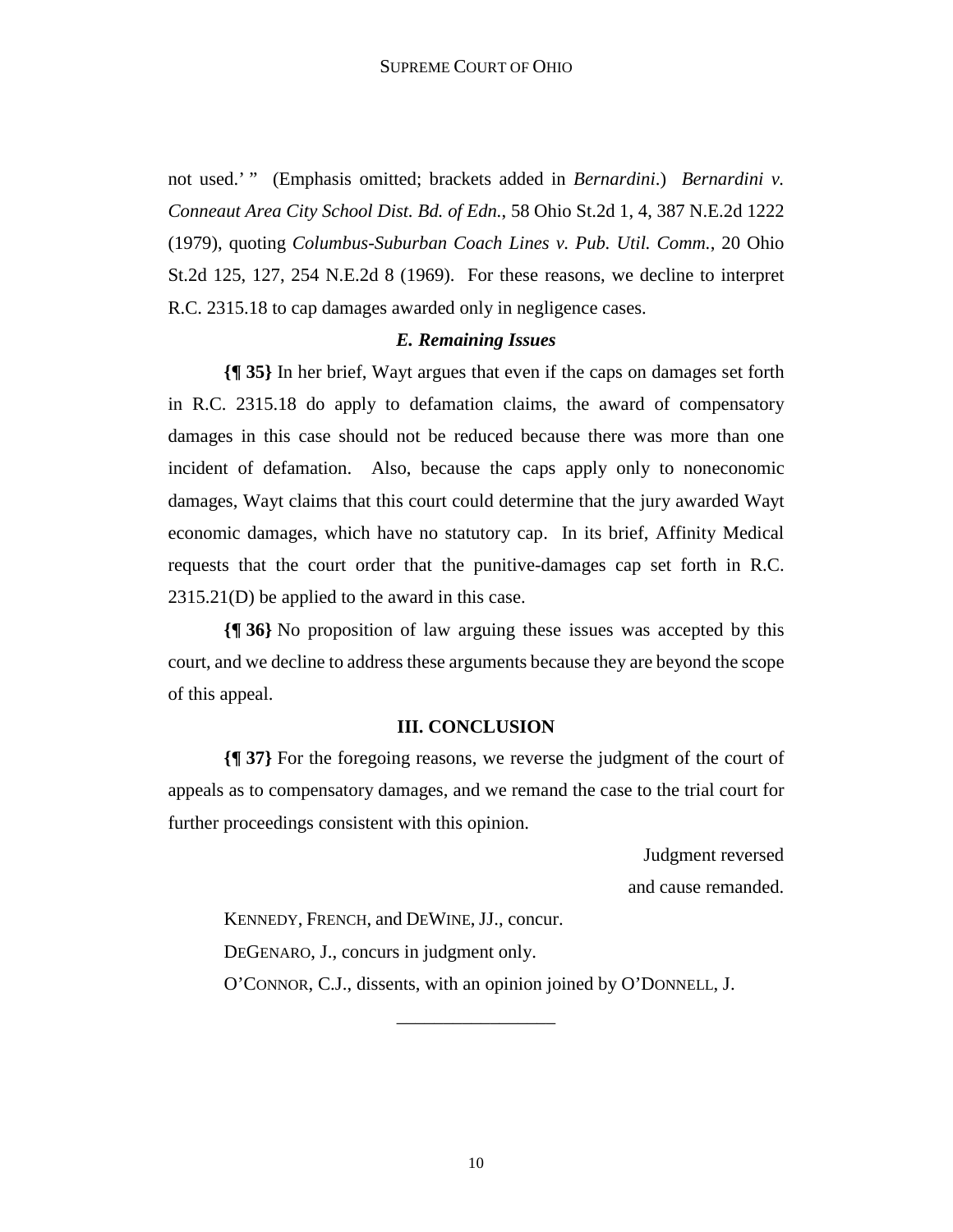# **O'CONNOR, C.J., dissenting.**

**{¶ 38}** I dissent. At issue in this case is whether the damage caps in R.C. 2315.18 apply when a court awards damages to a person for defamation. R.C. 2315.18 provides that its caps apply to damages resulting from "an injury or loss to person or property." The majority concludes that the statute is unambiguous and that the plain language of the statute provides its meaning, ultimately determining that "the statutory term 'loss to person' encompasses the injuries described in the Constitution as injuries to a person as well as injuries to a person's reputation." Majority opinion at  $\P$  26. But in construing R.C. 2315.18, the majority relies on a 90-year-old case in which this court interpreted the term "personal injury" as well as numerous cases outside this jurisdiction that consider injury to reputation in the context of common law rather than in the context of Ohio's constitutional and statutory schemes. The majority's reliance on those cases shows that it has *not*  relied on the plain meaning of the statute. By considering case law, the majority is engaging in exactly the kind of statutory interpretation that it claims is unnecessary.

**{¶ 39}** If we look only at the words in the statute, it is clear that injury or loss to person does not include loss of reputation. If an injury to a person occurs, then there is an identifiable harm to the person's body and typically a course of action for healing it, often with medical aid.<sup>1</sup> There is also identifiable and relatively quantifiable harm to establish damages and a financial remedy.

**{¶ 40}** On the other hand, a person's reputation is separate from her or his body, and the person has little control over it—reputation exists entirely in the hearts and minds of others. The lack of control over one's own reputation is one reason that the tort of defamation is so menacing. A person can be of upstanding

1

<sup>1.</sup> Noneconomic compensatory damages caps do not apply to "[p]ermanent and substantial physical deformity, loss of use of a limb, or loss of a bodily organ system," R.C. 2315.18(B)(3)(a), or to "[p]ermanent physical functional injury that permanently prevents the injured person from being able to independently care for self and perform life-sustaining activities," R.C. 2315.18(B)(3)(b).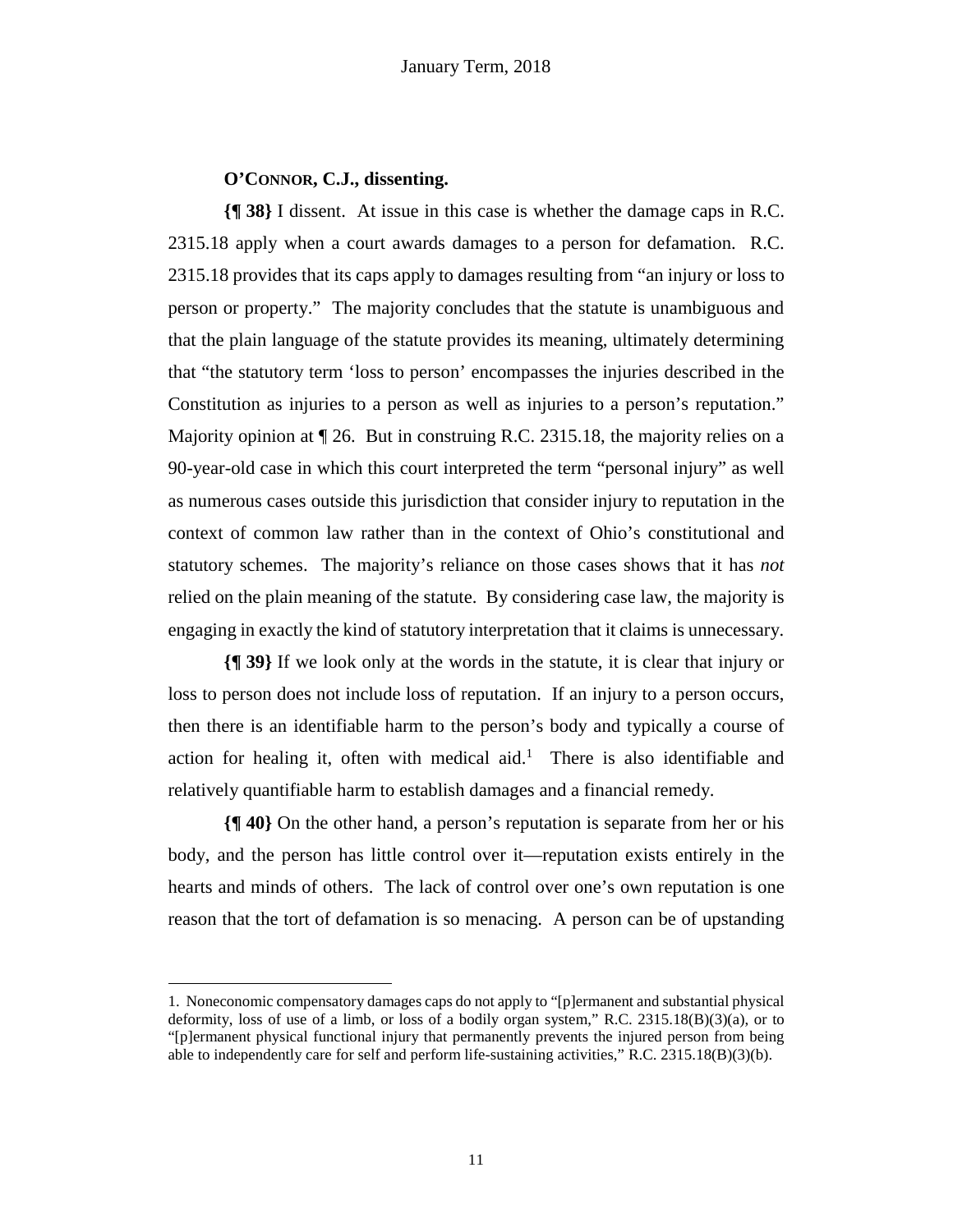character, yet when someone defames her or him, there is no well-defined solution for piecing reputation back together or even for determining the damage. A reputation damaged by defamation is not fixed by mending it; one can only attempt to repair reputation by convincing each and every person who observed the defamatory statement that it is not true. It is often nearly impossible to determine whether reputation is restored or to quantify the damage. In part, that is why a victim of defamation per se, that is, defamation that is clear on its face, does not have to prove damages. *Becker v. Toulmin*, 165 Ohio St. 549, 553, 138 N.E.2d 391 (1956).

**{¶ 41}** Defamation is an injury or loss to reputation, not to person, and therefore the caps on damages in R.C. 2315.18 do not apply when a person is defamed. Although statutory interpretation is unnecessary given the plain meaning of R.C. 2315.18, the exercise bears out this conclusion.

**{¶ 42}** The Ohio Constitution reinforces the distinctions between person and reputation. The framers, recognizing the differences between these injuries, ensured access to the courts for both wrongs. Article I, Section 16 provides that "[a]ll courts shall be open, and every person, for an injury done him in his land, goods, person, or reputation, shall have remedy by due course of law." The majority does not explain why we should assume that when the General Assembly drafted R.C. 2315.18, it was aware of two of this court's decisions that were spread over a span of 90 years but was not aware of Ohio's Constitution, our government's preeminent controlling document. But it stands that "no portion of a written constitution should be regarded as superfluous." *Steele, Hopkins & Meredith Co. v. Miller*, 92 Ohio St. 115, 120, 110 N.E. 648 (1915). In drafting R.C. 2315.18, the General Assembly clearly chose to subsume land and goods under the single label of property. No similar effort was made to combine person and reputation. Instead, the General Assembly left out any reference to reputation. The Constitution authorizes the courts to remedy four kinds of injuries, and the General Assembly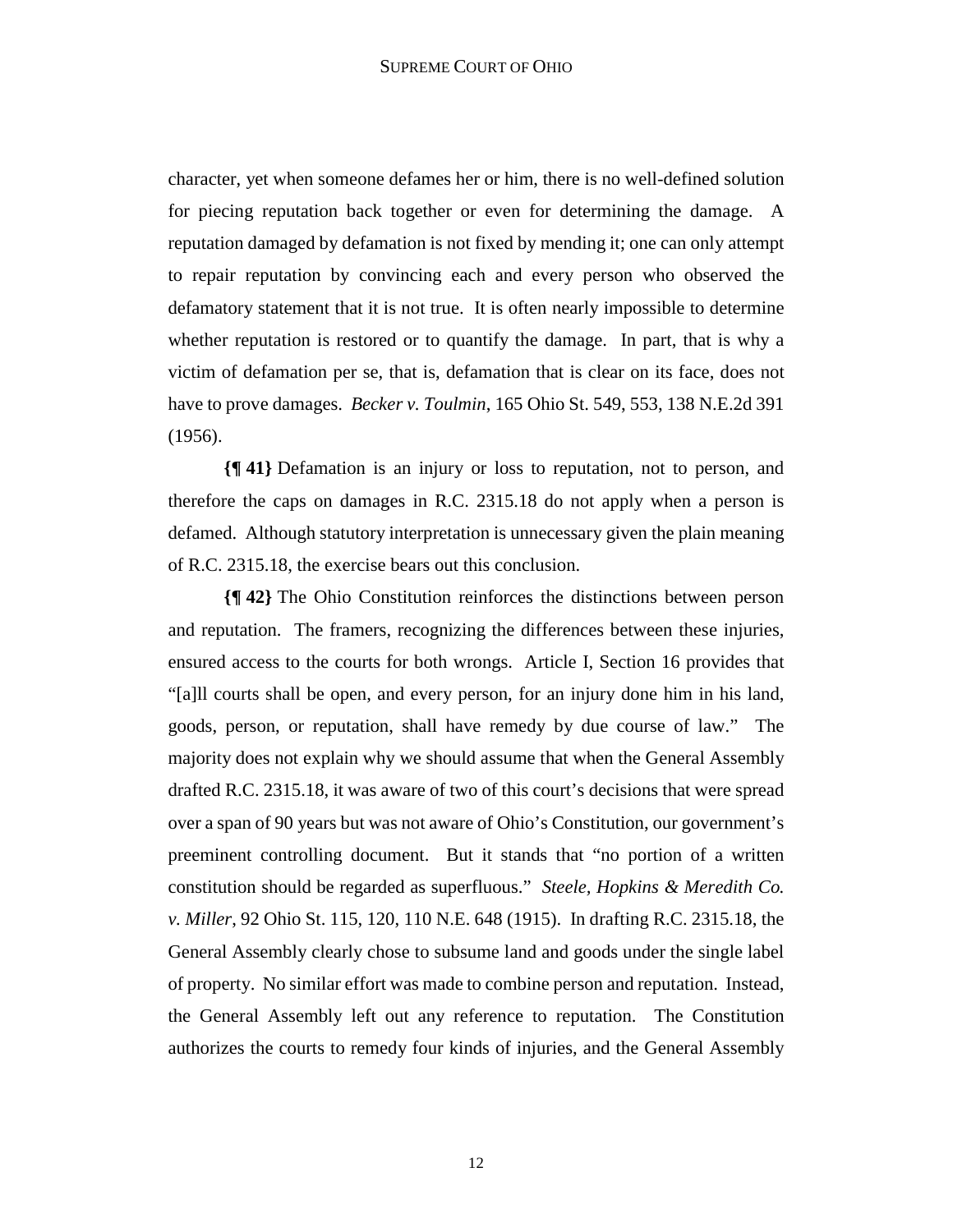included only three of them in R.C. 2315.18. The only conclusion I can reach is that the General Assembly did not wish to cap damages for people who are defamed.

**{¶ 43}** Instead of relying on a clear constitutional provision establishing that injury to reputation and injury to person are two separate harms, the majority mistakenly depends on this court's 1928 interpretation of the term "personal injury," *Smith v. Buck*, 119 Ohio St. 101, 162 N.E. 382 (1928). That reliance is misplaced. The term at issue in this case is "injury to person." The court had two holdings in *Buck*:

The words "personal injury" as defined by lexicographers, jurists and text-writers, and by common acceptance, denote an injury either to the physical body of a person or to the reputation of a person, or to both.

The words "personal injury" by "wrongful act," of section 11819, General Code, comprehend, among other injuries to the person, injury by libel or slander.

*Buck* at paragraphs one and two of the syllabus.

**{¶ 44}** In reaching these conclusions, the court in *Buck* primarily considered the definition of the word "personal," which it found to mean "pertaining to the person" or " 'relating to an individual.' " *Id*. at 101, quoting *Webster's New International Dictionary*. It is true that a reputation generally pertains to or is related to a person, but R.C. 2315.18 does not refer to loss or injury *relating* to a person but refers to "loss or injury to person." The first syllabus paragraph in *Buck*  addresses only "personal injury" and does not squarely support the majority's position in this case.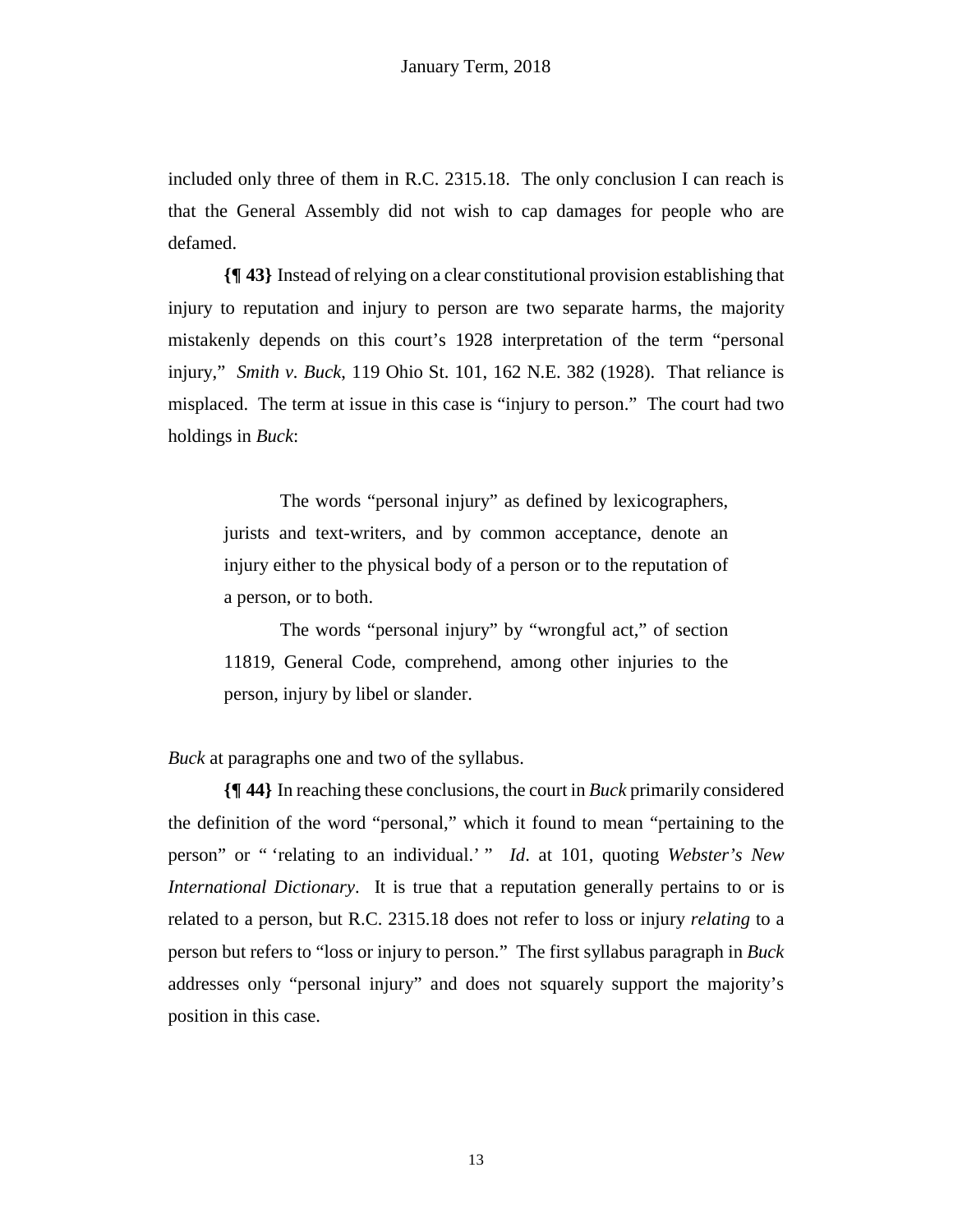#### SUPREME COURT OF OHIO

**{¶ 45}** The second paragraph of *Buck* is at least ambiguous and should not be the basis for interpreting a statute today, 90 years after this court decided that case. The second syllabus paragraph can be construed to stand for the proposition that personal injury includes injury to the person as well as injury by libel or slander. This interpretation is entirely consistent with my reading of R.C. 2315.18. Because the law at issue in *Buck* does not contain the language "injury to person," the holding does not define that term and cannot determine the outcome of this case. Further, if the General Assembly was focused on this case when it drafted R.C. 2315.18, then it could have used the term "personal injury" when it described torts to which the caps applied, in an effort to combine injury to person and injury to reputation. It did not.

**{¶ 46}** The majority also includes a string cite of cases that the *Buck* court relied on. Although still technically good law, these cases are either unpersuasive or help to establish that R.C. 2315.18 does not apply to loss of reputation. In *Tisdale v. Eubanks*, 180 N.C. 153, 104 S.E. 339, 340 (1920), the North Carolina Supreme Court conflated character and reputation in order to find that libel is injury to the person. In *Times-Democrat Publishing Co. v. Mozee*, 136 F. 761, 762 (5th Cir.1905), one of Ohio's most famous daughters, Annie Oakley, sought damages for "shame, disgrace, and mental suffering." In the manner of the decision in *Tisdale*, the court in *Mozee* described the claims as "injuries to character and mental suffering" and invoked the common law. *Id.* But the situation of appellee, Ann Wayt, is distinguishable from the circumstances in both *Tisdale* and *Mozee* because of Wayt's free-standing defamation claim. Wayt has no need to prove injury in the form of shame, disgrace, or mental suffering, all of which could be construed as injury to the person. Wayt's damages resulted from loss of reputation, not injury to person, and those damages were assumed after she proved her claim of defamation per se.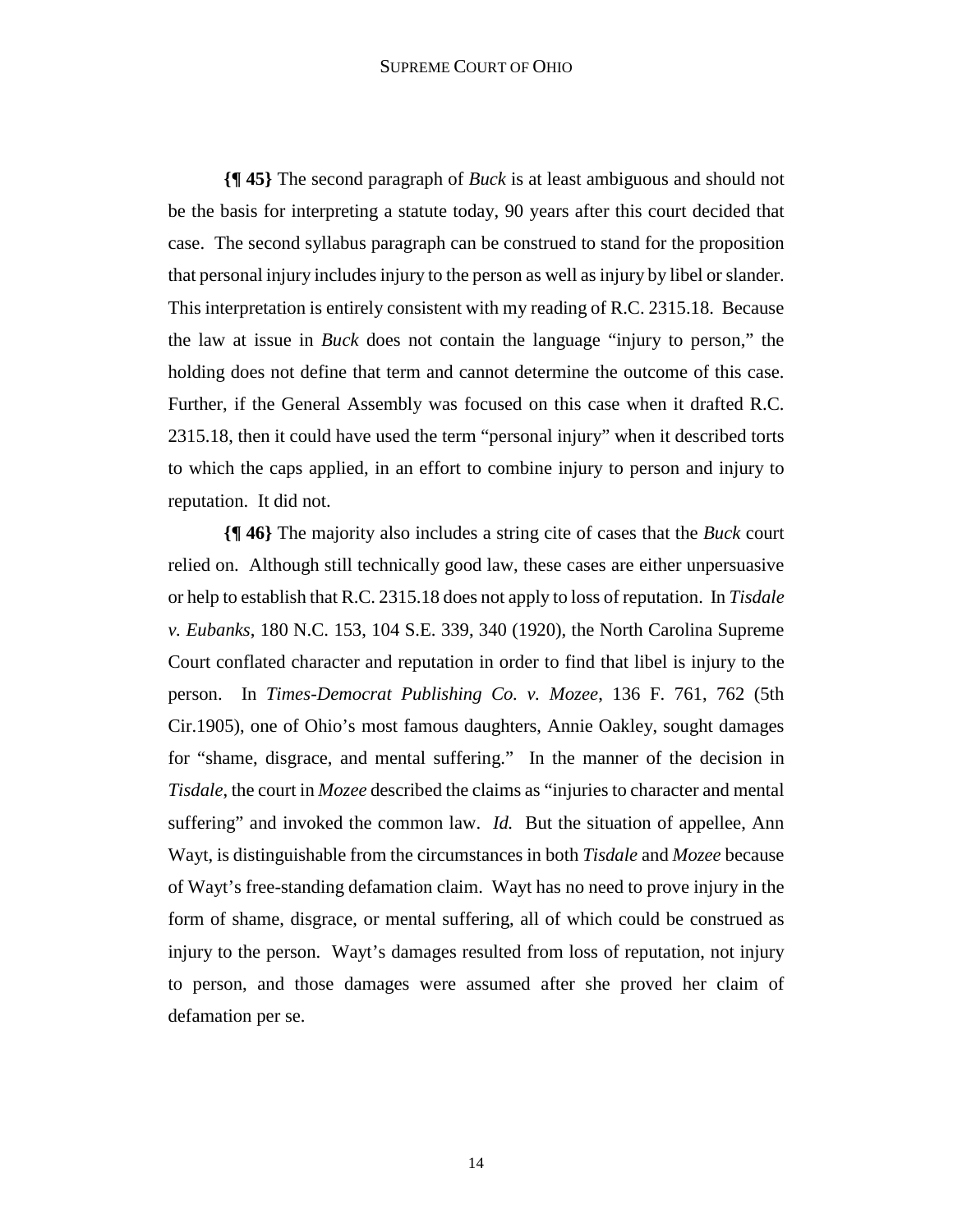**{¶ 47}** Further, the courts in both *Tisdale* and *Mozee* relied on common law. Traditionally, the common law protected three types of personal rights: personal security, personal liberty, and private property. The right of personal security was divided into life, limb, body, health, and reputation.

Reputation is a sort of right to enjoy the good opinion of others, and is capable of growth and real existence, as an arm or a leg. If it is not to be classed as a personal right, where does it belong? No provision has been made for any middle class of injuries between those to person and those to property, and the great body of wrongs arrange themselves under the one head or the other.

*Mozee,* quoting *Johnson v. Bradstreet Co.,* 87 Ga. 79, 13 S.E. 250, 251 (1891). *Tisdale* and *Mozee* are wholly inapposite because Ohio's Constitution specifically answers the question "where does [reputation] belong?" by recognizing a middle class of injuries and creating an entirely separate action for loss or injury to reputation that supplants the common law's less differentiated protections. Because the Ohio Constitution recognizes injury to reputation as separate from injury to person, the court is amiss in relying on cases depending on common-law causes of action. *See, e.g., Drake v. Rogers*, 13 Ohio St. 21, 29 (1861) ("wherever the legislature has by statutory law assumed to establish either rules of property or conduct, it has always been the policy of the law in this state, or at least such is the generally received understanding, that the common law can neither add to nor take from the statutory rules so established").

**{¶ 48}** In the last case that the majority cites, *McDonald v. Brown*, 23 R.I. 546, 51 A. 213, 214 (1902), the Rhode Island Supreme Court construed the term "injury to the person" "in its broad and general sense." But in *State v. Simmons,*  114 R.I. 16, 19, 327 A.2d 843 (1974), the Rhode Island court declined to extend its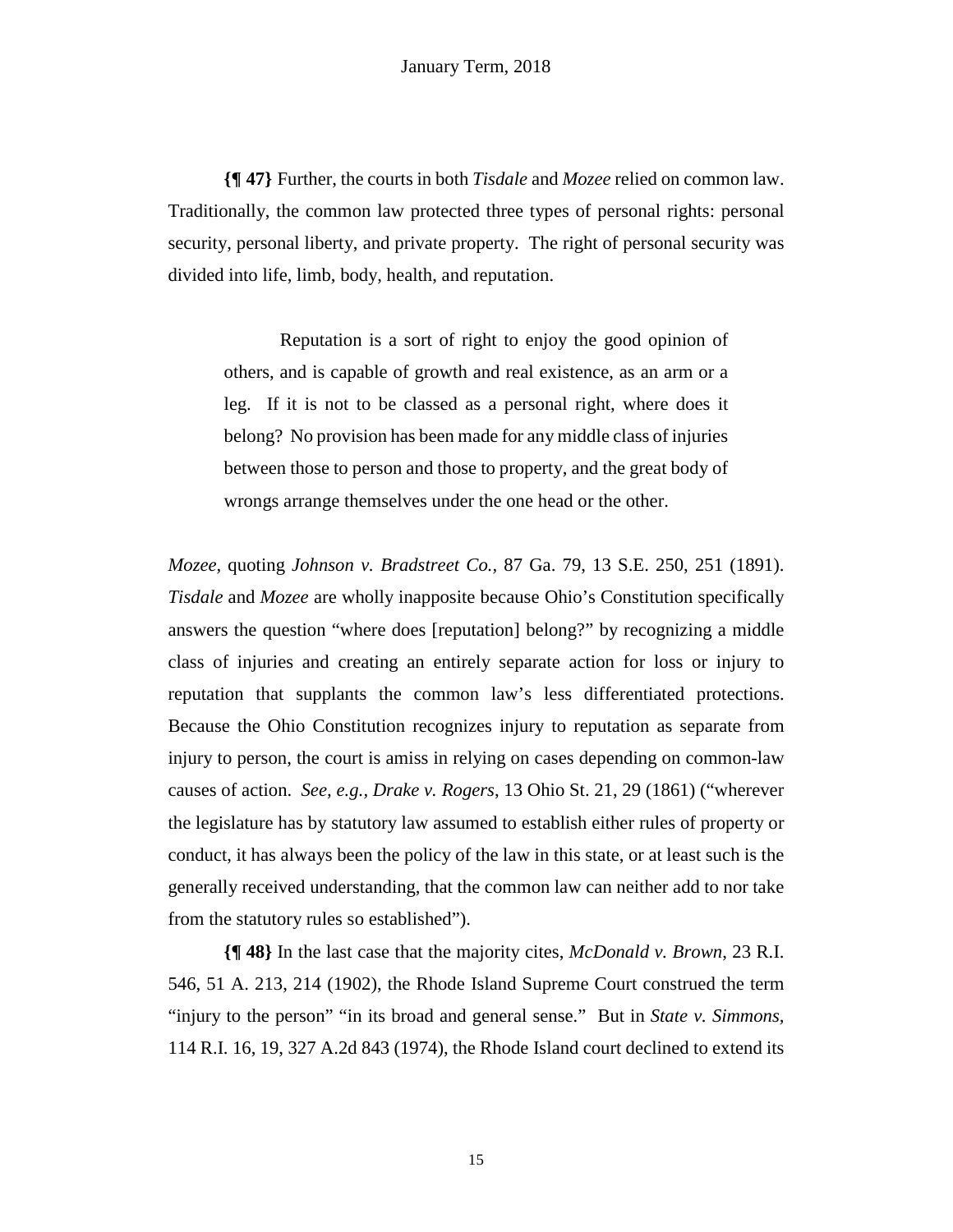own finding in *McDonald*, taking a narrower view and holding that " 'injury to the person' contemplates the peril of actual bodily harm and does not include danger to reputation alone." *Id*. If Rhode Island's own Supreme Court refused to rely on *McDonald* because it " 'would verge upon speculation with reference to the legislative intent,' " *id.*, quoting *Commerce Oil Refining Corp. v. Miner*, 98 R.I. 14, 18, 199 A.2d 606 (1964), it stands to reason that we should also view the case with skepticism.

**{¶ 49}** This court's decision in *Nadra v. Mbah*, 119 Ohio St.3d 305, 2008- Ohio-3918, 893 N.E.2d 829, which the majority also cites favorably, is likewise unpersuasive. The court in *Nadra* cited *Buck* for the proposition that "personal injury includes injury to one's body and injury to one's reputation." *Id.* at ¶ 26. But *Nadra* does not stand for the proposition that an injury to person includes defamation.

**{¶ 50}** The court in N*adra* relied on the same case that appellant, DHSC, L.L.C., d.b.a. Affinity Medical Center, points to now: *Lawyers Coop. Publishing Co. v. Muething*, 65 Ohio St.3d 273, 603 N.E.2d 969 (1992). But *Muething* did not involve an allegation of defamation, libel, or slander. Muething's claimed loss of reputation arose from his reliance on legal forms that Lawyers Cooperative wrote and published. Indeed, the court held that "Muething's claims for humiliation and damage to his reputation are virtually indistinguishable from his claim for negligent infliction of emotional distress and, therefore, could not be maintained in the absence of an assertion that he feared or saw some quantifiable physical loss." *Id.*  at 280. *Muething* is inapplicable to defamation claims.

**{¶ 51}** The majority's position is also unsupported by the dictionary definitions of the statute's key terms. *Black's Law Dictionary* 506 (10th Ed.2014) defines defamation as "[m]alicious or groundless harm to the reputation or good name of another by the making of a false statement to a third person." Reputation means "[t]he esteem in which someone is held or the goodwill extended to or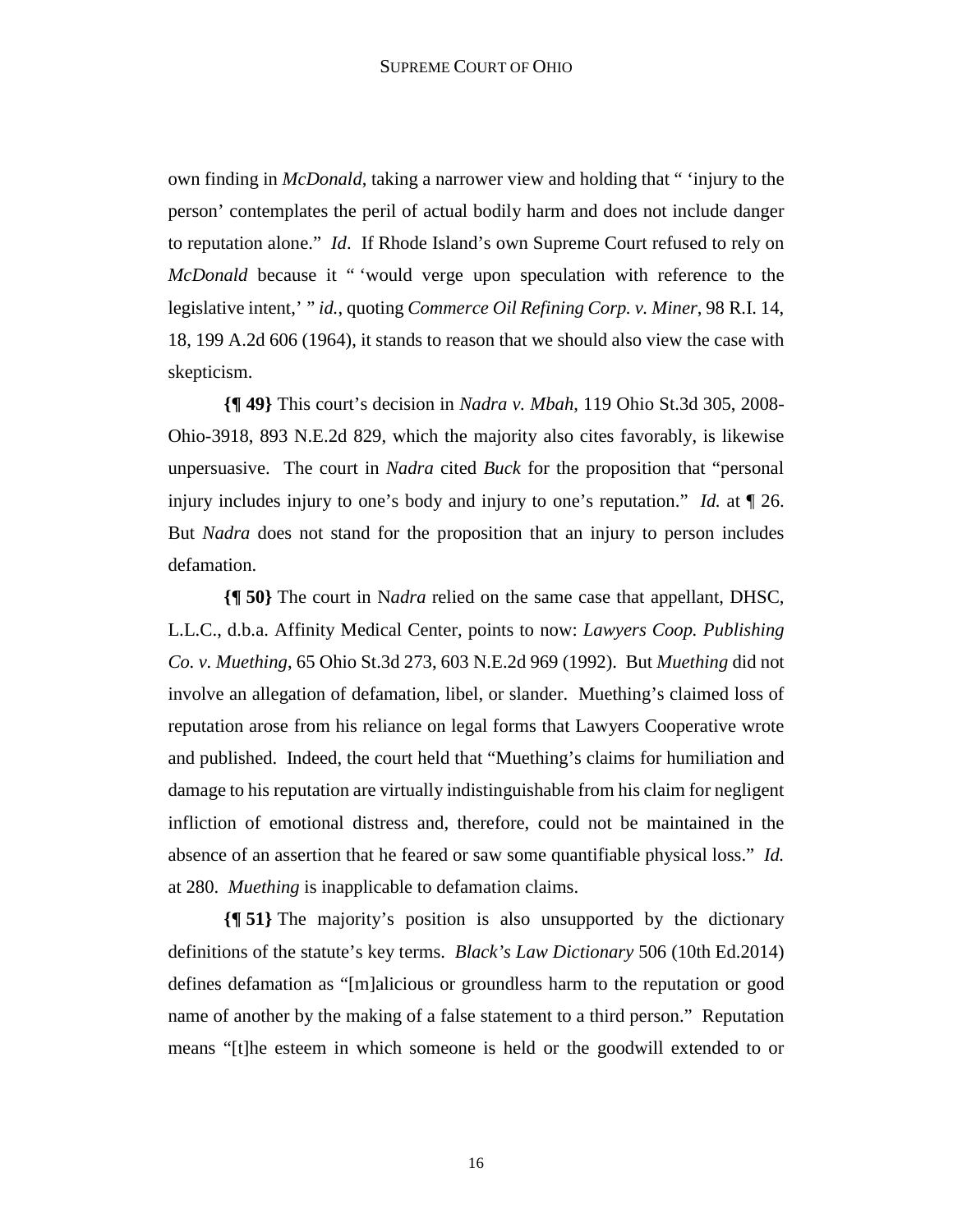confidence reposed in that person by others, whether with respect to personal character, private or domestic life, professional and business qualifications, social dealings, conduct, status, or financial standing." *Id.* at 1497. *Black's* defines person as a "human being." *Id.* at 1324.

**{¶ 52}** Applying these definitions to R.C. 2315.18 demonstrates that the law does not limit damages to a person who proves defamation. Reputation is the esteem in which someone is held by others, often in respect to personal character. It is not the person's actual character. It is separate and apart from the human being. Reputation exists in the minds of others.

**{¶ 53}** In a defamation action, the alleged injury or loss is to a person's reputation, not to one's being or possessions. Consequently, I would hold that the plain language of the statute does not cap damages for people who are defamed. I would affirm the judgments of the trial and appellate court.

**{¶ 54}** I dissent.

O'DONNELL, J., concurs in the foregoing opinion.

B. Zimmerman Law and Brian L. Zimmerman; and Crabbe, Brown & James, L.L.P., and Andrew G. Douglas, for appellee.

\_\_\_\_\_\_\_\_\_\_\_\_\_\_\_\_\_

Hanna, Campbell & Powell, L.L.P., Douglas G. Leak, W. Bradford Longbrake, Frank G. Mazgaj, and Emily R. Yoder; and Howard & Howard Attorneys and Michael O. Fawaz, for appellant.

Elfvin, Klingshirn, Royer & Torch, L.L.C., and Christina Royer; and McCarthy, Lebit, Crystal & Liffman Co., L.P.A., and Colin R. Ray, urging affirmance for amicus curiae Ohio Employment Lawyers Association.

Cooper & Elliot, L.L.C., C. Benjamin Cooper, and Charles H. Cooper, urging affirmance for amicus curiae Ohio Association for Justice.

\_\_\_\_\_\_\_\_\_\_\_\_\_\_\_\_\_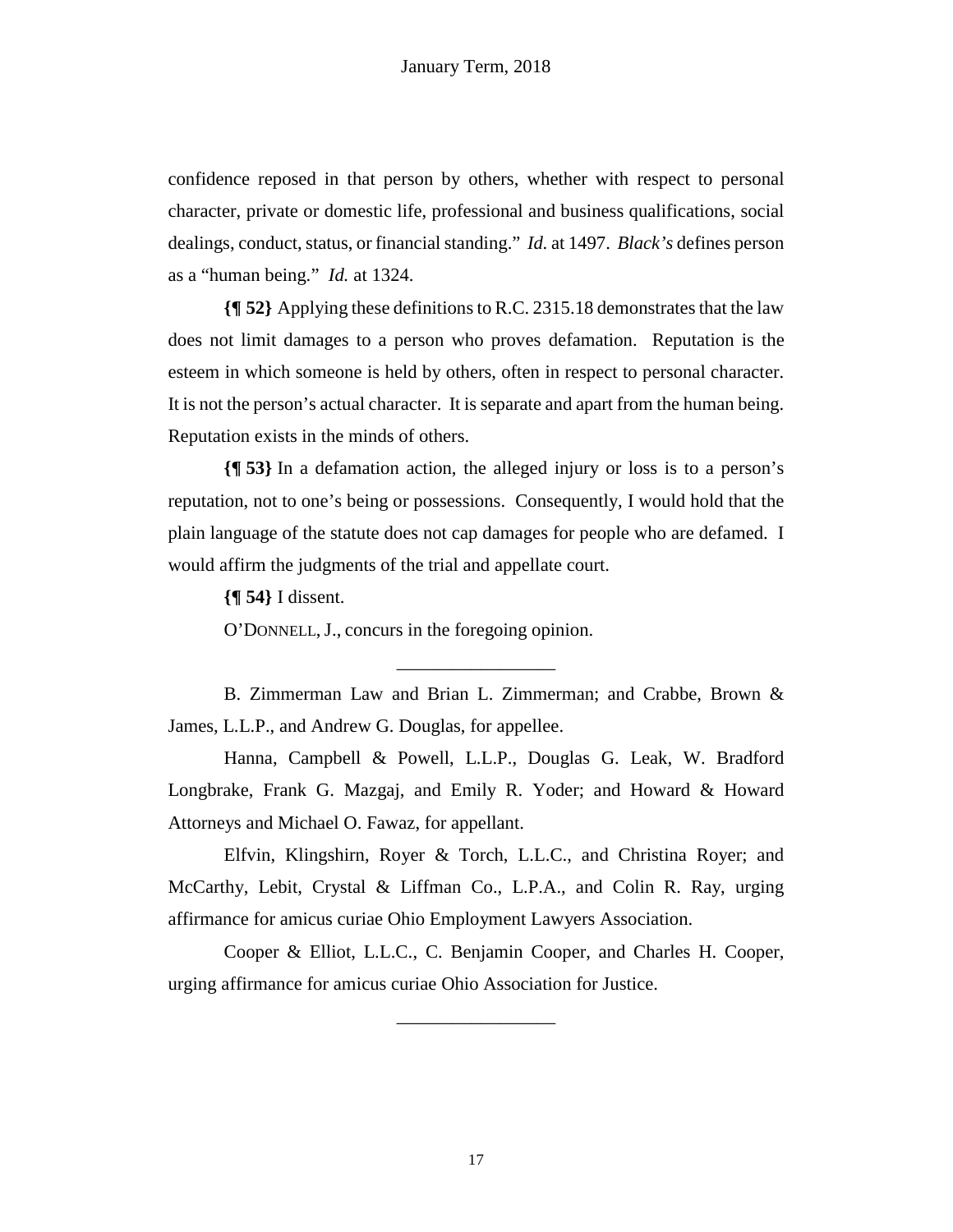2018 WL 6249989 Only the Westlaw citation is currently available. United States District Court, S.D. Ohio, Western Division.

> Stevie Lewis, Plaintiff, v. PNC Bank, N.A., Defendant.

> > Case No.: 3:17-cv-220 | 11/29/2018

# [THOMAS M. ROSE,](http://www.westlaw.com/Link/Document/FullText?findType=h&pubNum=176284&cite=0183463801&originatingDoc=Iaffaa270f48b11e8a573b12ad1dad226&refType=RQ&originationContext=document&vr=3.0&rs=cblt1.0&transitionType=DocumentItem&contextData=(sc.AlertsClip)) UNITED STATES DISTRICT JUDGE

# **ENTRY AND ORDER GRANTING MOTION FOR SUMMARY JUDGMENT, ECF 36, DENYING MOTION FOR SANCTIONS, ECF 37, AND TERMINATING CASE**

**\*1** Pending before the Court are Defendant PNC Bank, N.A.'s Motion for Summary Judgment, ECF 36, and Motion for Rule 11 Sanctions. ECF 37. Because Plaintiff Stevie Lewis's Complaint, ECF 1, is anything but frivolous, Defendant's Motion for Rule 11 Sanctions will be denied. Plaintiff's claim only failing for a lack of damages, Defendant's Motion for Summary judgment will be granted.

#### **Background**

On April 15, 2004, Plaintiff, then known as Stevie Booher, executed a promissory note with National City Mortgage Company in the original amount of \$97,000 with interest at the rate of 5.625% per annum. (Exhibit B, Affidavit of Dorothy J. Thomas). The note was secured by a mortgage executed by Plaintiff and National City on the property located at 2800 Argella Ave., Dayton, Ohio 45140. (Id.) In November 2015, Plaintiff and her husband purchased property located at 1078 Bristol Drive, Vandalia, Ohio 45377. (Exhibit C, Deposition of Stevie Lewis dated February 21, 2018 at 12:16-25 and 13:1-25). One month prior, in October 2015, Plaintiff defaulted on the mortgage loan for the Argella Ave. property. (Ex. B, Thomas Aff. at ¶9).

On April 27, 2016 PNC Bank, N.A. filed a complaint for foreclosure captioned *PNC Bank, N.A. v. Stevie N.*

*Booker*, Montgomery County Court of Common Pleas Case No. 2016 CV 02225. The foreclosure involved the enforcement by PNC of its note and mortgage on the property located at 2800 Argella Avenue, Dayton, Ohio 45140. In the foreclosure PNC obtained a judgment entry and decree in foreclosure on July 8, 2016.

During the course of the foreclosure Plaintiff retained HER Realtors for the purposes of negotiating a short sale of the Argella Ave. property. Deposition of Stevie Lewis, ECF 38 at 18, Lines 6-8, Page ID 787. During all relevant times to the foreclosure HER Realtors had a working relationship with attorney Carol Herdman of Herdman Law whom Plaintiff believed was assisting HER with negotiations. Id., at 28, Lines 14-20, Page ID 797. At no time did Plaintiff ever speak directly with Carol Herdman to know what exactly she did with HER Realtors. Id.

On May 19, 2016 HER Realtors submitted a loss mitigation application to PNC, signed by Plaintiff using her current name, Stevie N. Lewis. Complaint, ECF 1 at ¶ 22, Page ID 4. The May 19, 2016 application was re-submitted on July 15, 2016 by HER Realtors. Id. at ¶¶ 26-27, Page ID 5 Between July 27, 2016 and October 3, 2016 Plaintiff, through HER, submitted additional documentation on the loan modification to PNC Bank, N.A. Id. at ¶¶ 29-30, Page ID 5.

In the early fall of 2016, Herdman Law sent several Requests for Information to PNC. See Affidavit of Dorothy Thomas, ECF 36-1 at 9, ¶¶ 18-19, Page ID 588; see also ECF 36-2 and Deposition of Stevie Lewis, ECF 38 at 42:22-45:22 and 46:17-47:20. PNC sent the responses to these inquiries to Plaintiff at her Bristol Ave. address. Id.

On January 5, 2017, Plaintiff, through Dann Law, sent three separate requests for information to PNC. See Affidavit of Dorothy Thomas, ECF 36-1 at 7, ¶ 10, Page ID 586; see Exhibit A, ECF 1-1, at 1-4, Page ID 50-54 ("RFI #1"); see Exhibit C, ECF 1-3, 1-4, Page ID 57-60 ("RFI #2"); see Exhibit E, ECF 1-5, 1-3, Page ID 64-66. By this point in the foreclosure, PNC had obtained default judgment, but the sale was not complete. These letters sent from Dann Law contained an authorization from Plaintiff with her legal name with a request that responses be sent to counsel. Nevertheless, PNC claims that it sent a response to RFI #1 and RFI #2 instead to Plaintiff at her Bristol Ave. address on January 13, 2017. See Affidavit of Dorothy Thomas, ECF 36-1 at 7, ¶ 11, Page ID 586.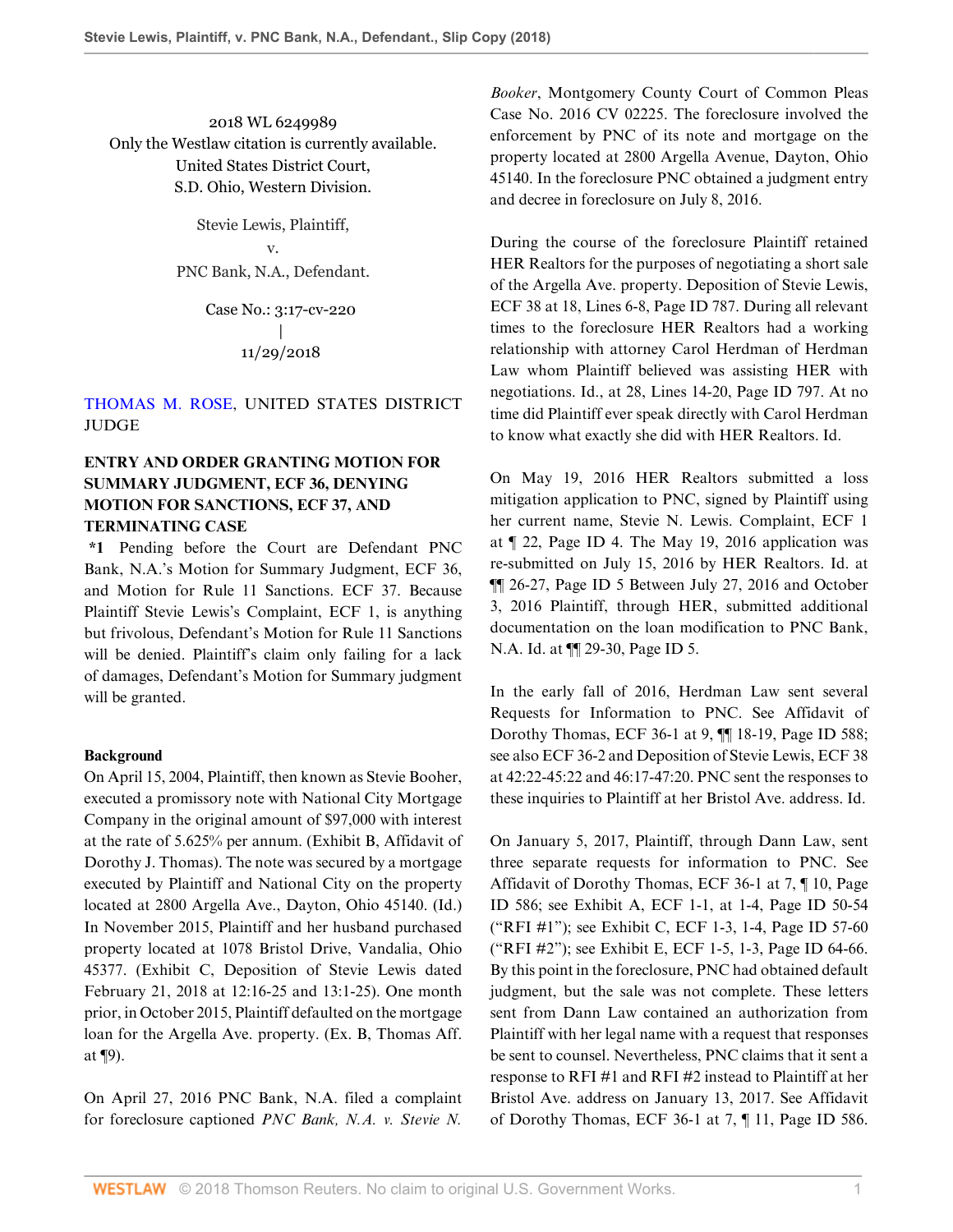PNC, through their foreclosure counsel, sent a response to RFI #3 to Plaintiff at her current residence on January 12, 2017. Id. at 7-8, ¶ 12, Page ID 586-87.

**\*2** On February 3, 2017, the foreclosed property was sold at a sheriff sale.

On February 7, 2017 PNC received correspondence from Dann Law titled Notice of Error. Id. at 8, ¶ 13, Page ID 587; see also Exhibit H, ECF 1-8, 1-8, Page ID 72-79 ("NOE #1"). NOE #1 requested an explanation of why PNC had not responded to RFI #3, as Dann Law had not received a response from PNC and neither had Plaintiff. Id. at 3-4, Page ID 74-75; see also Deposition of Stevie Lewis, ECF 38 at 61, Lines 1-7, Page ID 830.

After receiving NOE #1 from Dann Law containing an authorization from Plaintiff with her legal name, PNC sent a response to NOE #1 to Plaintiff's residence on February 22, 2017. See Affidavit of Dorothy Thomas, ECF 36-1 at 8, ¶ 13, Page ID 587. On February 16, 2017 PNC received correspondence from Dann Law titled Notice of Error for PNC's purported error in failing to respond to RFI #2. Id. at 8, ¶ 14, Page ID 577; see also Exhibit J, ECF 1-10, at 1-9, Page ID 82-90. ("NOE #2") NOE #2 requested an explanation why PNC had not responded to RFI #2, as Dann Law had not received a response from PNC and neither had Plaintiff. Id. at 1-3, Page ID 83-85.

On March 22, 2017, PNC received correspondence from Dann Law titled Notice of Error for PNC's purported error in failing to respond to RFI #1. See Affidavit of Dorothy Thomas, ECF 36-1 at 8, ¶ 15, Page ID 577; see also Exhibit N, ECF 1-14, 1-9, Page ID 99-107. (NOE #3) NOE #3 requested an explanation why RFI #1 was not responded to as Dann Law had not received a response from PNC and neither had Plaintiff. Id. at 1-4, Page ID 99-102.

On May 31, 2017, PNC received correspondence from Dann Law titled as a Notice of Error for PNC's purported failure to respond to NOE #4. Affidavit of Dorothy Thomas, ECF 36-1 at 8-9, ¶ 16, Page ID 587-588; see also Exhibit N, ECF 1-18, 1-19, Page ID 116-134. NOE #4 requested an explanation why NOE #3 had not been responded to as Dann Law had not received a response from PNC and neither had Plaintiff. Id. at 1-4, Page ID 116-120.

On June 13, 2017, for the first time since it received RFI #1, RFI #2, RFI #3, NOE #1, NOE #2, and NOE #3 which all contained the exact same borrower authorization as NOE #4, PNC sent Dann Law a response to NOE #4. Affidavit of Dorothy Thomas, ECF 36-1 at 8-9, ¶ 16; see ECF 36-1 at 49-56, Page ID 628-635; compare ECF 1-18, 6, Page ID 121 with ECF 1-1 at 4, Page ID 53; ECF 1-3 at 4, Page ID 60; ECF 1-5 at 3, Page ID 66; and ECF 1-8 at 5, Page ID 76; ECF 1-10 at 5, Page ID 86.

On June 28, 2017 Plaintiff filed the instant action asserting eleven claims against PNC for servicing violations under the Real Estate Settlement Procedures Act, [12 U.S.C. §§](http://www.westlaw.com/Link/Document/FullText?findType=L&pubNum=1000546&cite=12USCAS2601&originatingDoc=Iaffaa270f48b11e8a573b12ad1dad226&refType=LQ&originationContext=document&vr=3.0&rs=cblt1.0&transitionType=DocumentItem&contextData=(sc.AlertsClip)) [2601](http://www.westlaw.com/Link/Document/FullText?findType=L&pubNum=1000546&cite=12USCAS2601&originatingDoc=Iaffaa270f48b11e8a573b12ad1dad226&refType=LQ&originationContext=document&vr=3.0&rs=cblt1.0&transitionType=DocumentItem&contextData=(sc.AlertsClip))[-2617](http://www.westlaw.com/Link/Document/FullText?findType=L&pubNum=1000546&cite=12USCAS2617&originatingDoc=Iaffaa270f48b11e8a573b12ad1dad226&refType=LQ&originationContext=document&vr=3.0&rs=cblt1.0&transitionType=DocumentItem&contextData=(sc.AlertsClip)). After PNC filed a Motion for Judgment on the Pleadings as to Counts One through Five on October 25, 2017 (ECF 18), Plaintiff stipulated to dismissal of Counts One through Five on November 8, 2017. See ECF 20, 21, and 30. Following the dismissal of Counts One through Five, litigation has continued against Defendant for Counts Six through Eleven which allege: Count Six: PNC violated [12 C.F.R. § 1024.36\(d\)](http://www.westlaw.com/Link/Document/FullText?findType=L&pubNum=1000547&cite=12CFRS1024.36&originatingDoc=Iaffaa270f48b11e8a573b12ad1dad226&refType=LQ&originationContext=document&vr=3.0&rs=cblt1.0&transitionType=DocumentItem&contextData=(sc.AlertsClip)) by failing to timely respond to Plaintiff's RFI #1; Count Seven: PNC violated [12 C.F.R. § 1024.36\(d\)](http://www.westlaw.com/Link/Document/FullText?findType=L&pubNum=1000547&cite=12CFRS1024.36&originatingDoc=Iaffaa270f48b11e8a573b12ad1dad226&refType=LQ&originationContext=document&vr=3.0&rs=cblt1.0&transitionType=DocumentItem&contextData=(sc.AlertsClip)) by failing to timely respond to Plaintiff's RFI #2; Count Eight: PNC violated [12 C.F.R.](http://www.westlaw.com/Link/Document/FullText?findType=L&pubNum=1000547&cite=12CFRS1024.36&originatingDoc=Iaffaa270f48b11e8a573b12ad1dad226&refType=LQ&originationContext=document&vr=3.0&rs=cblt1.0&transitionType=DocumentItem&contextData=(sc.AlertsClip)) [§ 1024.36\(d\)](http://www.westlaw.com/Link/Document/FullText?findType=L&pubNum=1000547&cite=12CFRS1024.36&originatingDoc=Iaffaa270f48b11e8a573b12ad1dad226&refType=LQ&originationContext=document&vr=3.0&rs=cblt1.0&transitionType=DocumentItem&contextData=(sc.AlertsClip)) by failing to timely respond to Plaintiff's RFI #3; Count Nine: PNC violated [12 C.F.R. § 1024.35](http://www.westlaw.com/Link/Document/FullText?findType=L&pubNum=1000547&cite=12CFRS1024.35&originatingDoc=Iaffaa270f48b11e8a573b12ad1dad226&refType=LQ&originationContext=document&vr=3.0&rs=cblt1.0&transitionType=DocumentItem&contextData=(sc.AlertsClip)) by failing to timely respond to Plaintiff's NOE #1; Count Ten: PNC violated [12 C.F.R. § 1024.35](http://www.westlaw.com/Link/Document/FullText?findType=L&pubNum=1000547&cite=12CFRS1024.35&originatingDoc=Iaffaa270f48b11e8a573b12ad1dad226&refType=LQ&originationContext=document&vr=3.0&rs=cblt1.0&transitionType=DocumentItem&contextData=(sc.AlertsClip)) by failing to timely respond to Plaintiff's NOE #2; Count Eleven: PNC violated [12 C.F.R. § 1024.35](http://www.westlaw.com/Link/Document/FullText?findType=L&pubNum=1000547&cite=12CFRS1024.35&originatingDoc=Iaffaa270f48b11e8a573b12ad1dad226&refType=LQ&originationContext=document&vr=3.0&rs=cblt1.0&transitionType=DocumentItem&contextData=(sc.AlertsClip)) by failing to timely respond to Plaintiff's NOE #3; see Complaint, ECF 1, at 32-46, Page ID 32-46.

**\*3** Defendant has now filed a Motion for Summary Judgment, ECF 36, claiming that no triable issues of fact and law remain as to Counts Six through Eleven.

## **II. Standard of Review**

The standard of review applicable to motions for summary judgment is established by [Federal Rule of Civil](http://www.westlaw.com/Link/Document/FullText?findType=L&pubNum=1000600&cite=USFRCPR56&originatingDoc=Iaffaa270f48b11e8a573b12ad1dad226&refType=LQ&originationContext=document&vr=3.0&rs=cblt1.0&transitionType=DocumentItem&contextData=(sc.AlertsClip)) [Procedure 56](http://www.westlaw.com/Link/Document/FullText?findType=L&pubNum=1000600&cite=USFRCPR56&originatingDoc=Iaffaa270f48b11e8a573b12ad1dad226&refType=LQ&originationContext=document&vr=3.0&rs=cblt1.0&transitionType=DocumentItem&contextData=(sc.AlertsClip)) and associated case law. [Rule 56](http://www.westlaw.com/Link/Document/FullText?findType=L&pubNum=1000600&cite=USFRCPR56&originatingDoc=Iaffaa270f48b11e8a573b12ad1dad226&refType=LQ&originationContext=document&vr=3.0&rs=cblt1.0&transitionType=DocumentItem&contextData=(sc.AlertsClip)) provides that summary judgment "shall be rendered forthwith if the pleadings, depositions, answers to interrogatories, and admissions on file, together with the affidavits, if any, show that there is no genuine issue as to any material fact and that the moving party is entitled to a judgment as a matter of law." Fed. R. Civ. at 56(c). Alternatively, summary judgment is denied "[i]f there are any genuine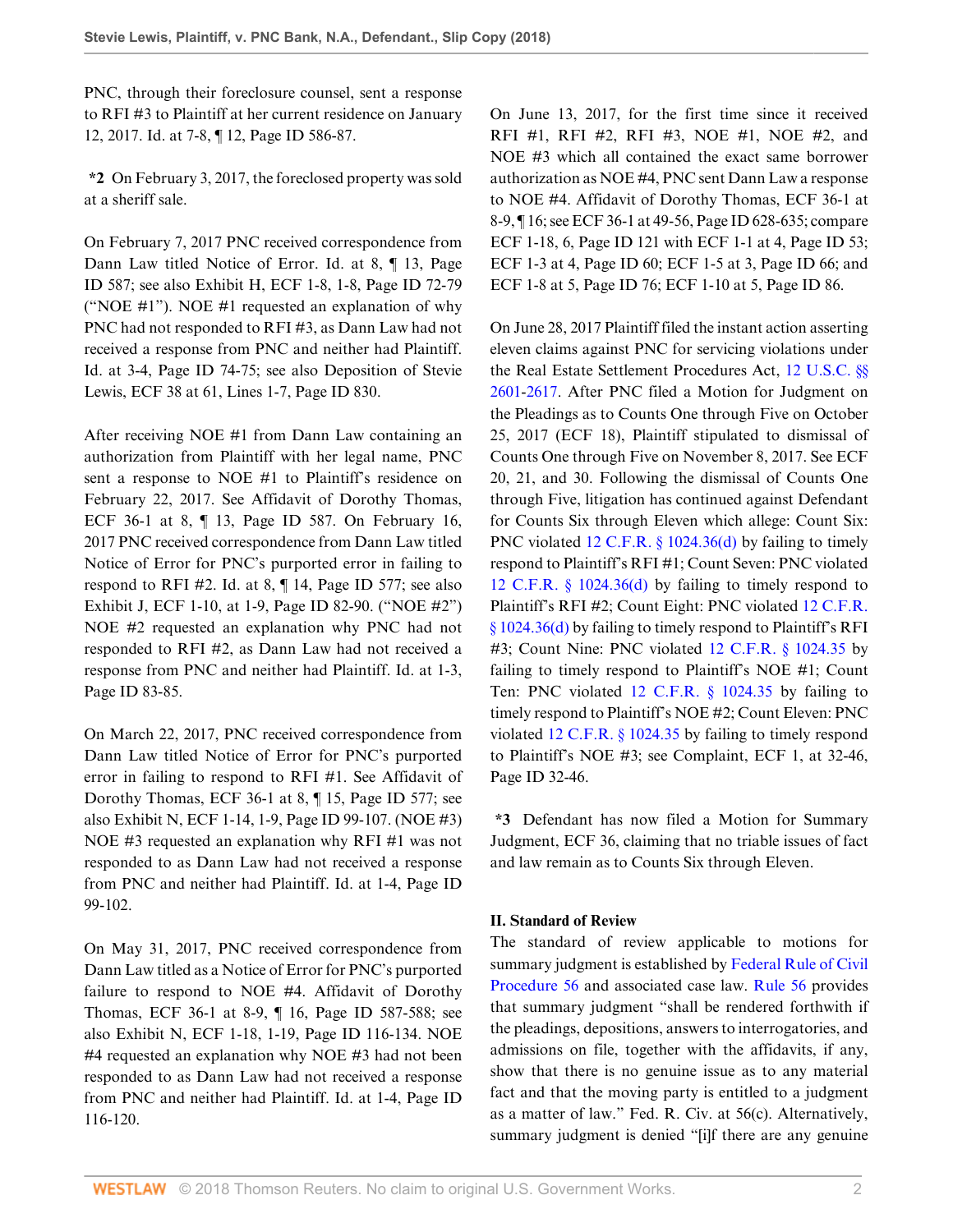factual issues that properly can be resolved only by a finder of fact because they may reasonably be resolved in favor of either party." *[Hancock v. Dodson](http://www.westlaw.com/Link/Document/FullText?findType=Y&serNum=1992060383&pubNum=0000350&originatingDoc=Iaffaa270f48b11e8a573b12ad1dad226&refType=RP&fi=co_pp_sp_350_1374&originationContext=document&vr=3.0&rs=cblt1.0&transitionType=DocumentItem&contextData=(sc.AlertsClip)#co_pp_sp_350_1374)*, 958 F.2d [1367, 1374 \(6th Cir. 1992\)](http://www.westlaw.com/Link/Document/FullText?findType=Y&serNum=1992060383&pubNum=0000350&originatingDoc=Iaffaa270f48b11e8a573b12ad1dad226&refType=RP&fi=co_pp_sp_350_1374&originationContext=document&vr=3.0&rs=cblt1.0&transitionType=DocumentItem&contextData=(sc.AlertsClip)#co_pp_sp_350_1374) (quoting *[Anderson v. Liberty](http://www.westlaw.com/Link/Document/FullText?findType=Y&serNum=1986132674&pubNum=0000780&originatingDoc=Iaffaa270f48b11e8a573b12ad1dad226&refType=RP&fi=co_pp_sp_780_250&originationContext=document&vr=3.0&rs=cblt1.0&transitionType=DocumentItem&contextData=(sc.AlertsClip)#co_pp_sp_780_250) Lobby, Inc.*[, 477 U.S. 242, 250 \(1986\)](http://www.westlaw.com/Link/Document/FullText?findType=Y&serNum=1986132674&pubNum=0000780&originatingDoc=Iaffaa270f48b11e8a573b12ad1dad226&refType=RP&fi=co_pp_sp_780_250&originationContext=document&vr=3.0&rs=cblt1.0&transitionType=DocumentItem&contextData=(sc.AlertsClip)#co_pp_sp_780_250)). Thus, summary judgment must be entered "against a party who fails to make a showing sufficient to establish the existence of an element essential to that party's case, and on which that party will bear the burden of proof at trial." *[Celotex Corp.](http://www.westlaw.com/Link/Document/FullText?findType=Y&serNum=1986132677&pubNum=0000780&originatingDoc=Iaffaa270f48b11e8a573b12ad1dad226&refType=RP&fi=co_pp_sp_780_322&originationContext=document&vr=3.0&rs=cblt1.0&transitionType=DocumentItem&contextData=(sc.AlertsClip)#co_pp_sp_780_322) v. Catrett*[, 477 U.S. 317, 322 \(1986\).](http://www.westlaw.com/Link/Document/FullText?findType=Y&serNum=1986132677&pubNum=0000780&originatingDoc=Iaffaa270f48b11e8a573b12ad1dad226&refType=RP&fi=co_pp_sp_780_322&originationContext=document&vr=3.0&rs=cblt1.0&transitionType=DocumentItem&contextData=(sc.AlertsClip)#co_pp_sp_780_322)

The party seeking summary judgment has the initial burden of informing the court of the basis for its motion, and identifying those portions of the pleadings, depositions, answers to interrogatories, admissions and affidavits which it believes demonstrate the absence of a genuine issue of material fact. *Id.*[, at 323.](http://www.westlaw.com/Link/Document/FullText?findType=Y&serNum=1986132677&pubNum=0000780&originatingDoc=Iaffaa270f48b11e8a573b12ad1dad226&refType=RP&fi=co_pp_sp_780_323&originationContext=document&vr=3.0&rs=cblt1.0&transitionType=DocumentItem&contextData=(sc.AlertsClip)#co_pp_sp_780_323) The burden then shifts to the nonmoving party who "must set forth specific facts showing that there is a genuine issue for trial." *Anderson*[, 477 U.S., at 250](http://www.westlaw.com/Link/Document/FullText?findType=Y&serNum=1986132674&pubNum=0000780&originatingDoc=Iaffaa270f48b11e8a573b12ad1dad226&refType=RP&fi=co_pp_sp_780_250&originationContext=document&vr=3.0&rs=cblt1.0&transitionType=DocumentItem&contextData=(sc.AlertsClip)#co_pp_sp_780_250) (quoting Fed. R. Civ. at 56(e)).

Once the burden of production has shifted, the party opposing summary judgment cannot rest on its pleadings or merely reassert its previous allegations. It is not sufficient to "simply show that there is some metaphysical doubt as to the material facts." *[Matsushita Elec. Indus.](http://www.westlaw.com/Link/Document/FullText?findType=Y&serNum=1986115992&pubNum=0000780&originatingDoc=Iaffaa270f48b11e8a573b12ad1dad226&refType=RP&fi=co_pp_sp_780_586&originationContext=document&vr=3.0&rs=cblt1.0&transitionType=DocumentItem&contextData=(sc.AlertsClip)#co_pp_sp_780_586) [Co., Ltd. v. Zenith Radio Corp.](http://www.westlaw.com/Link/Document/FullText?findType=Y&serNum=1986115992&pubNum=0000780&originatingDoc=Iaffaa270f48b11e8a573b12ad1dad226&refType=RP&fi=co_pp_sp_780_586&originationContext=document&vr=3.0&rs=cblt1.0&transitionType=DocumentItem&contextData=(sc.AlertsClip)#co_pp_sp_780_586)*, 475 U.S. 574, 586 (1986). [Rule 56](http://www.westlaw.com/Link/Document/FullText?findType=L&pubNum=1000600&cite=USFRCPR56&originatingDoc=Iaffaa270f48b11e8a573b12ad1dad226&refType=LQ&originationContext=document&vr=3.0&rs=cblt1.0&transitionType=DocumentItem&contextData=(sc.AlertsClip)) "requires the nonmoving party to go beyond the pleadings" and present some type of evidentiary material in support of its position. *Celotex Corp.*[, 477 U.S., at 324](http://www.westlaw.com/Link/Document/FullText?findType=Y&serNum=1986132677&pubNum=0000780&originatingDoc=Iaffaa270f48b11e8a573b12ad1dad226&refType=RP&fi=co_pp_sp_780_324&originationContext=document&vr=3.0&rs=cblt1.0&transitionType=DocumentItem&contextData=(sc.AlertsClip)#co_pp_sp_780_324).

In determining whether a genuine issue of material fact exists, a court must assume as true the evidence of the nonmoving party and draw all reasonable inferences in the favor of that party. *Anderson*[, 477 U.S., at 255.](http://www.westlaw.com/Link/Document/FullText?findType=Y&serNum=1986132674&pubNum=0000780&originatingDoc=Iaffaa270f48b11e8a573b12ad1dad226&refType=RP&fi=co_pp_sp_780_255&originationContext=document&vr=3.0&rs=cblt1.0&transitionType=DocumentItem&contextData=(sc.AlertsClip)#co_pp_sp_780_255) If the parties present conflicting evidence, a court may not decide which evidence to believe by determining which parties' affiants are more credible. [10A Wright & Miller,](http://www.westlaw.com/Link/Document/FullText?findType=Y&serNum=0108902523&pubNum=0102228&originatingDoc=Iaffaa270f48b11e8a573b12ad1dad226&refType=TS&originationContext=document&vr=3.0&rs=cblt1.0&transitionType=DocumentItem&contextData=(sc.AlertsClip)) *[Federal Practice and Procedure](http://www.westlaw.com/Link/Document/FullText?findType=Y&serNum=0108902523&pubNum=0102228&originatingDoc=Iaffaa270f48b11e8a573b12ad1dad226&refType=TS&originationContext=document&vr=3.0&rs=cblt1.0&transitionType=DocumentItem&contextData=(sc.AlertsClip))*, § 2726. Rather, credibility determinations must be left to the fact-finder. *Id.*

Finally, in ruling on a motion for summary judgment, "[a] district court is not…obligated to wade through and search the entire record for some specific facts that might support the nonmoving party's claim." *[InterRoyal Corp.](http://www.westlaw.com/Link/Document/FullText?findType=Y&serNum=1989161992&pubNum=0000350&originatingDoc=Iaffaa270f48b11e8a573b12ad1dad226&refType=RP&fi=co_pp_sp_350_111&originationContext=document&vr=3.0&rs=cblt1.0&transitionType=DocumentItem&contextData=(sc.AlertsClip)#co_pp_sp_350_111) v. Sponseller*[, 889 F.2d 108, 111 \(6th Cir. 1989\).](http://www.westlaw.com/Link/Document/FullText?findType=Y&serNum=1989161992&pubNum=0000350&originatingDoc=Iaffaa270f48b11e8a573b12ad1dad226&refType=RP&fi=co_pp_sp_350_111&originationContext=document&vr=3.0&rs=cblt1.0&transitionType=DocumentItem&contextData=(sc.AlertsClip)#co_pp_sp_350_111) Thus, in determining whether a genuine issue of material fact exists on a particular issue, the court is entitled to rely upon the [Rule 56](http://www.westlaw.com/Link/Document/FullText?findType=L&pubNum=1000600&cite=USFRCPR56&originatingDoc=Iaffaa270f48b11e8a573b12ad1dad226&refType=LQ&originationContext=document&vr=3.0&rs=cblt1.0&transitionType=DocumentItem&contextData=(sc.AlertsClip)) evidence specifically called to its attention by the parties.

#### **III. Analysis**

**\*4** Plaintiff Stevie Lewis asserts Defendant PNC Bank, N.A., has violated the Real Estate Settlement Procedures Act, [12 U.S.C. §§ 2601](http://www.westlaw.com/Link/Document/FullText?findType=L&pubNum=1000546&cite=12USCAS2601&originatingDoc=Iaffaa270f48b11e8a573b12ad1dad226&refType=LQ&originationContext=document&vr=3.0&rs=cblt1.0&transitionType=DocumentItem&contextData=(sc.AlertsClip))[-2617](http://www.westlaw.com/Link/Document/FullText?findType=L&pubNum=1000546&cite=12USCAS2617&originatingDoc=Iaffaa270f48b11e8a573b12ad1dad226&refType=LQ&originationContext=document&vr=3.0&rs=cblt1.0&transitionType=DocumentItem&contextData=(sc.AlertsClip)). "**RESPA** is a consumer protection statute that regulates the real estate settlement process, including servicing of loans and assignment of those loans." *[Catalan v. GMAC Mortg. Corp.](http://www.westlaw.com/Link/Document/FullText?findType=Y&serNum=2024329834&pubNum=0000506&originatingDoc=Iaffaa270f48b11e8a573b12ad1dad226&refType=RP&fi=co_pp_sp_506_680&originationContext=document&vr=3.0&rs=cblt1.0&transitionType=DocumentItem&contextData=(sc.AlertsClip)#co_pp_sp_506_680)*, 629 F.3d [676, 680 \(7th Cir. 2011\).](http://www.westlaw.com/Link/Document/FullText?findType=Y&serNum=2024329834&pubNum=0000506&originatingDoc=Iaffaa270f48b11e8a573b12ad1dad226&refType=RP&fi=co_pp_sp_506_680&originationContext=document&vr=3.0&rs=cblt1.0&transitionType=DocumentItem&contextData=(sc.AlertsClip)#co_pp_sp_506_680)

The crux of Counts Six through Eleven against the Defendant are that three Requests for Information were sent to PNC to which PNC failed to respond in a timely fashion in violation of  $12$  C.F.R. §  $1024.36(d)$ (Counts Six, Seven and Eight); one Notice of Error was sent to the Defendant which PNC failed to properly investigate pursuant to [12 C.F.R. § 1024.35](http://www.westlaw.com/Link/Document/FullText?findType=L&pubNum=1000547&cite=12CFRS1024.35&originatingDoc=Iaffaa270f48b11e8a573b12ad1dad226&refType=LQ&originationContext=document&vr=3.0&rs=cblt1.0&transitionType=DocumentItem&contextData=(sc.AlertsClip)) (Count Nine); one Notice of Error was sent to Defendant which PNC failed to properly investigate pursuant to [12 C.F.R. §](http://www.westlaw.com/Link/Document/FullText?findType=L&pubNum=1000547&cite=12CFRS1024.35&originatingDoc=Iaffaa270f48b11e8a573b12ad1dad226&refType=LQ&originationContext=document&vr=3.0&rs=cblt1.0&transitionType=DocumentItem&contextData=(sc.AlertsClip)) [1024.35](http://www.westlaw.com/Link/Document/FullText?findType=L&pubNum=1000547&cite=12CFRS1024.35&originatingDoc=Iaffaa270f48b11e8a573b12ad1dad226&refType=LQ&originationContext=document&vr=3.0&rs=cblt1.0&transitionType=DocumentItem&contextData=(sc.AlertsClip)) (Count Ten); and one Notice of Error was sent to Defendant on which PNC failed to properly investigate pursuant to [12 C.F.R. § 1024.35](http://www.westlaw.com/Link/Document/FullText?findType=L&pubNum=1000547&cite=12CFRS1024.35&originatingDoc=Iaffaa270f48b11e8a573b12ad1dad226&refType=LQ&originationContext=document&vr=3.0&rs=cblt1.0&transitionType=DocumentItem&contextData=(sc.AlertsClip)) (Count Eleven).

#### *Rooker-Feldman*

Defendant first asserts that this Court lacks jurisdiction under the *Rooker-Feldman* doctrine. The *Rooker–Feldman* doctrine, named for *[Rooker v. Fidelity Trust Co.](http://www.westlaw.com/Link/Document/FullText?findType=Y&serNum=1923120656&pubNum=0000780&originatingDoc=Iaffaa270f48b11e8a573b12ad1dad226&refType=RP&originationContext=document&vr=3.0&rs=cblt1.0&transitionType=DocumentItem&contextData=(sc.AlertsClip))*, 263 U.S. [413 \(1923\),](http://www.westlaw.com/Link/Document/FullText?findType=Y&serNum=1923120656&pubNum=0000780&originatingDoc=Iaffaa270f48b11e8a573b12ad1dad226&refType=RP&originationContext=document&vr=3.0&rs=cblt1.0&transitionType=DocumentItem&contextData=(sc.AlertsClip)) and *[District of Columbia Court of Appeals v.](http://www.westlaw.com/Link/Document/FullText?findType=Y&serNum=1983113925&pubNum=0000780&originatingDoc=Iaffaa270f48b11e8a573b12ad1dad226&refType=RP&originationContext=document&vr=3.0&rs=cblt1.0&transitionType=DocumentItem&contextData=(sc.AlertsClip)) Feldman*[, 460 U.S. 462 \(1983\),](http://www.westlaw.com/Link/Document/FullText?findType=Y&serNum=1983113925&pubNum=0000780&originatingDoc=Iaffaa270f48b11e8a573b12ad1dad226&refType=RP&originationContext=document&vr=3.0&rs=cblt1.0&transitionType=DocumentItem&contextData=(sc.AlertsClip)) bars two categories of cases:

First, when the federal courts are asked to 'engage in appellate review of state court proceedings,' the doctrine necessarily applies ...In determining whether a plaintiff asks for appellate review, [the lower federal courts] look to the relief sought...or asks the question whether the plaintiff alleges 'that the state court's judgment actively caused him injury [rather than] merely failing to address a preexisting injury....

The second category of cases barred by *Rooker-Feldman* are those which allege an injury that predates a statecourt determination, but present issues inextricably intertwined with the claim asserted in the prior state court proceeding....'The federal claim is inextricably intertwined with the state-court judgment when the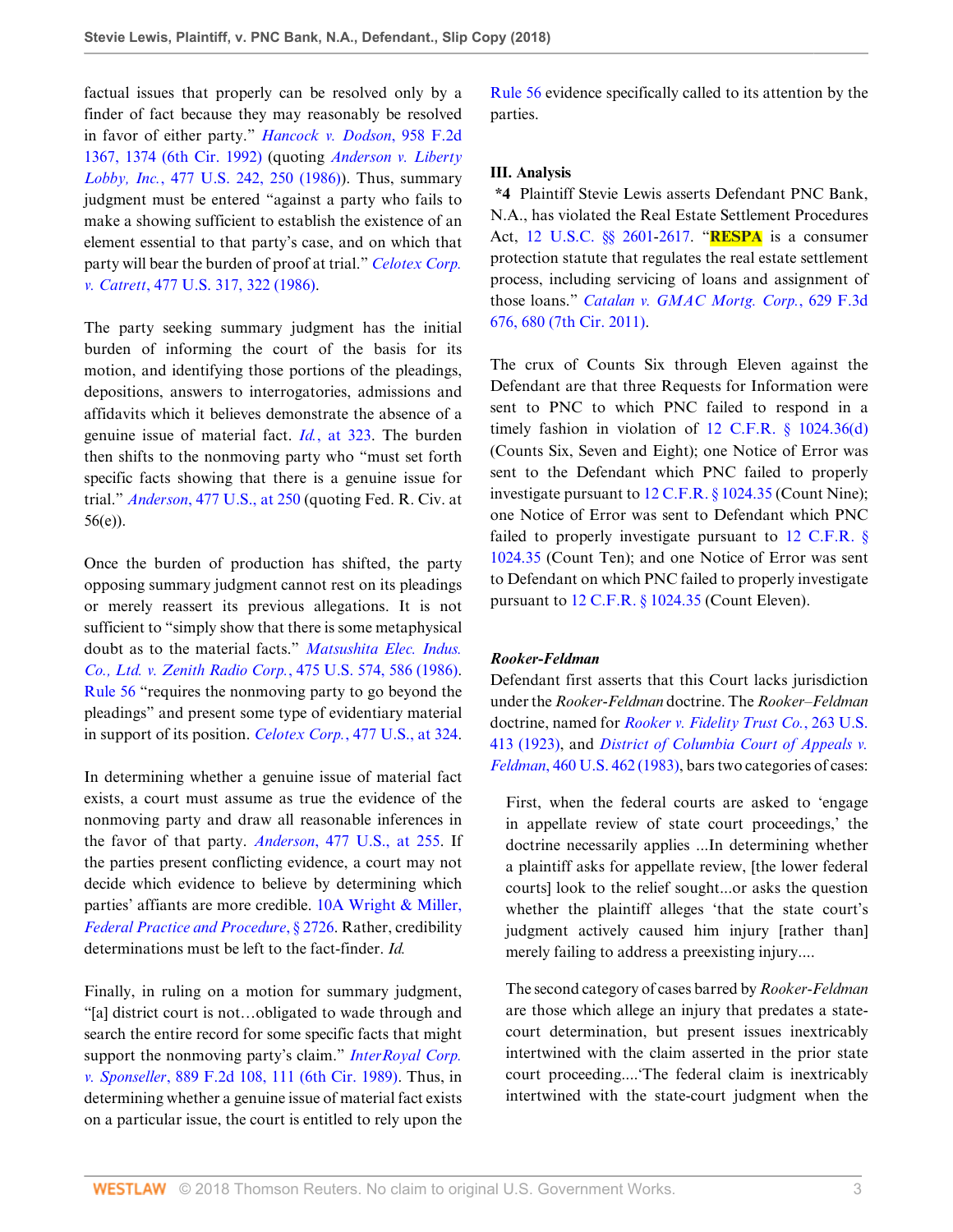federal claim succeeds only to the extent that the state court wrongly decided the issues before it....'

*DLX, Inc. v. Kentucky*[, 381 F.3d 511, 516 \(6th Cir.](http://www.westlaw.com/Link/Document/FullText?findType=Y&serNum=2004946031&pubNum=0000506&originatingDoc=Iaffaa270f48b11e8a573b12ad1dad226&refType=RP&fi=co_pp_sp_506_516&originationContext=document&vr=3.0&rs=cblt1.0&transitionType=DocumentItem&contextData=(sc.AlertsClip)#co_pp_sp_506_516) [2004\)](http://www.westlaw.com/Link/Document/FullText?findType=Y&serNum=2004946031&pubNum=0000506&originatingDoc=Iaffaa270f48b11e8a573b12ad1dad226&refType=RP&fi=co_pp_sp_506_516&originationContext=document&vr=3.0&rs=cblt1.0&transitionType=DocumentItem&contextData=(sc.AlertsClip)#co_pp_sp_506_516) (citations omitted). Where a federal complaint raises claims independent of, but in tension with, a state court judgment, the *Rooker-Feldman* doctrine "is not an impediment to the exercise of federal jurisdiction" simply because "the same or a related question was earlier aired between the parties in state court," and any tension created by the concurrent federal and state proceedings "should be managed through the doctrines of preclusion, comity, and abstention." *[Thana v. Bd. of License Comm'rs](http://www.westlaw.com/Link/Document/FullText?findType=Y&serNum=2039266643&pubNum=0000506&originatingDoc=Iaffaa270f48b11e8a573b12ad1dad226&refType=RP&fi=co_pp_sp_506_320&originationContext=document&vr=3.0&rs=cblt1.0&transitionType=DocumentItem&contextData=(sc.AlertsClip)#co_pp_sp_506_320) for Charles Cty., Md.*[, 827 F.3d 314, 320 \(4th Cir. 2016\)](http://www.westlaw.com/Link/Document/FullText?findType=Y&serNum=2039266643&pubNum=0000506&originatingDoc=Iaffaa270f48b11e8a573b12ad1dad226&refType=RP&fi=co_pp_sp_506_320&originationContext=document&vr=3.0&rs=cblt1.0&transitionType=DocumentItem&contextData=(sc.AlertsClip)#co_pp_sp_506_320) (internal quotation marks omitted).

While "the mere fact that a ruling favorable to [a] federal plaintiff may call into question the correctness of a state court judgment has no bearing on the federal court's jurisdiction over the plaintiff's claims under *Rooker-Feldman*," *[Vicks v. Ocwen Loan Servicing, LLC](http://www.westlaw.com/Link/Document/FullText?findType=Y&serNum=2040824317&pubNum=0006538&originatingDoc=Iaffaa270f48b11e8a573b12ad1dad226&refType=RP&fi=co_pp_sp_6538_169&originationContext=document&vr=3.0&rs=cblt1.0&transitionType=DocumentItem&contextData=(sc.AlertsClip)#co_pp_sp_6538_169)*, 676 F. [App'x 167, 169 \(4th Cir. 2017\)](http://www.westlaw.com/Link/Document/FullText?findType=Y&serNum=2040824317&pubNum=0006538&originatingDoc=Iaffaa270f48b11e8a573b12ad1dad226&refType=RP&fi=co_pp_sp_6538_169&originationContext=document&vr=3.0&rs=cblt1.0&transitionType=DocumentItem&contextData=(sc.AlertsClip)#co_pp_sp_6538_169)(citation omitted), here, *Rooker-Feldman* is inapposite, as the question of whether Plaintiff's property was subject to foreclosure is not related to whether Defendant properly serviced Plaintiff's loan under **RESPA**. Protesting the servicing of the loan is not an appeal of the foreclosure, nor are the two questions inextricably intertwined.

#### **Applicability of RESPA to Defendant**

**\*5** Next, Defendant claims that, because a foreclosure judgment had already been obtained before it received the **RESPA** notices from Plaintiff, it is not subject to **RESPA**. It is:

Other courts have found that the language of **RESPA** and Regulation X contemplates post-judgment responsibilities of servicers. See *[Loconsole v. Wells](http://www.westlaw.com/Link/Document/FullText?findType=Y&serNum=2044837925&pubNum=0000999&originatingDoc=Iaffaa270f48b11e8a573b12ad1dad226&refType=RP&originationContext=document&vr=3.0&rs=cblt1.0&transitionType=DocumentItem&contextData=(sc.AlertsClip)) Fargo Mortgage*[, 2018 WL 3158816 at \\*5-6 \(D.N.J.](http://www.westlaw.com/Link/Document/FullText?findType=Y&serNum=2044837925&pubNum=0000999&originatingDoc=Iaffaa270f48b11e8a573b12ad1dad226&refType=RP&originationContext=document&vr=3.0&rs=cblt1.0&transitionType=DocumentItem&contextData=(sc.AlertsClip)) [June 28, 2018\);](http://www.westlaw.com/Link/Document/FullText?findType=Y&serNum=2044837925&pubNum=0000999&originatingDoc=Iaffaa270f48b11e8a573b12ad1dad226&refType=RP&originationContext=document&vr=3.0&rs=cblt1.0&transitionType=DocumentItem&contextData=(sc.AlertsClip)) *[Mannarino v. Ocwen Loan Serv., LLC](http://www.westlaw.com/Link/Document/FullText?findType=Y&serNum=2044179662&pubNum=0000999&originatingDoc=Iaffaa270f48b11e8a573b12ad1dad226&refType=RP&originationContext=document&vr=3.0&rs=cblt1.0&transitionType=DocumentItem&contextData=(sc.AlertsClip))*, [2018 WL 1526558, at \\*4-5 \(D.N.J. Mar. 28, 2018\)](http://www.westlaw.com/Link/Document/FullText?findType=Y&serNum=2044179662&pubNum=0000999&originatingDoc=Iaffaa270f48b11e8a573b12ad1dad226&refType=RP&originationContext=document&vr=3.0&rs=cblt1.0&transitionType=DocumentItem&contextData=(sc.AlertsClip)). Specifically, both courts cite to [12 C.F.R. § 1024.41\(g\)](http://www.westlaw.com/Link/Document/FullText?findType=L&pubNum=1000547&cite=12CFRS1024.41&originatingDoc=Iaffaa270f48b11e8a573b12ad1dad226&refType=LQ&originationContext=document&vr=3.0&rs=cblt1.0&transitionType=DocumentItem&contextData=(sc.AlertsClip)), which states that under certain circumstances "a servicer shall not move for foreclosure judgment or order of sale, or conduct a foreclosure sale...". On this basis...courts found that **RESPA** does apply to post-judgment, pre-sale claims. See *[Loconsole v. Wells](http://www.westlaw.com/Link/Document/FullText?findType=Y&serNum=2044837925&pubNum=0000999&originatingDoc=Iaffaa270f48b11e8a573b12ad1dad226&refType=RP&originationContext=document&vr=3.0&rs=cblt1.0&transitionType=DocumentItem&contextData=(sc.AlertsClip)) Fargo Mortgage*[, 2018 WL 3158816, at \\*6](http://www.westlaw.com/Link/Document/FullText?findType=Y&serNum=2044837925&pubNum=0000999&originatingDoc=Iaffaa270f48b11e8a573b12ad1dad226&refType=RP&originationContext=document&vr=3.0&rs=cblt1.0&transitionType=DocumentItem&contextData=(sc.AlertsClip)) (**RESPA's** loss mitigation procedures apply after entry of final judgment of foreclosure but before foreclosure sale); *[Mannarino v. Ocwen Loan Serv., LLC](http://www.westlaw.com/Link/Document/FullText?findType=Y&serNum=2044179662&pubNum=0000999&originatingDoc=Iaffaa270f48b11e8a573b12ad1dad226&refType=RP&originationContext=document&vr=3.0&rs=cblt1.0&transitionType=DocumentItem&contextData=(sc.AlertsClip))*, 2018 WL [1526558, at \\*5](http://www.westlaw.com/Link/Document/FullText?findType=Y&serNum=2044179662&pubNum=0000999&originatingDoc=Iaffaa270f48b11e8a573b12ad1dad226&refType=RP&originationContext=document&vr=3.0&rs=cblt1.0&transitionType=DocumentItem&contextData=(sc.AlertsClip)) (regulations suggest servicer has [an] obligation to Plaintiff until judicial sale [is] completed; defendant's 'merger' theory lacks merit).

This Court agrees with the analysis in *Mannarino* and *Loconsole*. As noted, adopting Wells Fargo's position that "servicing" under **RESPA** ceases post foreclosure judgment, and therefore there can be no "servicer" after that event would have the effect of making several regulations superfluous. In addition to  $\S 1024.41(g)$ , [12](http://www.westlaw.com/Link/Document/FullText?findType=L&pubNum=1000547&cite=12CFRS1024.35&originatingDoc=Iaffaa270f48b11e8a573b12ad1dad226&refType=LQ&originationContext=document&vr=3.0&rs=cblt1.0&transitionType=DocumentItem&contextData=(sc.AlertsClip)) C.F.R.  $\S$  1024.35(b)(10) lists "moving for foreclosure judgment or order of sale, or conducting a foreclosure sale in violation of  $\S$  1024.41(g) or [\(j\)](http://www.westlaw.com/Link/Document/FullText?findType=L&pubNum=1000547&cite=12CFRS1024.41&originatingDoc=Iaffaa270f48b11e8a573b12ad1dad226&refType=SP&originationContext=document&vr=3.0&rs=cblt1.0&transitionType=DocumentItem&contextData=(sc.AlertsClip)#co_pp_267600008f864)" as a covered notice of error requiring a response from the servicer. A foreclosure sale cannot occur absent a final judgment in foreclosure being entered. If the definition of "servicer" only extends to the date of the final judgment, as Wells Fargo submits, then there would be no need to enact any regulations related to foreclosure sales. It would be illogical to allow for a scenario where a borrower submits a notice of error regarding a foreclosure sale under the plain, unambiguous language of  $\S 1024.35(b)$ [\(10\),](http://www.westlaw.com/Link/Document/FullText?findType=L&pubNum=1000547&cite=12CFRS1024.35&originatingDoc=Iaffaa270f48b11e8a573b12ad1dad226&refType=SP&originationContext=document&vr=3.0&rs=cblt1.0&transitionType=DocumentItem&contextData=(sc.AlertsClip)#co_pp_b05000002f5c2) which explicitly contemplates and allows for such a request, only to find that there is no "servicer"

who would be required to comply under **RESPA**. Because foreclosure sales are referenced, the only reasonable reading of the regulations is that a party must still be considered a "servicer" up to at least that point, despite the entry of a final judgment in foreclosure.

*In re Rosa*[, No. 17-27826 \(CMG\), 2018 WL 4352168,](http://www.westlaw.com/Link/Document/FullText?findType=Y&serNum=2045481828&pubNum=0000999&originatingDoc=Iaffaa270f48b11e8a573b12ad1dad226&refType=RP&originationContext=document&vr=3.0&rs=cblt1.0&transitionType=DocumentItem&contextData=(sc.AlertsClip)) [at \\*4–5 \(Bankr. D.N.J. Aug. 9, 2018\).](http://www.westlaw.com/Link/Document/FullText?findType=Y&serNum=2045481828&pubNum=0000999&originatingDoc=Iaffaa270f48b11e8a573b12ad1dad226&refType=RP&originationContext=document&vr=3.0&rs=cblt1.0&transitionType=DocumentItem&contextData=(sc.AlertsClip)) This Court also agrees. Defendant is subject to **RESPA** at least until the foreclosure sale.

#### **Is Defendant a Servicer**

Next, Defendant asserts PNC is not subject to **RESPA** because it is not a "servicer" of the loan. PNC reasons it was no longer servicing the property after the judgment of foreclosure was entered by the state court on July 9, 2016.

As noted above, the "position that 'servicing' under **RESPA** ceases post foreclosure judgment, and [that] therefore there can be no 'servicer' after that event would have the effect of making several regulations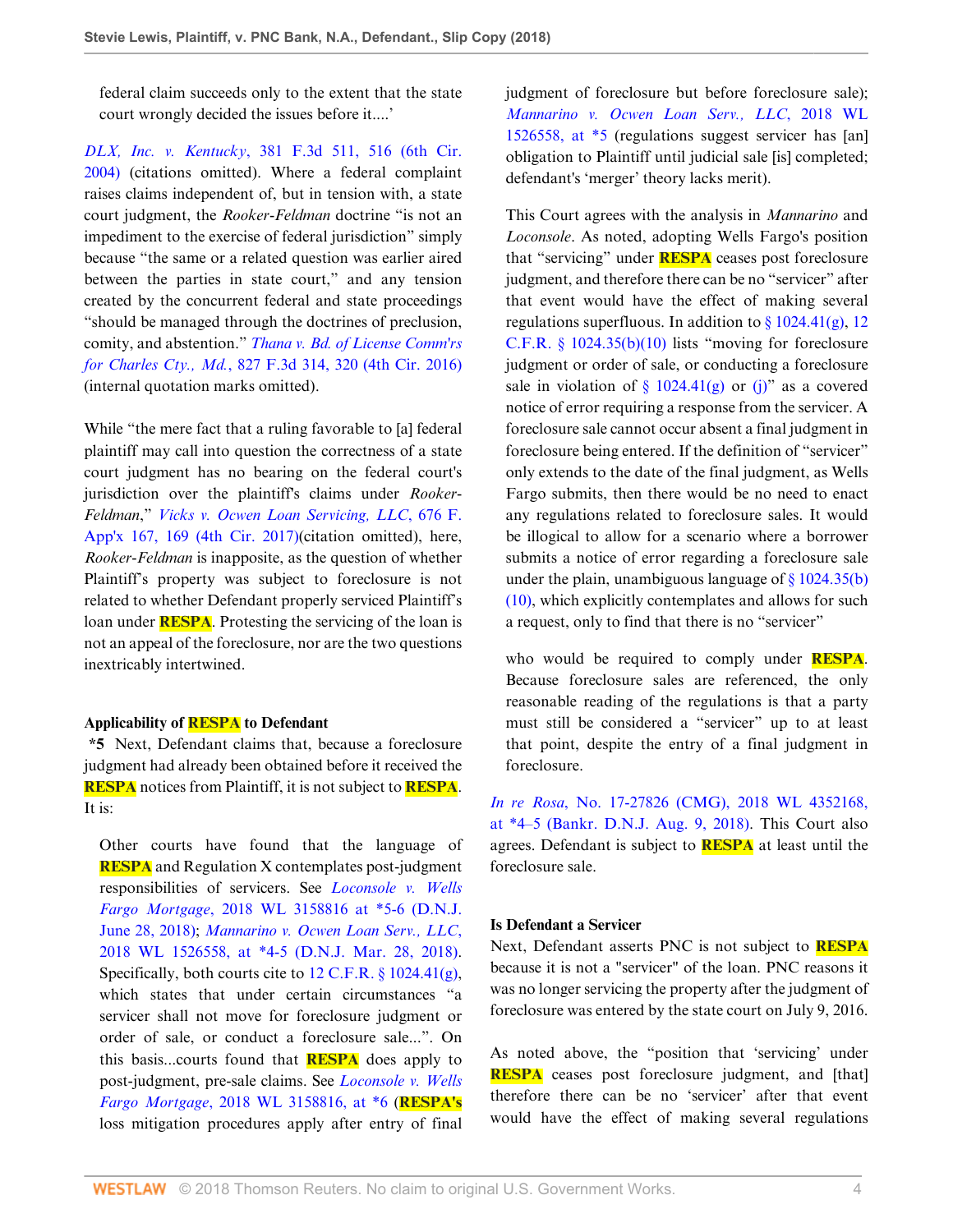superfluous....If the definition of 'servicer' only extends to the date of the final judgment,..., then there would be no need to enact any regulations related to foreclosure sales. Because foreclosure sales are referenced, the only reasonable reading of the regulations is that a party must still be considered a 'servicer' up to at least that point, despite the entry of a final judgment in foreclosure." *[In re](http://www.westlaw.com/Link/Document/FullText?findType=Y&serNum=2045481828&pubNum=0000999&originatingDoc=Iaffaa270f48b11e8a573b12ad1dad226&refType=RP&originationContext=document&vr=3.0&rs=cblt1.0&transitionType=DocumentItem&contextData=(sc.AlertsClip)) Rosa*[, No. 17-27826 \(CMG\), 2018 WL 4352168, at \\*4–5](http://www.westlaw.com/Link/Document/FullText?findType=Y&serNum=2045481828&pubNum=0000999&originatingDoc=Iaffaa270f48b11e8a573b12ad1dad226&refType=RP&originationContext=document&vr=3.0&rs=cblt1.0&transitionType=DocumentItem&contextData=(sc.AlertsClip)) [\(Bankr. D.N.J. Aug. 9, 2018\).](http://www.westlaw.com/Link/Document/FullText?findType=Y&serNum=2045481828&pubNum=0000999&originatingDoc=Iaffaa270f48b11e8a573b12ad1dad226&refType=RP&originationContext=document&vr=3.0&rs=cblt1.0&transitionType=DocumentItem&contextData=(sc.AlertsClip))

#### **RESPA Violation**

**\*6** Finally, Defendant asserts its actions did not violate **RESPA**. It reasons [12 CFR § 1024.35\(d\)](http://www.westlaw.com/Link/Document/FullText?findType=L&pubNum=1000547&cite=12CFRS1024.35&originatingDoc=Iaffaa270f48b11e8a573b12ad1dad226&refType=LQ&originationContext=document&vr=3.0&rs=cblt1.0&transitionType=DocumentItem&contextData=(sc.AlertsClip)) requires a servicer who receives a notice of error to acknowledge receipt of the notice of error within five days and to provide the requested information by a certain date. *Genid v. Fannie Mae*, 2016 U.S. Dist. LEXIS 100896 at \* 7-8. There are similar, though slightly different, requirements for Requests for Information. Id.

PNC asserts it responded directly to Plaintiff because its records did not reflect that the Dann Law Firm was authorized to receive information regarding Plaintiff's mortgage loan and account and because the name on the authorization reflected a different name than in PNC's system. (Id. at ¶ 11 (Exhibit 4 to Thomas Aff.)). PNC sent responses to Requests for Information 1 and 2 in correspondence dated January 13, 2017. (Id.). The law firm, Laurito & Laurito, LLC, PNC's foreclosure counsel, responded to Request for Information 3 in a letter dated January 12, 2017. (Exhibit F, Affiavit of Joshua J. Epling, sworn to on May 31, 2018 at  $\P$  4). Both responses to the Requests for Information were sent to Plaintiff at the Bristol Dr. Property address. (Exhibit B, Thomas Aff. at  $\P$  11; Exhibit F, Epling Aff. at  $\P$  4). PNC received the correspondence identified as a Notice of Error dated February 7, 2017. PNC sent the February 22, 2017 response to Plaintiff at the Bristol Dr. Property.

**RESPA**'s implementing regulations at [12 C.F.R. §](http://www.westlaw.com/Link/Document/FullText?findType=L&pubNum=1000547&cite=12CFRS1024.36&originatingDoc=Iaffaa270f48b11e8a573b12ad1dad226&refType=LQ&originationContext=document&vr=3.0&rs=cblt1.0&transitionType=DocumentItem&contextData=(sc.AlertsClip))  $1024.36(d)(1)(i)$  provide that "except as provided in paragraphs (e) and (f) of this section, a servicer must respond to a request for information by...providing the borrower with the requested information and contact information, including a telephone number, for assistance in writing." While  $12$  C.F.R.  $\S$   $1024.36(d)(1)(i)$  does not define what "providing the borrower" means, the Mortgage for the Property does. Paragraph (O) of the

Mortgage incorporated **RESPA** into the Mortgage Loan between Plaintiff

and Defendant. See Exhibit B-2, ECF 36-1 at 21, Page ID 601. Paragraph 15 of the Mortgage

provides for the sending of Notices by the Lender to the Borrower:

"All notices given by the Borrower or lender in connection in this Security Instrument must be in writing. Any notice to Borrower in connection with this security instrument shall be deemed to have been given to Borrower when mailed by first class mail or when actually delivered to Borrower's notice address if sent by other means...The notice address shall be the Property Address unless Borrower has designated a substitute notice address by Notice to Lender….There may be only one designated Notice address under this Security Instrument at any one time....If any notice required by this Security Instrument is also required under Applicable Law, the Applicable Law requirement will satisfy the correspondence requirement under this Security Instrument."

ECF 36-1, at 29, Page ID 608. While Plaintiff requested that notices be sent to her attorney, the January 12, 2017 letter, the January 13, 2017 letter, the February 22, 2017 and the March 29, 2017 letter by the Affiant of the Defendant's own admissions were each sent to the Plaintiff at her current Bristol Ave. address, which is not the Argella Ave. Property Address.

Use of legally designated addresses is essential to fulfilling **RESPA** duties. See *[Best v. Ocwen Loan Servicing, LLC](http://www.westlaw.com/Link/Document/FullText?findType=Y&serNum=2043269463&pubNum=0000999&originatingDoc=Iaffaa270f48b11e8a573b12ad1dad226&refType=RP&originationContext=document&vr=3.0&rs=cblt1.0&transitionType=DocumentItem&contextData=(sc.AlertsClip))*, [No. 16-1217, 2016 WL 10592245, at \\*2 \(6th Cir. Nov.](http://www.westlaw.com/Link/Document/FullText?findType=Y&serNum=2043269463&pubNum=0000999&originatingDoc=Iaffaa270f48b11e8a573b12ad1dad226&refType=RP&originationContext=document&vr=3.0&rs=cblt1.0&transitionType=DocumentItem&contextData=(sc.AlertsClip)) [29, 2016\)](http://www.westlaw.com/Link/Document/FullText?findType=Y&serNum=2043269463&pubNum=0000999&originatingDoc=Iaffaa270f48b11e8a573b12ad1dad226&refType=RP&originationContext=document&vr=3.0&rs=cblt1.0&transitionType=DocumentItem&contextData=(sc.AlertsClip)) ("a servicer may designate an exclusive address for the receipt of **QWRs**. *See* [12 C.F.R. §§ 1024.35\(c\)](http://www.westlaw.com/Link/Document/FullText?findType=L&pubNum=1000547&cite=12CFRS1024.35&originatingDoc=Iaffaa270f48b11e8a573b12ad1dad226&refType=LQ&originationContext=document&vr=3.0&rs=cblt1.0&transitionType=DocumentItem&contextData=(sc.AlertsClip)) and [1024.36\(b\).](http://www.westlaw.com/Link/Document/FullText?findType=L&pubNum=1000547&cite=12CFRS1024.36&originatingDoc=Iaffaa270f48b11e8a573b12ad1dad226&refType=LQ&originationContext=document&vr=3.0&rs=cblt1.0&transitionType=DocumentItem&contextData=(sc.AlertsClip)) A servicer is not obligated to respond to **QWRs** sent to an address other than the designated **QWR** address. *Berneike*[, 708 F.3d at 1149;](http://www.westlaw.com/Link/Document/FullText?findType=Y&serNum=2029929758&pubNum=0000506&originatingDoc=Iaffaa270f48b11e8a573b12ad1dad226&refType=RP&fi=co_pp_sp_506_1149&originationContext=document&vr=3.0&rs=cblt1.0&transitionType=DocumentItem&contextData=(sc.AlertsClip)#co_pp_sp_506_1149) *Roth*[, 756 F.3d at](http://www.westlaw.com/Link/Document/FullText?findType=Y&serNum=2033655206&pubNum=0000506&originatingDoc=Iaffaa270f48b11e8a573b12ad1dad226&refType=RP&fi=co_pp_sp_506_181&originationContext=document&vr=3.0&rs=cblt1.0&transitionType=DocumentItem&contextData=(sc.AlertsClip)#co_pp_sp_506_181) [181-82](http://www.westlaw.com/Link/Document/FullText?findType=Y&serNum=2033655206&pubNum=0000506&originatingDoc=Iaffaa270f48b11e8a573b12ad1dad226&refType=RP&fi=co_pp_sp_506_181&originationContext=document&vr=3.0&rs=cblt1.0&transitionType=DocumentItem&contextData=(sc.AlertsClip)#co_pp_sp_506_181)."). PNC, by its own admission, did not fulfill its **RESPA** duties.

#### **Damages**

**\*7** Defendant's final contention is that Plaintiff has no recoverable actual damages for Counts Six through Eleven. Plaintiff is seeking (1) actual damages in excess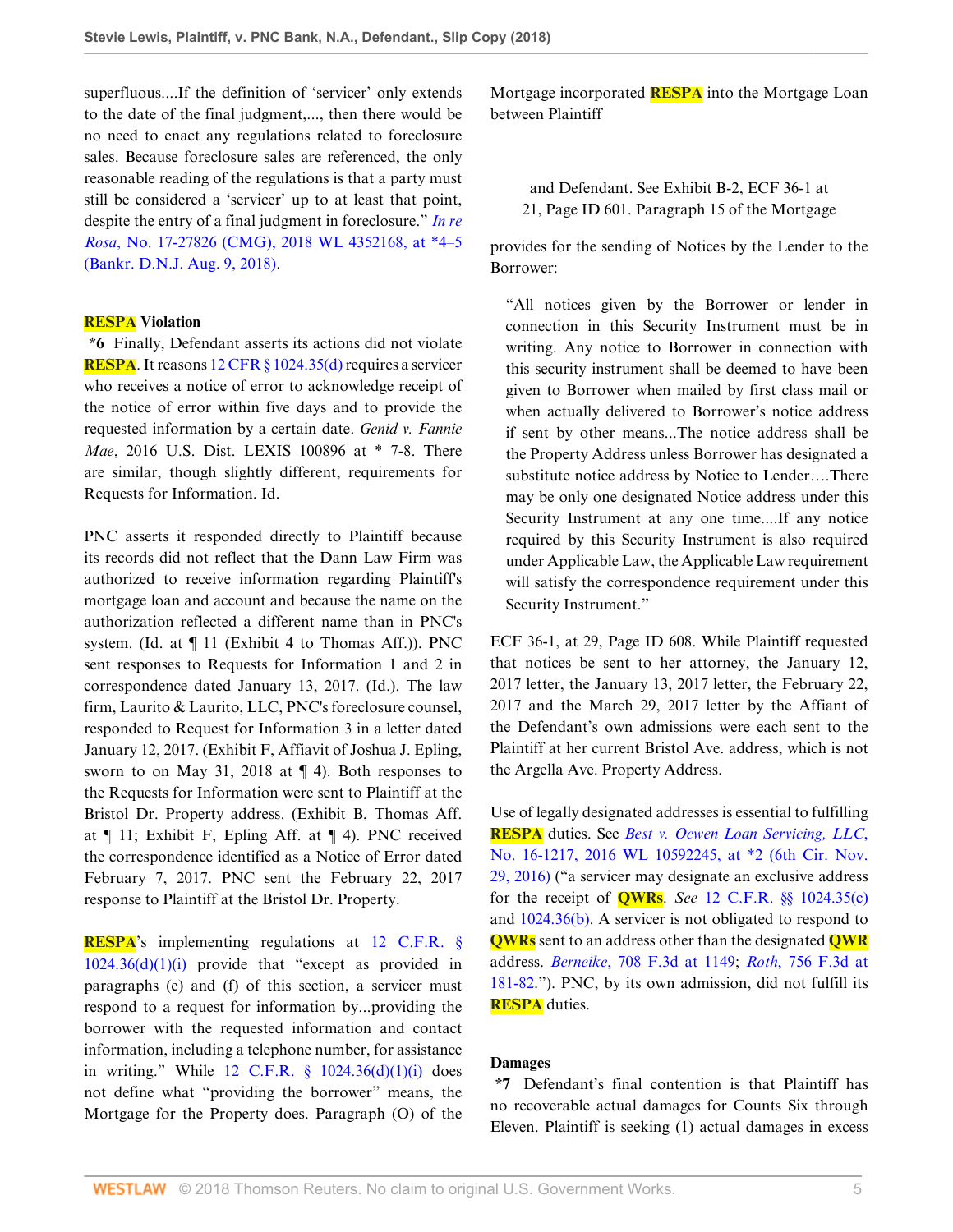of \$42,023.36, costs, and reasonable attorneys' fees and (2) statutory damages of "*no less than*" \$2,000.00 for each violation of Regulation X of **RESPA**. ECF 1 at 48, Page ID 48 (emphasis added).

**RESPA** makes violators liable to individual borrowers for "(A) any actual damages to the borrower as a result of the failure; and (B) any additional damages, as the court may allow, in the case of a pattern or practice of noncompliance with the requirements of this section, in an amount *not to exceed \$2,000*." [12 U.S.C. § 2605\(f\)\(1\)](http://www.westlaw.com/Link/Document/FullText?findType=L&pubNum=1000546&cite=12USCAS2605&originatingDoc=Iaffaa270f48b11e8a573b12ad1dad226&refType=RB&originationContext=document&vr=3.0&rs=cblt1.0&transitionType=DocumentItem&contextData=(sc.AlertsClip)#co_pp_9daf00009de57) (emphasis added).

Recovery under **RESPA** requires more than establishing a violation; a plaintiff also must suffer actual, demonstrable damages that occurred "as a result of" that specific violation. See *[Tsakanikas v. JP Morgan Chase Bank N.A](http://www.westlaw.com/Link/Document/FullText?findType=Y&serNum=2029346243&pubNum=0000999&originatingDoc=Iaffaa270f48b11e8a573b12ad1dad226&refType=RP&originationContext=document&vr=3.0&rs=cblt1.0&transitionType=DocumentItem&contextData=(sc.AlertsClip))*., [No. 2:11-CV-888, 2012 WL 6042836, at \\*4 \(S.D. Ohio](http://www.westlaw.com/Link/Document/FullText?findType=Y&serNum=2029346243&pubNum=0000999&originatingDoc=Iaffaa270f48b11e8a573b12ad1dad226&refType=RP&originationContext=document&vr=3.0&rs=cblt1.0&transitionType=DocumentItem&contextData=(sc.AlertsClip)) [Dec. 4, 2012\);](http://www.westlaw.com/Link/Document/FullText?findType=Y&serNum=2029346243&pubNum=0000999&originatingDoc=Iaffaa270f48b11e8a573b12ad1dad226&refType=RP&originationContext=document&vr=3.0&rs=cblt1.0&transitionType=DocumentItem&contextData=(sc.AlertsClip)) see also *[Eichholz v. Wells Fargo Bank, NA](http://www.westlaw.com/Link/Document/FullText?findType=Y&serNum=2026475767&pubNum=0000999&originatingDoc=Iaffaa270f48b11e8a573b12ad1dad226&refType=RP&originationContext=document&vr=3.0&rs=cblt1.0&transitionType=DocumentItem&contextData=(sc.AlertsClip))*, [No. 10–cv–13622, 2011 WL 5375375, at \\*5 \(E.D. Mich.](http://www.westlaw.com/Link/Document/FullText?findType=Y&serNum=2026475767&pubNum=0000999&originatingDoc=Iaffaa270f48b11e8a573b12ad1dad226&refType=RP&originationContext=document&vr=3.0&rs=cblt1.0&transitionType=DocumentItem&contextData=(sc.AlertsClip)) [Nov.7, 2011\)](http://www.westlaw.com/Link/Document/FullText?findType=Y&serNum=2026475767&pubNum=0000999&originatingDoc=Iaffaa270f48b11e8a573b12ad1dad226&refType=RP&originationContext=document&vr=3.0&rs=cblt1.0&transitionType=DocumentItem&contextData=(sc.AlertsClip)) (quoting [12 U.S.C. § 2605\(f\)\(1\)\(A\)](http://www.westlaw.com/Link/Document/FullText?findType=L&pubNum=1000546&cite=12USCAS2605&originatingDoc=Iaffaa270f48b11e8a573b12ad1dad226&refType=RB&originationContext=document&vr=3.0&rs=cblt1.0&transitionType=DocumentItem&contextData=(sc.AlertsClip)#co_pp_85d10000e5e07)); accord *[Webb v. Chase Manhattan Mortg. Corp.](http://www.westlaw.com/Link/Document/FullText?findType=Y&serNum=2016221435&pubNum=0000999&originatingDoc=Iaffaa270f48b11e8a573b12ad1dad226&refType=RP&originationContext=document&vr=3.0&rs=cblt1.0&transitionType=DocumentItem&contextData=(sc.AlertsClip))*, No. 2:05–CV– [0548, 2008 WL 2230696, at \\*14 \(S.D. Ohio May 28, 2008\)](http://www.westlaw.com/Link/Document/FullText?findType=Y&serNum=2016221435&pubNum=0000999&originatingDoc=Iaffaa270f48b11e8a573b12ad1dad226&refType=RP&originationContext=document&vr=3.0&rs=cblt1.0&transitionType=DocumentItem&contextData=(sc.AlertsClip)).

Initially, the Court notes that the statute caps statutory damages for a pattern and practice of violations at \$2,000. Next, Plaintiff concedes she is not entitled to receive any actual damages related to the foreclosure action itself. Plaintiff, by dismissing Counts One through Five, which alleged violations that occurred during the foreclosure, explicitly denied those claims. According to Plaintiff, Counts Six through Eleven show violations for which Plaintiff is seeking relief that "all occurred after the Order for Sheriff Sale occurred and are separately actionable." ECF 42, PageID 1195. "Counts Six through Eleven arise out of a complete separate occurrence than the merits of the foreclosure: the failure to properly service the mortgage. The claims have no direct effect on the ownership of the real property." ECF 42, PageID 1196. Unfortunately for Plaintiff, as discussed above, after the sheriff sale Defendant was no longer servicing the loan.

Additionally, Plaintiff asserts that due to the Defendant's actions, Plaintiff has been forced to incur expenses and damages by having "to hire counsel to send Requests for Information and Notices of Error under **RESPA** in an attempt to discover what went awry in the application process and to attempt to amicably resolve any errors." ECF 1, PageID 12, ¶ 72.

This Court joins the chorus rejecting damages based upon seeking to initially assert **RESPA** rights, prior to any possible violation of **RESPA**:

"the costs incurred while preparing a qualified written request for information from a servicer cannot serve as a basis for damages because, at the time those expenses are incurred, there has been no **RESPA** violation."[*[Zaychick v. Bank of Am](http://www.westlaw.com/Link/Document/FullText?findType=Y&serNum=2036776889&pubNum=0000999&originatingDoc=Iaffaa270f48b11e8a573b12ad1dad226&refType=RP&originationContext=document&vr=3.0&rs=cblt1.0&transitionType=DocumentItem&contextData=(sc.AlertsClip))*., *N.A*., No. 9:15- [CV-80336, 2015 WL 4538813 \(S.D. Fla. July 27, 2015\)\]](http://www.westlaw.com/Link/Document/FullText?findType=Y&serNum=2036776889&pubNum=0000999&originatingDoc=Iaffaa270f48b11e8a573b12ad1dad226&refType=RP&originationContext=document&vr=3.0&rs=cblt1.0&transitionType=DocumentItem&contextData=(sc.AlertsClip)), (citing *Steele v. Quantum Serv. Corp*., 12–CV–2897, [2013 WL 3196544 \(N.D. Tex. June 25, 2013\)](http://www.westlaw.com/Link/Document/FullText?findType=Y&serNum=2030868103&pubNum=0000999&originatingDoc=Iaffaa270f48b11e8a573b12ad1dad226&refType=RP&originationContext=document&vr=3.0&rs=cblt1.0&transitionType=DocumentItem&contextData=(sc.AlertsClip))). To hold otherwise would negate the element of actual damages entirely, for "every **RESPA** claim [would have] damages built-in to the claim." *Id.* (citing *[Lal v. Amer. Home](http://www.westlaw.com/Link/Document/FullText?findType=Y&serNum=2021192012&pubNum=0004637&originatingDoc=Iaffaa270f48b11e8a573b12ad1dad226&refType=RP&fi=co_pp_sp_4637_1223&originationContext=document&vr=3.0&rs=cblt1.0&transitionType=DocumentItem&contextData=(sc.AlertsClip)#co_pp_sp_4637_1223) Serv., Inc*[., 680 F. Supp. 2d 1218, 1223 \(E.D. Cal. 2010\)\)](http://www.westlaw.com/Link/Document/FullText?findType=Y&serNum=2021192012&pubNum=0004637&originatingDoc=Iaffaa270f48b11e8a573b12ad1dad226&refType=RP&fi=co_pp_sp_4637_1223&originationContext=document&vr=3.0&rs=cblt1.0&transitionType=DocumentItem&contextData=(sc.AlertsClip)#co_pp_sp_4637_1223); cf. *Burdick v. Bank of Am*[., No. 14–62137–CIV, 140 F.](http://www.westlaw.com/Link/Document/FullText?findType=Y&serNum=2036783306&pubNum=0007903&originatingDoc=Iaffaa270f48b11e8a573b12ad1dad226&refType=RP&fi=co_pp_sp_7903_1331&originationContext=document&vr=3.0&rs=cblt1.0&transitionType=DocumentItem&contextData=(sc.AlertsClip)#co_pp_sp_7903_1331) [Supp. 3d 1325, 1331-32, 2015 WL 4555239, at \\*5 \(S.D.](http://www.westlaw.com/Link/Document/FullText?findType=Y&serNum=2036783306&pubNum=0007903&originatingDoc=Iaffaa270f48b11e8a573b12ad1dad226&refType=RP&fi=co_pp_sp_7903_1331&originationContext=document&vr=3.0&rs=cblt1.0&transitionType=DocumentItem&contextData=(sc.AlertsClip)#co_pp_sp_7903_1331) [Fla. July 28, 2015\)](http://www.westlaw.com/Link/Document/FullText?findType=Y&serNum=2036783306&pubNum=0007903&originatingDoc=Iaffaa270f48b11e8a573b12ad1dad226&refType=RP&fi=co_pp_sp_7903_1331&originationContext=document&vr=3.0&rs=cblt1.0&transitionType=DocumentItem&contextData=(sc.AlertsClip)#co_pp_sp_7903_1331) (citing *[Cezair v. JPMorgan Chase](http://www.westlaw.com/Link/Document/FullText?findType=Y&serNum=2034252574&pubNum=0000999&originatingDoc=Iaffaa270f48b11e8a573b12ad1dad226&refType=RP&originationContext=document&vr=3.0&rs=cblt1.0&transitionType=DocumentItem&contextData=(sc.AlertsClip)) Bank, N.A.*[, No. DKC 13–2928, 2014 WL 4295048, at](http://www.westlaw.com/Link/Document/FullText?findType=Y&serNum=2034252574&pubNum=0000999&originatingDoc=Iaffaa270f48b11e8a573b12ad1dad226&refType=RP&originationContext=document&vr=3.0&rs=cblt1.0&transitionType=DocumentItem&contextData=(sc.AlertsClip)) [\\*8 \(D. Maryland Aug. 29, 2014\)](http://www.westlaw.com/Link/Document/FullText?findType=Y&serNum=2034252574&pubNum=0000999&originatingDoc=Iaffaa270f48b11e8a573b12ad1dad226&refType=RP&originationContext=document&vr=3.0&rs=cblt1.0&transitionType=DocumentItem&contextData=(sc.AlertsClip))) (finding costs of postviolation communications recoverable under **RESPA**). The costs of sending the correspondence prior to the alleged **RESPA** violation may not serve as evidence of actual damages. See  $12$  U.S.C. §  $2605(f)(1)(A)$  (allowing for recovery of "any actual damages to the borrower as a result of" the violation). As the record is devoid of damages bearing a causal relationship to Ocwen's purported failure to comply with [12 C.F.R. § 1024.35](http://www.westlaw.com/Link/Document/FullText?findType=L&pubNum=1000547&cite=12CFRS1024.35&originatingDoc=Iaffaa270f48b11e8a573b12ad1dad226&refType=LQ&originationContext=document&vr=3.0&rs=cblt1.0&transitionType=DocumentItem&contextData=(sc.AlertsClip)), an essential element of Plaintiffs' claim is lacking and no genuine issue of material fact exists.

# **\*8** *[Lage v. Ocwen Loan Servicing LLC](http://www.westlaw.com/Link/Document/FullText?findType=Y&serNum=2037630636&pubNum=0007903&originatingDoc=Iaffaa270f48b11e8a573b12ad1dad226&refType=RP&fi=co_pp_sp_7903_1197&originationContext=document&vr=3.0&rs=cblt1.0&transitionType=DocumentItem&contextData=(sc.AlertsClip)#co_pp_sp_7903_1197)*, 145 F. Supp. 3d [1172, 1197 \(S.D. Fla. 2015\)](http://www.westlaw.com/Link/Document/FullText?findType=Y&serNum=2037630636&pubNum=0007903&originatingDoc=Iaffaa270f48b11e8a573b12ad1dad226&refType=RP&fi=co_pp_sp_7903_1197&originationContext=document&vr=3.0&rs=cblt1.0&transitionType=DocumentItem&contextData=(sc.AlertsClip)#co_pp_sp_7903_1197), aff'd, [839 F.3d 1003 \(11th Cir.](http://www.westlaw.com/Link/Document/FullText?findType=Y&serNum=2039945462&pubNum=0000506&originatingDoc=Iaffaa270f48b11e8a573b12ad1dad226&refType=RP&originationContext=document&vr=3.0&rs=cblt1.0&transitionType=DocumentItem&contextData=(sc.AlertsClip)) [2016\)](http://www.westlaw.com/Link/Document/FullText?findType=Y&serNum=2039945462&pubNum=0000506&originatingDoc=Iaffaa270f48b11e8a573b12ad1dad226&refType=RP&originationContext=document&vr=3.0&rs=cblt1.0&transitionType=DocumentItem&contextData=(sc.AlertsClip)).

This leaves Plaintiff's last basis for damages as statutory damages if Defendant engaged in a pattern or practice of violations, which pattern Plaintiff would have the Court find in the instances contained in this case. That is insufficient:

The phrase "pattern or practice" appears in many federal statutes, and "the words reflect only their usual meaning." *[Int'l Bhd. of Teamsters v. United States](http://www.westlaw.com/Link/Document/FullText?findType=Y&serNum=1977118786&pubNum=0000780&originatingDoc=Iaffaa270f48b11e8a573b12ad1dad226&refType=RP&fi=co_pp_sp_780_336&originationContext=document&vr=3.0&rs=cblt1.0&transitionType=DocumentItem&contextData=(sc.AlertsClip)#co_pp_sp_780_336)*, [431 U.S. 324, 336 n.16 \(1977\).](http://www.westlaw.com/Link/Document/FullText?findType=Y&serNum=1977118786&pubNum=0000780&originatingDoc=Iaffaa270f48b11e8a573b12ad1dad226&refType=RP&fi=co_pp_sp_780_336&originationContext=document&vr=3.0&rs=cblt1.0&transitionType=DocumentItem&contextData=(sc.AlertsClip)#co_pp_sp_780_336) To show a pattern or practice, a plaintiff must show that noncompliance with the statute "was the company's standard operating procedure— the regular rather than the unusual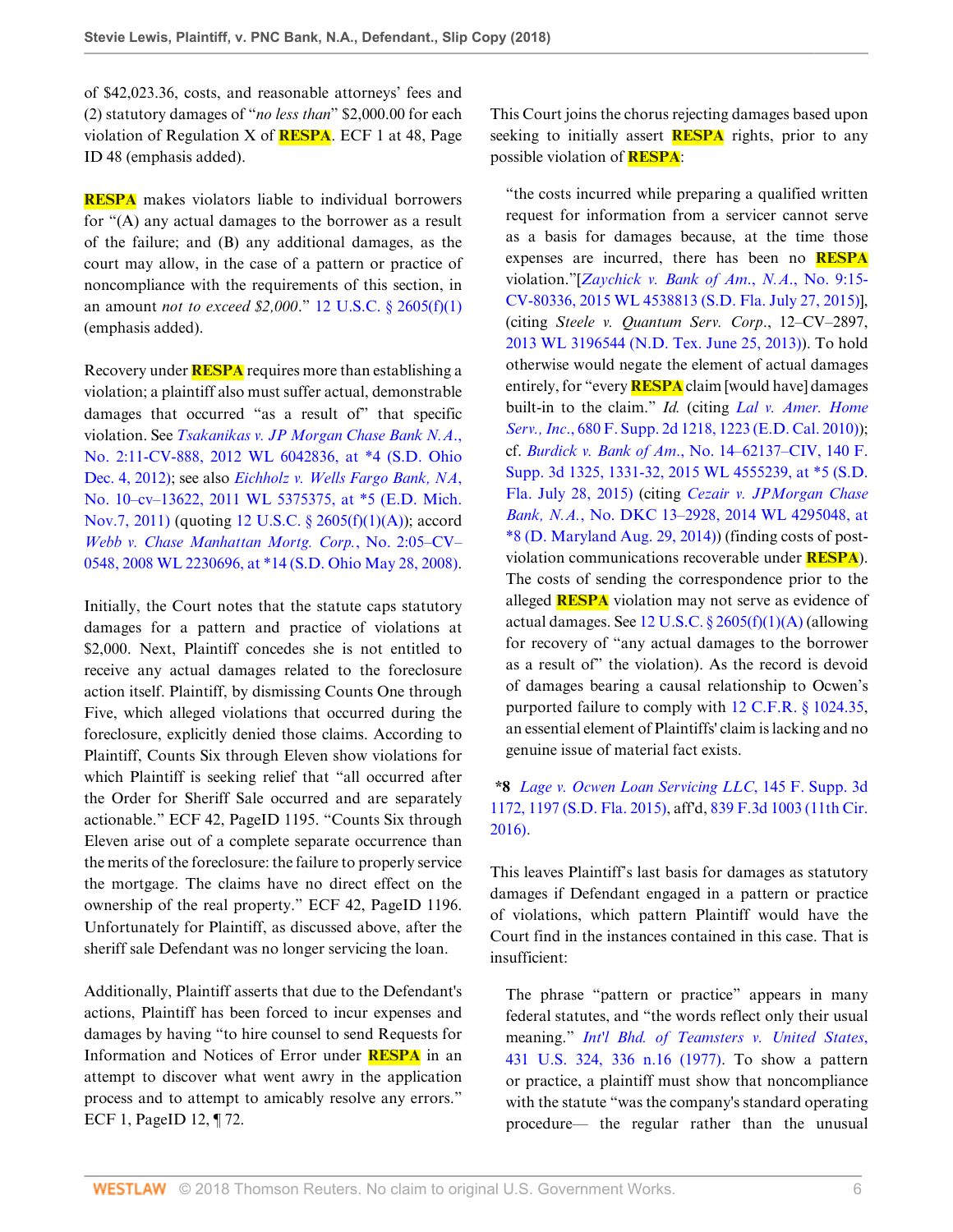practice." *Id.* [at 336](http://www.westlaw.com/Link/Document/FullText?findType=Y&serNum=1977118786&pubNum=0000780&originatingDoc=Iaffaa270f48b11e8a573b12ad1dad226&refType=RP&fi=co_pp_sp_780_336&originationContext=document&vr=3.0&rs=cblt1.0&transitionType=DocumentItem&contextData=(sc.AlertsClip)#co_pp_sp_780_336); *see Renfroe*[, 822 F.3d at 1247](http://www.westlaw.com/Link/Document/FullText?findType=Y&serNum=2038838095&pubNum=0000506&originatingDoc=Iaffaa270f48b11e8a573b12ad1dad226&refType=RP&fi=co_pp_sp_506_1247&originationContext=document&vr=3.0&rs=cblt1.0&transitionType=DocumentItem&contextData=(sc.AlertsClip)#co_pp_sp_506_1247) (discussing the meaning of "pattern or practice" in **RESPA**). Conduct that does not amount to a violation of **RESPA** may not be considered, because the statute requires "a pattern or practice of noncompliance with the requirements of this section."  $\frac{2605(f)(1)(B)}{2605(f)(1)(B)}$ .

[Plaintiff] did not produce evidence to support a finding of "pattern or practice" here. There was no evidence that [Defendant] failed to investigate and respond reasonably to qualified written requests from other borrowers. See *[Toone v. Wells Fargo Bank, N.A.](http://www.westlaw.com/Link/Document/FullText?findType=Y&serNum=2030076168&pubNum=0000506&originatingDoc=Iaffaa270f48b11e8a573b12ad1dad226&refType=RP&fi=co_pp_sp_506_523&originationContext=document&vr=3.0&rs=cblt1.0&transitionType=DocumentItem&contextData=(sc.AlertsClip)#co_pp_sp_506_523)*, 716 [F.3d at 523](http://www.westlaw.com/Link/Document/FullText?findType=Y&serNum=2030076168&pubNum=0000506&originatingDoc=Iaffaa270f48b11e8a573b12ad1dad226&refType=RP&fi=co_pp_sp_506_523&originationContext=document&vr=3.0&rs=cblt1.0&transitionType=DocumentItem&contextData=(sc.AlertsClip)#co_pp_sp_506_523).

*[Wirtz v. Specialized Loan Servicing, LLC](http://www.westlaw.com/Link/Document/FullText?findType=Y&serNum=2044229599&pubNum=0000506&originatingDoc=Iaffaa270f48b11e8a573b12ad1dad226&refType=RP&fi=co_pp_sp_506_720&originationContext=document&vr=3.0&rs=cblt1.0&transitionType=DocumentItem&contextData=(sc.AlertsClip)#co_pp_sp_506_720)*, 886 F.3d 713, [720 \(8th Cir. 2018\).](http://www.westlaw.com/Link/Document/FullText?findType=Y&serNum=2044229599&pubNum=0000506&originatingDoc=Iaffaa270f48b11e8a573b12ad1dad226&refType=RP&fi=co_pp_sp_506_720&originationContext=document&vr=3.0&rs=cblt1.0&transitionType=DocumentItem&contextData=(sc.AlertsClip)#co_pp_sp_506_720) A plaintiff must allege some **RESPA** violations "with respect to other borrowers." *[Toone v.](http://www.westlaw.com/Link/Document/FullText?findType=Y&serNum=2030076168&pubNum=0000506&originatingDoc=Iaffaa270f48b11e8a573b12ad1dad226&refType=RP&fi=co_pp_sp_506_523&originationContext=document&vr=3.0&rs=cblt1.0&transitionType=DocumentItem&contextData=(sc.AlertsClip)#co_pp_sp_506_523) Wells Fargo Bank, N.A.*[, 716 F.3d 516, 523 \(10th Cir.](http://www.westlaw.com/Link/Document/FullText?findType=Y&serNum=2030076168&pubNum=0000506&originatingDoc=Iaffaa270f48b11e8a573b12ad1dad226&refType=RP&fi=co_pp_sp_506_523&originationContext=document&vr=3.0&rs=cblt1.0&transitionType=DocumentItem&contextData=(sc.AlertsClip)#co_pp_sp_506_523) [2013\)](http://www.westlaw.com/Link/Document/FullText?findType=Y&serNum=2030076168&pubNum=0000506&originatingDoc=Iaffaa270f48b11e8a573b12ad1dad226&refType=RP&fi=co_pp_sp_506_523&originationContext=document&vr=3.0&rs=cblt1.0&transitionType=DocumentItem&contextData=(sc.AlertsClip)#co_pp_sp_506_523).

Indeed, even if Plaintiff could show a pattern or practice involving other borrowers, that would only get the Court to the point of determining if pattern-or-practice damages can stand alone without actual damages. See *[Kantz v.](http://www.westlaw.com/Link/Document/FullText?findType=Y&serNum=2044402458&pubNum=0000999&originatingDoc=Iaffaa270f48b11e8a573b12ad1dad226&refType=RP&originationContext=document&vr=3.0&rs=cblt1.0&transitionType=DocumentItem&contextData=(sc.AlertsClip)) Bank of Am., N.A*[, No. 3:17-CV-00051, 2018 WL 1948164,](http://www.westlaw.com/Link/Document/FullText?findType=Y&serNum=2044402458&pubNum=0000999&originatingDoc=Iaffaa270f48b11e8a573b12ad1dad226&refType=RP&originationContext=document&vr=3.0&rs=cblt1.0&transitionType=DocumentItem&contextData=(sc.AlertsClip)) [at \\*6 \(M.D. Tenn. Apr. 25, 2018\)](http://www.westlaw.com/Link/Document/FullText?findType=Y&serNum=2044402458&pubNum=0000999&originatingDoc=Iaffaa270f48b11e8a573b12ad1dad226&refType=RP&originationContext=document&vr=3.0&rs=cblt1.0&transitionType=DocumentItem&contextData=(sc.AlertsClip))("Nor has Plaintiff demonstrated entitlement to statutory damages for "a pattern or practice of noncompliance" under subsection  $2605(f)(1)(B)$ . In order to recover statutory damages for a pattern or practice of noncompliance, a borrower must first recover actual damages.").

#### **Motion for Sanctions**

What remains, then, is resolution of Defendant's Motion for Sanctions. ECF 37. Therein, Defendant asserts that Plaintiff is subject to sanctions, essentially because Defendant's Motion for Summary Judgment is really,

really, right. Defendant's motion failed at every step, but the last, and even there it did so amidst undeveloped case law that could have potentially lead to a different result in a just slightly different circumstance.

The Court reminds Defendant's counsel that a frivolous motion for sanctions is, in itself, sanctionable. See *[Alliance](http://www.westlaw.com/Link/Document/FullText?findType=Y&serNum=1990054425&pubNum=0000350&originatingDoc=Iaffaa270f48b11e8a573b12ad1dad226&refType=RP&fi=co_pp_sp_350_583&originationContext=document&vr=3.0&rs=cblt1.0&transitionType=DocumentItem&contextData=(sc.AlertsClip)#co_pp_sp_350_583) [to End Repression v. City of Chicago](http://www.westlaw.com/Link/Document/FullText?findType=Y&serNum=1990054425&pubNum=0000350&originatingDoc=Iaffaa270f48b11e8a573b12ad1dad226&refType=RP&fi=co_pp_sp_350_583&originationContext=document&vr=3.0&rs=cblt1.0&transitionType=DocumentItem&contextData=(sc.AlertsClip)#co_pp_sp_350_583)*, 899 F.2d 582, 583 [\(7th Cir. 1990\)](http://www.westlaw.com/Link/Document/FullText?findType=Y&serNum=1990054425&pubNum=0000350&originatingDoc=Iaffaa270f48b11e8a573b12ad1dad226&refType=RP&fi=co_pp_sp_350_583&originationContext=document&vr=3.0&rs=cblt1.0&transitionType=DocumentItem&contextData=(sc.AlertsClip)#co_pp_sp_350_583) ("Hair-trigger motions for sanctions by lawyers who do not recognize [the difference between vigorous advocacy and frivolous conduct] are themselves sanctionable"). The motion for sanctions is denied.

#### **Conclusion**

Because Plaintiff suffered no damages and has no evidence of a pattern or practice of **RESPA** violations, Defendant PNC Bank, N.A.'s Motion for Summary Judgment, ECF 36, is **GRANTED**. Defendant's Motion for Rule 11 Sanctions, ECF 37, is **DENIED**. The Clerk is **ORDERED** to enter judgment in favor of Defendant and against Plaintiff. The instant case is **TERMINATED** from the dockets of the United States District Court, Southern District of Ohio, Western Division at Dayton

**\*9 DONE** and **ORDERED** in Dayton, Ohio, this Thursday, November 29, 2018.

s/Thomas M. Rose

#### THOMAS M. ROSE

#### UNITED STATES DISTRICT JUDGE

**All Citations**

Slip Copy, 2018 WL 6249989

**End of Document** © 2018 Thomson Reuters. No claim to original U.S. Government Works.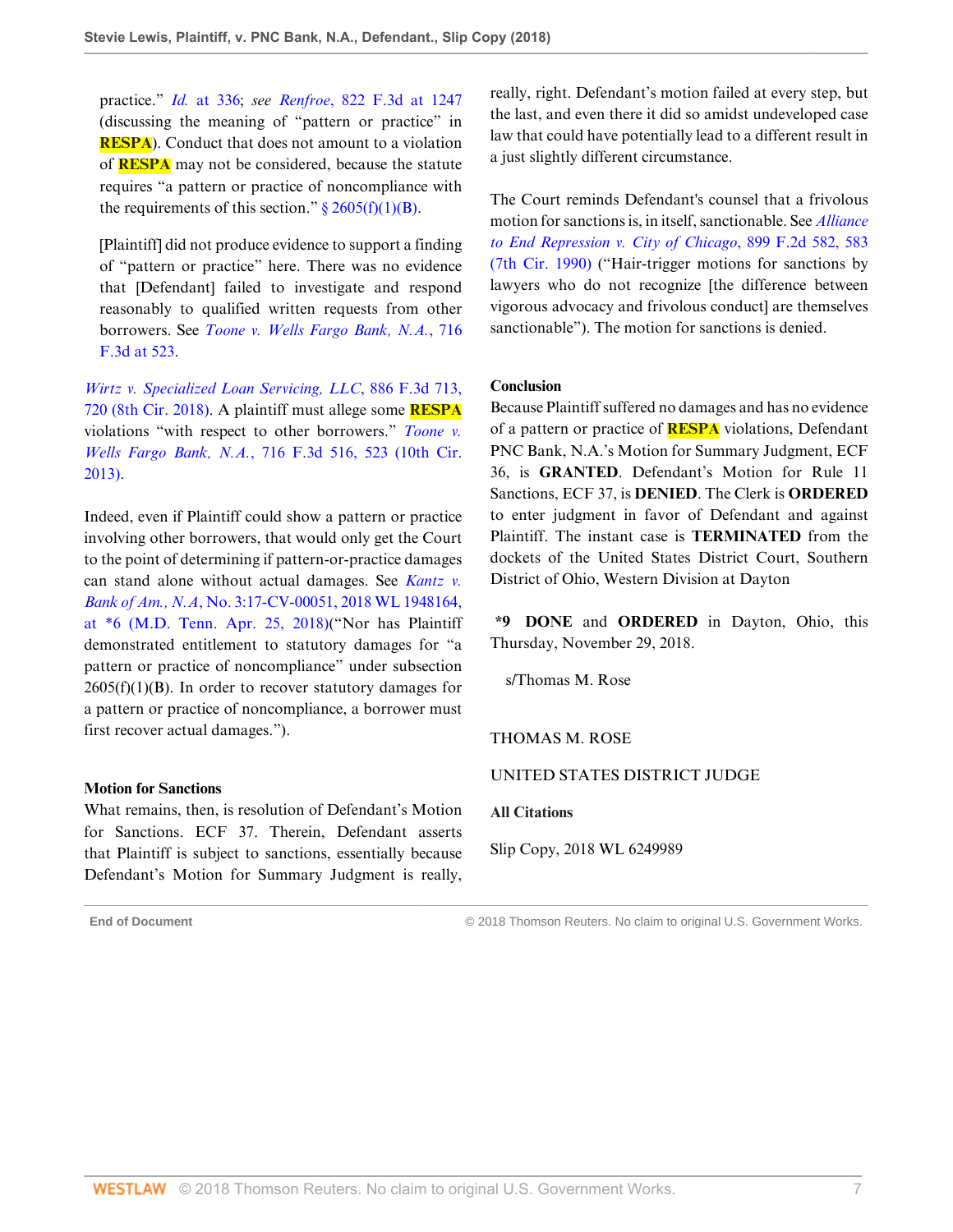**[Cite as** *Rayco Mfg., Inc. v. Murphy, Rogers, Sloss & Gambel***, 2018-Ohio-4782.]**

# Court of Appeals of Ohio

EIGHTH APPELLATE DISTRICT COUNTY OF CUYAHOGA

JOURNAL ENTRY AND OPINION **No. 106714** 

# **RAYCO MANUFACTURING, INC.**

PLAINTIFF-APPELLANT/ CROSS-APPELLEE

vs.

# **MURPHY, ROGERS, SLOSS & GAMBEL, A PROFESSIONAL LAW CORPORATION, ET AL.**

DEFENDANTS-APPELLEES/ CROSS-APPELLANTS

**JUDGMENT:**  AFFIRMED IN PART; REVERSED IN PART; REMANDED

Civil Appeal from the Cuyahoga County Court of Common Pleas Case No. CV-13-815844

**BEFORE:** E.A. Gallagher, A.J., Stewart, J., and Boyle, J.

**RELEASED AND JOURNALIZED:** November 29, 2018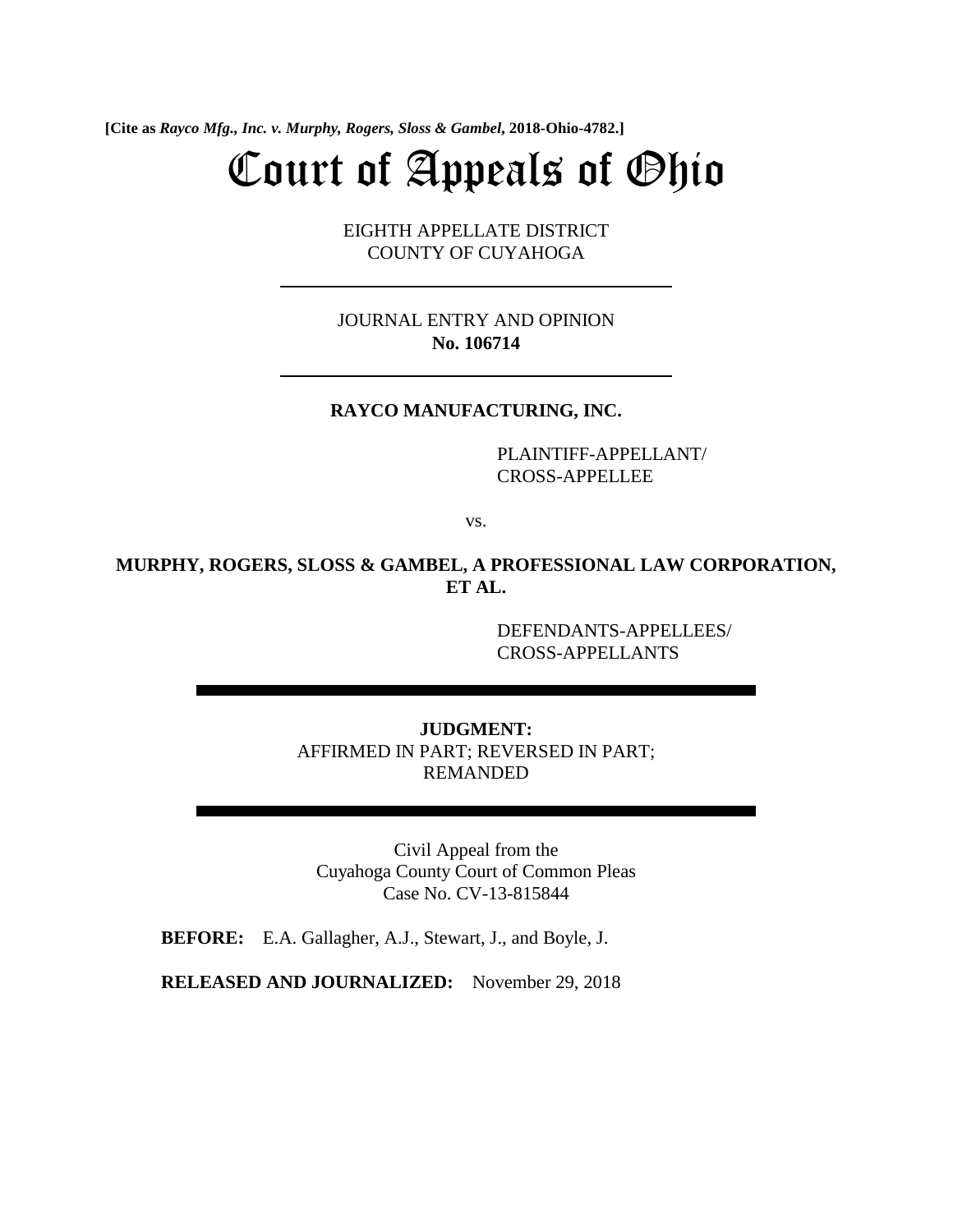### **ATTORNEYS FOR APPELLANT/CROSS-APPELLEE**

Robert D. Kehoe Kevin P. Shannon Kehoe & Associates, L.L.C. 900 Baker Building 1940 East Sixth Street Cleveland, Ohio 44114

J. Douglas Drushal Andrew P. Lycans Critchfield, Critchfield & Johnston Ltd. P.O. Box 599 225 N. Market Street Wooster, Ohio 44691

Steven J. Shrock Critchfield, Critchfield & Johnston Ltd. 138 E. Jackson Street Millersburg, Ohio 44654

# **ATTORNEYS FOR APPELLEES MURPHY, ROGERS, SLOSS & GAMBEL, A PROFESSIONAL LAW CORPORATION, ROBERT H. MURPHY, PETER B. SLOSS, GARY J. GAMBEL AND DONALD R. WING**

Ernest E. Vargo Michael E. Mumford Baker & Hostetler, L.L.P. 127 Public Square, Suite 2000 Cleveland, Ohio 44114

# **ATTORNEYS FOR APPELLEES/CROSS-APPELLANTS CAVITCH, FAMILIO & DURKIN CO., L.P.A., DOUGLAS A. DIPALMA, MICHAEL C. COHAN AND ERIC J. WEISS**

Timothy Brick Gallagher Sharp L.L.P. Sixth Floor, Bulkley Building 1501 Euclid Avenue Cleveland, Ohio 44115

Steven D. Strong Gallagher Sharp L.L.P.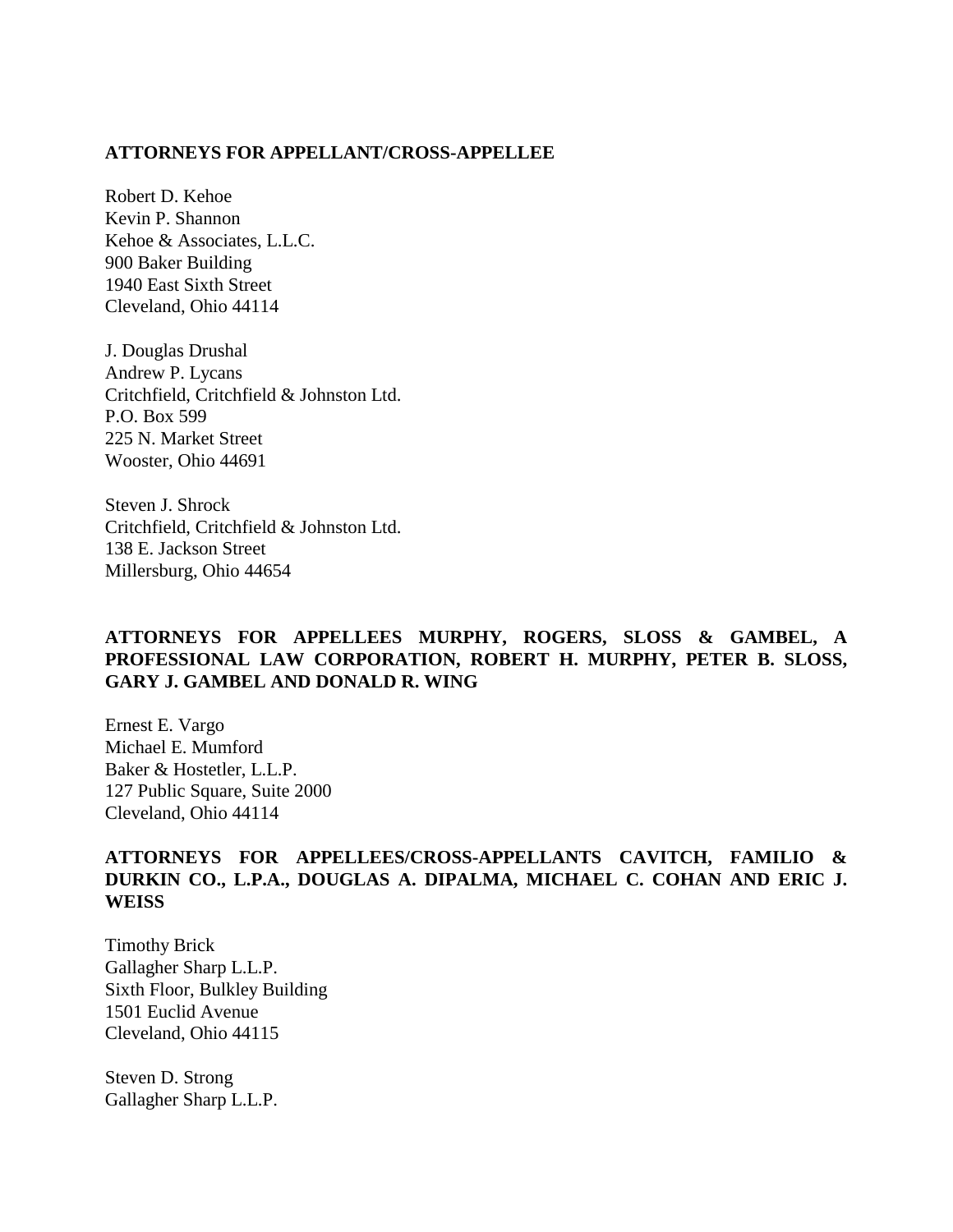35 North Fourth Street Suite 200 Columbus, Ohio 43215

 $\overline{a}$ 

# EILEEN A. GALLAGHER, A.J.:

**{¶1}** Plaintiff-appellant/cross-appellee Rayco Manufacturing, Inc. ("Rayco") appeals from the trial court's decision granting defendants-appellees/cross-appellants' (collectively, "appellees")<sup>1</sup> motion to enforce a settlement agreement that resolved legal malpractice claims Rayco had filed against appellees. Rayco contends that the trial court erred in finding that there was an enforceable settlement agreement. In their cross-appeal, appellees contend that the trial court erred in denying their request to recover the attorney fees they incurred to enforce the settlement agreement. For the reasons that follow, we affirm the trial court's decision to the extent that it grants appellees' motion to enforce the settlement agreement, reverse the trial court's decision to the extent that it denies appellees' motion for attorney fees and remand the case for further proceedings.

### **Factual Background and Procedural History**

**{¶2}** In October 2013, Rayco filed a complaint against appellees for legal malpractice arising out of appellees' handling of a prior lawsuit Rayco had filed against Deutz Corporation and Deutz AG (collectively, "Deutz") for breach of warranty and other claims arising out of Deutz's sale of engines to Rayco. In that case, summary judgment was granted in favor of Deutz and affirmed by the United States Court of Appeals for the Sixth Circuit.

<sup>&</sup>lt;sup>1</sup>Defendants-appellees/cross-appellants consist of Murphy, Rogers, Sloss & Gamble, A Professional Law Corporation; Robert H. Murphy, Peter B. Sloss, Gary J. Gambel and Ronald R. Wing (collectively, "Murphy"); Cavitch, Familo & Durkin Co., L.P.A., Douglas DiPalma, Michael C. Cohan and Eric J. Weiss (collectively, "Cavitch").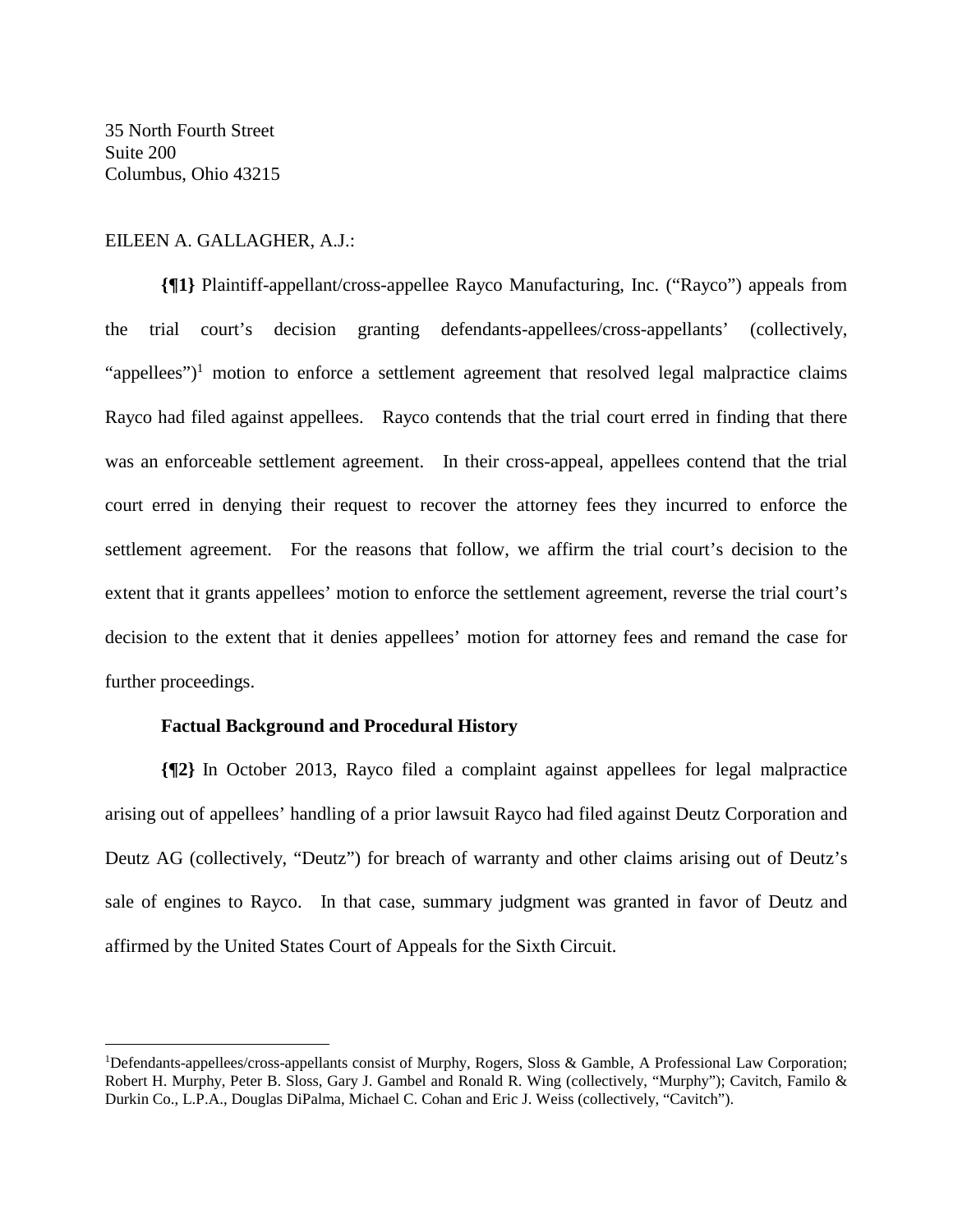**{¶3}** In February 2015 and June 2016, the parties attempted to mediate their dispute with the assistance of a retired judge as the mediator. At the second mediation, Rayco authorized the mediator to convey a settlement demand of \$3,050,000, in the aggregate, to appellees. At the conclusion of the second mediation, no agreement had been reached but efforts to settle the case continued.

**{¶4}** In July 2016, the mediator issued a written recommendation to the parties, recommending that they settle the case for \$2,650,000 in the aggregate. Rayco's counsel advised the mediator that Rayco did not agree with the recommendation and that appellees would have to pay the full \$3,050,000 it had demanded to settle the case. In September 2016, with the consent of all parties, the mediator met with Rayco's chief executive, John Bowling, to further discuss the possibility of resolving the case. After the meeting, the mediator continued to have settlement discussions with Rayco and its counsel by telephone.

**{¶5}** In the fall of 2016, several pretrial conferences were cancelled at the parties' request due to ongoing settlement negotiations. During this time period, one of Rayco's attorneys, Robert Kehoe, had discussions with appellees' counsel in which he reiterated that the only way to settle the case would be to pay Rayco's full settlement demand of \$3,050,000. Given the amount of the demand, appellees needed to request additional authority from their insurance carriers to settle the case. To that end, in late 2016, Murphy's counsel and Cavitch's counsel separately requested written settlement demands from Rayco that they could submit to their insurance carriers. In January 2017, Cavitch's counsel emailed Attorney Kehoe inquiring about the status of the "demand letter" from Rayco. Attorney Kehoe replied that he was "working on it."

**{¶6}** On January 26, 2017, Attorney Kehoe sent letters to Murphy's counsel and Cavitch's counsel. He indicated that he was writing "to follow up on the June 23, 2016 mediation and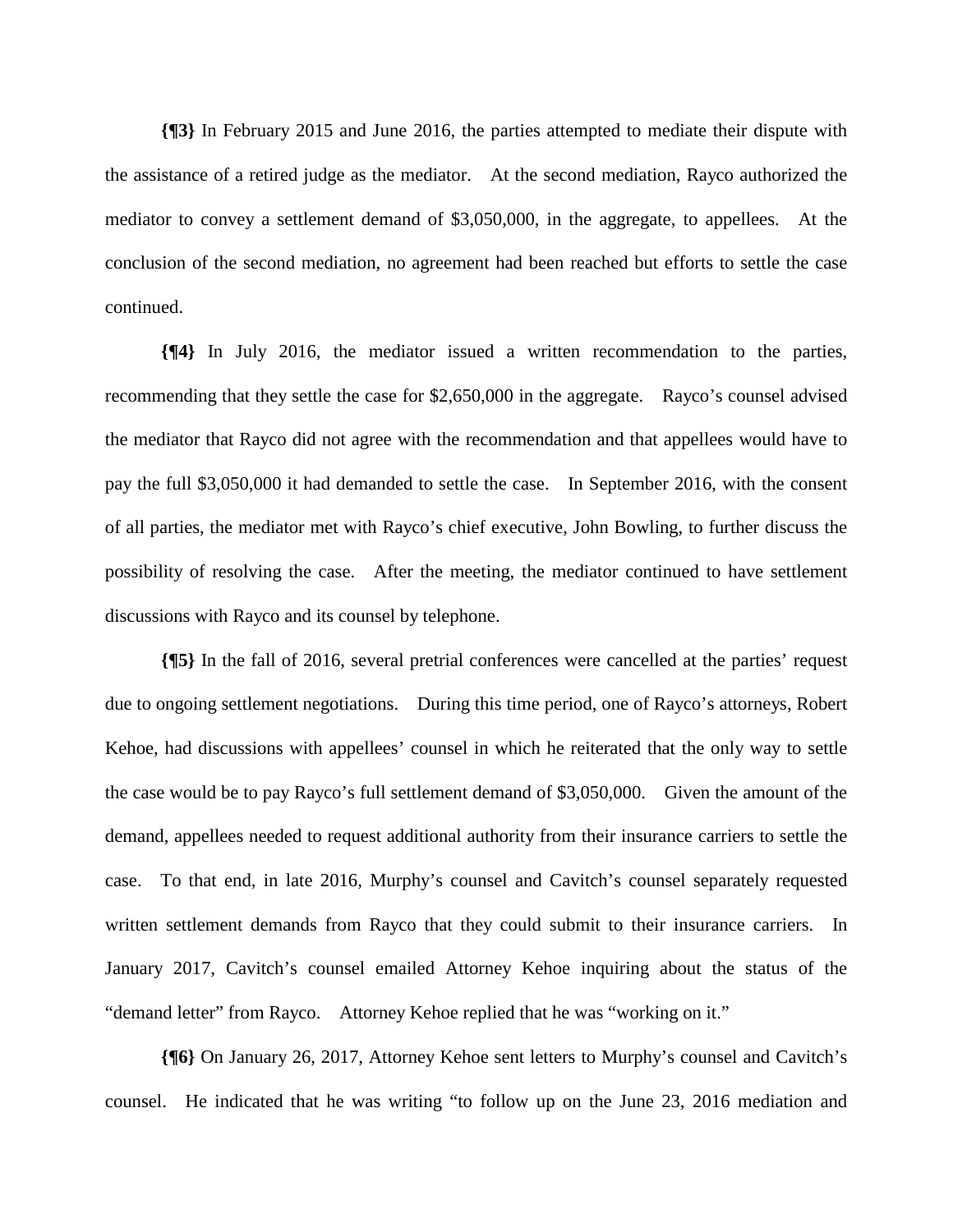subsequent settlement discussions with [appellees' counsel] and the mediator." He stated that Rayco had authorized the mediator to convey a "firm demand" of \$3,050,000 to settle the case and had "made it clear" that "\$3,050,000 was an absolute aggregate amount necessary to settle the case." He further indicated that "[w]e have not explored the possibility of resolving Rayco's claims against [the Murphy and Cavitch appellees] independent[ly]" but that there was "enough insurance coverage" for appellees "[i]n combination" to "meet Rayco's demand."

**{¶7}** At a pretrial conference on January 30, 2017, the parties advised the trial court that settlement negotiations were ongoing. A month later, on February 23, 2017, one of Murphy's attorneys, Ernie Vargo, with the consent of Cavitch's counsel, sent an email to Rayco's counsel, stating as follows:

This is in response to Rayco's offer of settlement as set forth in your letter of January 26, 2017 to me. Counsel for Cavitch indicates that he has received a substantively similar letter on behalf of the Cavitch firm and named attorneys.

The Murphy firm, Cavitch firm, and named lawyers from each firm accept the collective settlement demand of \$3,050,000 in the aggregate. This acceptance is conditioned upon a full release and dismissal and other customary provisions to be negotiated and memorialized in a formal settlement agreement. Defendants agree to provide the initial draft of the written agreement to you for comments. Please expect the draft within 14 days of this email.

Thank you for your efforts in negotiating this resolution with us.

**{¶8}** Later that day, Attorney Kehoe responded to the email. He left a voicemail message for Attorney Vargo, thanking him and requesting that he return his call, indicating, "I'd like to talk to you briefly about the logistics and I note that you'll take the first cut at the settlement documents and have them in about 14 days, which is fine." The following day, another of Rayco's attorneys, J. Douglas Drushal, emailed Attorney Vargo. He thanked Attorney Vargo for his February 23,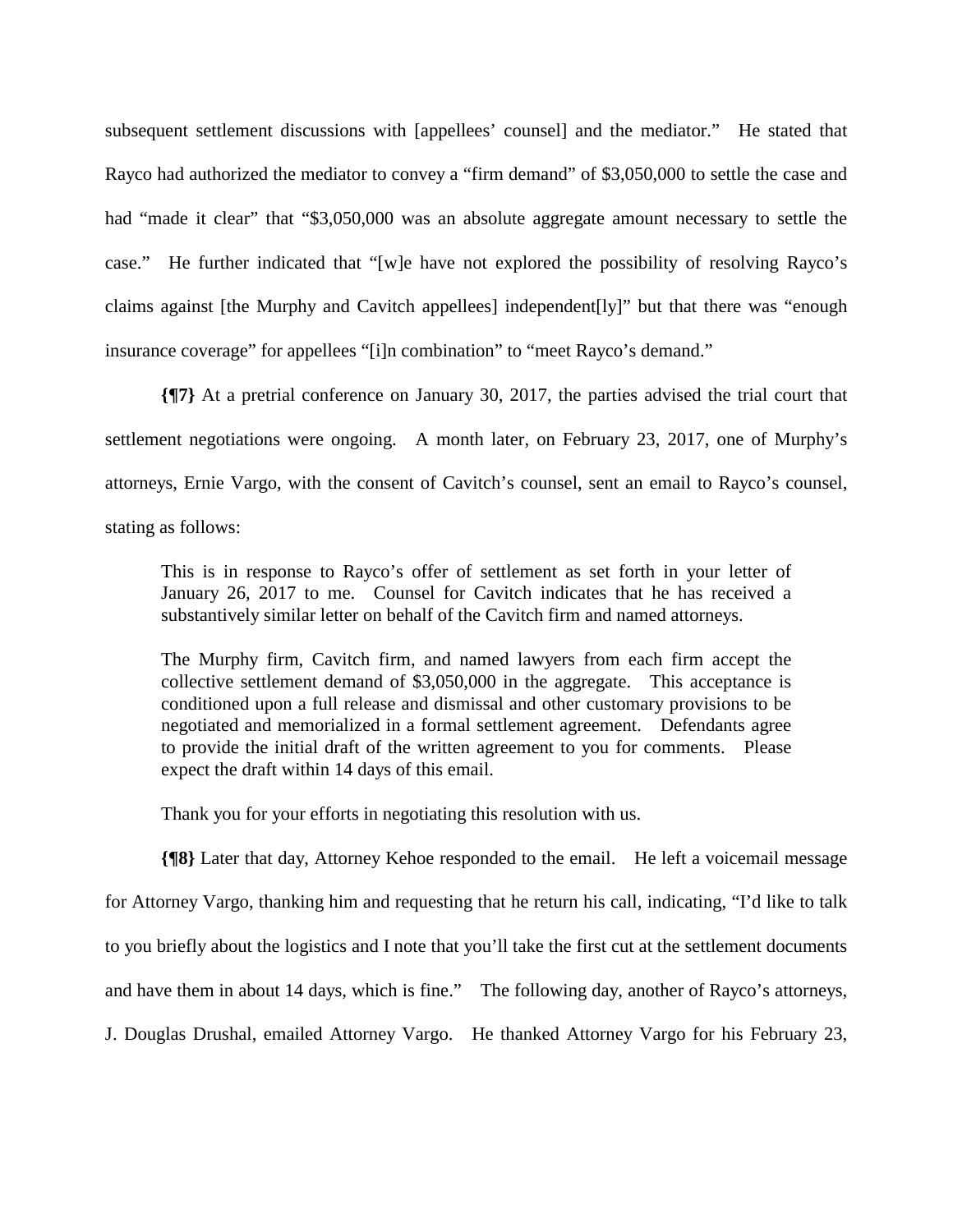2017 email and stated that "[i]f he has not done so yet, [Attorney Kehoe] will be in touch shortly with how we would like to proceed to finalize things."

**{¶9}** On March 2, 2017, Attorney Drushal emailed appellees' counsel, stating, "I believe we are waiting for the final versions of what your side wants signed in the way of releases, etc. before presenting the package to Rayco. We need to know every detail before we can finalize. Anything you could do to expedite that would be helpful. Thanks."

**{¶10}** On March 7, 2017, Murphy's counsel emailed "defendants' draft settlement agreement and release" to Rayco's counsel. Murphy's counsel also inquired whether the parties should notify the court that they had "an agreement in principle" given that a pretrial conference was scheduled with the trial court for the following day. Attorney Drushal responded: "Agree that we should contact [the] court and say we don't need the conference. I will defer to the rest of you to coordinate that, assuming all others concur." The trial court cancelled the March 8, 2017 pretrial conference at the parties' request.

**{¶11}** On March 10, 2017, Attorney Kehoe forwarded a red-lined version of the settlement agreement "with suggested changes from Plaintiff's counsel" along with a proposed dismissal entry.

 The suggested changes included a mutual release provision, i.e., in addition to Rayco's release of its claims against Murphy and Cavitch, Murphy and Cavitch would release any claims they had against Rayco, and a provision that the trial court would retain jurisdiction over any disputes related to the settlement agreement. Attorney Kehoe stated: "Kindly review and let us know if [the suggested changes] are acceptable. If so, we will proceed to obtain our client's signature."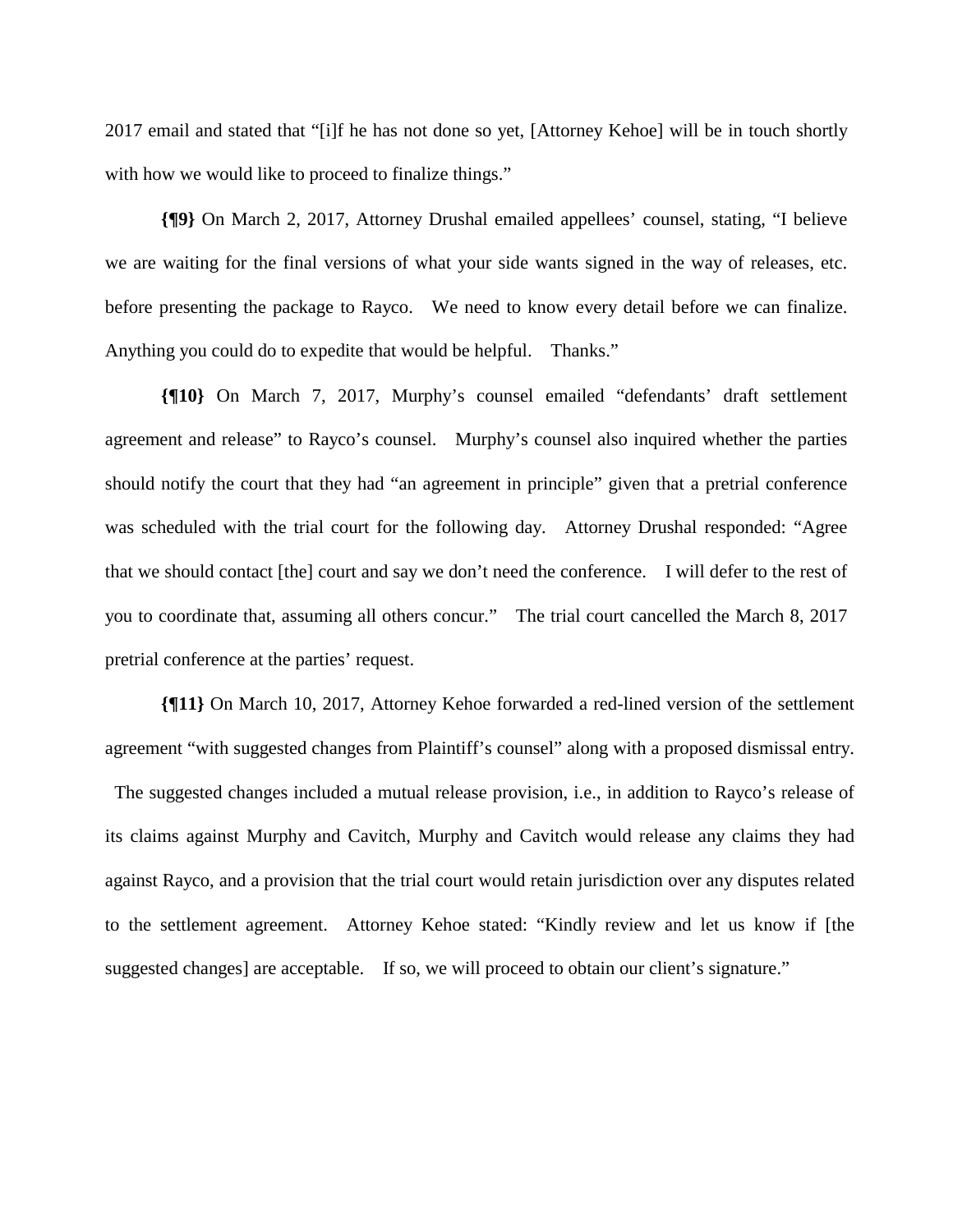**{¶12}** Appellees' counsel made additional changes to the revised settlement agreement circulated by Rayco's counsel and sent a red-lined version of the document to Rayco's counsel on March 16, 2017.<sup>2</sup>

**{¶13}** On April 4, 2017, Attorney Kehoe left a voicemail message for Attorney Vargo. He indicated that "[t]he settlement document itself is fine" and that "[w]e had John [Bowling's] commitment to settle with the number that we agreed upon, but he's being a little bit difficult in getting the document signed."

**{¶14}** Rayco never signed the settlement agreement.

 $\overline{a}$ 

**{¶15}** On June 16, 2017, appellees filed a motion to enforce the settlement agreement. Appellees asserted that the parties had agreed to settle the case on February 23, 2017 but that Rayco refused to sign the settlement agreement. Appellees requested that the court enforce the settlement agreement and award them the attorney fees they incurred to enforce the settlement agreement.

**{¶16}** Rayco opposed the motion. It argued that there was no settlement agreement because, by the time appellees "accepted" the \$3,050,000 settlement offer Rayco made at the June 2016 mediation, it had lapsed. Rayco further argued that its counsel's January 26, 2017 letters simply summarized the parties' past settlement positions and indicated Rayco's "willingness to re-open negotiations" and were not settlement offers.

<sup>&</sup>lt;sup>2</sup>All drafts of the settlement agreement exchanged between the parties, including the "final" version of the settlement agreement, included a "costs" provision that stated, "[t]he Parties shall bear their own costs, expenses, and attorney fees in connection with this agreement," and a "specific performance" provision that stated, "[t]he Parties agree that, in the event of a breach of the terms of this Agreement, there will be no adequate remedy at law to remedy such breach and, accordingly, the Parties agree that specific performance may be awarded to enforce the terms of this Agreement."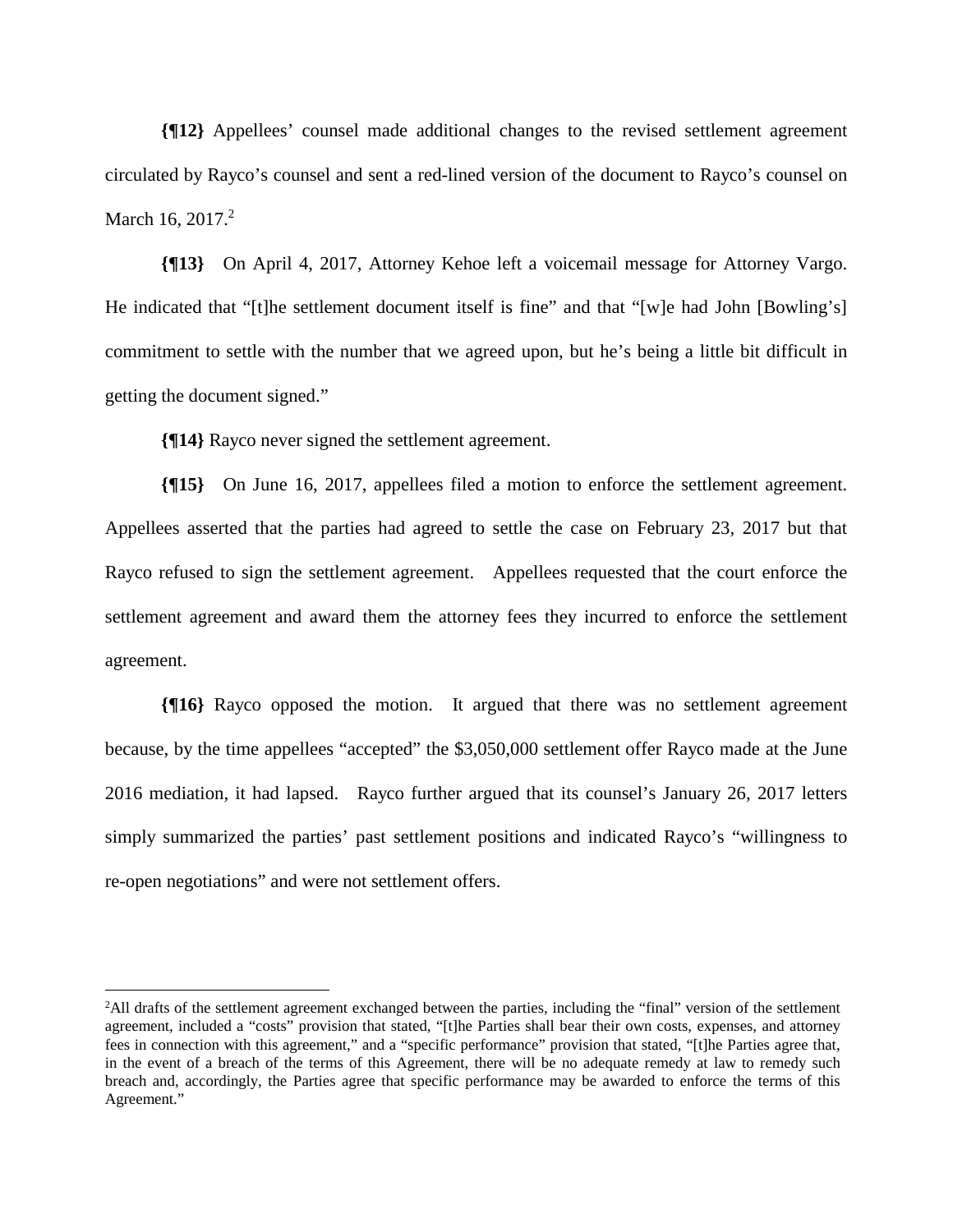**{¶17}** The trial court held an evidentiary hearing on the motion to enforce the settlement. The hearing was held before an advisory jury, which the trial court empaneled, sua sponte, to address the issue of "whether the parties entered into a contract to settle the lawsuit."

**{¶18}** Attorney Vargo (one of Murphy's attorneys), Attorney Timothy Brick (one of Cavitch's attorneys), and two of Rayco's attorneys, Attorneys Kehoe and Drushal, testified at the hearing. The parties also submitted a joint stipulation of undisputed facts. The 38 facts to which the parties stipulated detailed the history of the parties' settlement negotiations and included 15 documents created or exchanged by the parties during the course of their settlement negotiations.3

**{¶19}** During their testimony, Attorneys Vargo and Brick "walked through" the parties' stipulations and incorporated exhibits. Appellees argued there were at least three potential "offers" and three potential "acceptances" that gave rise to an enforceable settlement agreement. Appellees argued that Rayco's counsel's January 26, 2017 letters to appellees' counsel constituted offers that appellees accepted by means of Attorney Vargo's February 23, 2017 email to Rayco's counsel. They argued that the subsequent conduct of counsel, i.e., exchanging drafts of the settlement agreement, constituted further evidence of the parties' agreement to settle the case. Alternatively, appellees argued that (1) Murphy's counsel's February 23, 2017 email constituted a counteroffer to settle the case for \$3,050,000 that Rayco accepted (a) by means of Attorney Kehoe's voicemail message to Attorney Vargo later that day or (b) by means of the email Attorney Drushal sent to Attorney Vargo the following day or (2) Rayco's counsel submission of the revised

 $\overline{a}$ 

<sup>&</sup>lt;sup>3</sup> Prior to the hearing the parties filed a joint motion for leave to file a stipulation of undisputed facts regarding appellees' motion to enforce the settlement agreement. In their joint motion, the parties asserted that there were no disputed questions of material fact relevant to the motion to enforce the settlement agreement, that an advisory jury was no longer necessary and that "[t]he sole remaining question is whether the undisputed facts give rise to a binding settlement agreement as a matter of law." The trial court denied the motion.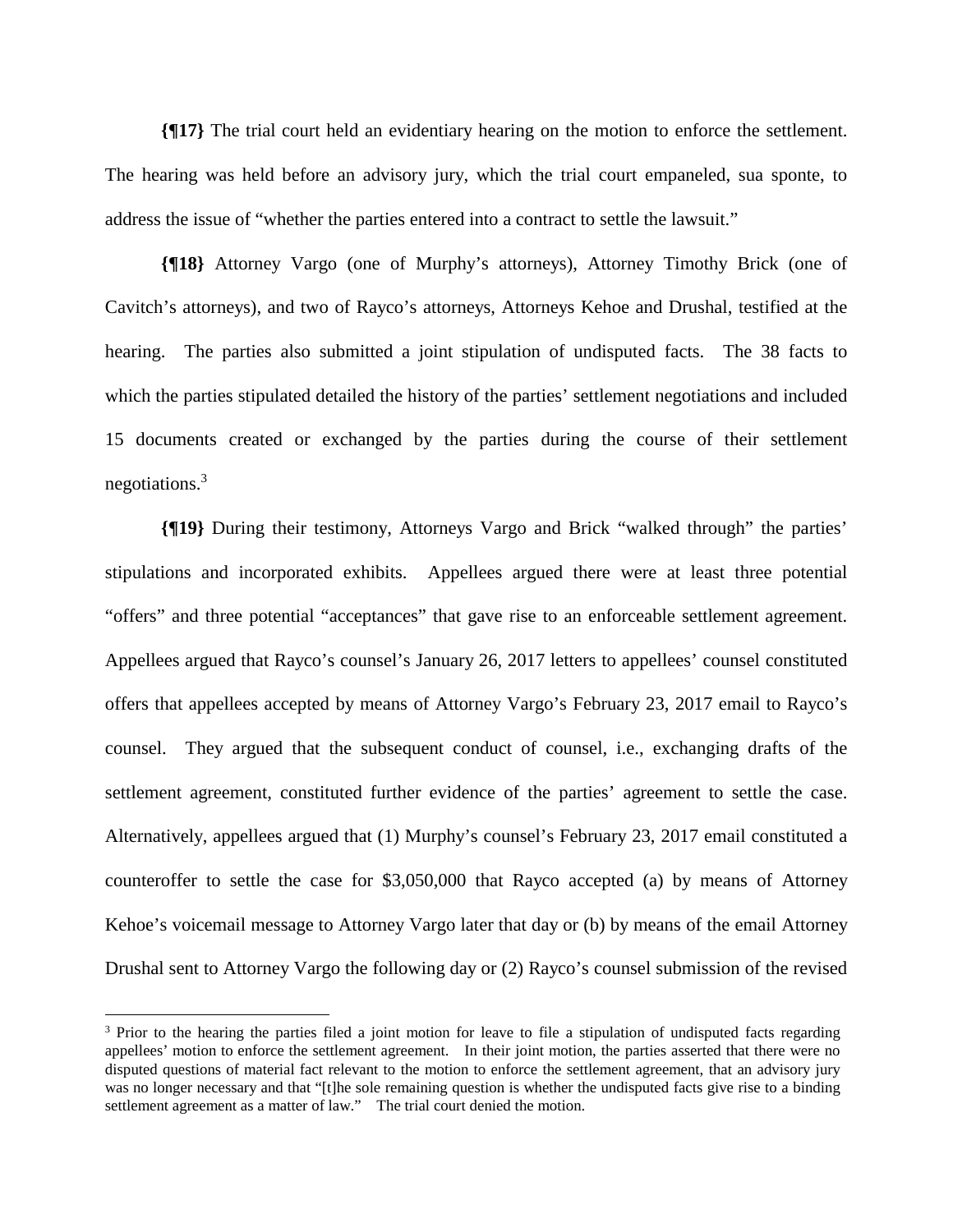settlement agreement (which included mutual releases and other changes) to appellees' counsel on March 10, 2017 constituted an offer to settle the case for \$3,050,000 that appellees accepted on March 16, 2017, when they made additional changes to the revised settlement agreement and returned the document to Rayco's counsel.

**{¶20}** Attorney Kehoe testified upon cross-examination. He acknowledged the "tru[th] and accura[cy]" of the facts set forth in the parties' joint stipulation and confirmed that he was authorized to enter into the stipulation on behalf of Rayco. He indicated that he sent the January 26, 2017 letters to appellees' counsel in response to their request for a written settlement demand and that Rayco had authorized him to send the letters. He further acknowledged receipt of Attorney Vargo's February 23, 2017 email, indicating that appellees agreed to pay the amount Rayco had demanded (\$3,050,000 in the aggregate), that he understood the email was sent on behalf of both Murphy and Cavitch and that he and appellees' counsel thereafter exchanged various emails congratulating and thanking one another for "working so hard to get this done." Attorney Kehoe testified that after he received Attorney Vargo's February 23, 2017 email, he reported the settlement to Bowling. He indicated that Bowling accepted his congratulations on the settlement and did not dispute that the case had been settled or object to the settlement at that time. He further testified, however, that when Bowling was presented with the settlement documents, he was "unwilling to sign" them. According to Attorney Kehoe, Bowling told him that he believed the settlement of the lawsuit was like a real estate transaction, i.e., that the deal was not finalized and there was no settlement until he signed the written settlement agreement. Attorney Kehoe further testified, however, that he had fully intended to consummate a settlement through his communications with appellees' counsel.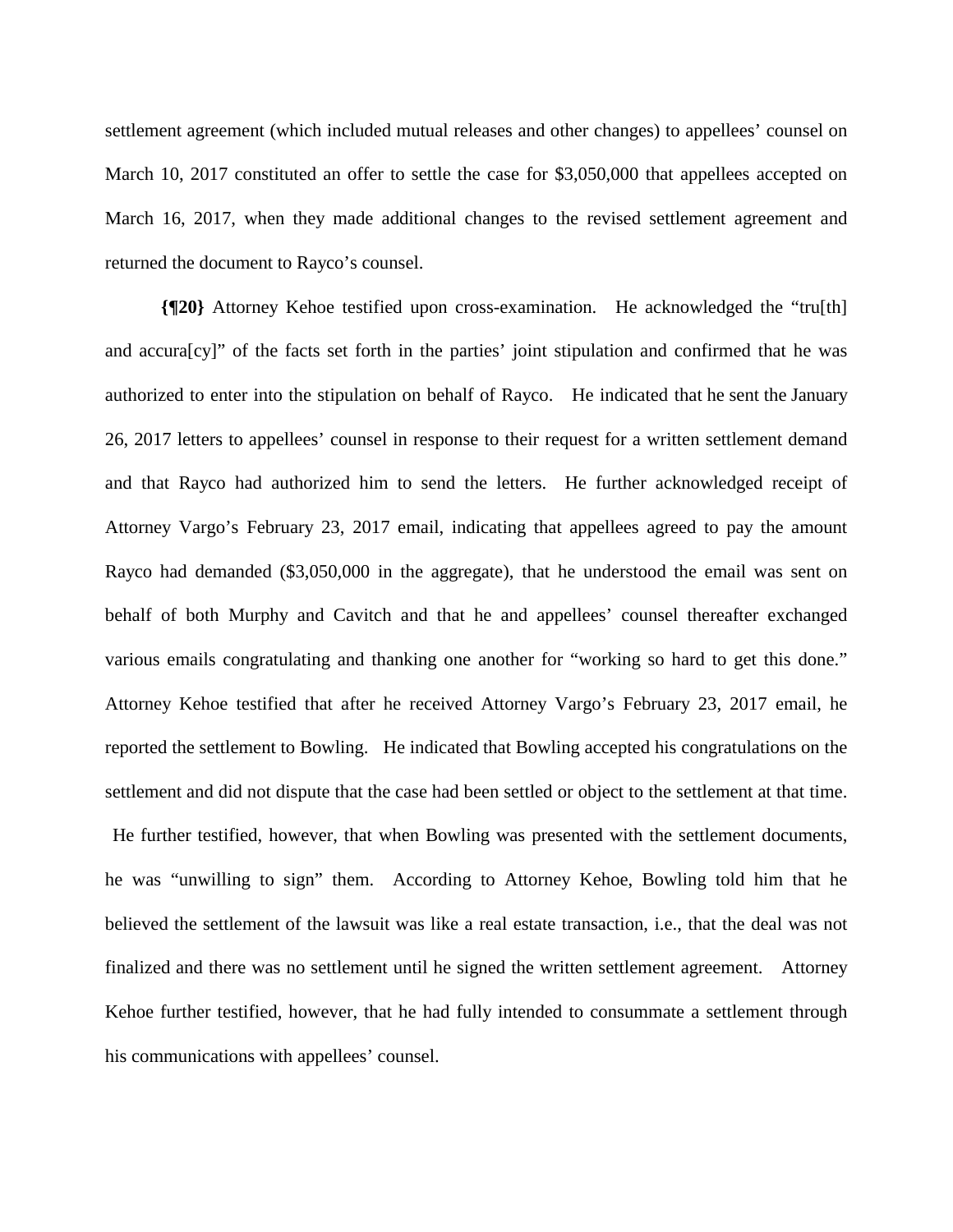**{¶21}** Attorney Drushal testified that he interpreted his co-counsel's January 26, 2017 letters not as a "renewed demand" or "offer that could be accepted" but rather, as a "recitation of the history of what had happened" and "as seeking an offer from the lawyers, law firms, and their insurance company which would be presented to Mr. Bowling to see if he would accept it at that point." He further testified that, as he communicated in his March 2, 2017 email, in his view, "everybody needed to sign off on" the final version of the agreement before the parties had a settlement.

**{¶22}** After the parties concluded their presentation of evidence and gave closing arguments, the advisory jury deliberated. Six interrogatories were submitted to the advisory jury.

 The advisory jury answered interrogatories indicating that the parties had entered into a settlement agreement and signed a verdict form in favor of appellees and against Rayco on the motion to enforce the settlement agreement.<sup>4</sup>

**{¶23}** After dismissing the jury, the trial court stated that "[b]ased upon the evidence hearing and having taken into consideration or under consideration the jury's verdict in this case, I find that the motion to enforce the settlement is well taken."

**{¶24}** On December 14, 2017, the trial court issued a written decision granting appellees' motion to enforce the settlement agreement. The trial court determined, "[b]ased upon all the evidence," that the parties had "a contract to settle with terms clear and enforceable," as a result of

 $\overline{a}$ 

<sup>&</sup>lt;sup>4</sup> One of the trial court's November 9, 2017 journal entries states: "The jury answered interrogatories to the effect that the parties did enter into an enforceable settlement agreement and signed a verdict form in favor of the defendants." The interrogatories submitted to the advisory jury, the advisory jury's answers to those interrogatories and the jury's signed verdict form were not included in the record this court received on appeal. And the jury's answers to the interrogatories were not read into the record. Accordingly, we do not know what specific findings were made by the advisory jury.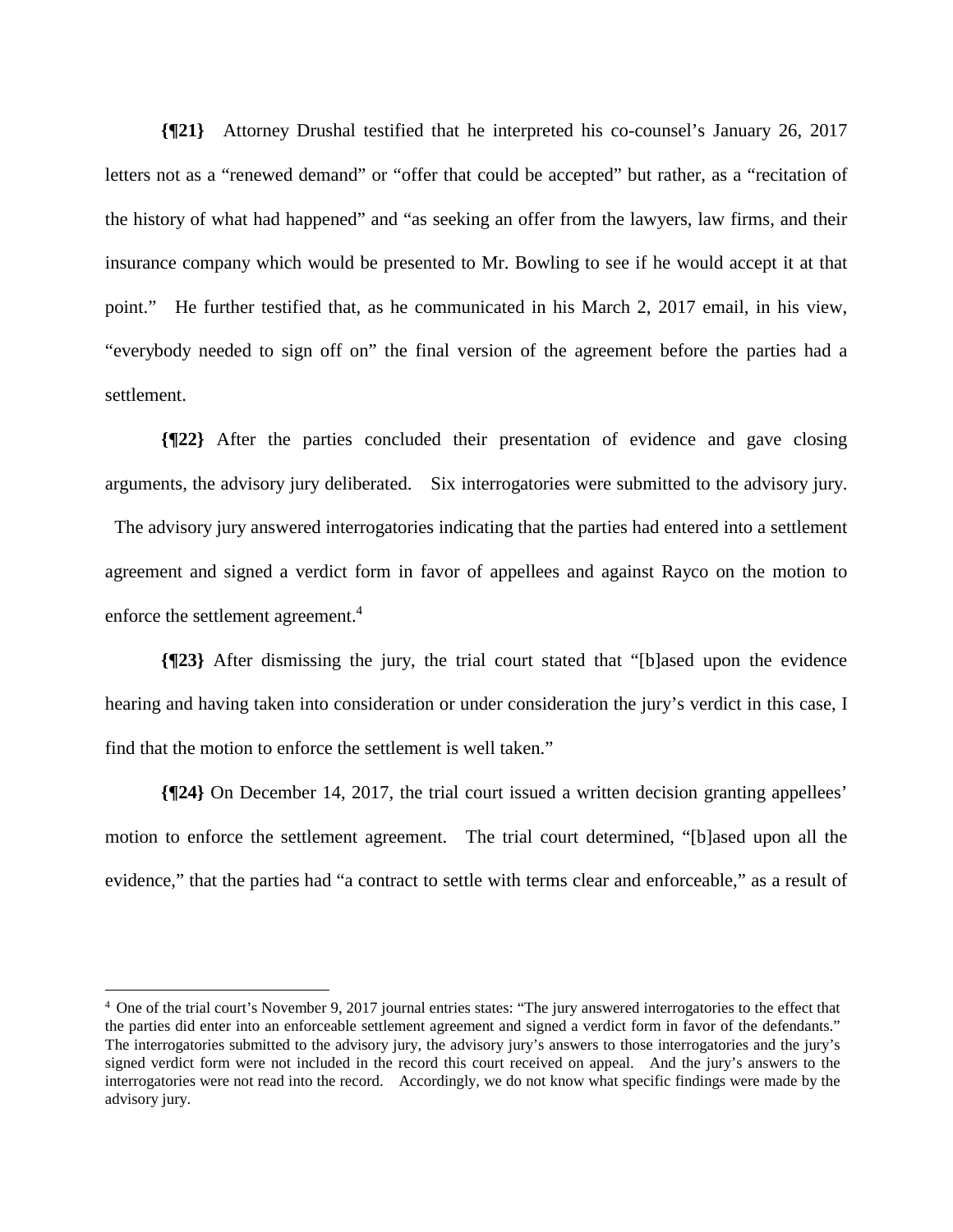Rayco's "acceptance" of appellees' February 23, 2017 "offer" to settle the case for \$3,050,000. As the trial court explained:

In this case, on February 23 the defendants unambiguously offered the plaintiff a settlement of \$3,050,000 in exchange for a dismissal of all claims against all defendants. The plaintiff — through counsel but with the authority of Rayco's chief executive — accepted that offer as shown by trial counsel's February 23 voicemail and as further evidenced by: 1) plaintiff's co-counsel's email that same day, 2) the plaintiff's March 10 proposed release of all claims leaving the figure of \$3,050,000 undisturbed and 3) the plaintiff's confirmation on April 4 that "the settlement document (release dated March 16 and drafted by the defendants) is fine" and that Bowling had previously accepted the proffered settlement.

The trial court ordered the parties to "conclude the settlement under the terms outlined in the March 16, 2017, written settlement agreement."

**{¶25}** The trial court, however, denied appellees' request to recover the attorney fees they had incurred to enforce the settlement agreement based on the "American rule," i.e., that each party to a lawsuit is responsible for its own attorney fees unless they agreed otherwise, had a statutory entitlement to attorney fees or the other party acted in bad faith. Because the parties did not agree to shift fees, because there was no applicable statute providing for the recovery of attorney fees and because there was "insufficient evidence of the reasons for, and nature of, Bowling's resistance to finalizing the settlement" to support a finding that Rayco acted in bad faith by refusing to finalize the settlement, the trial court held that appellees were not entitled to recover the attorney fees they incurred in enforcing the settlement agreement.

**{¶26}** Rayco appealed, raising the following three assignments of error for review: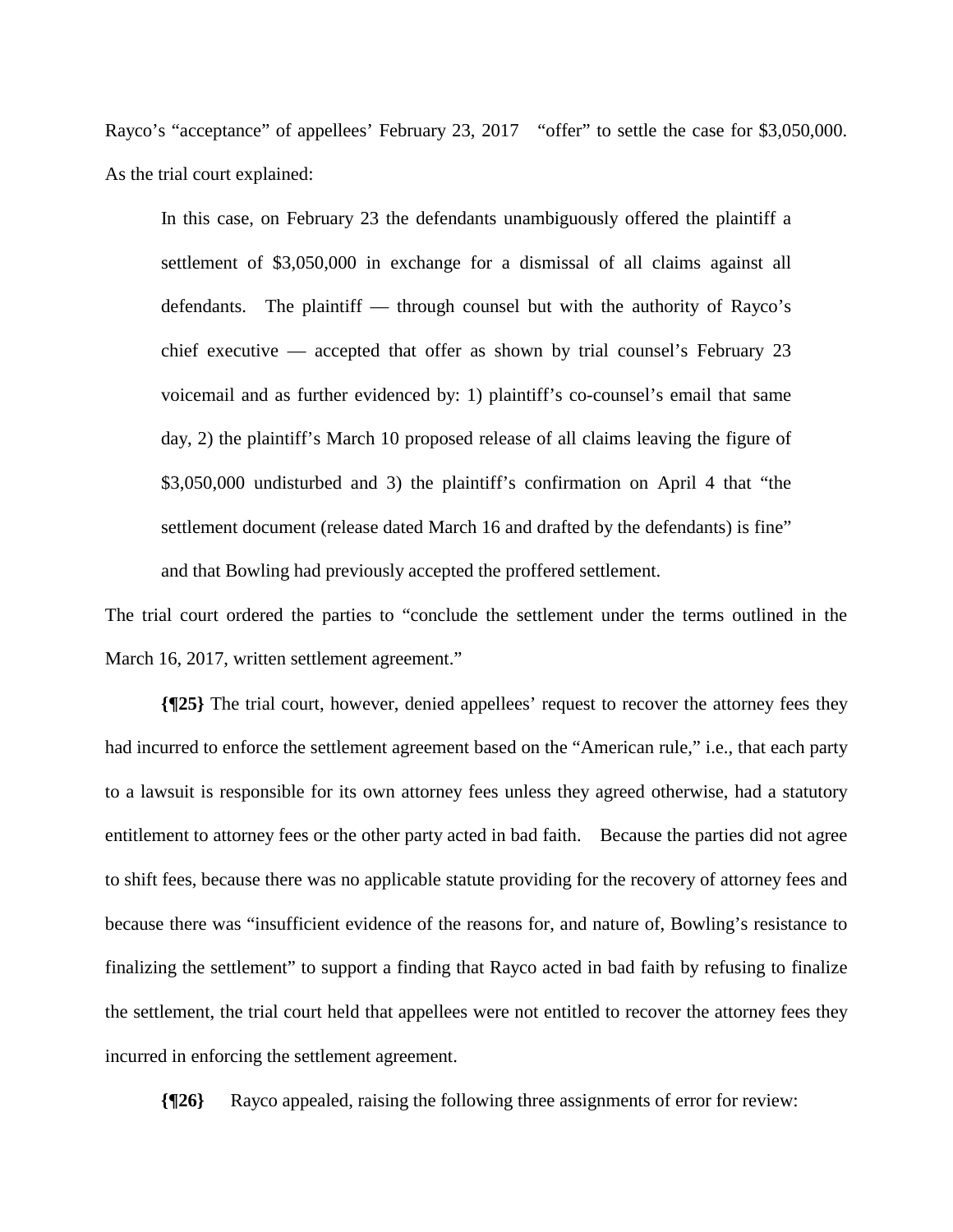I. The trial court erred in finding that there was an enforceable settlement agreement entered into by the parties.

II. The trial court erred by permitting appellees' counsel to testify in violation of the witness advocate rule.

III. The trial court erred in applying a preponderance of the evidence standard to determine whether there was an enforceable settlement agreement.

**{¶27}** Murphy and Cavitch cross-appealed, raising the following single assignment of error for review:

Whether the trial court erred as a matter of law when it failed to award appellees reasonable attorney fees incurred to enforce the settlement agreement.

**{¶28}** For ease of discussion, we address Rayco's assignments of error out of order.

### **Law and Analysis**

#### **Motion to Enforce Settlement Agreement**

#### **Standard of Review**

**{¶29}** The standard of review applied when reviewing a ruling on a motion to enforce a settlement agreement depends on the question presented. If the question is a factual or evidentiary one, the reviewing court will not overturn the trial court's finding if there was sufficient evidence to support the finding. *Turoczy Bonding Co. v. Mitchell*, 8th Dist. Cuyahoga No. 106494, 2018-Ohio-3173, ¶ 15, citing *Chirchiglia v. Ohio Bur. of Workers' Comp.*, 138 Ohio App.3d 676, 679, 742 N.E.2d 180 (7th Dist.2000). If the issue is a question of contract law, the reviewing court must determine whether the trial court's order is based on an erroneous standard or a misconstruction of the law. *Turoczy* at ¶ 15. Rayco raises both factual and legal issues in its appeal.

#### **Requirements for an Enforceable Settlement Agreement**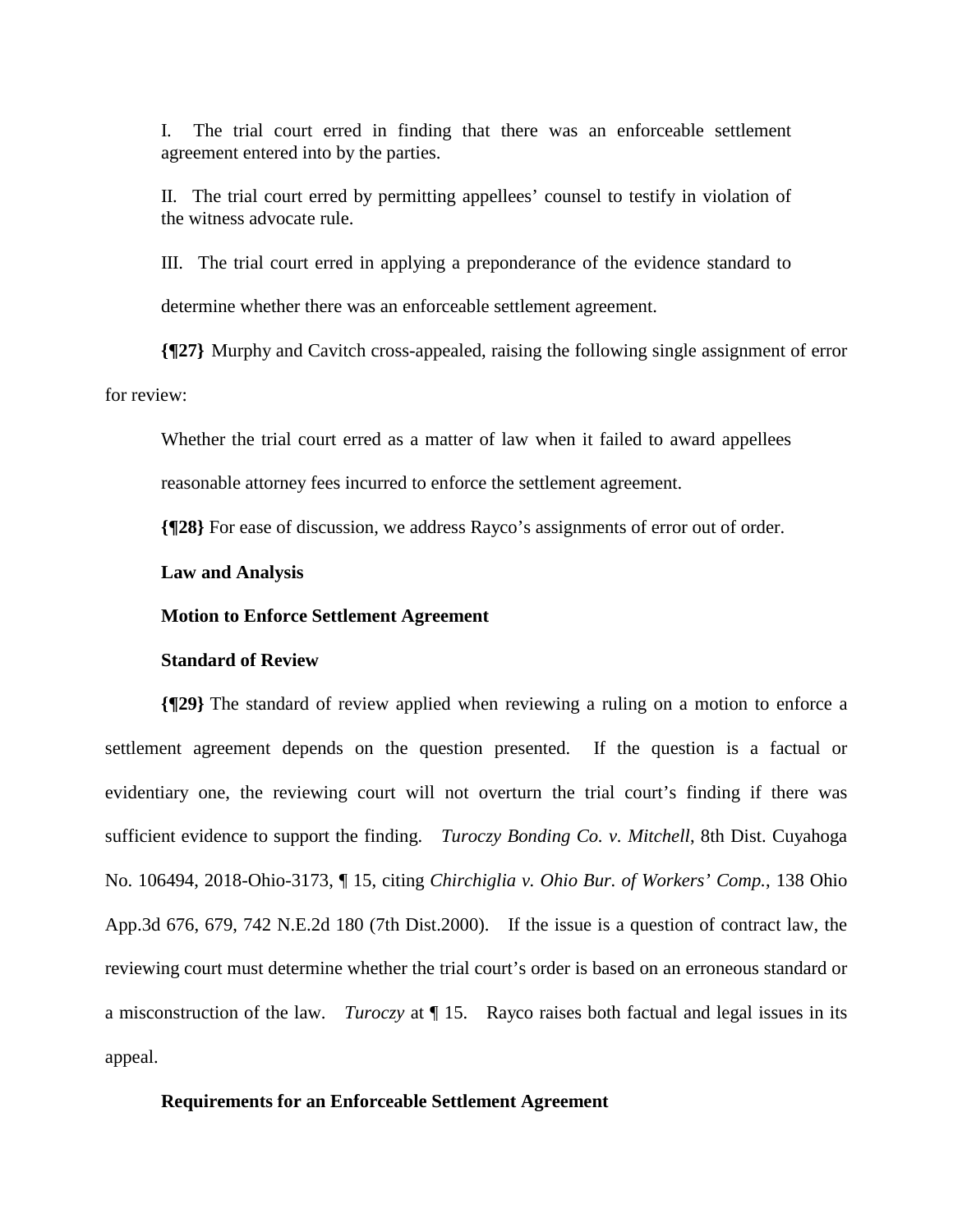**{**[30} A settlement agreement is a contract designed to terminate a claim by preventing or ending litigation. *Continental W. Condominium Unit Owners Assn. v. Howard E. Ferguson, Inc.*, 74 Ohio St.3d 501, 502, 660 N.E.2d 431 (1996). Like any other contract, it requires an offer, acceptance, consideration and mutual assent between two or more parties with the legal capacity to act. *See, e.g., Kostelnik v. Helper*, 96 Ohio St.3d 1, 2002-Ohio-2985, 770 N.E.2d 58, ¶ 16; *Rulli v. Fan Co.*, 79 Ohio St.3d 374, 376, 683 N.E.2d 337 (1997). For a contract to be enforceable, there must be a "meeting of the minds" as to the essential terms of the agreement. *Kostelnik* at ¶ 16-17. The essential terms of the agreement must be "'reasonably certain and clear'" and mutually understood by the parties. *Id.,* quoting *Rulli* at 376.As the Ohio Supreme Court explained in *Rulli*:

"A court cannot enforce a contract unless it can determine what it is.  $* * *$  [The parties] must have expressed their intentions in a manner that is capable of being understood. It is not even enough that they had actually agreed, if their expressions, when interpreted in the light of accompanying factors and circumstances, are not such that the court can determine what the terms of that agreement are."

*Rulli*, at 376, quoting 1 *Corbin on Contracts,* Section 4.1, at 525 (Rev.Ed.1993). The burden of establishing the existence and terms of a settlement agreement lies with the party who claims its exists. *Turoczy* at ¶ 19, citing *Nilavar v. Osborn*, 127 Ohio App.3d 1, 11, 711 N.E.2d 726 (2d Dist.1998).

**{¶31}** Once a settlement offer has been accepted, the settlement agreement is mutually binding; the settlement agreement cannot be set aside simply because one of the parties later changes its mind. *See, e.g., Turoczy* at ¶ 18 ("Once there is \* \* \* a meeting of the minds, one cannot refuse to proceed with settlement due to a mere change of mind."), citing *Mack v. Polson Rubber Co.*, 14 Ohio St.3d 34, 36-37, 470 N.E.2d 902 (1984); *Clark v. Corwin*, 9th Dist. Summit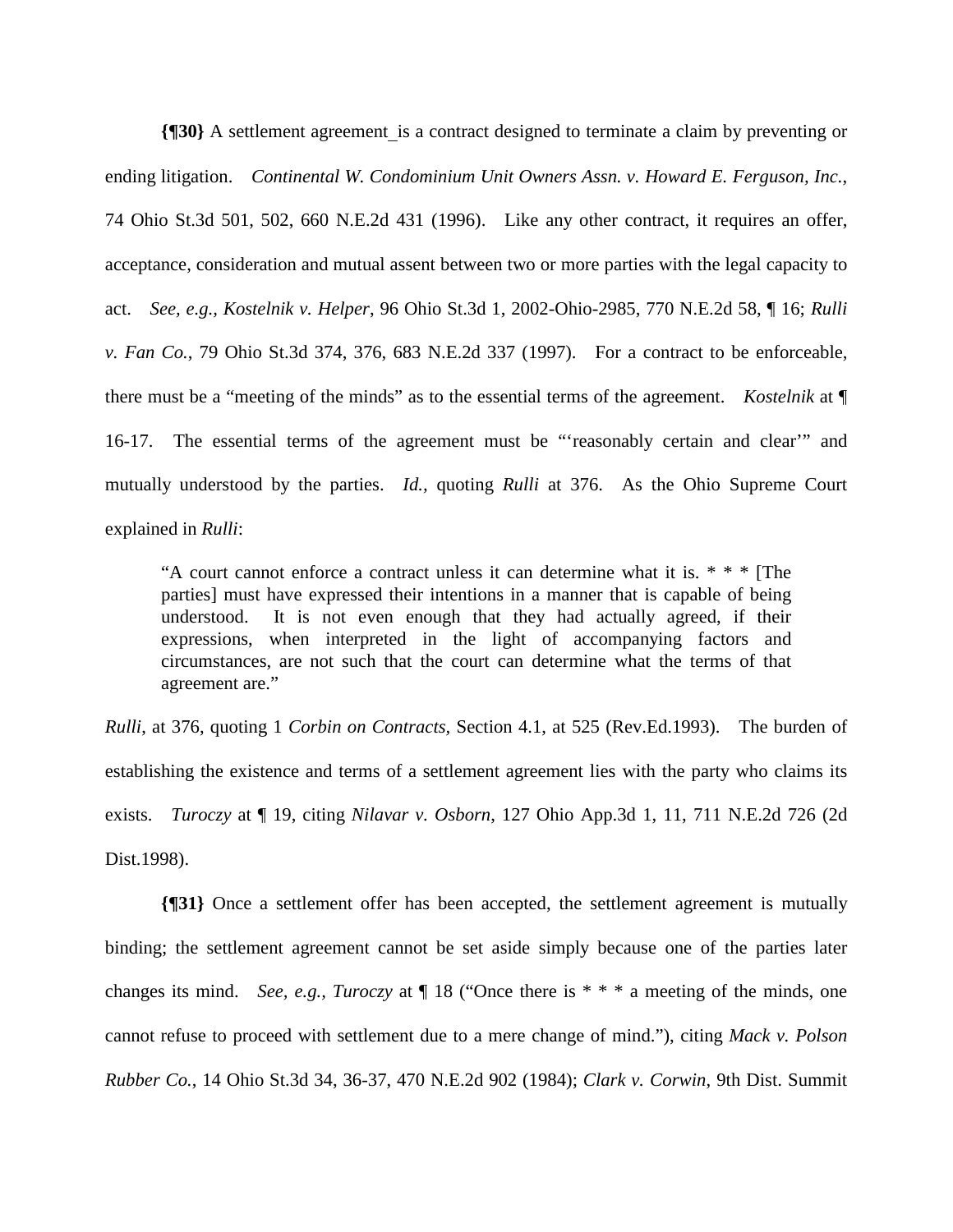No. 28455, 2018-Ohio-1169, ¶ 13 ("'[W]hen the parties agree to a settlement offer, [the] agreement cannot be repudiated by either party, and the court has the authority to sign a journal entry reflecting the agreement and to enforce the settlement."); *Kostelnik*, 96 Ohio St.3d 1, 2002-Ohio-2985, 770 N.E.2d 58, at ¶ 17 ("'[A]ll agreements have some degree of indefiniteness and some degree of uncertainty'"; however, "'people must be held to the promises they make.'"), quoting 1 *Corbin on Contracts*, Section 4.1 at 530 (Perillo Rev.Ed.1993). It is only where the parties intend that there will be no contract until the agreement is fully reduced to writing and executed that no settlement exists unless the final, written settlement agreement is signed by all of the parties. *PNC Mtge. v. Guenther*, 2d Dist. Montgomery No. 25385, 2013-Ohio-3044, ¶ 15. If a client authorizes its attorney to negotiate a settlement and the attorney negotiates a settlement within the scope of that authority, the client is bound by it. *See, e.g., Bromley v. Seme*, 2013-Ohio-4751, 3 N.E.3d 1254, ¶ 25 (11th Dist.) (" 'It is well-recognized that a party may be bound by the conduct of his or her attorney in reaching a settlement."), quoting *Saylor v. Wilde*, 11th Dist. Portage No. 2006-P-0114, 2007-Ohio-4631, ¶12. A party cannot avoid a settlement that was negotiated through counsel by claiming that his attorney lacked actual authority to enter into the settlement. *See, e.g., Fugo v. White Oak Condominium Assn.*, 8th Dist. Cuyahoga No. 69469, 1996 Ohio App. LEXIS 2725, 8-12 (June 27, 1996); *Klever v. Stow*, 13 Ohio App.3d 1, 4-5, 468 N.E.2d 58 (9th Dist.1983); *see also Argo Plastic Prods. Co. v. Cleveland*, 15 Ohio St.3d 389, 392-393, 474 N.E.2d 328 (1984).

#### **The Existence of an Enforceable Settlement Agreement**

**{¶32}** In its first assignment of error, Rayco contends that the trial court erred in finding that the parties entered into an enforceable settlement agreement because (1) the \$3,050,000 settlement offer Rayco made at the June 2016 mediation had lapsed by the time appellees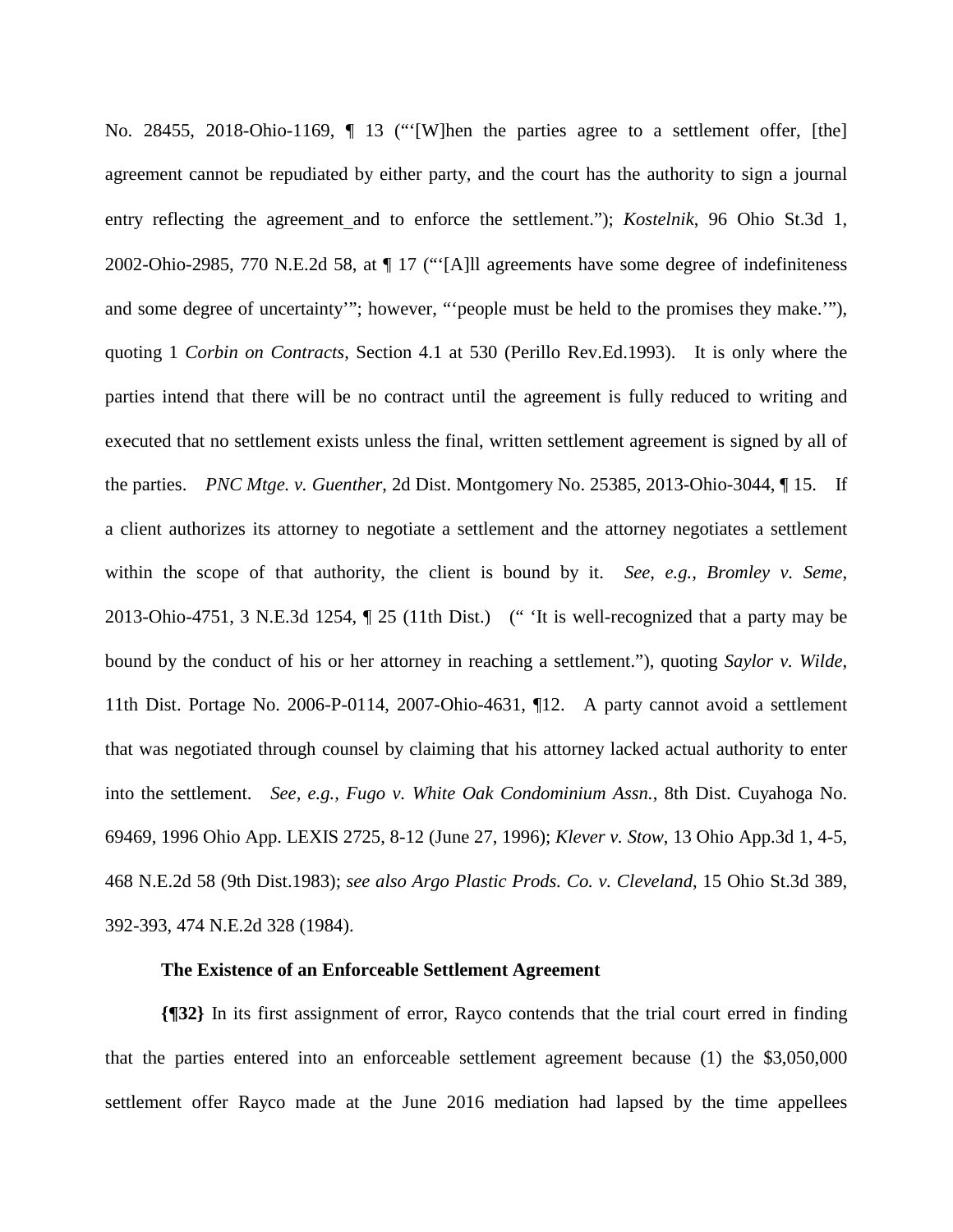purported to accept it and (2) its counsel's January 26, 2017 letters simply indicated Rayco's "willingness to re-open negotiations" and were not sufficiently "certain and clear regarding the settlement terms" to constitute a valid settlement offer. Rayco asserts that these letters simply summarized the parties' past settlement positions and made it clear that Rayco was still willing to consider settlement rather than specifying the terms upon which Rayco would settle the case. Rayco further contends that the letters could not be deemed settlement offers because they did not specifically allocate settlement amounts between Murphy and Cavitch and because they lacked "other essential settlement terms required to execute a proper settlement agreement."

**{¶33}** The trial court, however, did not find an enforceable settlement agreement based on the settlement demand Rayco made at the mediation or its counsel's January 26, 2017 letters to appellees' counsel. Rather, the trial court found that Murphy's counsel's February 23, 2017 email constituted an "unambiguous offer" to Rayco to settle the case for \$3,050,000, which Rayco accepted when its counsel, Attorney Kehoe, left a voicemail message for Murphy's counsel later that day. The trial court found that the parties' agreement was "further evidenced" by (1) Attorney Drushal's February 24, 2017 email, (2) Rayco's counsel's circulation of its proposed revisions to the settlement agreement on March 10, 2017 leaving the figure of \$3,050,000 undisturbed and (3) Attorney Kehoe's statement on April 4, 2017 that "the settlement document is fine" and that Bowling had previously agreed to the settlement.

**{¶34}** Accordingly, Rayco's first assignment of error is meritless.

#### **Standard of Proof**

**{¶35}** In its third assignment of error, Rayco contends that the trial court instructed the jury regarding, and itself applied, the wrong standard of proof. Rayco argues that if the trial court had properly instructed the jury that appellees needed to prove the existence of a settlement agreement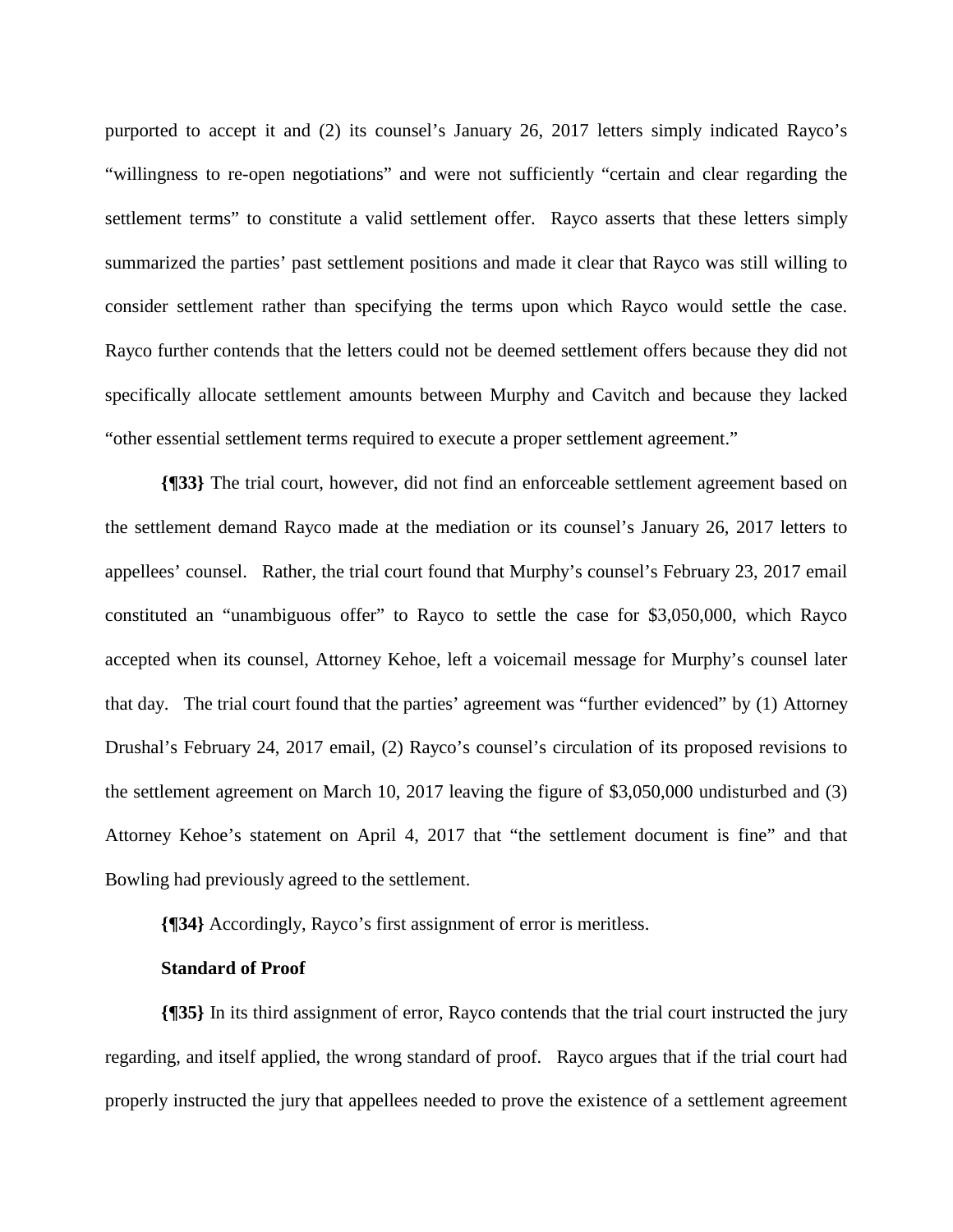by clear and convincing evidence rather than a preponderance of the evidence, "the jury may well have ruled in Rayco's favor." Rayco further argues that "[t]o the extent the trial court acted independently of the advisory jury," the trial court erred in applying a preponderance of the evidence standard rather than a clear and convincing evidence standard in determining whether a settlement agreement existed.

**{¶36}** This was a bench trial with an advisory jury pursuant to Civ.R. 39(C)(1). The advisory jury in this case was not the factfinder. After receiving answers to interrogatories and the verdict from the advisory jury, the trial court made its own findings of fact and conclusions of law. As the trial court stated in its journal entry: "Based upon all the evidence, I find that there is a contract to settle with terms that are clear and enforceable." As such, any error in the trial court's instructions to the advisory jury was harmless.

**{¶37}** There is no indication in either the trial transcript or the trial court's decision what standard of proof the trial court applied in determining that a settlement agreement existed. As a general matter, "[a] presumption of regularity attaches to all judicial proceedings." *State v. Raber*, 134 Ohio St.3d 350, 2012-Ohio-5636, 982 N.E.2d 684, ¶ 19. This presumption of regularity extends to the trial court's application of the correct burden of proof. Thus, we presume that the trial court applied the correct legal standard absent an affirmative demonstration otherwise. *See, e.g., In re Adoption of K.N.W.*, 4th Dist. Athens Nos. 15CA36 and 15CA37, 2016-Ohio-5863, ¶ 44; *Wilson v. Jones*, 3d Dist. Seneca No. 13-13-06, 2013-Ohio-4638, ¶ 28.

**{¶38}** Citing *Brilla v. Mulhearn*, 168 Ohio App.3d 223, 2006-Ohio-3816, 859 N.E.2d 578, ¶ 21 (9th Dist.), *Foor v. Columbus Real Estate Pros.com*, 5th Dist. Delaware No. 12 CAE 08 0063, 2013-Ohio-2848, ¶ 26, and *Ivanicky v. Pickus,* 8th Dist. Cuyahoga No. 91690, 2009-Ohio-37, ¶ 8, 13, Rayco contends that "[w]hen asked to enforce a settlement agreement," the "correct legal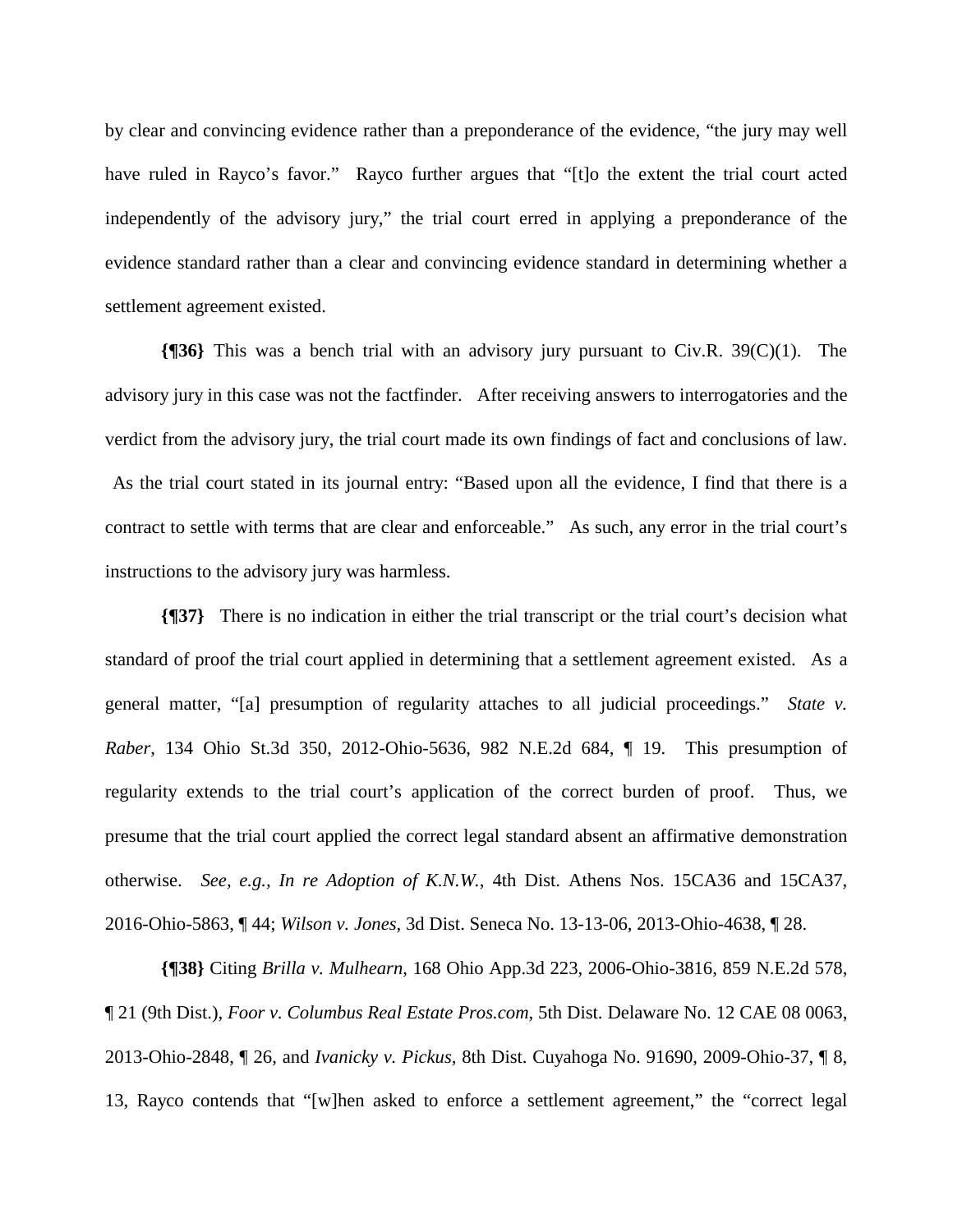standard" is whether the record contains clear and convincing evidence of both the terms of the settlement agreement and the parties' assent to those terms. Rayco further contends that since the trial court instructed the advisory jury that appellees needed to prove the existence of a settlement agreement by a preponderance of the evidence, we must assume that the trial court applied a preponderance of the evidence standard in determining that the parties had agreed to settle the case for \$3,050,000.

 **{¶39}** Following a thorough review of the record and the relevant case law, we cannot say that the trial court applied the wrong standard of proof in determining that a settlement agreement existed in this case. In the cases cited by Rayco, the evidence the court relied upon when referencing the clear and convincing evidence standard was evidence of an oral settlement agreement. *See Brilla* at ¶ 20-21 (observing that "a settlement agreement may be enforced regardless of whether it has been reduced to writing, as long as the terms of the agreement can be established by clear and convincing evidence" and concluding that an enforceable settlement agreement existed where, "even disregarding the magistrate's documentation of [the parties' settlement] agreement," it was clear to the court that the terms of the agreement and appellant's assent to those terms "may be established by clear and convincing evidence"), citing *Shetler v. Shetler*, 9th Dist. Wayne No. 00CA0070, 2001 Ohio App. LEXIS 2289, 3 (May 23, 2001) ("An oral settlement agreement 'can be enforced by the court in those circumstances where the terms of the agreement can be established by clear and convincing evidence.'"), quoting *Pawlowski v. Pawlowski*, 83 Ohio App.3d 794, 799, 615 N.E.2d 1071 (10th Dist.1992); *Foor* at ¶ 5, 26 (where during a telephone conversation, counsel agreed that the parties would each "walk away" but the parties did not mutually understand what that meant, court erred in finding that a "completed settlement agreement" was proven by clear and convincing evidence); *see also Cugini & Capoccia*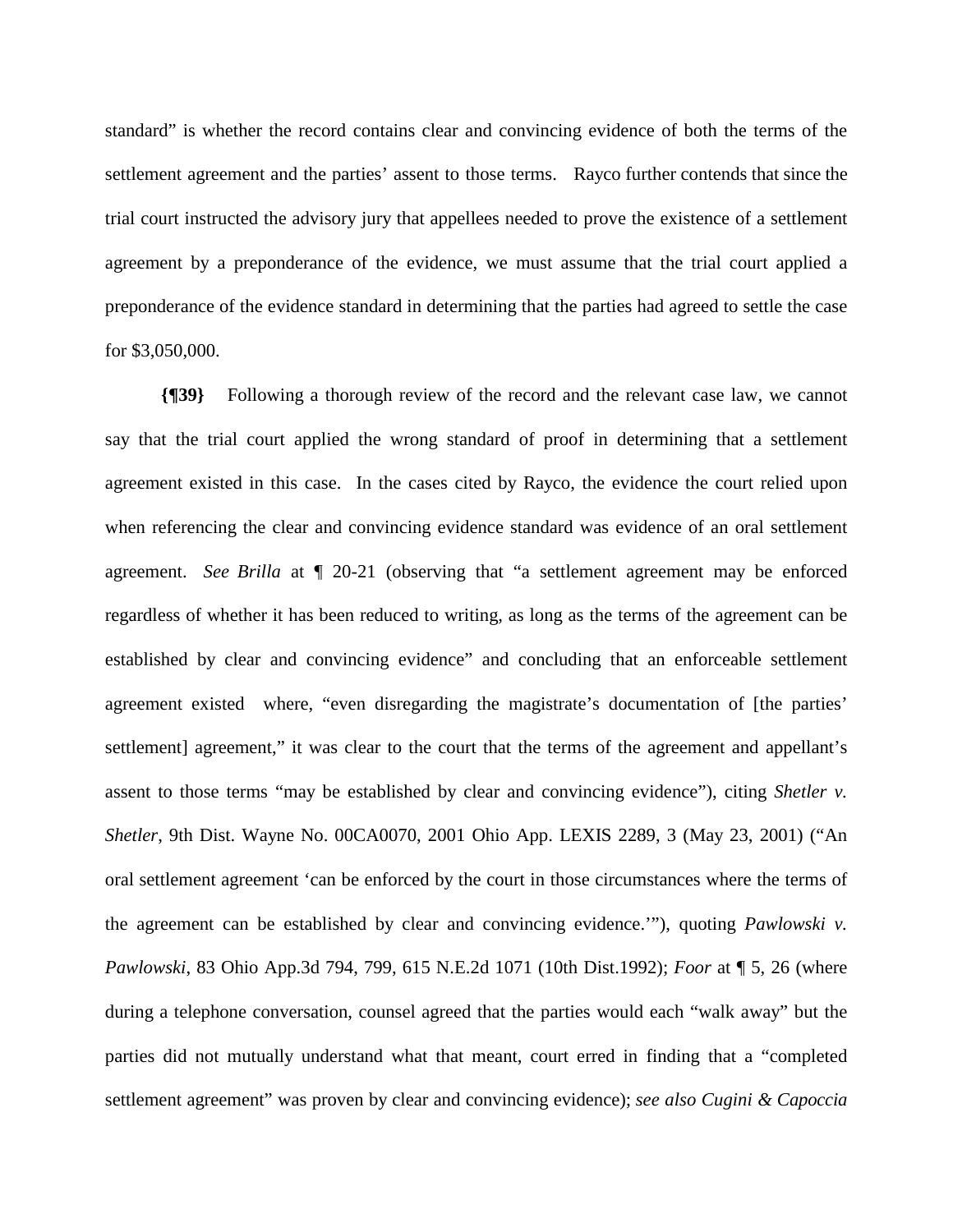*Builders, Inc. v. Tolani*, 5th Dist. Delaware No. 15 CAE 10 0086, 2016-Ohio-418, ¶ 18 ("when the alleged settlement agreement is verbal and not written, the existence and the terms of such agreement must be established by clear and convincing evidence"); *Stanton v. Holler*, 7th Dist. Belmont No. 07 BE 29, 2008-Ohio-6208, ¶ 14 ("A settlement agreement that has not been reduced to writing may be enforced if its terms can be established by clear and convincing evidence.").

**{¶40}** In this case, by contrast, the purported settlement agreement is evidenced by writings on all sides, including the mutual exchange of drafts of the written settlement agreement that set forth the essential terms of the settlement.

**{¶41}** Further, in *Ivanicky*, although the appellant argued on appeal that the trial court had erred in enforcing appellee's motion to enforce settlement agreement because appellee did not offer clear and convincing evidence that an oral settlement agreement had been reached, this court held only that the trial court had erred in failing to hold an evidentiary hearing prior to confirming the settlement; it did not indicate what standard should be applied in determining whether an enforceable settlement agreement existed. *Ivanicky* at ¶ 8, 13.

**{¶42}** Particularly where, as here, there is written evidence of a settlement agreement, other courts — including this court — have indicated that a preponderance of the evidence standard applies in determining whether a settlement agreement exists. *See, e.g., Hillbrook Bldg. Co. v. Corporate Wings*, 8th Dist. Cuyahoga No. 68619, 1996 Ohio App. LEXIS 3854, 9-13 (Sept. 5, 1996) ("'Reduced to its simplest terms, a settlement agreement is a contract. The party asserting the contract (settlement agreement) must prove by a preponderance of the evidence the existence of the elements of the contract, including an offer, acceptance and consideration as to the existence of the contract and as to its terms.'"), quoting *Ohio State Tie & Timber, Inc. v. Paris Lumber Co.*, 8 Ohio App.3d 236, 456 N.E.2d 1309 (10th Dist.1982); *see also Sutter v. Henkle*, 3d Dist. Mercer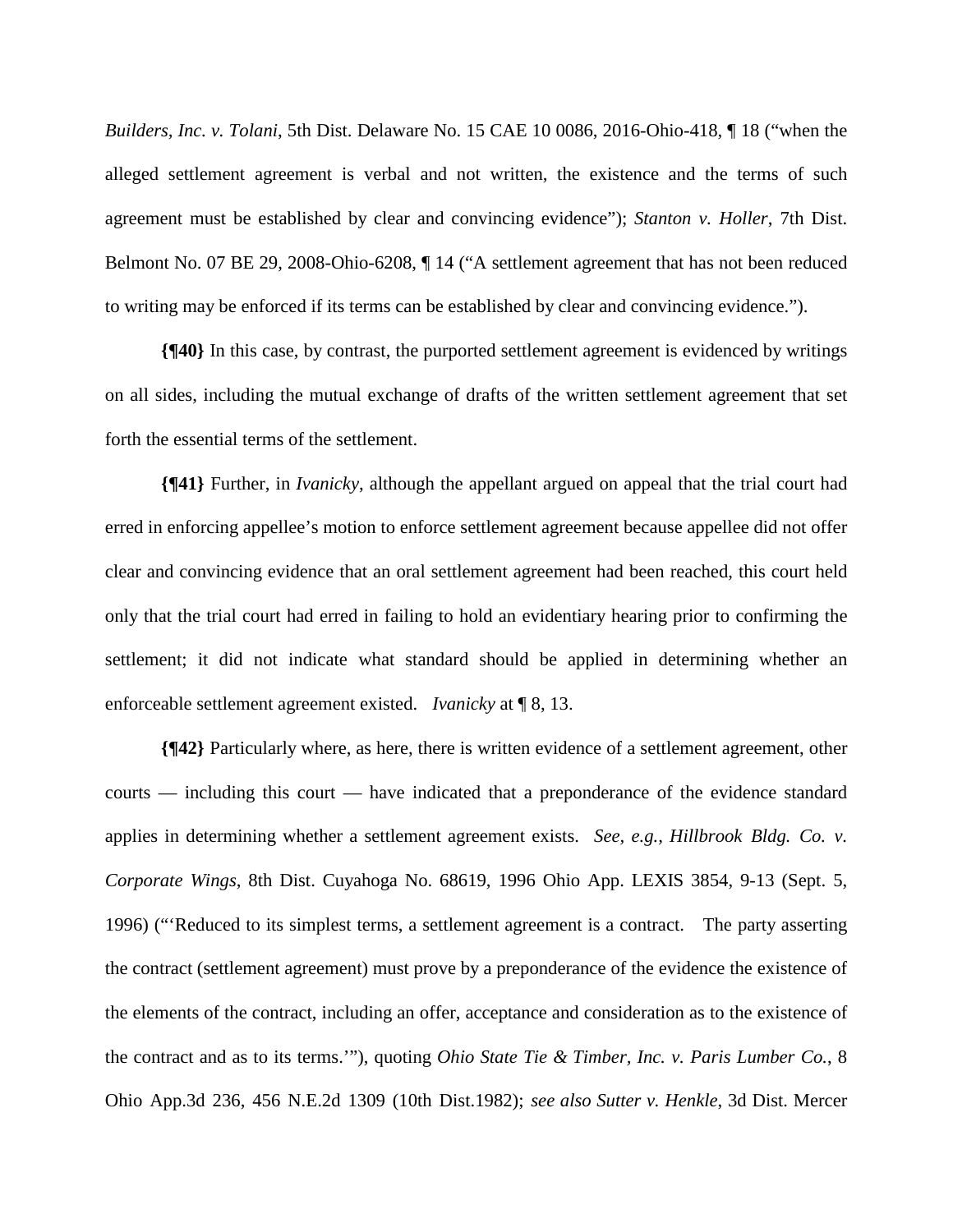No. 10-15-14, 2016-Ohio-1143, ¶ 9; *Savoy Hospitality, LLC v. 5839 Monroe St. Assocs. LLC*, 6th Dist. Lucas No. L-14-1144, 2015-Ohio-4879, ¶ 26; *Burrell Indus. v. Cent. Allied Ents.*, 7th Dist. Belmont Nos. 96 BA 18 and 96 BA 25, 1998 Ohio App. LEXIS 6176, \*12-13 (Dec. 15, 1998); *Rondy, Inc. v. Goodyear Tire Rubber Co.*, 9th Dist. Summit No. 21608, 2004-Ohio-835, ¶ 7; *State v. Lomaz,* 11th Dist. Portage Nos. 2002-P-0118, and 2003-P-0062, 2006-Ohio-3886, ¶ 48;

*DSW, Inc. v. Zina Eva, Inc.*, S.D.Ohio No. 2:11-cv-0036, 2011 U.S. Dist. LEXIS 143377, \*5 (Dec. 13, 2011), quoting *Ohio State Tie & Timber* ("Although there is some suggestion that if the agreement is oral only, the burden of proof is by clear and convincing evidence, \* \* \* where there is a written agreement, the burden (under Ohio law) appears to be the same as in any other case based on breach of contract, and that is to 'prove by a preponderance of the evidence the existence of the elements of the contract, including offer, acceptance and consideration both as to the existence of the contract and as to its terms.'").

**{¶43}** In this case, however, regardless of whether a preponderance of the evidence or a clear and convincing evidence standard applies, a review of the record shows that the trial court's finding that the parties entered into an enforceable settlement agreement is supported by sufficient competent, credible evidence. Here, the material facts relating to the parties' settlement negotiations were undisputed. Based on the facts set forth in the parties' joint stipulation of undisputed facts, not only was there a clear offer and acceptance showing a mutual understanding of the essential terms, the parties thereafter confirmed their settlement agreement in various follow-up communications. The only evidence Rayco offered to refute the existence of a settlement agreement was Attorney Drushal's testimony that he believed "everybody needed to sign off" on the final version of the agreement before the parties had a settlement. However, that testimony was contradicted by (1) his co-counsel's April 4, 2017 voicemail message to Attorney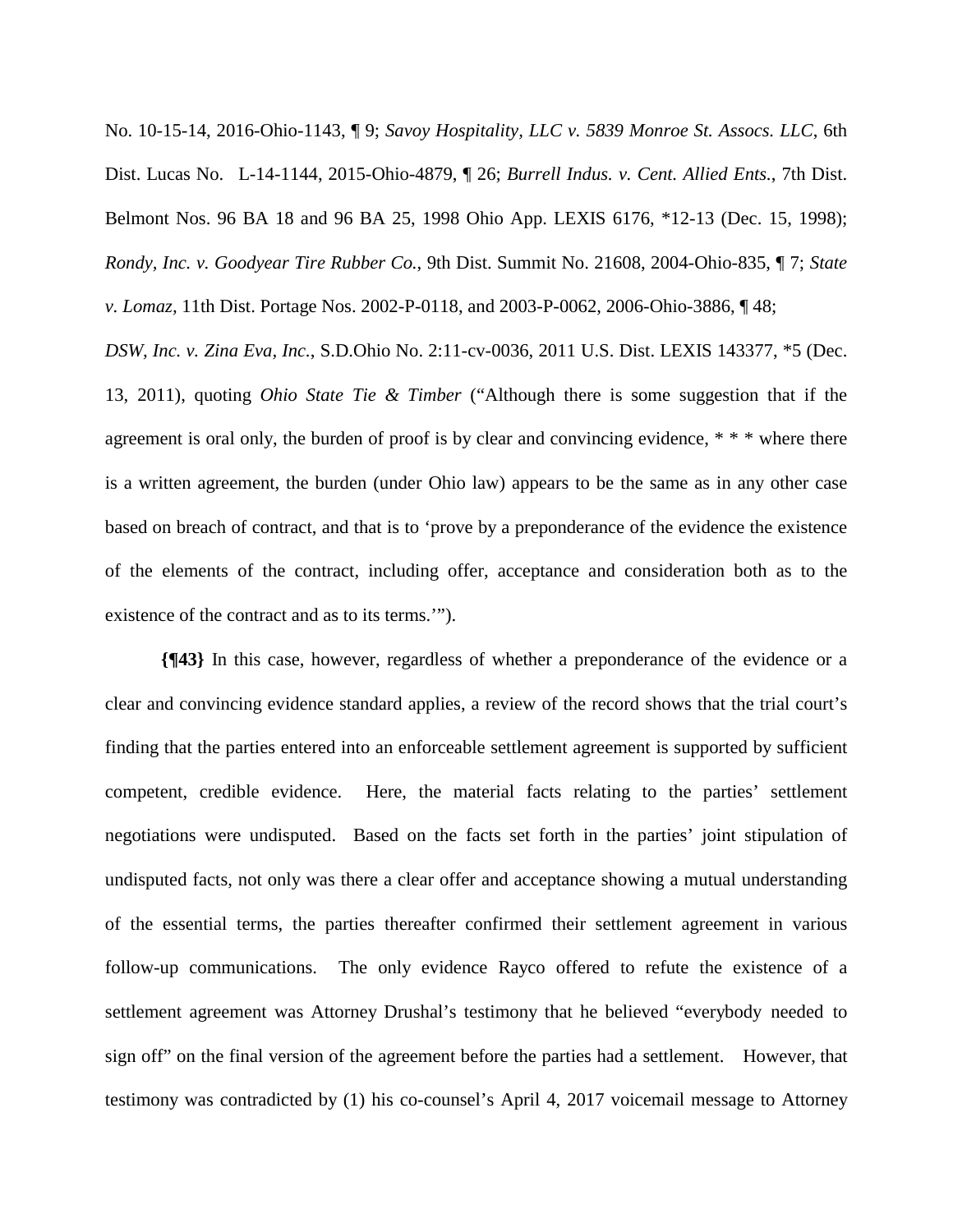Vargo (in which Attorney Kehoe stated indicated that "[t]he settlement document itself is fine" and that "[w]e had John [Bowling's] commitment to settle with the number that we agreed upon, but he's being a little bit difficult in getting the document signed") and (2) Attorney Kehoe's testimony at the hearing that he had intended, by his words and actions, to consummate a settlement with appellees' counsel. Thus, the uncontroverted evidence in this case was not only sufficient to prove the existence of a settlement agreement by the greater weight of the evidence under a preponderance of the evidence standard but was also sufficient to produce a firm belief or conviction in the mind of the trier of fact as to the existence of a settlement agreement, so as to establish the existence of a settlement agreement under a clear and convincing evidence standard. *See In re Phillips*, 3d Dist. Marion Nos. 9-96-44, 9-96-45, and 9-96-46, 1997 Ohio App. LEXIS 1152, 4-8 (Mar. 13, 1997) (trial court's improper use of a lower standard of proof was harmless error where the evidence plainly demonstrated that the movant had proven its case by the requisite clear and convincing evidence).

**{¶44}** Accordingly, we overrule Rayco's third assignment of error.

#### **The Witness-Advocate Rule**

**{¶45}** In its second assignment of error, Rayco argues that the trial court erred by permitting appellees' counsel to testify at the hearing in violation of the "witness-advocate rule." The "witness-advocate rule" is based on Ohio R.Prof.Cond. 3.7(a). That rule provides:

A lawyer shall not act as an advocate at a trial in which the lawyer is likely to be a necessary witness unless one or more of the following applies:

(1) the testimony relates to an uncontested issue;

(2) the testimony relates to the nature and value of legal services rendered in the case;

(3) the disqualification of the lawyer would work substantial hardship on the client.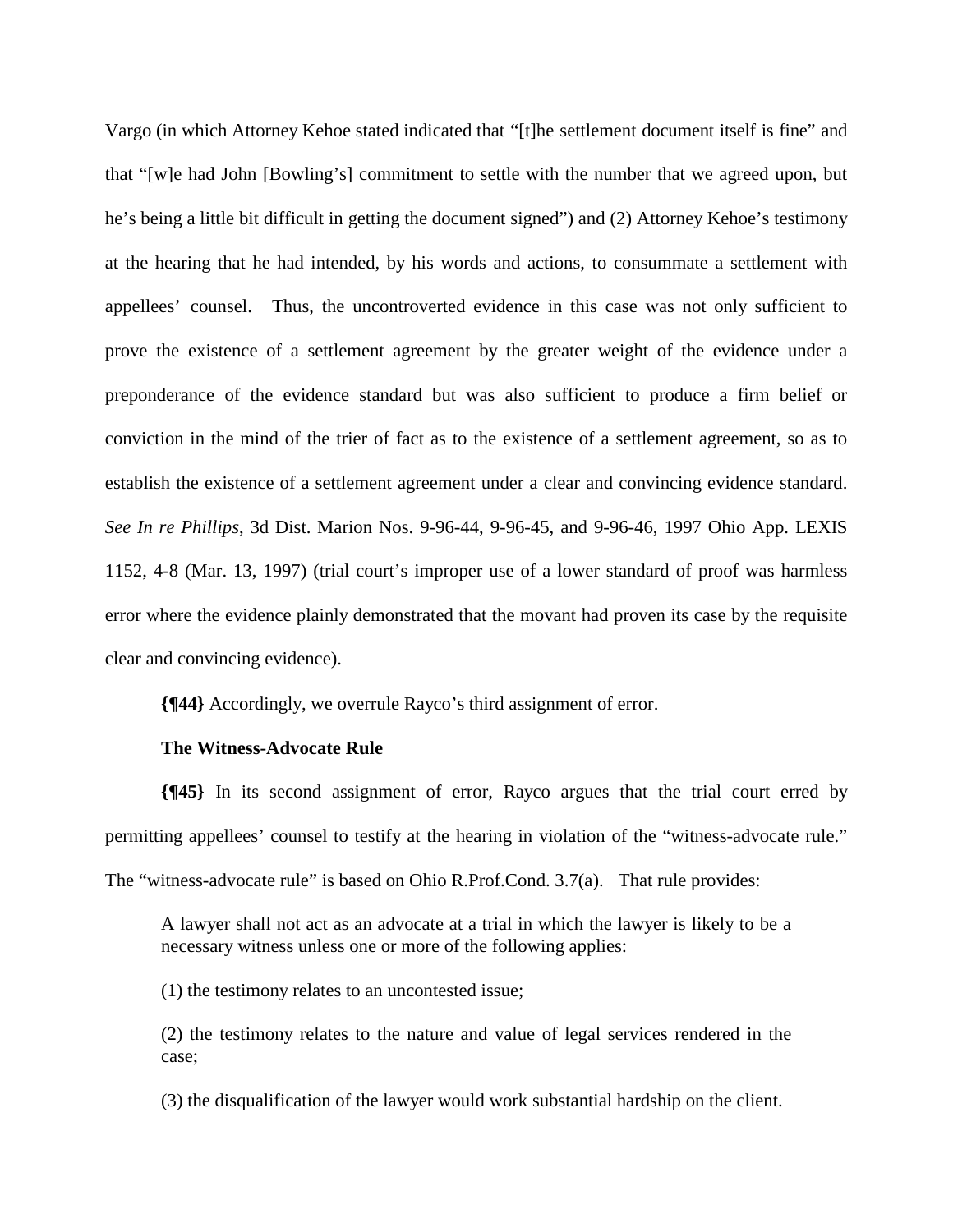**{¶46}** Prof.Cond.R. 3.7(a), however "does not render a lawyer incompetent to testify as a witness on behalf of his client. Rather, \* \* \* the [r]ule functions to allow the court to exercise its inherent power of disqualification to prevent a potential violation of [the ethics rules]." *Damron v. CSX Transp., Inc.*, 184 Ohio App.3d 183, 2009-Ohio-3638, 920 N.E.2d 169, ¶ 39 (2d Dist.); *see also Mentor Lagoons, Inc. v. Rubin*, 31 Ohio St.3d 256, 258-259, 510 N.E.2d 379 (1987) (noting that the "Code of Professional Responsibility 'does not delineate rules of evidence but only sets forth strictures on attorney conduct'" and that "[w]hen an attorney seeks to testify, his employment as counsel goes to the weight, not the competency, of his testimony"), quoting *Universal Athletic Sales Co. v. Am. Gym, Recreational & Athletic Equip. Corp.*, 546 F.2d 530, 539 (3d Cir. 1976). In *Mentor Lagoons*, the Ohio Supreme Court, applying the disciplinary rules then in place, set forth a procedure for courts to follow in determining whether a lawyer can serve as both an advocate and a witness. *Mentor Lagoons* at paragraph two of the syllabus; *see also 155 N. High, Ltd. v. Cincinnati Ins. Co.*, 72 Ohio St.3d 423, 427-428, 650 N.E.2d 869 (1995). As the Second District explained in *Damron*, when applying that procedure in the context of the subsequently adopted Ohio Rules of Professional Conduct:

In determining whether a lawyer can serve as both an advocate and a witness, a court must first determine the admissibility of his testimony without reference to the Disciplinary Rules. If the court finds the testimony admissible, and a party or the court moves for the attorney to withdraw or be disqualified, the court must then consider whether any exceptions to Prof.Cond.R. 3.7(a) apply to permit the attorney to both testify and continue representation.

*Id.* at  $\parallel$  39. Where a party moves for disqualification, the moving party bears the burden of proving that disqualification is necessary. *McCormick v. Maiden*, 6th Dist. Erie No. E-12-072, 2014-Ohio-1896, ¶ 11, citing *Baldonado v. Tackett*, 6th Dist. Wood No. WD-08-079,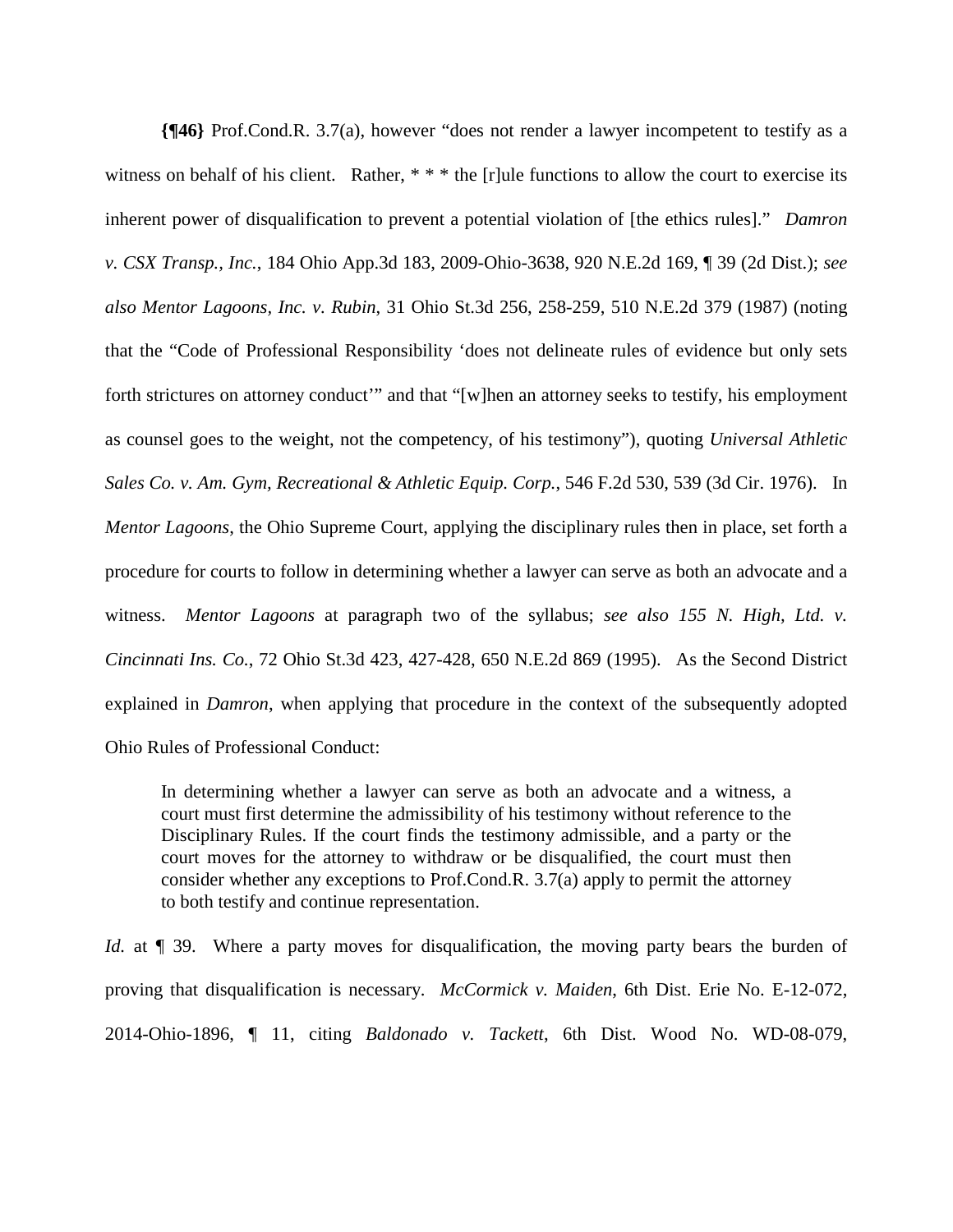2009-Ohio-4411, ¶ 20. The burden of proving that one of the exceptions in Prof.Cond.R. 3.7(a)(1)-(3) applies falls upon the attorney seeking to claim the exception. *McCormick* at ¶ 11.

**{¶47}** In this case, the trial court was not asked to exercise its "inherent power of disqualification" to prevent a potential violation of the Rules of Professional Conduct. Instead, after appellees' counsel conducted voir dire, gave their opening statements and called their first witness — Attorney Vargo — Rayco's counsel objected to his testimony based on the witness-advocate rule.

**{¶48}** It should have come as no surprise that counsel for appellees would testify at the evidentiary hearing. This is not a case in which the testimony presented could have been elicited by other means. Aside from the mediator and the clients themselves, who were not directly involved in the settlement negotiations after the parties stopped working with the mediator, the only persons with personal knowledge regarding the parties' settlement negotiations were the parties' attorneys. Although the parties had attempted to avoid having their attorneys testify by submitting a joint motion for leave to file stipulation of undisputed facts regarding defendants' motion to enforce settlement agreement, the trial court denied their request to have appellees' motion decided based on the stipulation.

**{¶49}** As explained in the comments to Prof.Cond.R. 3.7, the rationale for the advocate-witness rule is as follows:

The tribunal has proper objection when the trier of fact may be confused or misled by a lawyer serving as both advocate and witness. The opposing party has proper objection where the combination of roles may prejudice that party's rights in the litigation. A witness is required to testify on the basis of personal knowledge, while an advocate is expected to explain and comment on evidence given by others. It may not be clear whether a statement by an advocate-witness should be taken as proof or as an analysis of the proof.

Comment 2, Prof.Cond.R. 3.7.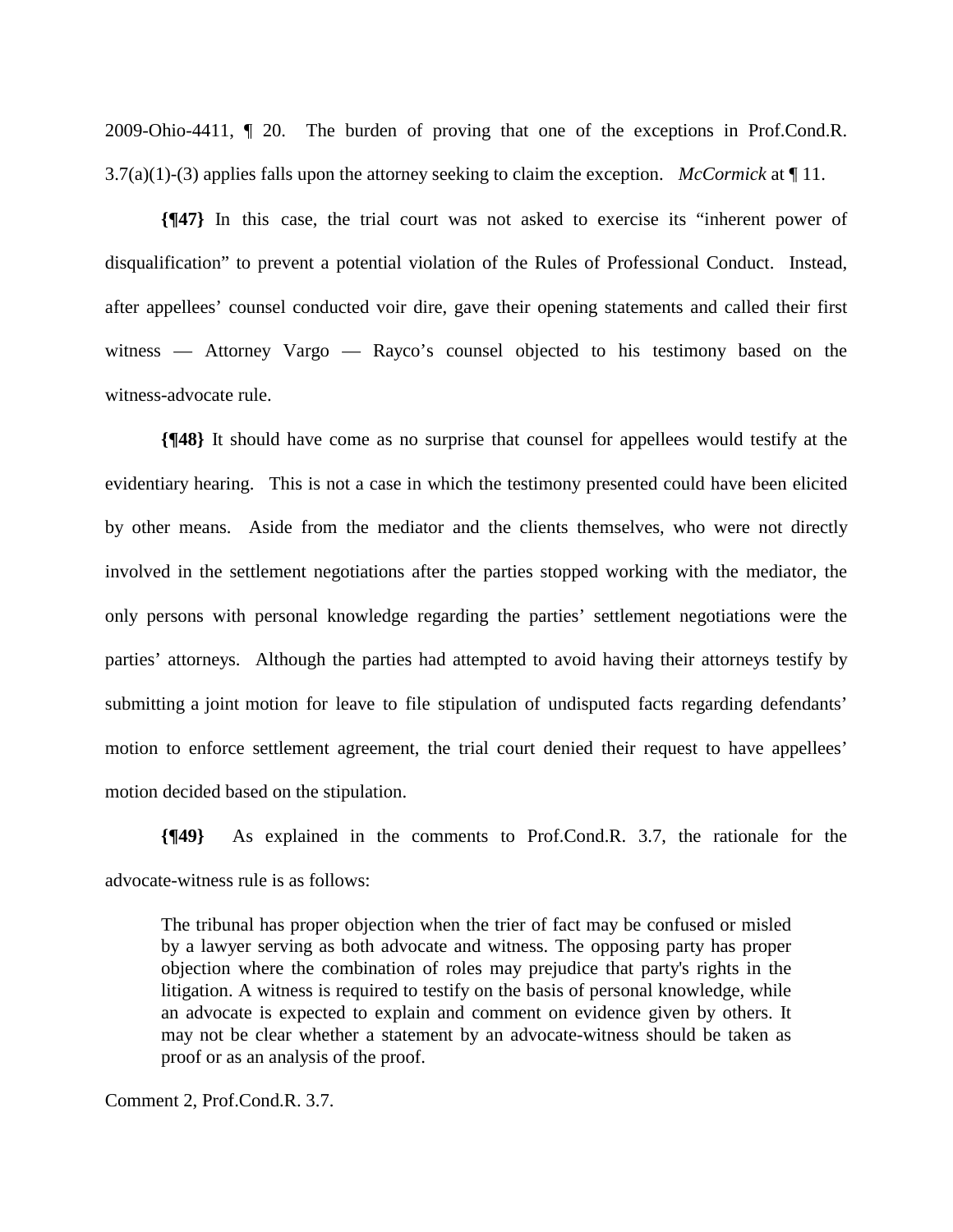**{¶50}** Rayco argues that it was prejudiced by appellees' counsel serving as both witnesses and advocates at the hearing because it enabled appellees' counsel to refer to their own testimony during closing arguments and urge the jury to accept their recitation of the facts — in essence vouching for "the truthfulness of their own testimony."

**{¶51}** However, in this case, the jury had only an advisory role. The advisory jury gave its "advice," based on its view of the evidence, to the trial court, but its decision was not binding on the trial court. The trial court was required to make its own independent findings of fact and conclusions of law as if there had been no verdict from the advisory jury. The trial court was well aware of the different roles assumed by appellees' counsel at the hearing and was not likely to be confused or misled by the lawyers' dual capacities. *See Michael P. Harvey Co., L.P.A. v. Ravida*, 2012-Ohio-2776, 972 N.E.2d 1087, ¶ 5 (8th Dist.) (noting that "[t]he concerns expressed in the comments to Prof.Cond.R. 3.7(a)(2)" had "no applicability" where the case was tried to the court, the court "fully understood" that lawyer was acting pro se and "should have been able to distinguish between his role as advocate and his role as a witness without the same risk of confusion that might have been present had the case been tried to a jury").

**{¶52}** Further, the matters as to which appellees' counsel testified were not in dispute. *See* Prof.Cond.R. 3.7(a)(1). Appellees' counsel's testimony tracked the stipulation of undisputed facts the parties had jointly submitted and admitted into evidence at the hearing. When testifying on cross-examination, Attorney Kehoe acknowledged that 95 percent of appellees' counsel's testimony was "substantively accurate" and that the "few details around the edges that [he] might \* \* \* state differently" were not material.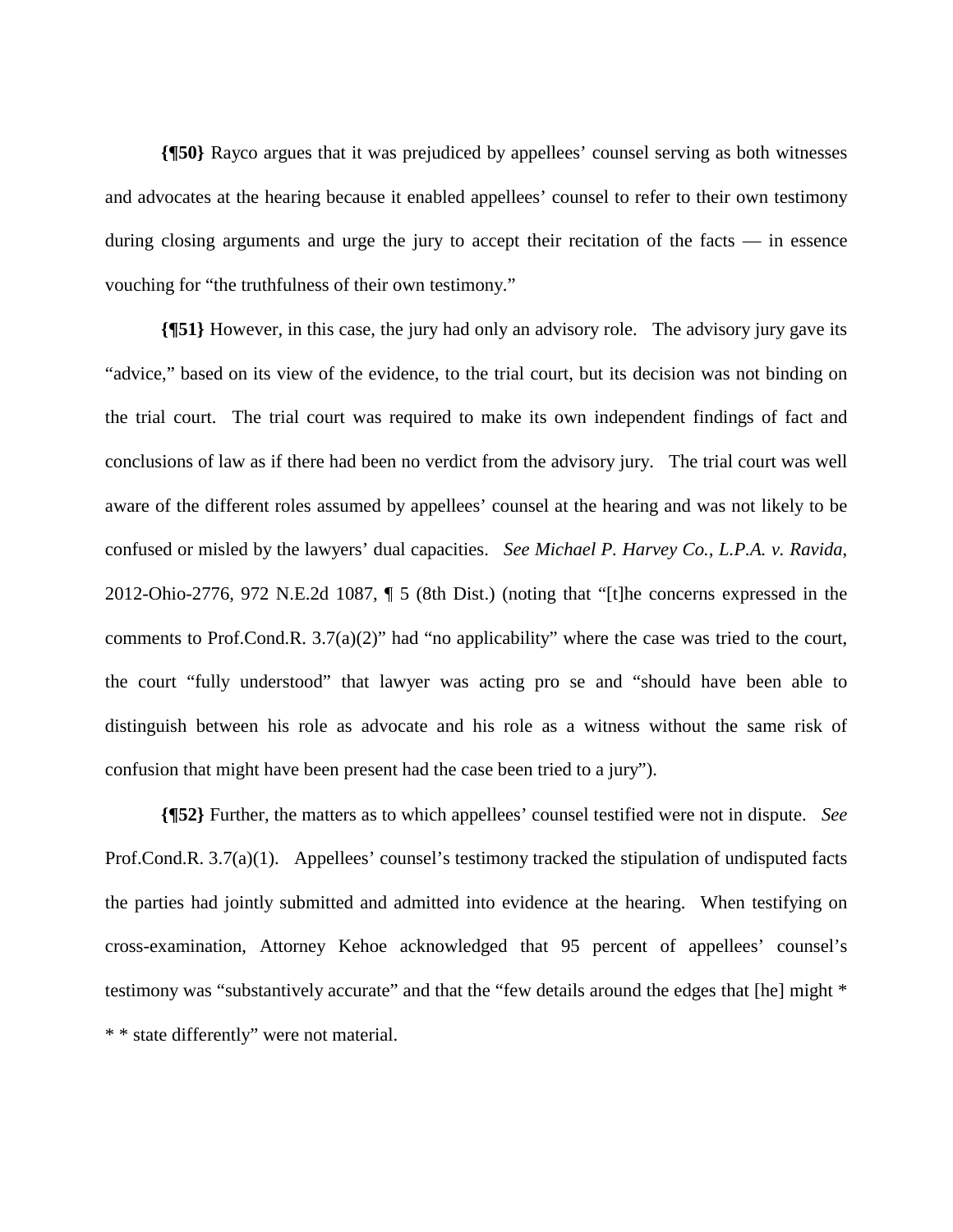**{¶53}** Accordingly, Rayco was not prejudiced by appellees' attorneys' testimony and the trial court did not abuse its discretion or otherwise err in permitting appellees' attorneys to testify at the hearing. *See Erie Air Conditioning & Heating, Inc. v. S.C. Co.*, 8th Dist. Cuyahoga No. 63216, 1993 Ohio App. LEXIS 3652, 19-22 (July 22, 1993) (trial court did not abuse its discretion in failing disqualify plaintiff's counsel or in allowing plaintiff's counsel to testify in defense of counterclaim and in rebuttal of defendants' case-in-chief where motion to disqualify counsel was filed on the eve of trial and to have prevented counsel from testifying would have worked a substantial hardship on the client given counsel's unique role in the contested dealings). Rayco's second assignment of error is overruled.

### **Request for Attorneys' Fees Incurred to Enforce the Settlement Agreement**

**{¶54}** In their cross-assignment of error, appellees contend that the trial court erred in denying their request for an award of the reasonable attorney fees they incurred to enforce the parties' settlement agreement. We agree.

**{¶55}** Ordinarily, the decision whether to award attorney fees is within the sound discretion of the trial court. *See, e.g., Thomas v. Cleveland*, 176 Ohio App.3d 401, 2008-Ohio-1720, 892 N.E.2d 454, ¶ 15, citing *Bittner v. Tri-County Toyota, Inc.*, 58 Ohio St.3d 143, 146, 569 N.E.2d 464 (1991); *Buck v. Pine Crest Condominium Assn. Group D-E-F*, 8th Dist. Cuyahoga No. 97861, 2012-Ohio-5722, ¶ 27. Absent a clear abuse of that discretion, the trial court's decision should not be reversed. An abuse of discretion implies that a decision is unreasonable, arbitrary, or unconscionable. It may be found where the trial court applies the wrong legal standard, misapplies the correct legal standard or relies on clearly erroneous findings of fact. *Resco Holdings, L.L.C. v. AIU Ins. Co.*, 8th Dist. Cuyahoga No. 106234, 2018-Ohio-2844, ¶ 13; *Thomas* at ¶ 15.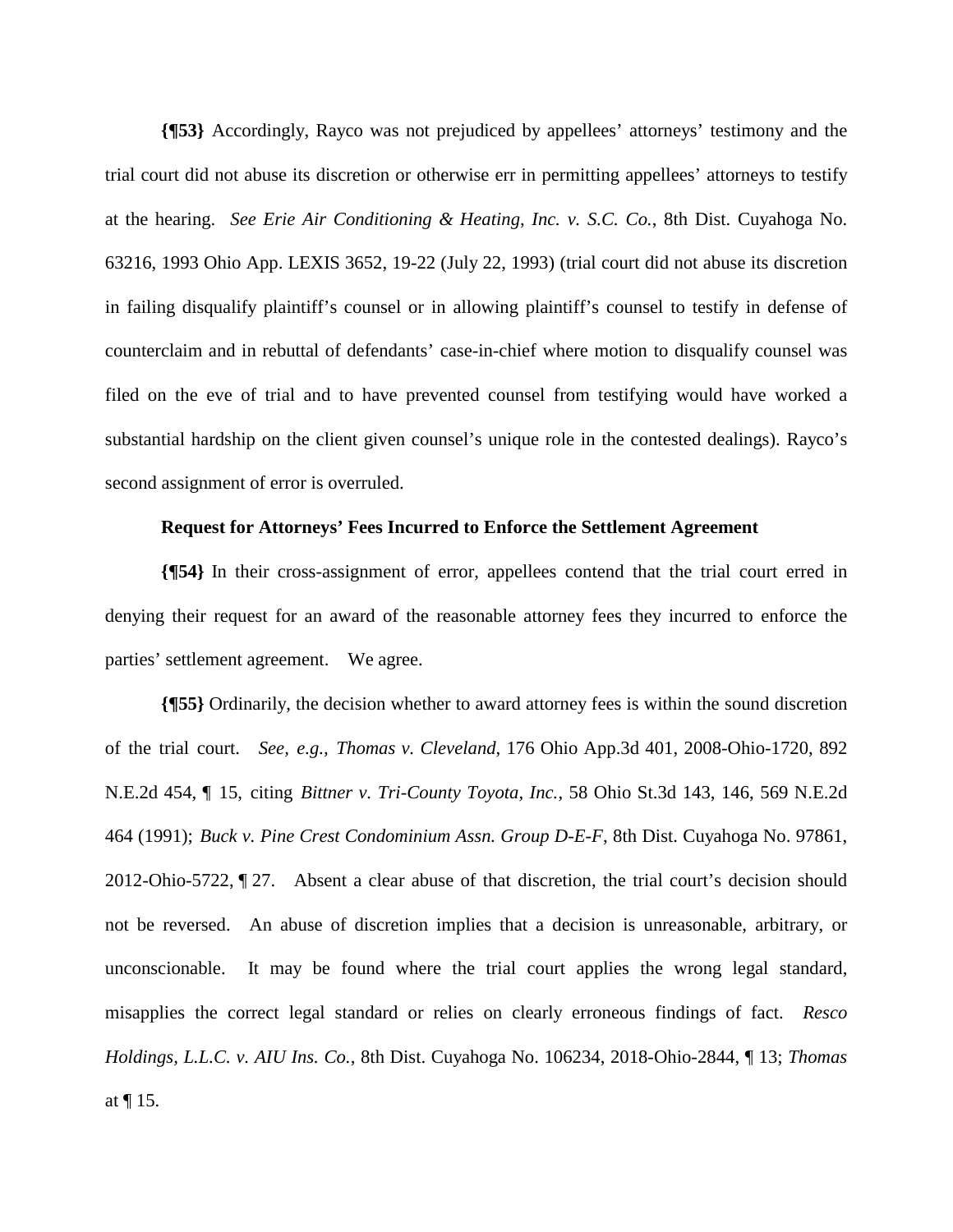**{¶56}** Public policy strongly favors the enforcement of settlement agreements. *See, e.g., Spercel v. Sterling Industries, Inc.*, 31 Ohio St.2d 36, 38, 285 N.E.2d 324 (1972) ("'The law favors the resolution of controversies and uncertainties through compromise and settlement rather than through litigation.  $***$  The resolution of controversies  $***$  by means of compromise and settlement \* \* \* results in a saving of time for the parties, the lawyers, and the courts, and it is thus advantageous to judicial administration, and, in turn, to government as a whole.'"), quoting 15 American Jurisprudence 2d, Compromise and Settlement, Section 4 at 938; *Turoczy*, 8th Dist. Cuyahoga No. 106494, 2018-Ohio-3173, at ¶ 16 ("Settlement agreements are generally favored in the law."); *see also Fugo*, 8th Dist. Cuyahoga No. 106469, 1996 Ohio App. LEXIS 2725, at 10 ("public policy strongly favors the enforcement of settlements freely arrived at").

**{¶57}** Ohio follows the "American rule," which provides that a prevailing party in a civil action may not generally recover their attorney fees as part of the costs of litigation unless attorney fees are provided for by statute, the non-prevailing party acts in bad faith or there is an enforceable contract that specifically provides for the losing party to pay the prevailing party's attorney fees. *Wilborn v. Bank One Corp.*, 121 Ohio St.3d 546, 2009-Ohio-306, 906 N.E.2d 396, ¶ 7. Appellees do not contend that any of these exceptions apply here.

**{¶58}** Rather, appellees argue that, notwithstanding the American rule, they are entitled to recover the reasonable attorney fees they incurred in enforcing the parties' settlement agreement as compensatory damages for Rayco's breach of the settlement agreement.

**{¶59}** This court previously addressed the issue of whether a party can recover attorney fees as compensatory damages for breach of a settlement agreement in *Berry v. Lupica*, 196 Ohio App.3d 687, 2011-Ohio-5381, 965 N.E.2d 318 (8th Dist.).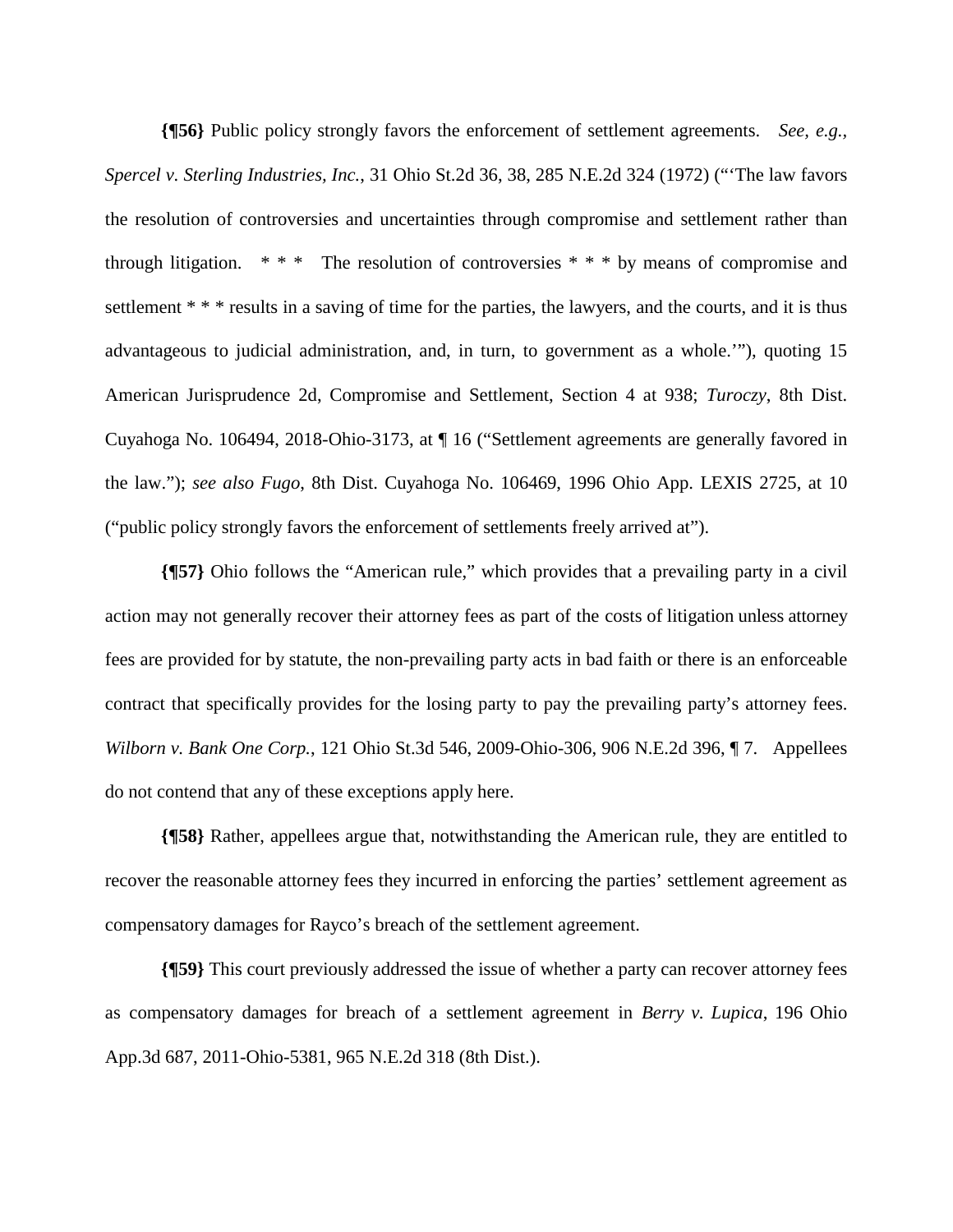**{¶60}** In *Berry*, an employee, Berry, filed suit against his supervisor and employer, Wachovia Securities ("Wachovia"), alleging that Wachovia breached an agreement to pay the full amount of Berry's share of an arbitration award that had been entered against Berry in an arbitration between Berry and his former employer, Merrill Lynch. *Id.* at ¶ 1. The arbitration panel awarded Merrill Lynch \$250,000 on its claims against Berry and awarded Berry \$125,000 on his claim against Merrill Lynch. *Id.* at ¶ 2. Wachovia paid the \$250,000 judgment against Berry. *Id.* at  $\llbracket 3$ . Berry endorsed the \$125,000 check he received from Merrill Lynch and gave it to his Wachovia branch manager with a note requesting that the check be placed on deposit "to offset the interest due on our contract" and indicating that "[t]he \$125,000 is to be returned on demand." *Id.* at ¶ 3-4. The check was deposited into a Wachovia account dedicated to legal settlements. Berry later asked to have the check returned to him but Wachovia refused to return it. *Id.* at ¶ 5. Wachovia filed a counterclaim, alleging that Berry had breached an agreement that he would reimburse Wachovia for certain of the amounts it had paid to Merrill Lynch in satisfaction of the arbitration award. *Id.* at  $\P$  1, 6. It sought to recover as damages the attorney fees it would be required to expend to enforce the agreement. *Id.* at ¶ 6.

**{¶61}** At trial, the issue was whether the parties had agreed that the sum Berry received from Merrill Lynch would be set off against the \$250,000 Wachovia paid to Merrill Lynch to satisfy the judgment against Berry. *Id.* at  $\P$  7. In its closing argument, Wachovia asked the jury to "return an award  $* * *$  for \$133,691 which is the amount of the fees and expenses we've incurred in defending the case." *Id.* at ¶ 34. The jury found against Berry on all of his claims and in favor of Wachovia on its counterclaim; it awarded Wachovia \$432,000 in damages for the attorney fees Wachovia incurred in enforcing the settlement agreement. *Id.* at ¶ 8.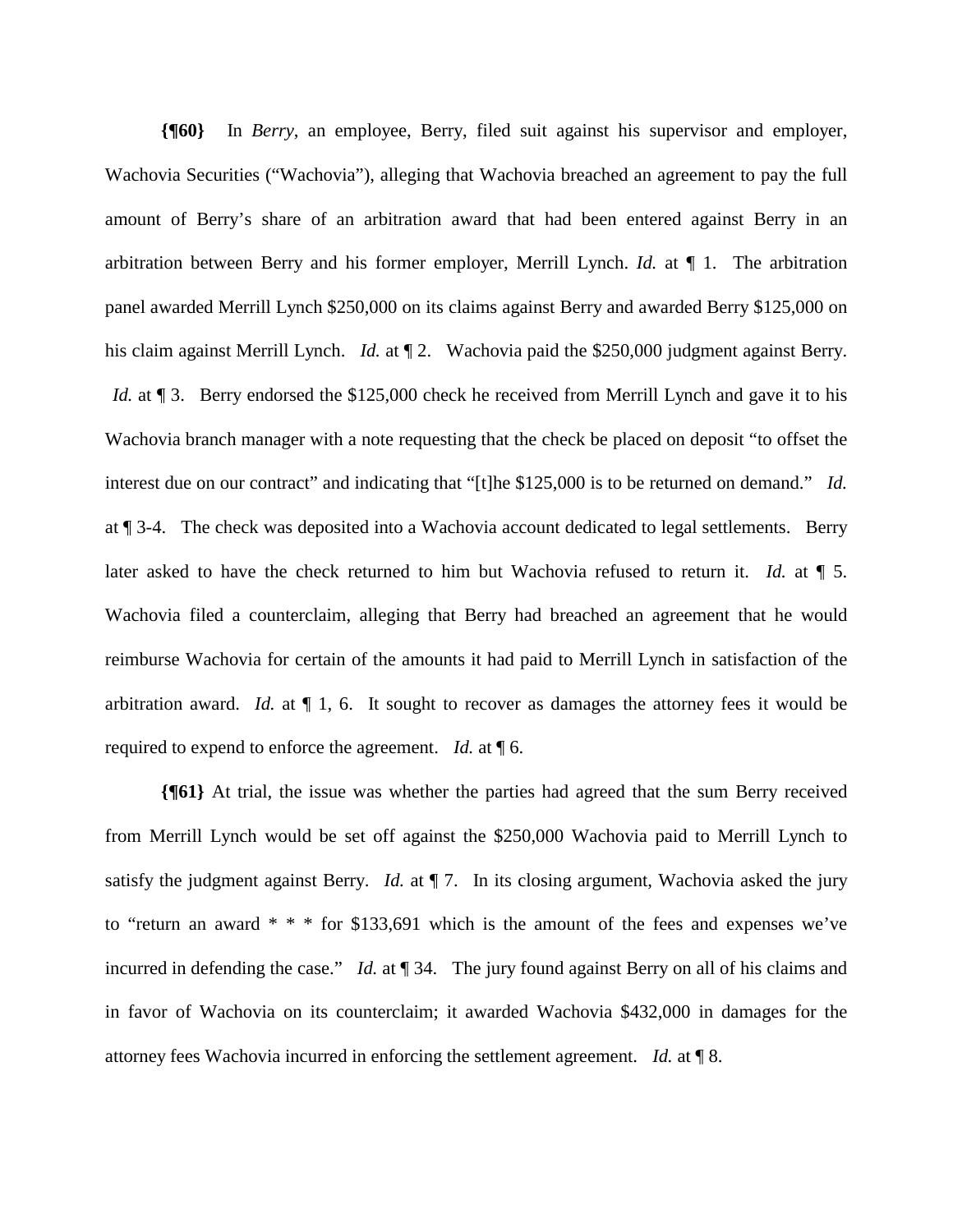**{¶62}** Berry appealed to this court, asserting, among other arguments, that the award of attorney fees to Wachovia violated the "American Rule." *Id.* at ¶ 18-19. This court disagreed. It held that Berry had breached the settlement agreement when he filed suit against Wachovia, seeking the return of the \$125,000. *Id.* at ¶ 15. It further held that the attorney fees Wachovia incurred to enforce the settlement agreement were recoverable as compensatory damages resulting from Berry's breach of their agreement. *Id.* at ¶ 19-20. As the court explained:

Ohio adheres to the rule that "a prevailing party in a civil action may not recover attorney fees as a part of the costs of litigation." *Wilborn v. Bank One Corp.*, 121 Ohio St.3d 546, 2009 Ohio 306, 906 N.E.2d 396, at ¶ 7. However, attorney fees are allowed as compensatory damages when the fees are incurred as a direct result of the breach of a settlement agreement. *See Raymond J. Schaefer, Inc. v. Pytlik*, 6th Dist. No. OT-09-026, 2010-Ohio-4714, ¶ 34; *Tejada-Hercules v. State Auto. Ins. Co.*, 10th Dist. No. 08AP-150, 2008-Ohio-5066, ¶ 10. The rationale behind the exception for allowing attorney fees expended as a result of enforcing a settlement agreement is that "any fees incurred after the breach of the settlement agreement were relevant to the determination of compensatory damages, including those fees [a party was] 'forced' to incur by filing the action." *Tejada-Hercules* at ¶ 10.

The legal fees awarded in this case were the measure of compensatory damages directly related to Wachovia's need to enforce the settlement agreement. The court did not err by awarding Wachovia its attorney fees as compensatory damages.

*Id.* at  $\P$  19-20. Because it found the jury's damages award to be "plainly excessive," the court gave Wachovia the option of accepting a remittitur of the damages award to \$133,691 – the amount that Wachovia requested and proved at trial — or a new trial. *Id.* at ¶ 44, 46.

**{¶63}** Thus, under *Berry*, where a party breaches a settlement agreement to end litigation and the breach causes a party to incur attorney fees through continued litigation to enforce the settlement agreement, those fees are recoverable as "compensatory damages" for breach of the settlement agreement. Because the attorney fees sought in that context are regarded as compensatory damages — rather than as costs of litigation to remedy a breach of contract — the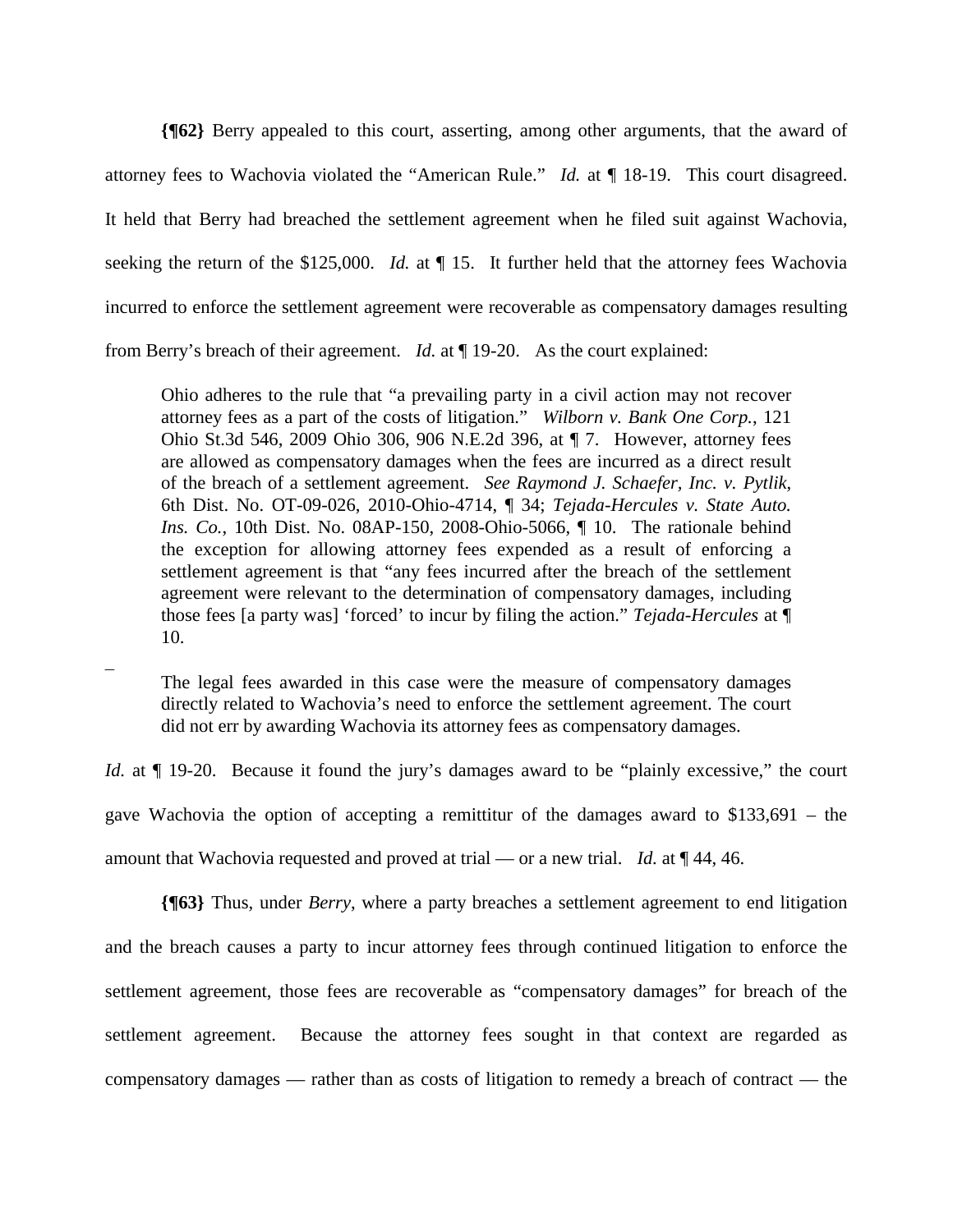American rule does not preclude their recovery even where none of the other exceptions to the American rule applies. *See also Shelly Co. v. Karas Properties*, 8th Dist. Cuyahoga No. 98039, 2012-Ohio-5416, ¶ 41 (observing that "[c]ourts often award attorney fees incurred after the breach of a settlement agreement because 'when a party breaches a settlement agreement to end litigation and the breach causes a party to incur attorney fees in continuing litigation, those fees are recoverable as compensatory damages in a breach of settlement claim,'" but concluding that *Berry* did not apply because cross-appellant's breach of contract claim did not involve a settlement agreement), quoting *Shanker v. Columbus Warehouse Ltd. Partnership*, 10th Dist. Franklin No. 99AP-772, 2000 Ohio App. LEXIS 2391 (June 6, 2000). *Berry* is consistent with the strong public policy that exists in encouraging settlements and enforcing settlement agreements.

**{¶64}** A number of cases from other jurisdictions are in accord. *See, e.g., Brown v. Spitzer Chevrolet Co.,* 5th Dist. Stark No. 2012 Ca 00105, 2012-Ohio-5623, ¶ 19-21; *Raymond J. Schaefer, Inc. v. Pytlik*, 6th Dist. Ottawa No. OT-09-026, 2010-Ohio-4714, ¶ 33-34; *State ex rel. Ohio AG v. Tabacalera Nacional, S.A.A.*, 10th Dist. Franklin No. 12AP-606, 2013-Ohio-2070, ¶ 34-35; *Tejada-Hercules v. State Auto. Ins. Co.*, 10th Dist. Franklin No. 08AP-150, 2008-Ohio-5066, ¶ 9-11; *Shanker v. Columbus Warehouse Ltd. Partnership*, 10th Dist. Franklin No. 99AP-772, 2000 Ohio App. LEXIS 2391, 11-15 (June 6, 2000); *Myron C. Wehr Props., L.L.C. v. Petraglia*, 2016-Ohio-3126, 65 N.E.3d 242, ¶ 36, 38 (7th Dist.)*; see also Rohrer Corp. v. Dane Elec Corp. USA*, 482 Fed.Appx. 113, 115-117 (6th Cir.2012) ("Ohio law allows a court to award attorney's fees as compensatory damages when a party's breach of a settlement agreement makes litigation necessary, even where none of the exceptions to the American Rule have been shown."); *Wilson v. Prime Source Healthcare of Ohio*, N.D.Ohio No. 1:16-cv-1298, 2018 U.S. Dist. LEXIS 34445, 8-9 (Mar. 2, 2018) (Where a settling party forces the other party to litigate a motion to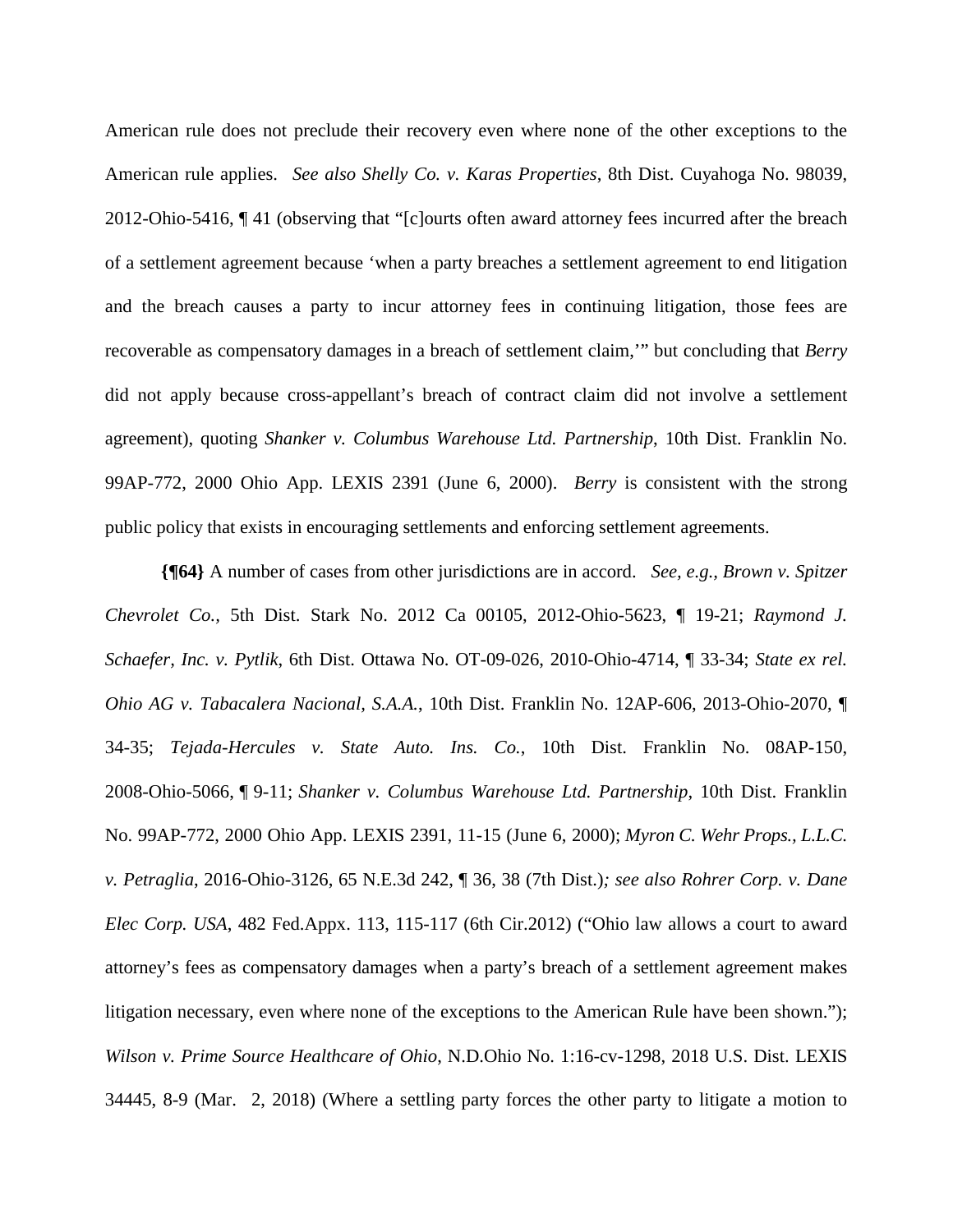enforce the settlement, the party forced to enforce the settlement agreement is entitled to attorney fees stemming from the additional litigation as compensatory damages). *But see Mayfran Internatl. v. May Conveyor, Inc.*, 8th Dist. Cuyahoga No. 62913, 1993 Ohio App. LEXIS 3511, 15 (July 15, 1993) (reversing trial court's award of attorney fees as compensatory damages for breach of settlement agreement, reasoning that "absent a statutory provision, a prevailing party is not entitled to an award of attorney fees unless the party against whom the fees are taxed was found to have acted in bad faith").

**{¶65}** The trial court did not address *Berry* in its decision below<sup>5</sup> and Rayco does not address this aspect of *Berry* in its brief.<sup>6</sup> Instead, Rayco cites *Kornick v. Zomparelli*, 8th Dist. Cuyahoga Nos. 53599, 53875, 1988 Ohio App. LEXIS 896, 9 (Mar. 17, 1988), for the proposition that "[t]he Eighth District has specifically recognized that the American Rule applies to actions seeking to enforce a settlement agreement," and *Mayfran* at 15*, Doss v. Cleveland*, 8th Dist. Cuyahoga No. 1995 Ohio App. LEXIS 659 (Feb. 23, 1995), and *Ludwinski v. Seven Hills*, 8th Dist. Cuyahoga No. 52416, 1987 Ohio App. LEXIS 8659, 10-11 (Sept. 10, 1987), for the proposition that "in the absence of a finding of bad faith, a trial court commits reversible error in awarding attorney fees on a motion to enforce a settlement agreement."

 $\overline{a}$ 

<sup>5</sup> The trial court did, however, address *Shanker v. Columbus Warehouse Ltd. Partnership*, 10th Dist. Franklin No. 99AP-772, 2000 Ohio App. LEXIS 2391 (June 6, 2000). The trial court refused to apply *Shanker*, concluding that to "adopt[] the *Shanker* rationale," would "nullify the American rule."

<sup>&</sup>lt;sup>6</sup>Although Rayco cites *Berry* in its brief, it does so only for the proposition that a party seeking to recover legal fees must offer evidence showing the fees charged, the reasonableness of the fees charged and the number of hours worked. At oral argument, for the first time, Rayco attempted to distinguish *Berry* on the ground that, in *Berry,*  Wachovia was forced to litigate the existence of the settlement agreement in a separate action rather than by filing a motion to enforce settlement in a pending action. It also argued that the award of attorney fees in *Berry* could be interpreted as an award based on Berry's bad faith in breaching the settlement agreement. Finally, it argued that to the extent *Berry* conflicts with *Mayfran. Mayfran* is controlling over *Berry* because *Mayfran* was decided first. Rayco's arguments are not persuasive.

Likewise, other than a brief discussion of *Kornick,* appellees failed to distinguish or otherwise address any of the authorities cited by Rayco on this issue in their brief.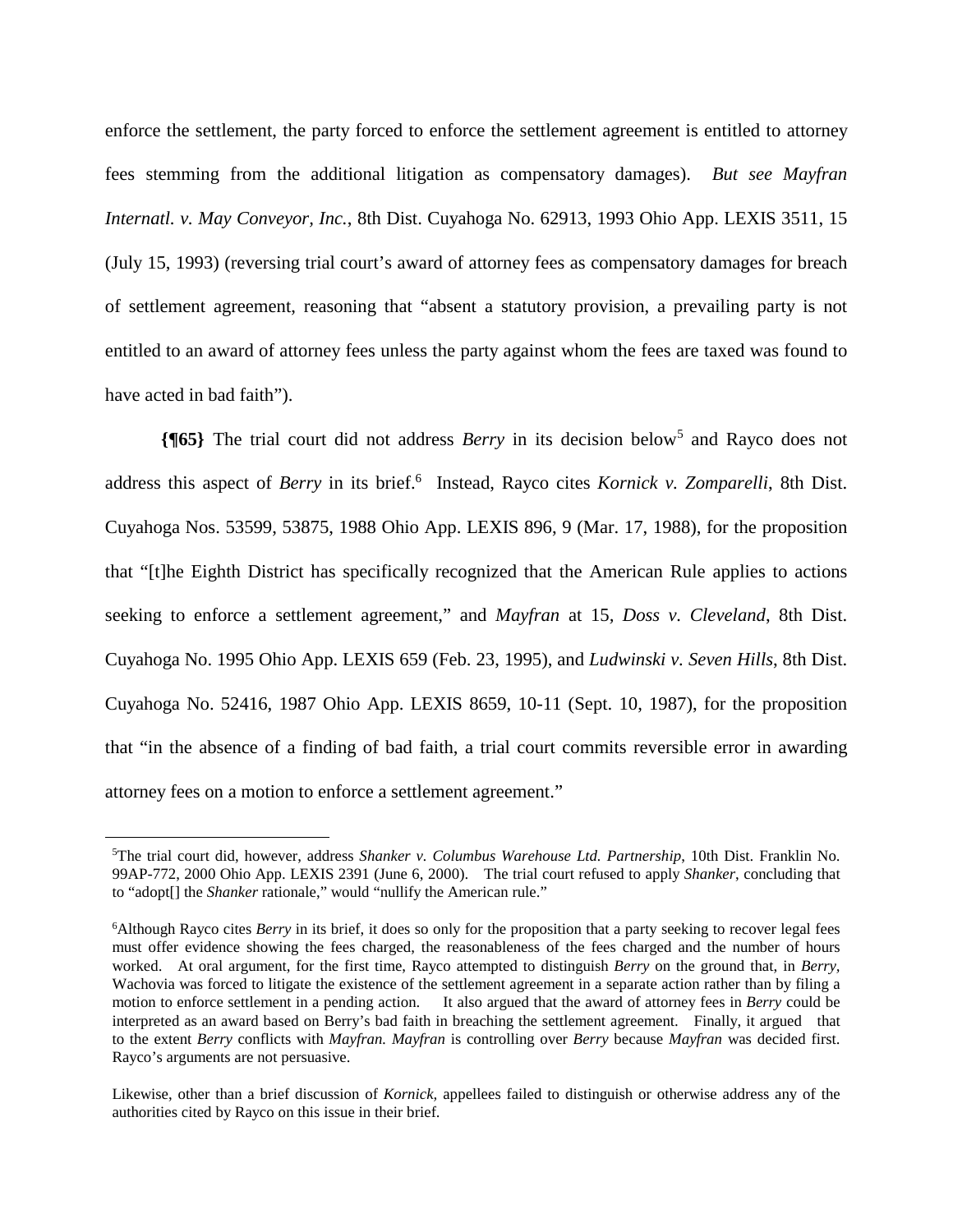**{¶66}** In *Kornick*, although the court acknowledged the "general rule" that "attorney fees are not recoverable in contract actions unless there has been a showing of bad faith or wrongful motives," it affirmed the trial court's award of \$225 in attorney fees to appellees for appellant's breach of a settlement agreement, reasoning that the award was "justified" "[g]iven appellees' attempts to personally enforce the agreement as well as the necessity to seek the court's assistance in that same regard." *Id.* at 9. It is unclear from the court's decision whether it found that the evidence of failed "attempts to personally enforce the agreement" and "necessity to seek the court's assistance" was sufficient to support an award of attorney fees based on "bad faith or wrongful motives" or whether it recognized another exception to the general rule where a party incurs attorney fees to enforce a settlement agreement.

**{¶67}** In *Doss*, appellants argued that they were entitled to recover their attorney fees because appellee's failure to timely credit their benefits constituted bad faith — of which the court found no evidence — not as compensatory damages incurred to enforce the parties settlement agreement. *Id.* at 2, 4-6. Similarly, in *Ludwinski*, this court found that the trial court did not abuse its discretion in denying appellant's request for attorney fees after certain appellees "reneged" on a settlement agreement. This court noted that although the trial court enforced the settlement, it found the appellees' conduct to be "just" in light of the fact that the trial court had dismissed the case based on appellant's failure to file preliminary judicial title reports. *Id.* at 10-11. No argument appears to have been made, and the court did not otherwise address, whether attorney fees incurred in enforcing a settlement agreement could be recovered as compensatory damages.

**{¶68}** *Stringer v. Dept. of Health-Ohio*, 8th Dist. Cuyahoga No. 102166, 2015-Ohio-2277, *¶* 5-6. *Simmons v. Lee*, 8th Dist. Cuyahoga No. 103108, 2016-Ohio-25, *¶* 16, and *State ex rel.*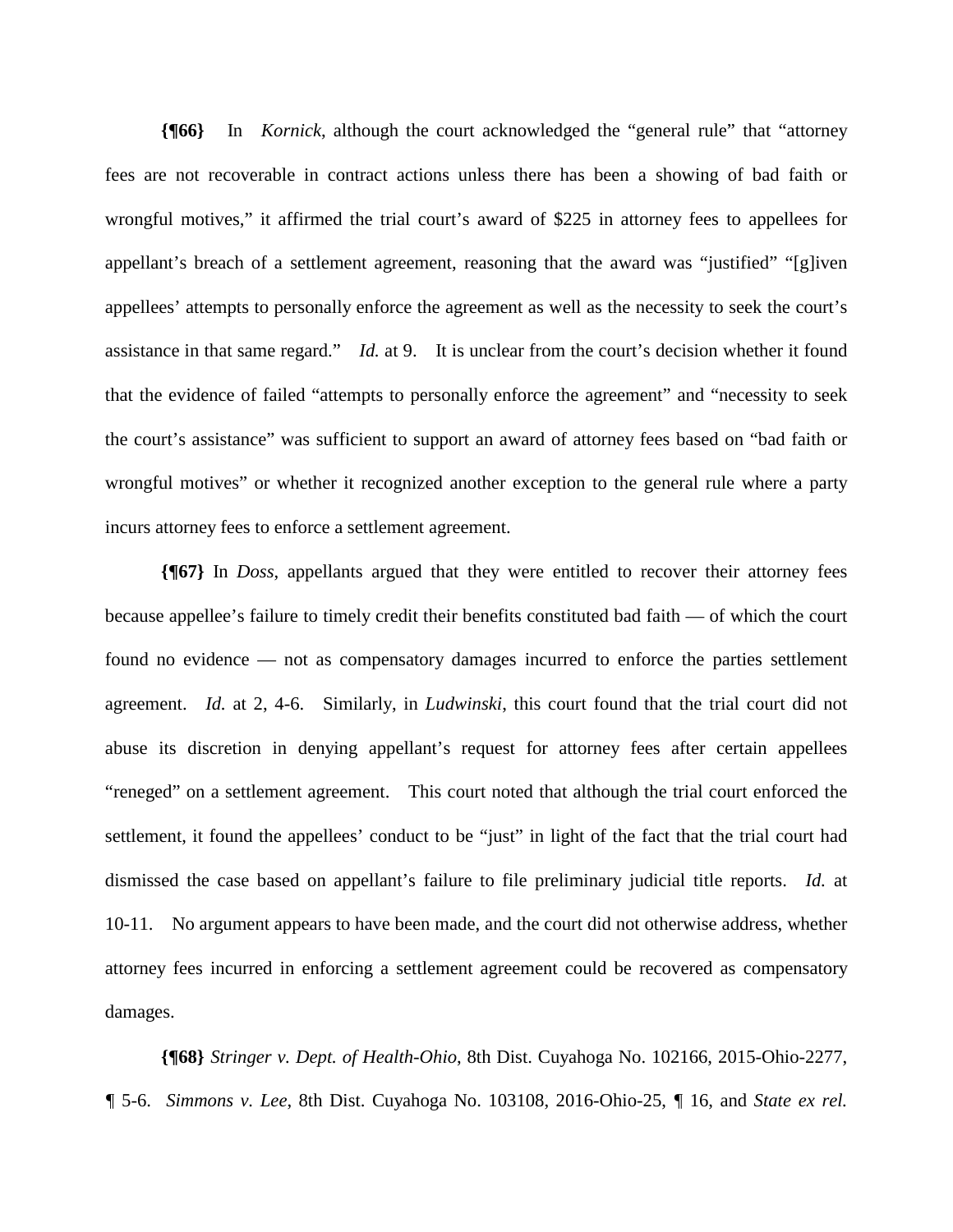*Delmonte v. Woodmere*, 2005-Ohio-6489, ¶ 53 — the additional authorities upon which Rayco relies for its argument that the trial court did not abuse its discretion in denying appellees' request for attorney fees — are likewise distinguishable.

**{¶69}** In *Stringer*, the attorney fee issue was not raised on appeal. In *Simmons*, this court held that the trial court acted within its discretion in denying appellant's motion for attorney fees based on his alleged untimely receipt of settlement proceeds from the estate, because (1) there was no evidence in the record that the administrator "acted in bad faith, vexatiously, wantonly, or for oppressive reasons"; (2) the alleged delay in appellant's receipt of the settlement proceeds was "nonexistent"; (3) appellant was the last party to sign the settlement agreement and (4) in signing the agreement, he agreed that all pending motions were withdrawn as moot. *Simmons* at *¶* 5, 15-16. Once again, no argument appears to have been made, and the court did not otherwise address, whether attorney fees incurred in enforcing a settlement agreement could be recovered as compensatory damages.

**{¶70}** In *Delmonte*, the village of Woodmere sought to recover its attorney fees under R.C. 2323.51, the frivolous conduct statute, after appellee breached a settlement agreement. *Delmonte* at ¶ 52-56. There is no claim or argument in this case that appellees are entitled to attorney fees under the frivolous conduct statute.

**{¶71}** We acknowledge that a panel of this court reached a different result in *Mayfran,* 8th Dist. Cuyahoga No. 62913, 1993 Ohio App. LEXIS 3511. However, that decision, unlike *Berry*, is not controlling authority.<sup>7</sup> Although in *Berry*, the nonbreaching party sought enforcement of its

 $\overline{a}$ 

<sup>&</sup>lt;sup>7</sup> In the past, "reported" decisions were controlling authority in the district, and "unreported" decisions were merely "persuasive." As of May 1, 2002, the Supreme Court abolished the distinction between "controlling" and "persuasive" opinions, based merely upon whether a case is "reported." *See* Rep.Op.R. 3.4 ("All opinions of the courts of appeals issued after May 1, 2002 may be cited as legal authority and weighted as deemed appropriate by the courts without regard to whether the opinion was published or in what form it was published."). As an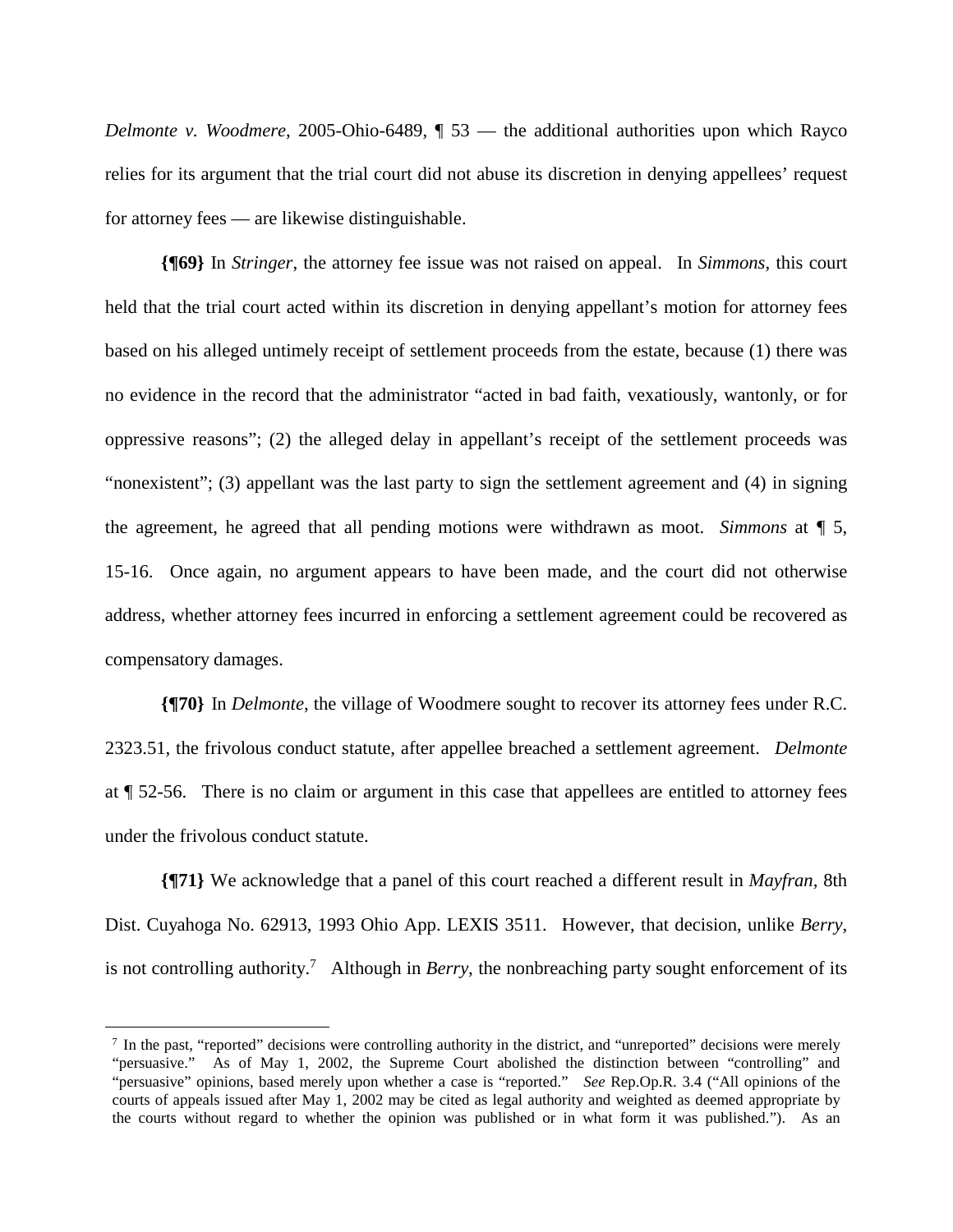counterclaim in a separate action rather than by filing a motion to enforce settlement, we see no reason that a different rule should apply depending on how a party seeks to enforce a settlement agreement. *See, e.g., Wilson,* N.D., Ohio No.1:16-CV-1298, 2018 U.S. Dist. LEXIS 34445, at \*8-9 ("Attorney's fees as compensatory damages are available whether a party files a separate breach of contract suit or a motion to enforce settlement before the original trial court."). In both instances, a party seeking to enforce a settlement agreement is subjected to additional or continued litigation as a result of the other party's attempted repudiation of a settlement agreement.

**{¶72}** Rayco also argues that we should affirm the trial court's decision because appellees presented no evidence at the hearing regarding the amount of attorney fees they incurred in enforcing the settlement agreement or the reasonableness of those fees. However, as stated in the trial court's journal entry, the issue to be decided at the hearing was "whether the parties entered into a contract to settle the lawsuit."<sup>8</sup> After that issue was decided, the trial court inquired whether it had "enough law [and] evidence" to decide "whether to award fees or not." The trial court granted the parties leave to submit "legal briefs" on the issue of whether "a motion to enforce in and of itself gives rise to a potential entitlement for fees." There was no opportunity for appellees to present evidence as to the amount of attorney fees they contended should be awarded.

**{¶73}** Accordingly, the trial court abused its discretion in denying appellees' request for attorney fees. Appellees' cross-assignment of error is sustained.

**{¶74}** The trial court's judgment is affirmed to the extent that it grants appellees' motion to enforce the settlement agreement and reversed to the extent that it denies appellees' motion for

 $\overline{a}$ 

unreported decision decided before May 1, 2002, *Mayfran* is not controlling authority*. See, e.g., In re B.L.*, 3d Dist. Allen Nos. 1-15-65, 1-15-66, 1-15-67, and 1-15-68, 2016-Ohio-2982, ¶ 11.

<sup>&</sup>lt;sup>8</sup> Appellees also filed a motion in limine to limit testimony and evidence at the hearing to the issue of the "settlement between the parties," which the trial court granted.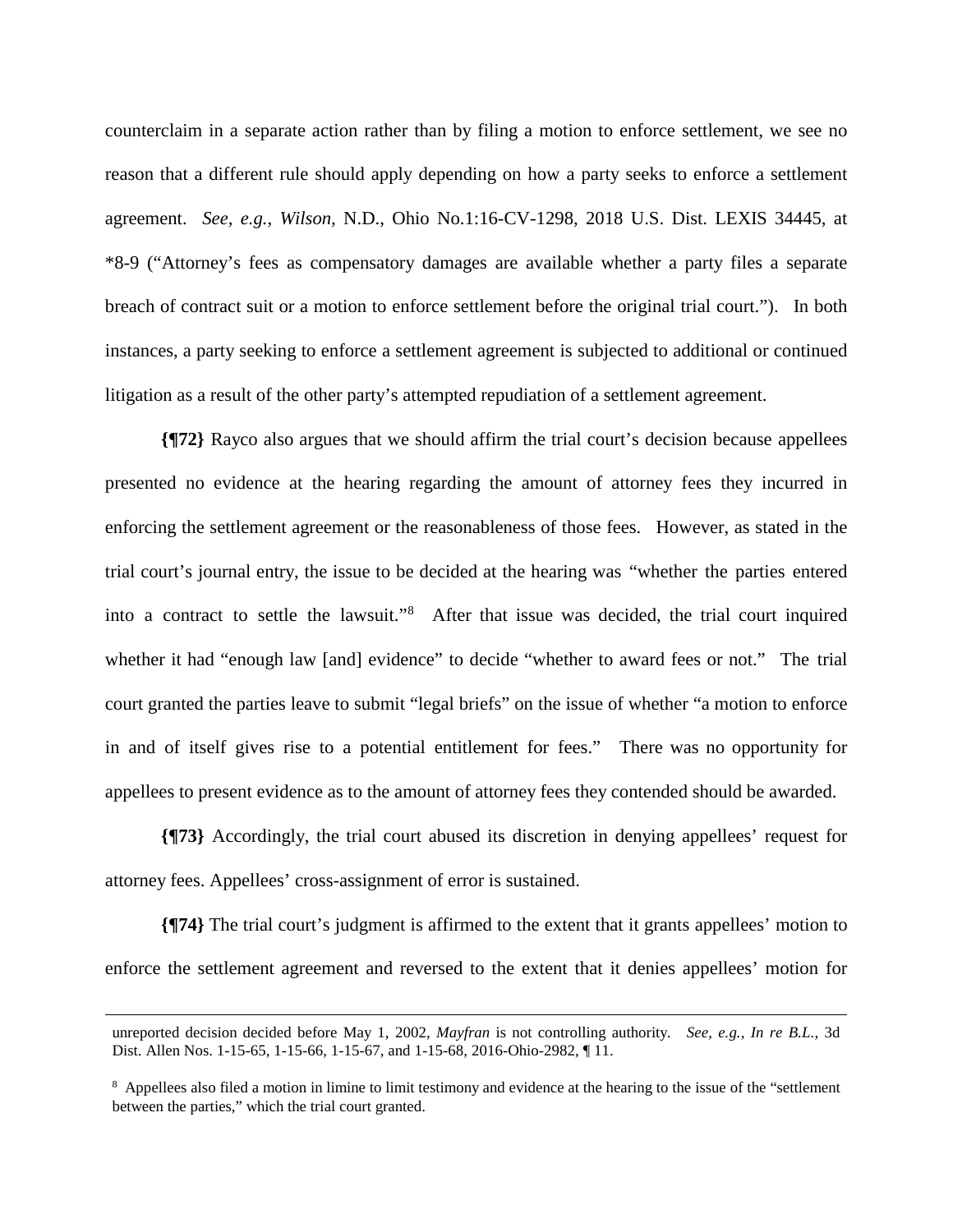attorney fees. Case remanded for a determination of the amount of reasonable attorney fees appellees incurred to enforce the settlement agreement.

**{¶75}** Judgment affirmed in part; reversed in part; case remanded.

It is ordered that appellees recover from appellant the costs herein taxed.

The court finds there were reasonable grounds for this appeal.

It is ordered that a special mandate be sent to Cuyahoga County Court of Common Pleas to carry this judgment into execution.

A certified copy of this entry shall constitute the mandate pursuant to Rule 27 of the Rules of Appellate Procedure.

## EILEEN A. GALLAGHER, ADMINISTRATIVE JUDGE

\_\_\_\_\_\_\_\_\_\_\_\_\_\_\_\_\_\_\_\_\_\_\_\_\_\_\_\_\_\_\_\_\_\_\_\_\_\_\_\_\_\_\_\_\_\_\_\_\_\_\_\_

## MARY J. BOYLE, J., CONCURS; MELODY J. STEWART, J., CONCURS IN PART AND DISSENTS IN PART

### MELODY J. STEWART, J., CONCURRING IN PART, DISSENTING IN PART:

**{¶76}** I would affirm the trial court's decision in its entirety. The American Rule — that each party be responsible for its attorney fees — does not necessarily apply in actions to enforce a settlement agreement. *Berry v. Lupica*, 196 Ohio App.3d 687, 2011-Ohio-5381, 965 N.E.2d 318, ¶ 19 (8th Dist.) ("attorney fees are allowed as compensatory damages when the fees are incurred as a direct result of the breach of a settlement agreement."). The key point, however, is that attorney fees must be "compensatory damages" for enforcing a settlement, not merely attorney fees costs. Thus, in *Berry*, the party seeking to enforce a settlement had to file a separate action for breach of a settlement agreement.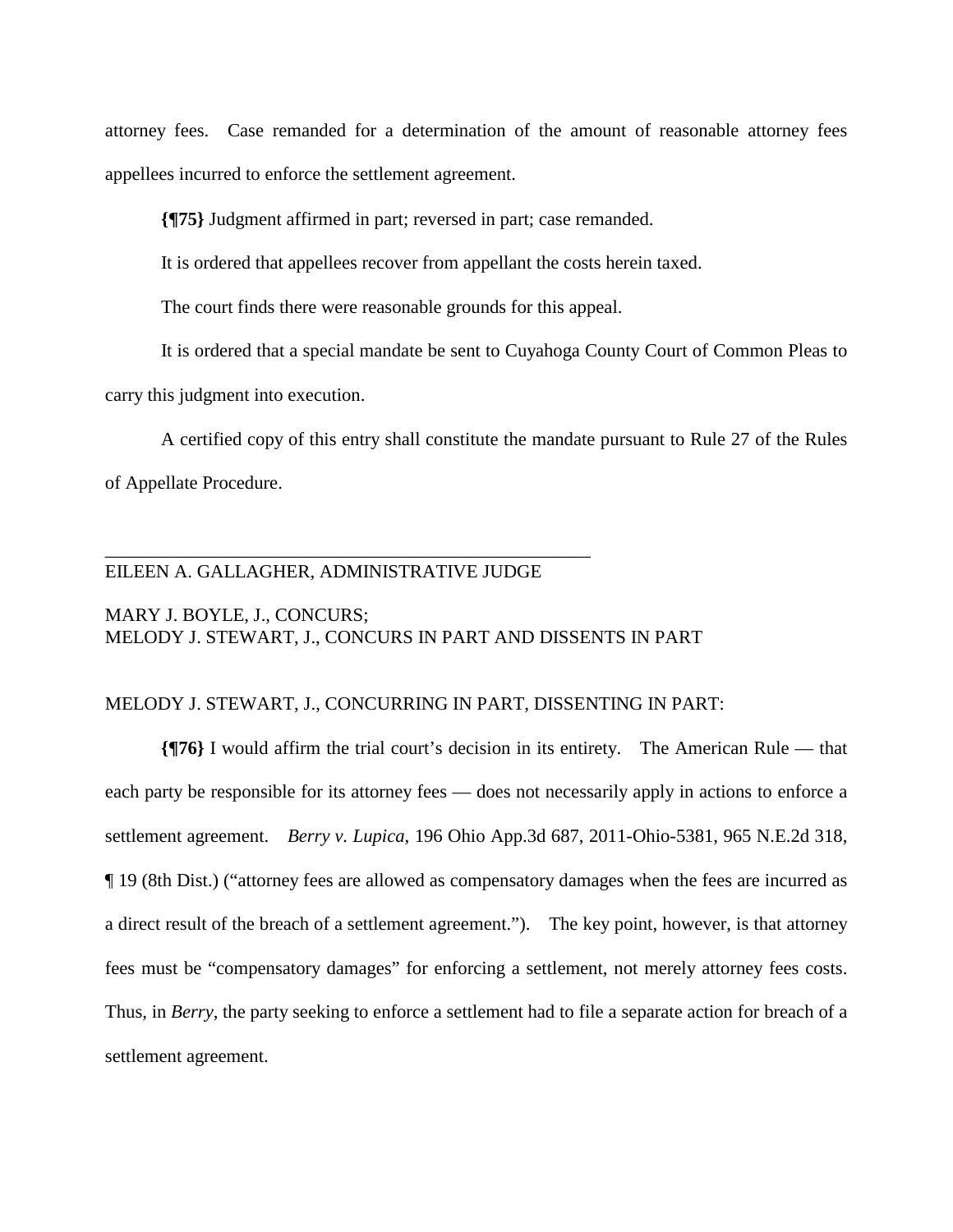**{¶77}** The law firms did not file a separate action to enforce the settlement agreement in this case. At all events, this was a legal malpractice case and the efforts to enforce the settlement were made by motion, not by a formal complaint in a separate action. It follows that the attorney fees were not sought as compensatory damages, but only as a cost of litigating the motion. The court did not err by denying the motion for attorney fees.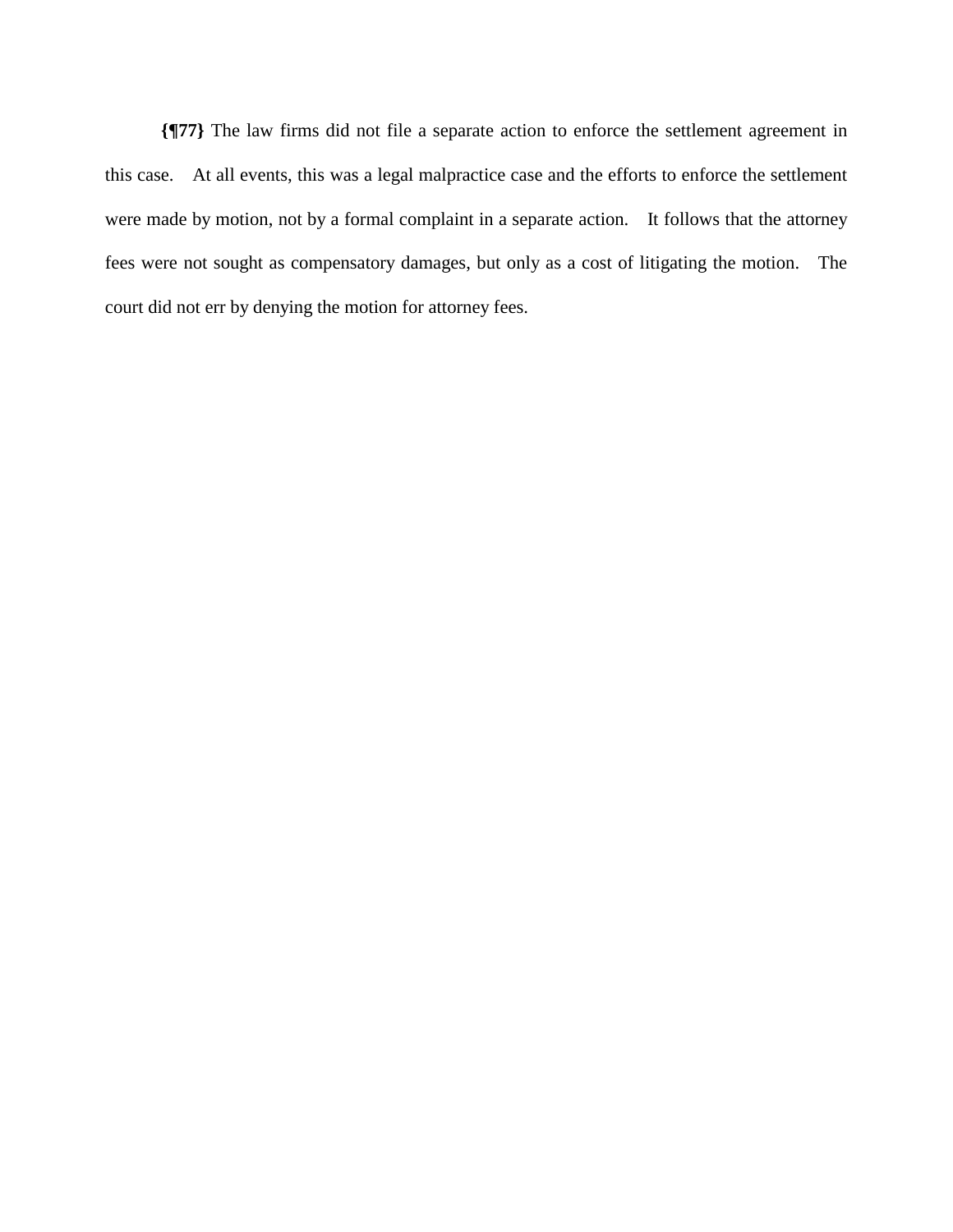**[Cite as** *U.S. Bank Natl. Assn. v. Mitchell***, 2018-Ohio-4887.]**

# **IN THE COURT OF APPEALS OF OHIO SECOND APPELLATE DISTRICT MONTGOMERY COUNTY**

| <b>U.S. BANK, NATIONAL</b>   |                                   |
|------------------------------|-----------------------------------|
| ASSOCIATION SUCCESSOR BY     |                                   |
| MERGER TO U.S. BANK NATIONAL | Appellate Case No. 27984          |
| <b>ASSOCIATION ND</b>        |                                   |
|                              | Trial Court Case No. 2017-CV-1351 |
| Plaintiff-Appellee           |                                   |
|                              | (Civil Appeal from                |
| V.                           | Common Pleas Court)               |
|                              |                                   |
| KATHERINE MITCHELL, et al.   |                                   |

Defendant-Appellant

# . . . . . . . . . . .

# O P I N I O N

Rendered on the 7th day of December, 2018.

. . . . . . . . . . .

BRIAN E. CHAPMAN, Atty. Reg. No. 0039826, 3962 Red Bank Road, Cincinnati, Ohio 45227

Attorney for Plaintiff-Appellee

JOHN A. FISCHER, 70 Birch Alley, Suite 240, Dayton, Ohio 45440 Attorney for Defendant-Appellant

. . . . . . . . . . . . .

DONOVAN, J.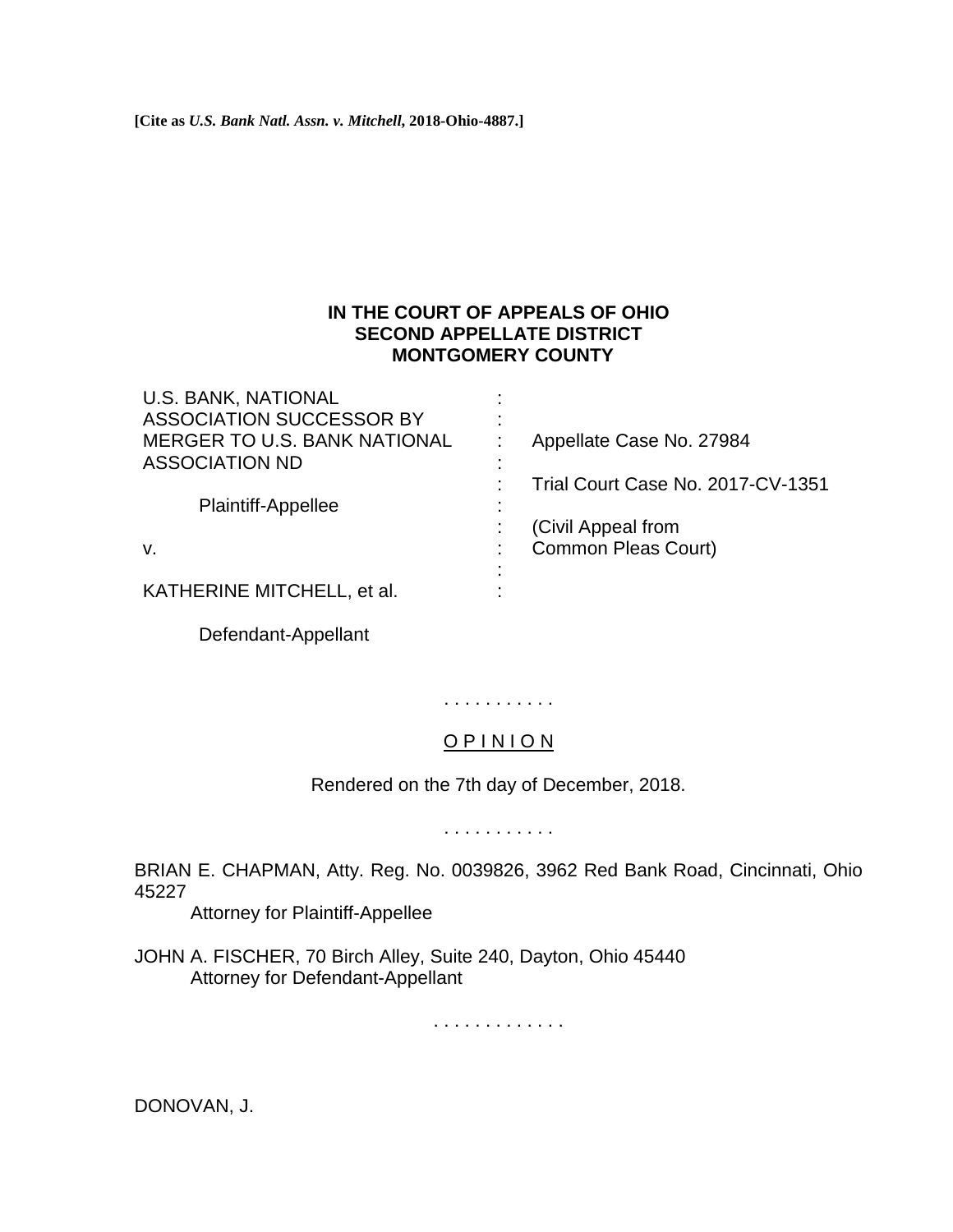**{¶ 1}** Defendant-appellant Katherine Mitchell appeals a judgment of the Montgomery County Court of Common Pleas, granting the motion for summary judgment of plaintiff-appellee U.S. Bank National Association, Successor by Merger to U.S. Bank National Association ND (hereinafter referred to as "U.S. Bank"). Mitchell filed a timely notice of appeal with this Court on May 3, 2018.

**{¶ 2}** The record establishes that on July 23, 2007, Jill Long executed a promissory note in favor of U.S. Bank in the amount of \$40,000, plus interest at the rate of 7.69 percent per year. The promissory note provided that a payment of \$306.71 was due on the 22nd of each month and that, upon default, U.S. Bank was entitled to accelerate the due date of the unpaid principal balance, plus accrued interest and charges. The note was secured by a mortgage encumbering real property located at 35 Illinois Avenue in Dayton, Ohio. The mortgage was recorded with the Montgomery County Recorder on August 21, 2007, as Instrument No. 2007-00071187, and is available for viewing at the Recorder's Office and online.

**{¶ 3}** Long stopped making payments toward the note in April 2014. Thereafter, on October 8, 2014, Long conveyed the property to Mitchell by quit claim deed, which was recorded in Montgomery County and given Instrument No. 2014-00053922. Mitchell alleges that she payed \$30,000 for the property and that, shortly after purchasing the property, she called the Montgomery County Recorder, who informed her that there were no existing mortgages or other liens on the property. However, Mitchell acknowledges that she did not personally examine the public records as they related to the property, nor did she hire a title company to check the records *before* purchasing the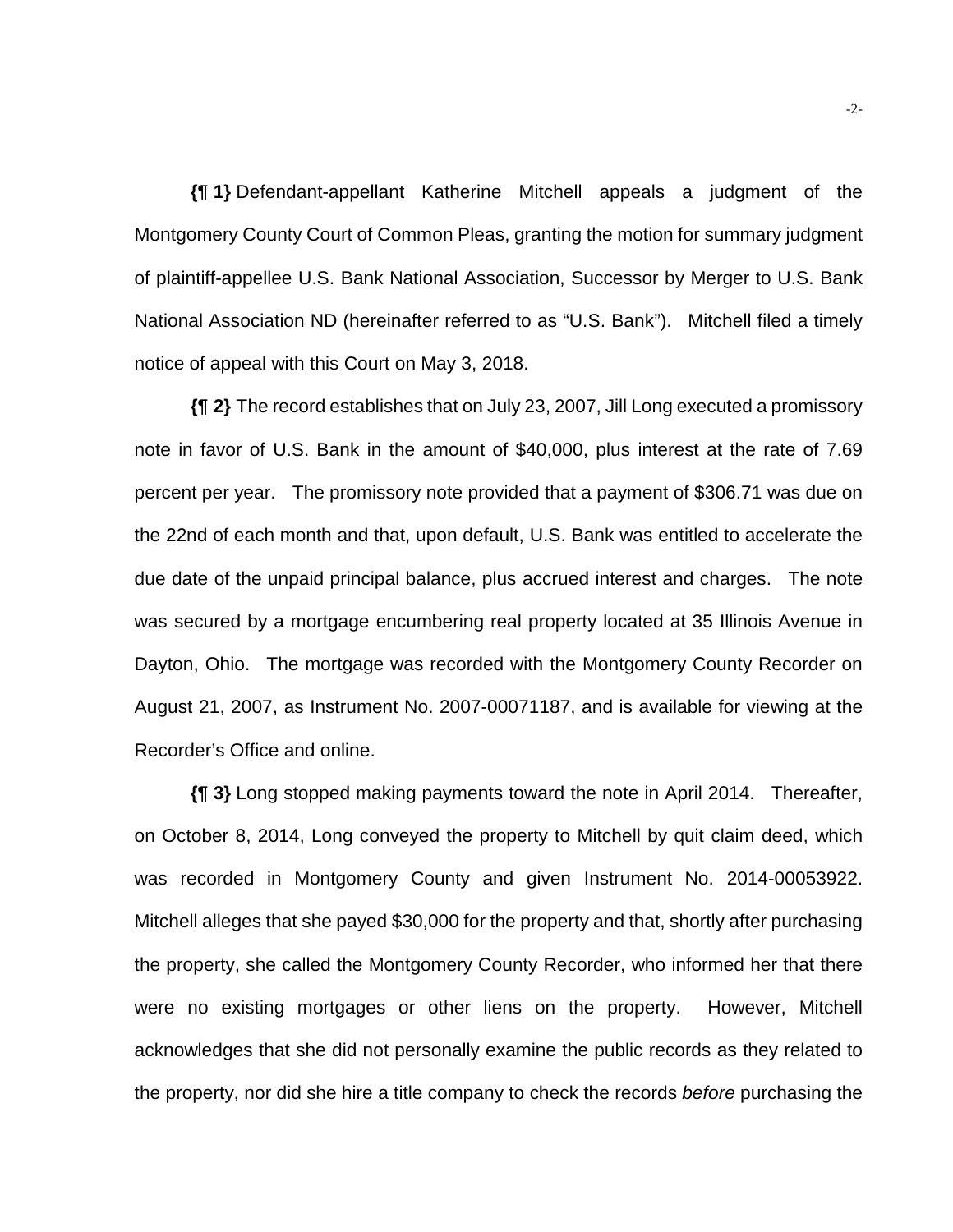property. Mitchell also alleges that after taking possession of the property, she immediately began making repairs and improvements. Mitchell claims that the repairs were not completed until some point in late 2015, at a cost of over \$30,000.

**{¶ 4}** The record establishes that U.S. Bank became aware of the conveyance of the property from Long to Mitchell by quit claim deed on December 2, 2014. On February 25, 2015, U.S. Bank contacted Long's daughter, who informed the bank that Long had passed away during the previous month, on January 19, 2015. On November 16, 2016, U.S. Bank sent a letter to the now-deceased Long at 2285 Crew Circle in Dayton, Ohio, indicating that she was in default with respect to the property located at 35 Illinois Avenue, and that, absent payment, the bank would accelerate the amount due on the promissory note. Thereafter, U.S. Bank sent another letter to the deceased Long at the Crew Circle address, advising her that it was initiating foreclosure proceedings. We note that during this time period, the record establishes that U.S. Bank did not call or otherwise contact Mitchell regarding the property located at 35 Illinois Avenue or the promissory note encumbering the property.

**{¶ 5}** On March 17, 2017, U.S. Bank filed a foreclosure complaint against Mitchell, Mitchell's Unknown Spouse, if any, and the Montgomery County Treasurer. On May 10, 2017, Mitchell filed an answer and a counterclaim, asserting unjust enrichment. On September 26, 2017, Mitchell amended her counterclaim. U.S. Bank filed a reply to the amended counterclaim on October 5, 2017. Thereafter, on October 18, 2017, U.S. Bank filed an amended complaint, attaching a Lost Note affidavit. On October 30, 2017, Mitchell filed an answer to the amended complaint.

**{¶ 6}** On January 30, 2018, U.S. Bank filed a motion for summary judgment against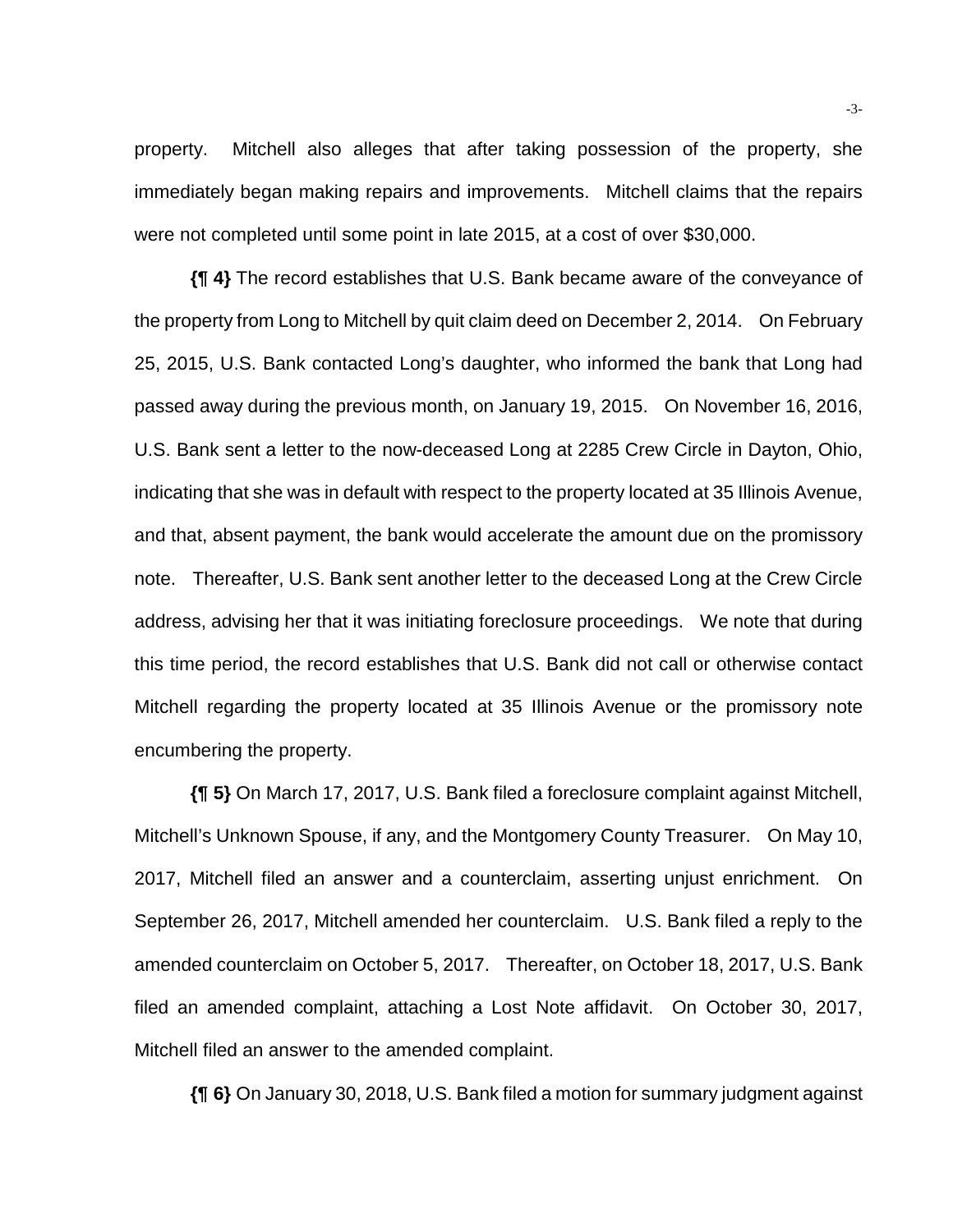Mitchell. Mitchell filed a memorandum in opposition to U.S. Bank's summary judgment motion on February 28, 2018. On March 6, 2018, U.S. Bank filed a reply memorandum in support of its motion for summary judgment. After considering the parties' arguments, the trial court issued a decision on April 9, 2018, granting U.S. Bank's motion for summary judgment.

**{¶ 7}** It is from this judgment that Mitchell now appeals.

**{¶ 8}** Because they are interrelated, Mitchell's first and second assignments of error will be discussed together as follows:

THE TRIAL COURT ERRED BY GRANTING SUMMARY JUDGMENT TO THE BANK ON MS. MITCHELL'S LACHES AND ESTOPPEL DEFENSES.

THE TRIAL COURT ERRED BY GRANTING SUMMARY JUDGMENT TO THE BANK ON MS. MITCHELL'S UNJUST ENRICHMENT COUNTERCLAIM.

**{¶ 9}** In her first assignment, Mitchell contends that the trial court erroneously granted U.S. Bank's summary judgment motion with respect to her affirmative defenses of laches and estoppel. In her second assignment, Mitchell argues that the trial court erred when it granted U.S. Bank summary judgment regarding her counterclaim of unjust enrichment.

**{¶ 10}** This Court reviews the grant of summary judgment de novo, or without deference to the trial court's determination of the legal issues involved. Summary judgment, pursuant to Civ.R. 56, is appropriate when a trial court correctly finds the following: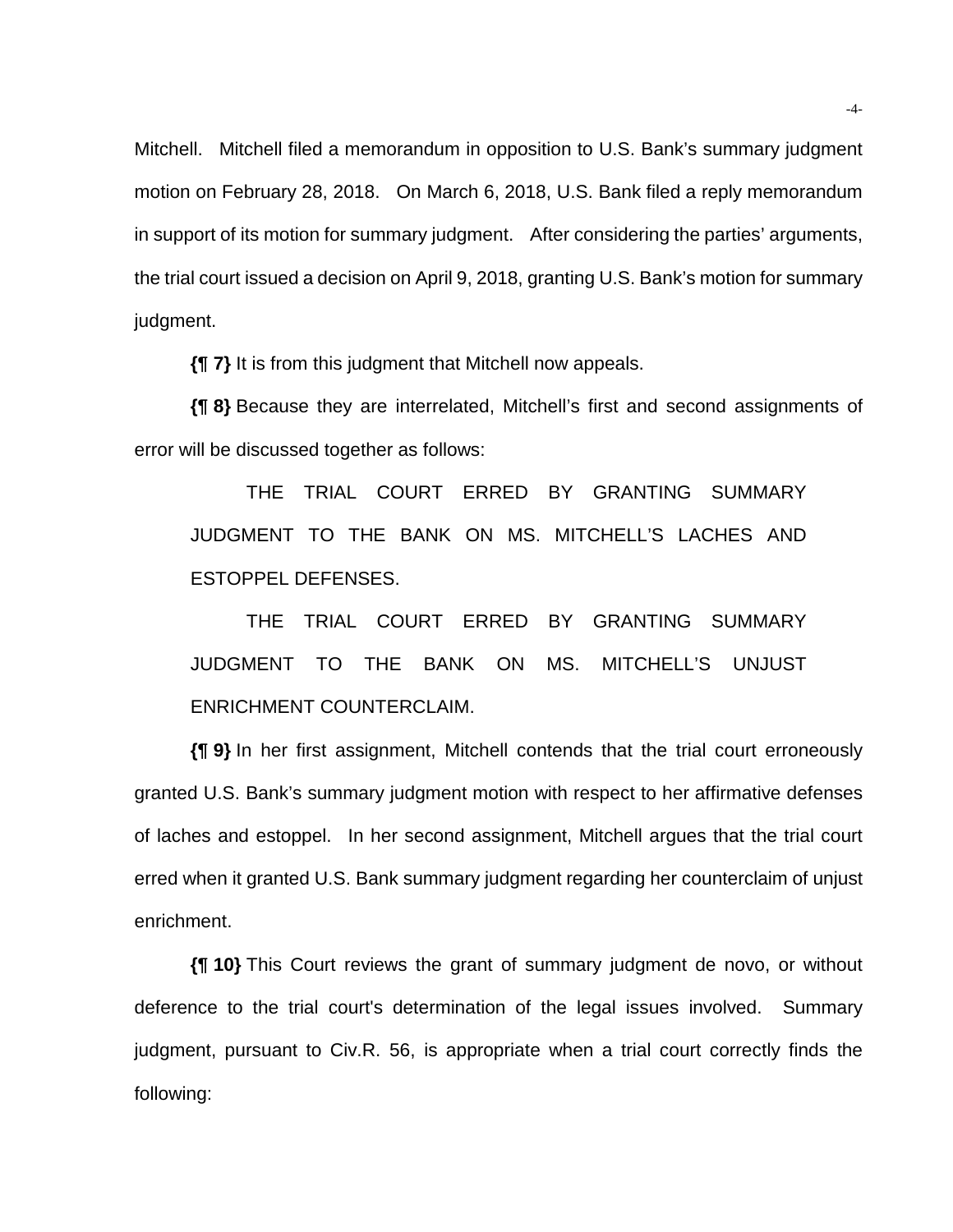(1) that there is no genuine issue as to any material fact; (2) that the moving party is entitled to judgment as a matter of law; and (3) that reasonable minds can come to but one conclusion, and that conclusion is adverse to the party against whom the motion for summary judgment is made, who is entitled to have the evidence construed most strongly in his favor.

*Harless v. Willis Day Warehousing Co*., 54 Ohio St.2d 64, 66, 375 N.E.2d 46 (1978).

**{¶ 11}** A party who moves for summary judgment bears the initial burden of informing the trial court of the basis of its motion and "identifying those portions of the record that demonstrate the genuine absence of a genuine issue of material fact on the essential element(s) of the nonmoving party's claims. \* \* \* [If] the moving party has satisfied its initial burden, the nonmoving party then has a reciprocal burden outlined in Civ.R. 56(E) to set forth specific facts showing that there is a genuine issue for trial and, if the nonmovant does not so respond, summary judgment, if appropriate, shall be entered against the nonmoving party." *Dresher v. Burt*, 75 Ohio St.3d 280, 293, 662 N.E.2d 264 (1996); *Doriott v. MVHE, Inc*., 2d Dist. Montgomery No. 20040, 2004-Ohio-867, ¶ 37.

#### **Laches**

**{¶ 12}** Initially, we note that in granting summary judgment with respect to Mitchell's affirmative defense of laches, the trial court addressed the elements of laches as set forth in *Smith v. Smith,* 168 Ohio St. 447, 455, 156 N.E.2d 113 (1950), and *Stevens v. Natl. City Bank*, 45 Ohio St.3d 276, 285-286, 544 N.E.2d 612 (1989). The elements of laches, as set forth in *Smith* and *Stevens*, are as follows:

(1) conduct on the part of the defendant \* \* \* giving rise to the situation of which complaint is made and for which the complainant seeks a remedy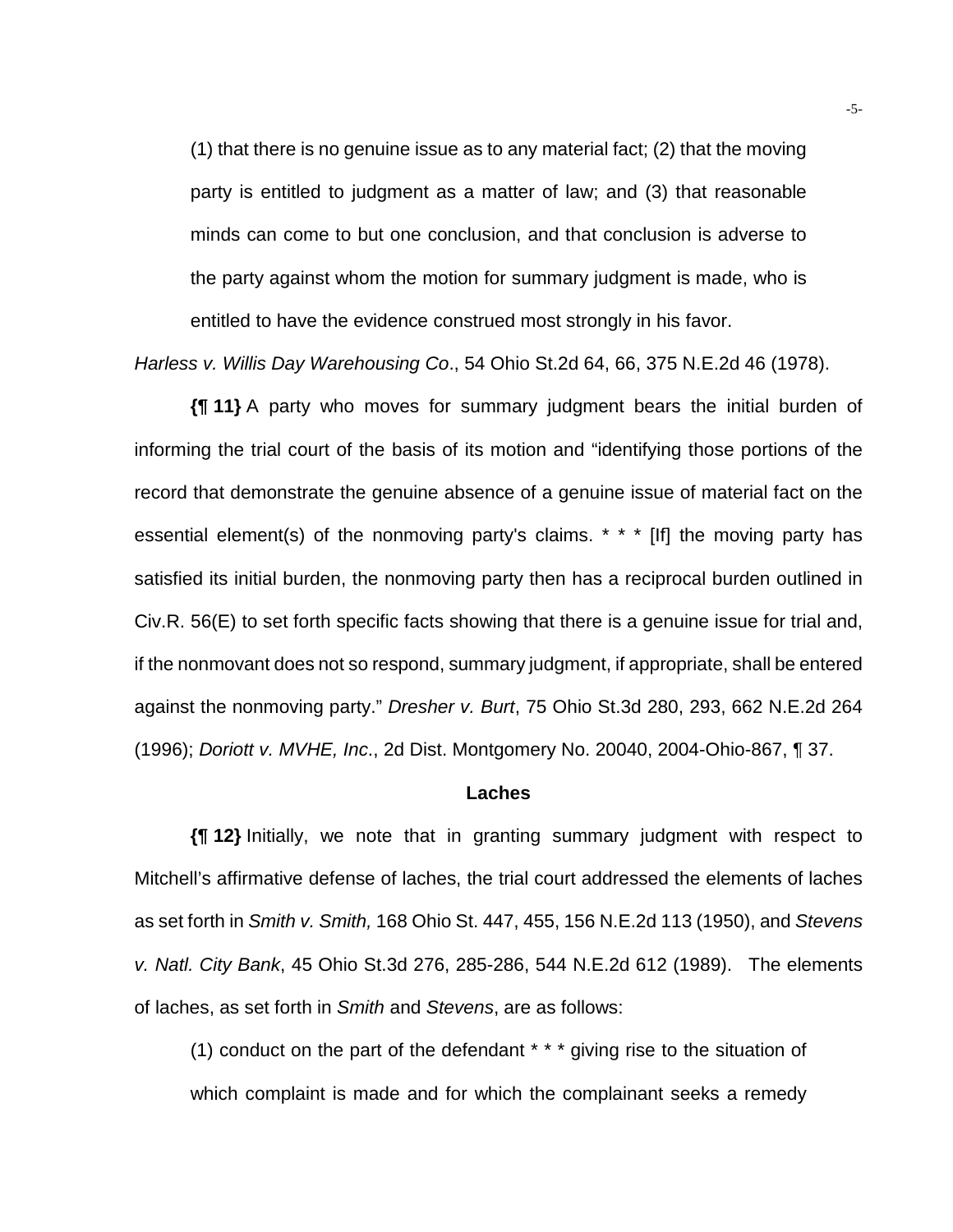\* \* \*;

(2) delay in asserting the complainant's rights, the complainant having had knowledge or notice of defendant's conduct and having been afforded an opportunity to institute a suit;

(3) lack of knowledge or notice on the part of the defendant that the complainant would assert the right on which he bases his suit; and

(4) injury or prejudice to the defendant in the event relief is accorded to the complainant.

*Smith* at 455; *Stevens* at 285. Laches is an "acquiescence in the assertion of adverse rights and undue delay on complainant's part in asserting his own, to the prejudice of the adverse party." *Smith* at 456, citing 30 C.J.S. Equity § 112, p. 521. Further, the party asserting the defense must demonstrate that the prejudice is material to the claim, and it "may not be inferred from a mere lapse of time." *Gordon v. Reid,* 2d Dist. Montgomery No. 26117, 2014-Ohio-4708, ¶ 15, citing *Atwater v. King,* 2d Dist. Greene No. 02CA45, 2003-Ohio-53, ¶ 19.

**{¶ 13}** "Whether laches should bar an action is a fact-sensitive determination. Accordingly, we review the trial court's application of the doctrine of laches for an abuse of discretion. An abuse of discretion means 'that the court's attitude is unreasonable, arbitrary or unconscionable.' " (Citations omitted.) *Gordon* at ¶ 17; *see also Reid v. Wallaby's Inc.*, 2d Dist. Greene No. 2011-CA-36, 2012-Ohio-1437, ¶ 34 (reviewing the trial court's application of laches for an abuse of discretion). We addressed the elements of laches as set forth in *Smith* and *Stevens* recently in *In re Estate of Rife*, 2d Dist. Montgomery No. 26072, 2014-Ohio-3644; there, we held that where the children of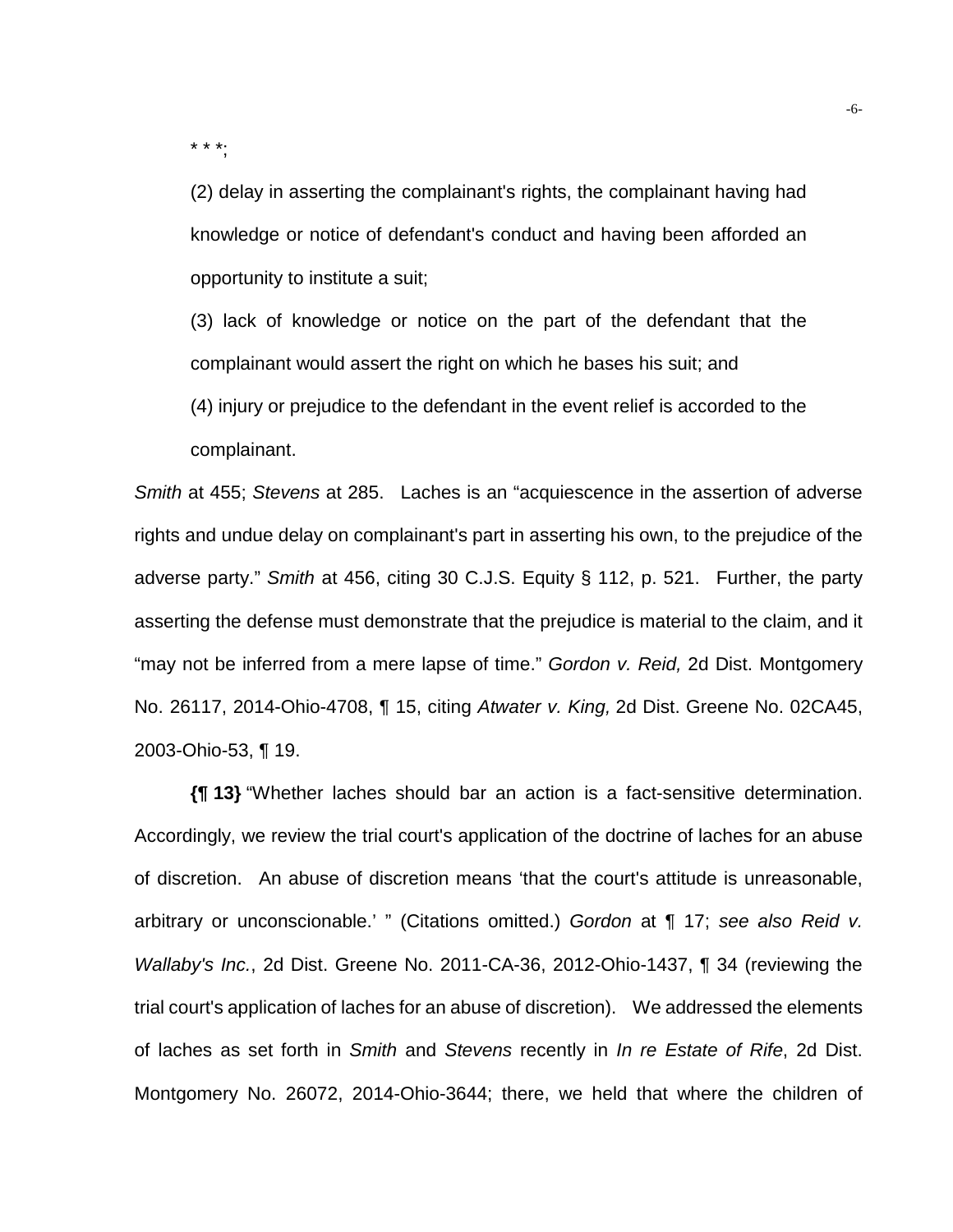decedent's predeceased son lacked actual or constructive knowledge of injury or wrong, the doctrine of laches did not bar the children's action. Neither *Smith* nor *Stevens* has been overruled.

**{¶ 14}** Mitchell argues that it was error for the trial court to utilize the elements of laches set forth in *Smith* and *Stevens.* Rather, Mitchell contends that the trial court should have considered the elements of laches as set forth in *Martin Marietta Magnesia Specialties, L.L.C. v. Pub. Util. Comm.*, 129 Ohio St.3d 485, 2011-Ohio-4189, 54 N.E.2d 104 (2011). In that case, the Ohio Supreme Court listed the elements of laches as: "(1) an unreasonable delay or lapse of time in asserting a right, (2) absence of an excuse for the delay, (3) knowledge, actual or constructive, of the injury involved, and (4) prejudice to the other party." *Id*. at ¶ 45, citing *State ex rel. Cater v. N. Olmsted*, 69 Ohio St.3d 315, 325, 631 N.E.2d 1048 (1994). In *Martin Marietta*, the Ohio Supreme Court held that appellants' claims were not barred by laches because appellees failed to establish that there was unreasonable or prejudicial delay, when only four months elapsed between termination of the parties' contracts and the initiation of litigation.

**{¶ 15}** Upon review, we conclude that under the elements of laches set forth in either *Smith* or *Martin Marietta,* U.S. Bank's foreclosure claim was not barred. First, we note that Mitchell's laches argument is premised, in part, upon her claim that she was unaware of the existing mortgage securing the property when she took possession from Long pursuant to a quit claim deed. Specifically, Mitchell argues that she would not have purchased the property if she had known of the existing mortgage with U.S. Bank, and that she would not have made improvements to the property. Mitchell alleges that U.S. Bank had a duty, which it ignored, to inform her of the existence of the mortgage.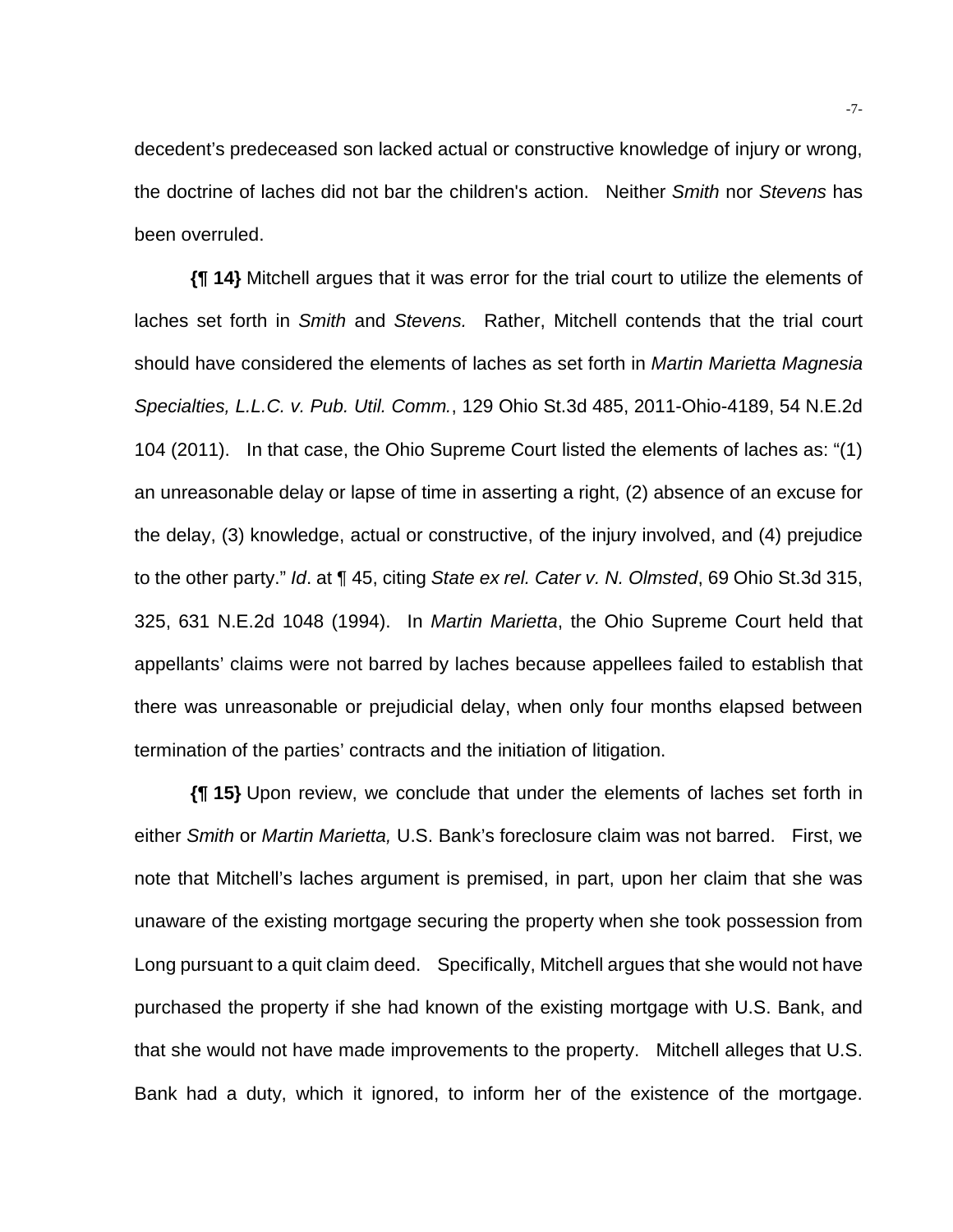Mitchell's argument in this regard is undermined by the record. Notwithstanding the difference in the wording of the elements of laches found in *Smith* and *Martin Marietta,*  U.S. Bank's complaint is not barred by laches; Mitchell had constructive notice of the mortgage because it had been properly recorded.

**{¶ 16}** In *Sky Bank-Ohio Bank Region v. Sabbagh*, 161 Ohio App.3d 133, 2005- Ohio-2517, 829 N.E.2d 743 (2d Dist.), we stated the following:

Persons who acquire a possessory interest in real property take with constructive notice of instruments of title that are recorded. *Mellon Natl. Mtge. Co. v. Jones*, 54 Ohio App.2d 45, \* \* \* 374 N.E.2d 666. To constitute constructive notice of its provisions, the instrument must be one that by law may be recorded. *Underwood v. Lapp* (App.1939), 29 Ohio Law Abs. 582. County recorders are charged to maintain a record of mortgages. R.C. 317.08(B); R.C. 5302.15. Those records may be summarized in indexes, written or electronic. R.C. 5302.15.

*Id*. at ¶ 15.

**{¶ 17}** It is the object and purpose of recording an encumbrance on a parcel of real property to furnish notice to the world of the existence of the instrument. *Brown v. Kirkman*, 1 Ohio St. 116, 1853 WL 3 (1853). Thus, those who acquire a possessory interest in real property take with constructive notice of instruments of title that are recorded. *Sky Bank-Ohio Bank Region* at ¶ 15.

**{¶ 18}** In the instant case, the record establishes that U.S. Bank recorded the mortgage on the property with the Montgomery County Recorder on August 21, 2007, as Instrument No. 2007-00071187. Therefore, Mitchell was put on constructive notice that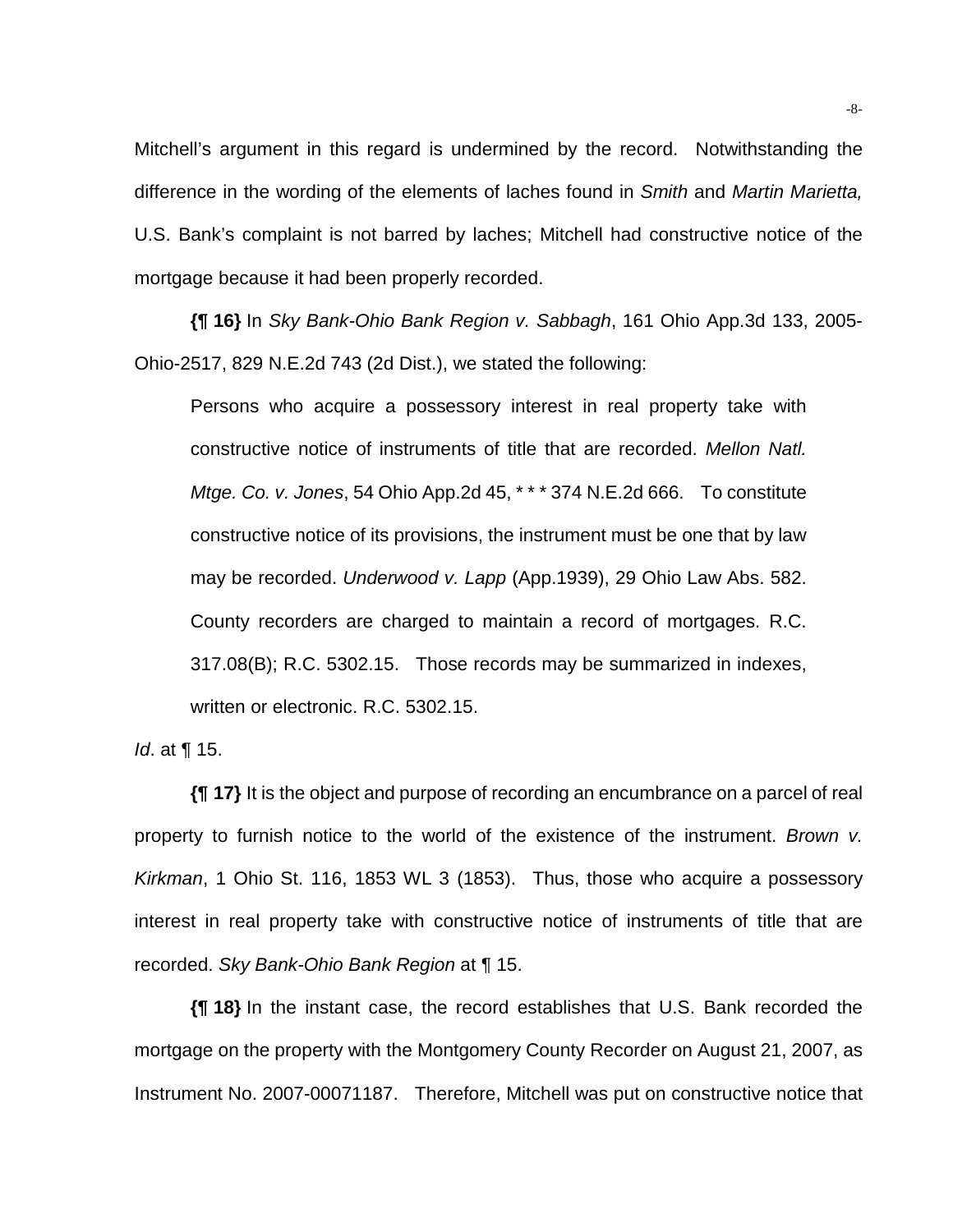the property was encumbered by an existing mortgage held by U.S. Bank. Furthermore, Mitchell took possession of the encumbered property in 2014 by quitclaim deed. "A quitclaim deed conveys no more than whatever title the grantor held at the time of granting the deed." *Welsh v. Estate of Cavin*, 10th Dist. Franklin No. 02AP-1328, 2004-Ohio-62, ¶ 30; *Jonke v. Rubin*, 170 Ohio St. 41, 162 N.E.2d 116 (1959), paragraph one of the syllabus (the rights of a grantee under a quitclaim deed are no higher than those of his grantor at the time of the conveyance). Additionally, as the trial court found, at the time Mitchell took title to the property in 2014, the mortgage, which was recorded in August 2007, had been recorded in the official records of the Recorder's Office for approximately seven years. Thus, the record affirmatively establishes that Mitchell had constructive notice of the mortgage encumbering the property when she executed the quitclaim deed and took possession of the property from Long. This knowledge is clearly relevant under *Smith,* and we cannot say it is wholly irrelevant under *Martin Marietta*. We also note that Mitchell argues that, rather than sending notice of its intent to foreclose on the property to her, U.S. Bank improperly sent the foreclosure notices to the 2285 Crew Circle address, thereby depriving her of notice. Since the original mortgage had been duly recorded, however, Mitchell had constructive notice that the property was encumbered.

**{¶ 19}** As previously stated, U.S. Bank learned that Long had conveyed the property to Mitchell by quitclaim deed on December 2, 2014. Thereafter, on February 24, 2015, U.S. Bank learned that Long had passed away. On March 17, 2017, approximately two years and three months after becoming aware of the transfer of the property from Long to Mitchell, U.S. Bank initiated foreclosure proceedings against Mitchell.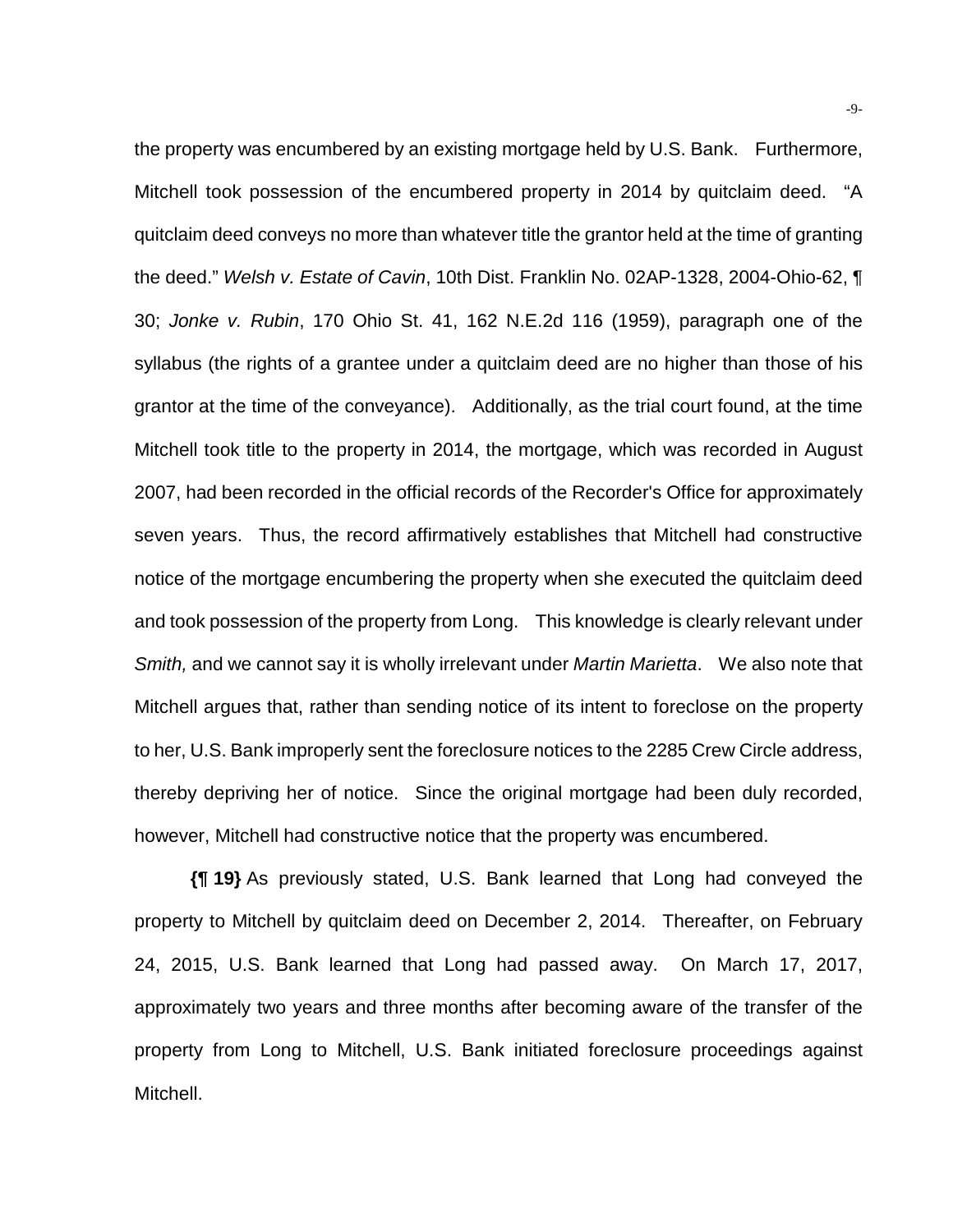**{¶ 20}** For purposes of the doctrine of laches, prejudice exists when the plaintiff's delay causes the loss of evidence helpful to the defendant's case or when the person against whom the claim is asserted has changed his position in reasonable reliance on the words or conduct of the party who would enforce the claim. *Reid*, 2d Dist. Greene No. 2011-CA-36, 2012-Ohio-1437, ¶ 36, citing *State ex rel. Donovan v. Zajac*, 125 Ohio App.3d 245, 250, 708 N.E.2d 254 (11th Dist.1998). The prejudice must be material, and it may not be inferred from a mere lapse of time. *Gordon*, 2d Dist. Montgomery No. 25507, 2013-Ohio-3649, ¶ 15. The accumulation of interest and the absence of a timely demand for payment does not constitute material prejudice where the terms of the debt are set forth in the contract. *Thirty-Four Corp. v. Sixty-Seven Corp.*, 15 Ohio St.3d 350, 353, 474 N.E.2d 295 (1984).

**{¶ 21}** In the instant case, Mitchell failed to adduce any facts establishing that she was materially prejudiced as a result of U.S. Bank's two-year, three month delay in filing its complaint. "Material prejudice" consists of "two types of material prejudice, either of which necessitate the application of laches: (1) the loss of evidence helpful to the defendant's case, and (2) a change in the defendant's position that would not have occurred had the plaintiff not delayed in asserting her rights." *Reid* at ¶ 36, citing *Zajac*, at 250.

**{¶ 22}** Here, Mitchell argues that she was materially prejudiced because, absent the delay, she would have "worked out some resolution while [Long] was still alive" by seeking "to reverse the sale." Mitchell, however, fails to identify any grounds upon which she would have been able to reverse the sale of the property. Moreover, assuming that Mitchell's loss of the opportunity to "work out some resolution" while Long was still alive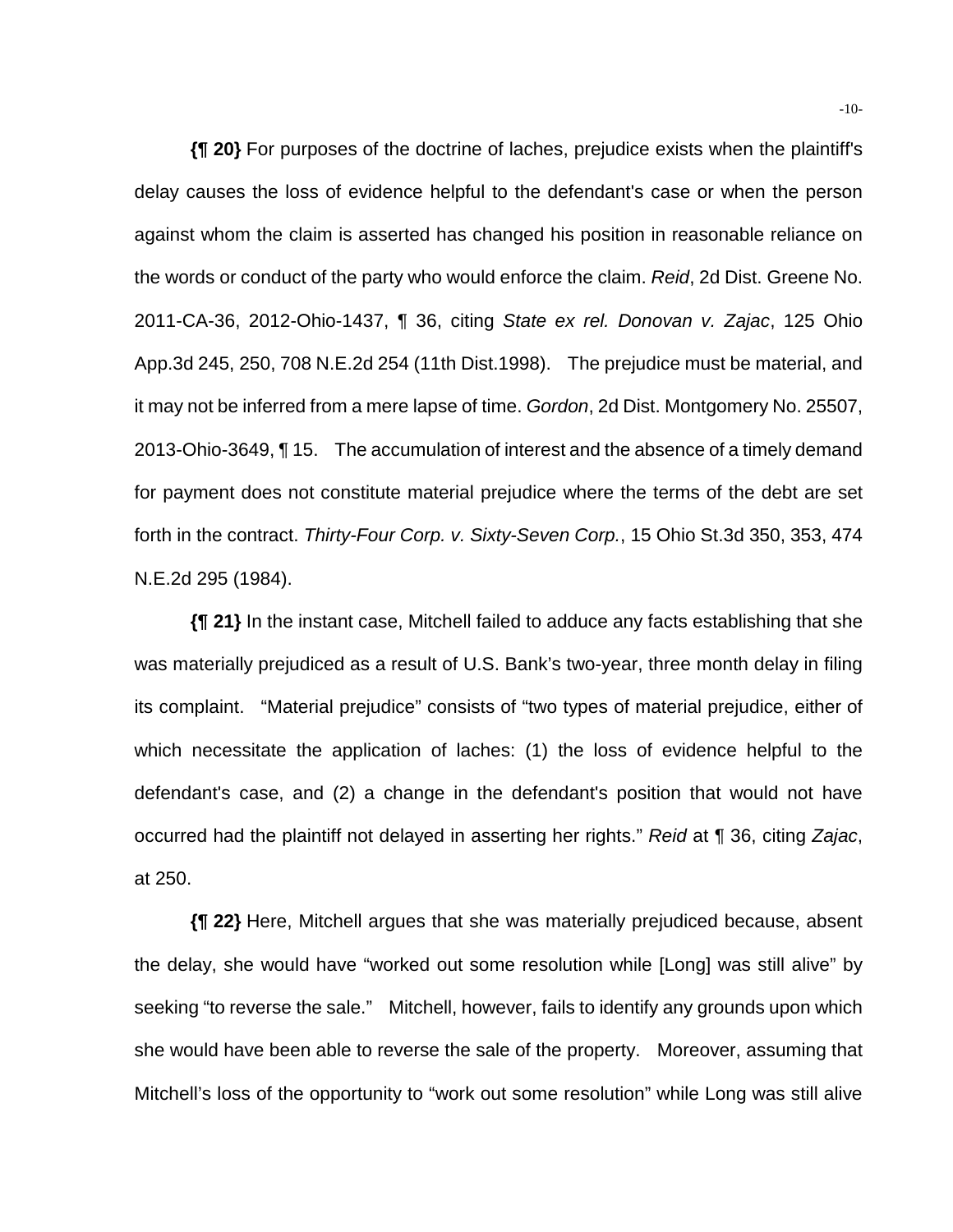constituted material prejudice, such prejudice resulted from Long's death approximately 48 days after U.S. Bank learned of the conveyance, not from the two year, three month delay in filing the complaint. Any suggestion Mitchell could work out a resolution with U.S. Bank is highly speculative.

**{¶ 23}** Additionally, Mitchell argues that she was materially prejudiced because she would not have made repairs to the property but for the delay in U.S. Bank filing the complaint. Mitchell clams that she began repairing the property immediately after taking possession on October 14, 2014, and she did not complete the repairs until "well into 2015." Mitchell also stated that the repairs cost in excess of \$30,000. Accordingly, Mitchell acknowledges that she completed the repairs less than twelve months after U.S. Bank learned of the property conveyance from Long. Assuming Mitchell's completion of the repairs constituted material prejudice, such prejudice resulted from a delay of less than 12 months.

**{¶ 24}** Significantly, in support of her claims, Mitchell has presented no evidence, other than her uncorroborated affidavit, that she made any improvements or repairs to the property. Specifically, Mitchell did not provide the trial court with any invoices or receipts for labor or materials in order to substantiate her claims. Moreover, other than her uncorroborated affidavit, Mitchell failed to provide the trial court with any evidence that she actually paid \$30,000, or any sum, for the property. Self-serving affidavits made by the non-moving party normally cannot be used to survive summary judgment. *Han v. Univ. of Dayton*, 28 N.E.3d. 547, 2015-Ohio-346, ¶ 41 (2d Dist.). Even if we were to accept Mitchell's argument regarding the two year, three month delay, much longer periods of time have been held not to justify the application of laches. *See Reid*, 2d Dist.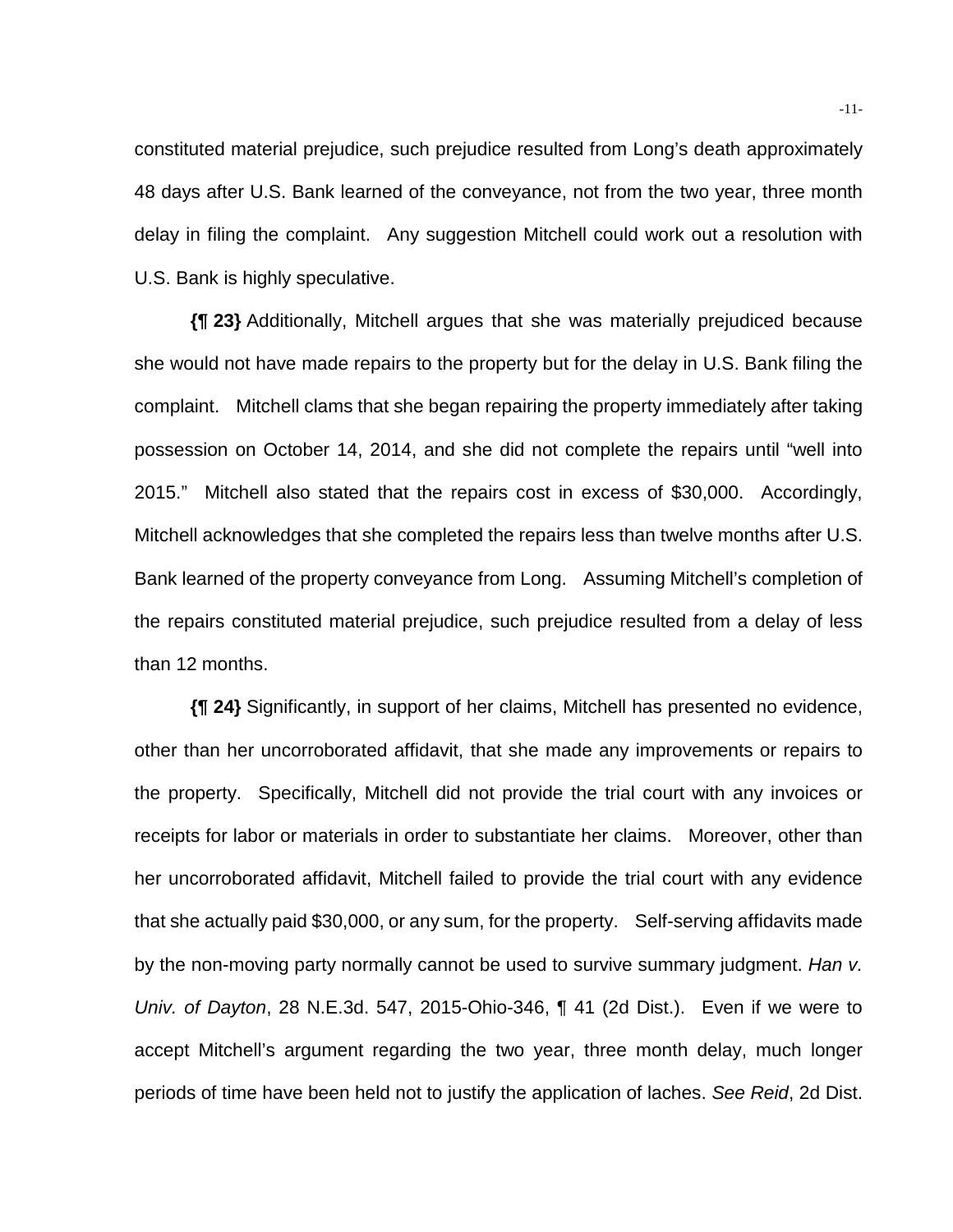Greene No. 2011 CA 36, 2012-Ohio-1437; *see also Gordon*, 2d Dist. Montgomery No. 25507, 2013-Ohio-3649. In light of the foregoing, we find that the trial court did not err when it held that Mitchell failed to establish the existence of a genuine issue of material fact regarding her argument that laches precluded enforcement of the mortgage against her.

## **Estoppel**

**{¶ 25}** The defense of equitable estoppel applies when a party prosecuting a claim for relief has induced the adverse party to believe that certain facts exist and the adverse party changed his position in reasonable reliance thereon, to his detriment. *Sky Bank-Ohio Bank Region,* 161 Ohio App.3d 133, 2005-Ohio-2517, 829 N.E.2d 743, at ¶ 10. In order to prevail on a claim of equitable estoppel, a defendant must show (1) that the plaintiff made a factual representation, (2) that the representation was misleading, (3) that defendant acted in good faith reliance on that misrepresentation, and (4) that his reliance had a detrimental result. *Id*., citing *Gullatte v. Rion*, 145 Ohio App.3d 620, 627, 763 N.E.2d 1215 (2d Dist.2000).

**{¶ 26}** As previously stated, Mitchell's main argument on appeal is premised upon her claim that she was unaware of the existing mortgage securing the property when she took possession from Long pursuant to a quitclaim deed. Specifically, Mitchell argues that she would not have purchased the property if she had known of the existing mortgage with U.S. Bank, nor would she have made improvements to the property. Mitchell alleges that U.S. Bank had a duty, which it ignored, to inform her of the existence the mortgage.

**{¶ 27}** In the instant case, Mitchell fails to point to any facts establishing that U.S.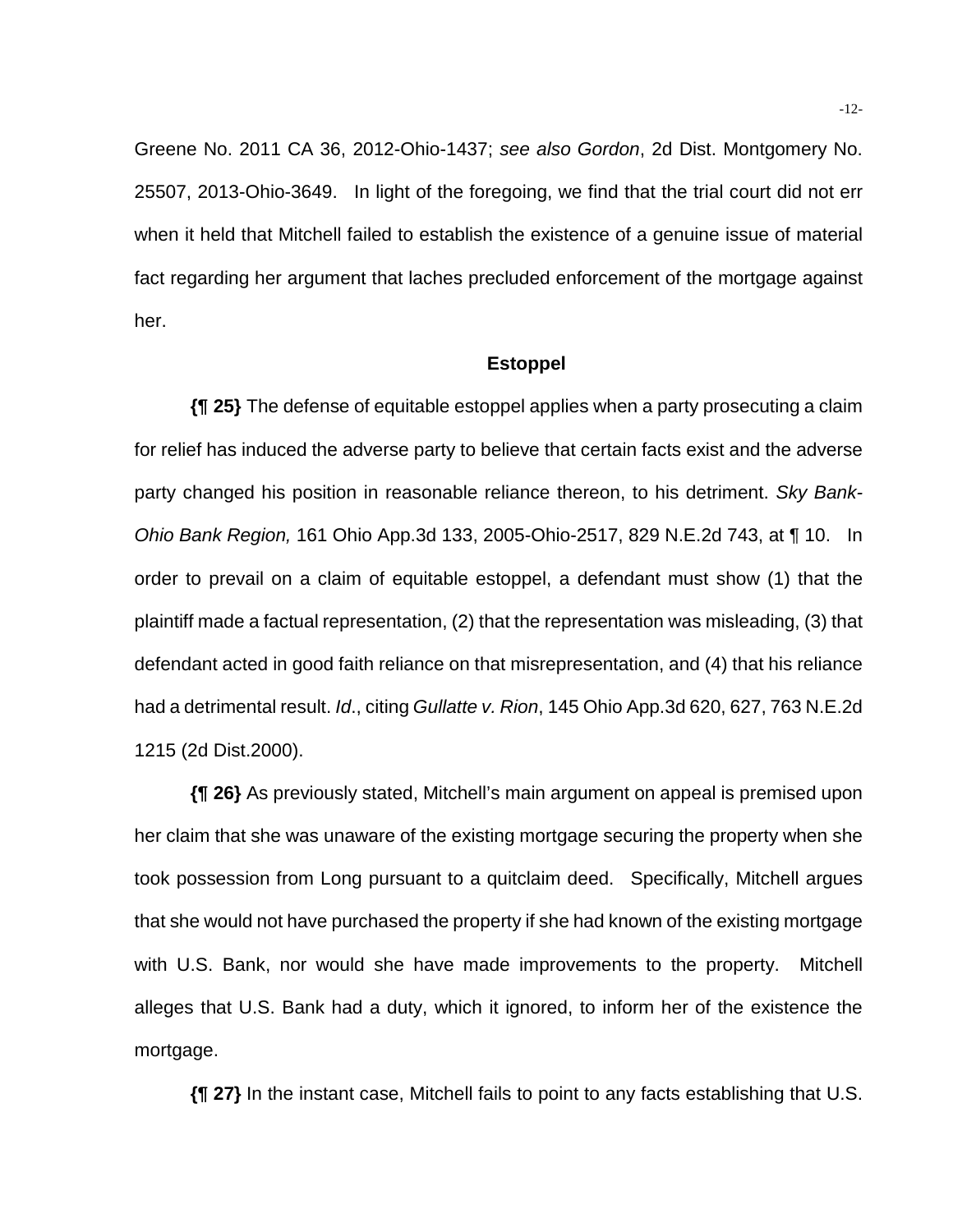Bank made a false and/or misleading statement of fact regarding the existence of the mortgage. Rather, Mitchell contends that U.S. Bank's failure to contact her constituted "silence when [U.S. Bank] ought to speak out." However, U.S. Bank was "silent" regarding the existence of the mortgage because the mortgage had been duly recorded. *See Sky Bank-Ohio Bank Region* at ¶ 15. Moreover, because the mortgage had been properly recorded, Mitchell could not rely on the representation of an employee at the Recorder's office who allegedly told her that the property was unencumbered. Finally, as previously stated, Mitchell took possession of the property pursuant to a quitclaim deed, which served as notice that there may have been other equitable interests in the property or potential title defects. Accordingly, we find that the trial court did not err when it held that no genuine issue existed with respect to Mitchell's estoppel argument.

## **Unjust Enrichment**

**{¶ 28}** Mitchell's final argument is that she should be permitted to recover on her counterclaim under a theory of unjust enrichment. "In Ohio, unjust enrichment is a claim under quasi-contract law against a person in receipt of benefits that he is not justly and equitably entitled to retain." *Crawford v. Hawes*, 2013-Ohio-3173, 995 N.E.2d 966, ¶ 34 (2d Dist.), citing *Hummel v. Hummel*, 133 Ohio St. 520, 527, 14 N.E.2d 923 (1938). "A quasi contract is not the result of a meeting of the minds but is implied and imponed [sic] by law without the consent of the obligor to prevent the obligor from enjoying benefits which in equity and good conscience he is not entitled to retain." *Hughes v. Oberholtzer*, 162 Ohio St. 330, 123 N.E.2d 393 (1955), paragraph one of the syllabus.

**{¶ 29}** "The elements of an unjust enrichment claim are as follows: (1) a benefit conferred by a plaintiff upon a defendant; (2) knowledge by the defendant of the benefit;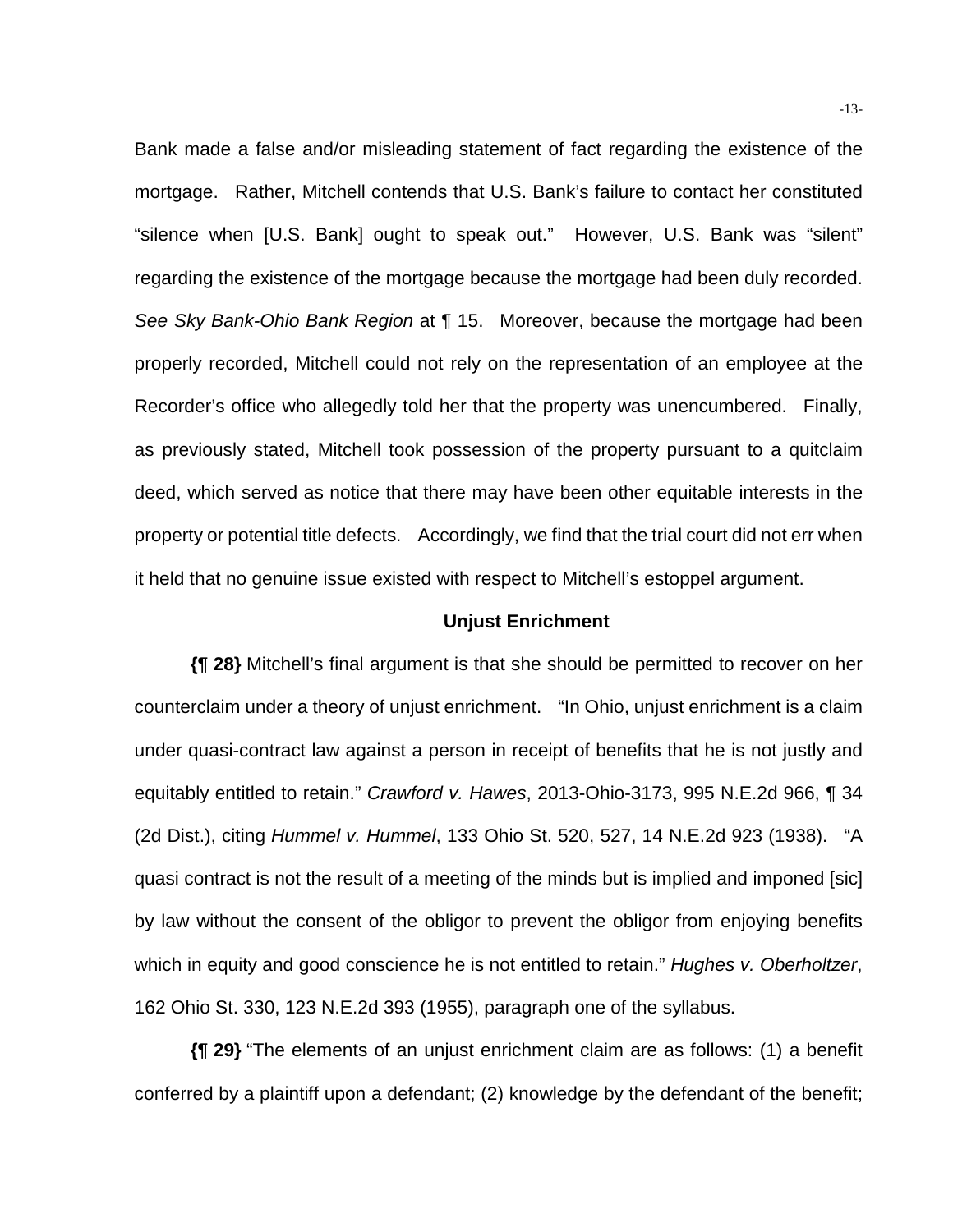and (3) retention of the benefit by the defendant under circumstances where it would be unjust to do so without payment (i.e., the 'unjust enrichment' element)." *Crawford* at ¶ 24, citing *L & H Leasing Co. v. Dutton*, 82 Ohio App.3d 528, 534, 612 N.E.2d 787 (3d Dist.1992).

**{¶ 30}** In the instant case, Mitchell argues that her repair of the property conferred a benefit on U.S. Bank, that U.S. Bank knew of the repairs, and that U.S. Bank's retention of the property would be unjust without payment to her. As previously stated, Mitchell claims that the value of the repairs was in excess of \$30,000, which she paid for personally. However, other than her uncorroborated statement, she provided no additional evidentiary materials in that regard that would create a genuine issue of material fact sufficient to overcome summary judgment. We also note that Mitchell produced no evidence, other than her uncorroborated statement, that U.S. Bank was aware that she had made improvements to the property. No benefit to U.S. Bank was established on this record. Therefore, we find that the trial court did not err when it held that no genuine issue existed with respect to Mitchell's unjust enrichment argument.

**{¶ 31}** Mitchell's first and second assignments of error are overruled.

**{¶ 32}** Both of Mitchell's assignments of error having been overruled, the judgment of trial court is affirmed.

. . . . . . . . . . . . .

FROELICH, J., concurring:

**{¶ 33}** Almost all affidavits are self-serving and in many circumstances (generally not when contradicting previous sworn statements) may be a legitimate method of presenting facts on summary judgment. *See*, *e.g.*, *Widmar v. Sun Chemical Co.,* 722 F.3d